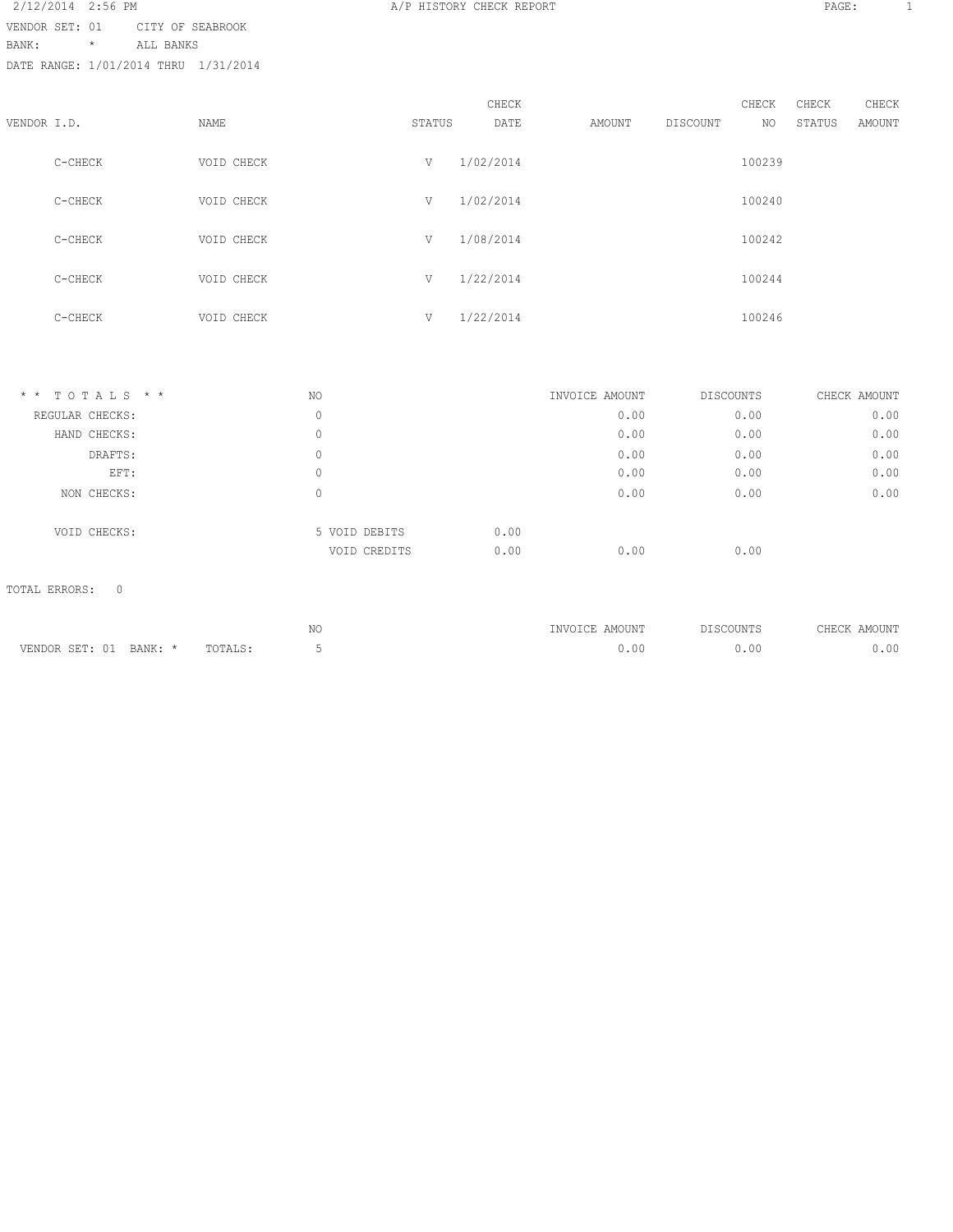2/12/2014 2:56 PM **A/P HISTORY CHECK REPORT PAGE:** 2 VENDOR SET: 99 CITY OF SEABROOK BANK: \* ALL BANKS DATE RANGE: 1/01/2014 THRU 1/31/2014

|             |         |            |        | CHECK     |        |          | CHECK  | CHECK  | CHECK  |
|-------------|---------|------------|--------|-----------|--------|----------|--------|--------|--------|
| VENDOR I.D. |         | NAME       | STATUS | DATE      | AMOUNT | DISCOUNT | NO     | STATUS | AMOUNT |
|             | C-CHECK | VOID CHECK | V      | 1/02/2014 |        |          | 116830 |        |        |
|             | C-CHECK | VOID CHECK | V      | 1/22/2014 |        |          | 116958 |        |        |
|             | C-CHECK | VOID CHECK | V      | 1/30/2014 |        |          | 117054 |        |        |
|             | C-CHECK | VOID CHECK | V      | 1/30/2014 |        |          | 117055 |        |        |
|             | C-CHECK | VOID CHECK | V      | 1/30/2014 |        |          | 117056 |        |        |

| $*$ * TOTALS * * | NO            | INVOICE AMOUNT | DISCOUNTS | CHECK AMOUNT |
|------------------|---------------|----------------|-----------|--------------|
| REGULAR CHECKS:  | 0             | 0.00           | 0.00      | 0.00         |
| HAND CHECKS:     | 0             | 0.00           | 0.00      | 0.00         |
| DRAFTS:          |               | 0.00           | 0.00      | 0.00         |
| EFT:             | 0             | 0.00           | 0.00      | 0.00         |
| NON CHECKS:      | 0             | 0.00           | 0.00      | 0.00         |
| VOID CHECKS:     | 5 VOID DEBITS | 0.00           |           |              |
|                  | VOID CREDITS  | 0.00<br>0.00   | 0.00      |              |

# TOTAL ERRORS: 0

|         |                        |         | ΝC  | INVOICE AMOUNT | DISCOUNTS | CHECK AMOUNT |
|---------|------------------------|---------|-----|----------------|-----------|--------------|
|         | VENDOR SET: 99 BANK: * | TOTALS: |     | 0.00           | 0.00      | 0.00         |
| BANK: * | TOTALS:                |         | 10. | 0.00           | 0.00      | 0.00         |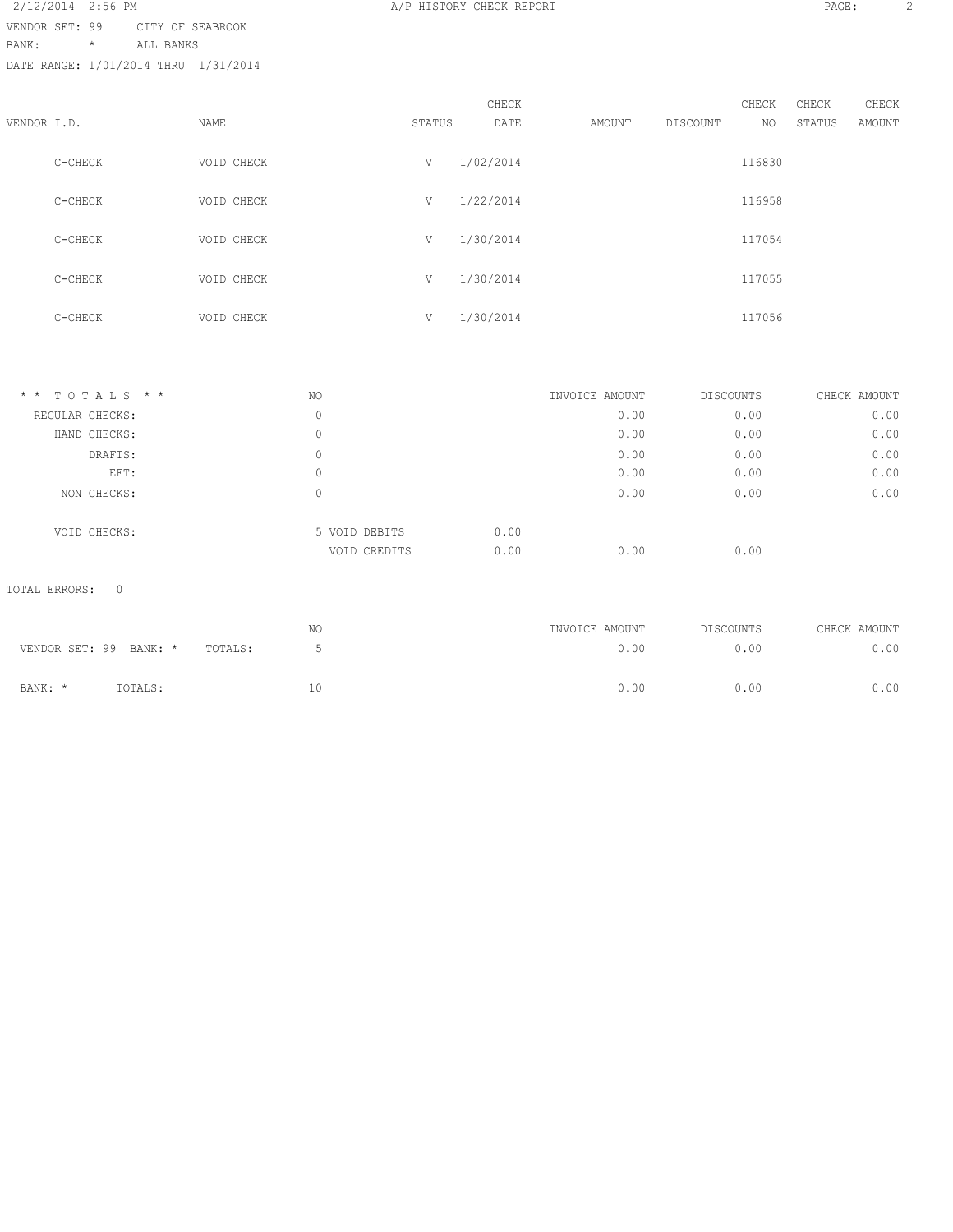| 2/12/2014 2:56 PM                    |                                | A/P HISTORY CHECK REPORT |             |                           |                | 3<br>PAGE:       |
|--------------------------------------|--------------------------------|--------------------------|-------------|---------------------------|----------------|------------------|
| VENDOR SET: 70 CITY OF SEABROOK      |                                |                          |             |                           |                |                  |
| 70<br>SEDC 2<br>BANK:                |                                |                          |             |                           |                |                  |
| DATE RANGE: 1/01/2014 THRU 1/31/2014 |                                |                          |             |                           |                |                  |
|                                      |                                |                          |             |                           |                |                  |
|                                      |                                |                          | CHECK       |                           | CHECK          | CHECK<br>CHECK   |
| VENDOR I.D.                          | NAME                           | STATUS                   | DATE        | AMOUNT                    | DISCOUNT<br>NO | STATUS<br>AMOUNT |
|                                      |                                |                          |             |                           |                |                  |
| 0130                                 | JENNIFER ANDERSON              |                          |             |                           |                |                  |
| I-13129A                             | 2014 COUPON BOOK               |                          | R 1/02/2014 |                           | 004461         |                  |
| 70 707-5010                          | ADVERTISING                    | 2014 COUPON BOOK         |             | 9,239.33                  |                |                  |
| $T - 28810$                          | ADVERTISING                    |                          | R 1/02/2014 |                           | 004461         |                  |
| 70 707-5010                          | ADVERTISING                    | ADVERTISING              |             | 2,748.00                  |                | 11,987.33        |
|                                      |                                |                          |             | *** VENDOR TOTALS ***     | 1 CHECKS       | 11,987.33        |
|                                      |                                |                          |             |                           |                |                  |
| 0120                                 | BUSINESS CARD P/C              |                          |             |                           |                |                  |
| I-201312318162                       | DEC13 STATEMENT                |                          | R 1/02/2014 |                           | 004462         |                  |
| 70 707-5300                          | TRAINING & CONFERENCE          | DEC13 STATEMENT          |             | 75.00                     |                | 75.00            |
|                                      |                                |                          |             | *** VENDOR TOTALS ***     | 1 CHECKS       | 75.00            |
|                                      |                                |                          |             |                           |                |                  |
| 0093                                 | CLEAR CREEK EQUIPMENT          |                          |             |                           |                |                  |
| $I - 66175$                          | DITCH WITCH RENTAL             |                          | R 1/29/2014 |                           | 004466         |                  |
| 70 707-5182                          | TRAIL MAINTENANCE              |                          |             | DITCH WITCH RENTAL 163.85 |                | 163.85           |
|                                      |                                |                          |             | *** VENDOR TOTALS ***     | 1 CHECKS       | 163.85           |
|                                      |                                |                          |             |                           |                |                  |
| 0132                                 | HOUSTON BUSINESS JOURNAL       |                          |             |                           |                |                  |
| I-28810                              | ADVERTISING                    |                          | R 1/08/2014 |                           | 004463         |                  |
| 70 707-5010                          | ADVERTISING                    | ADVERTISING              |             | 2,748.00                  |                | 2,748.00         |
|                                      |                                |                          |             | *** VENDOR TOTALS ***     | 1 CHECKS       | 2,748.00         |
|                                      |                                |                          |             |                           |                |                  |
| 0026                                 | ROSS, BANKS, MAY, CRON & CAVIN |                          |             |                           |                |                  |
| I-126837                             | LEGAL SERVICES                 |                          | R 1/22/2014 |                           | 004464         |                  |
| 70 707-5220                          | PROF FEES - LEGAL              | LEGAL SERVICES           |             | 1,202.50                  |                | 1,202.50         |
|                                      |                                |                          |             | *** VENDOR TOTALS ***     | 1 CHECKS       | 1,202.50         |
|                                      |                                |                          |             |                           |                |                  |
| TOTALS * *                           | NO                             |                          |             | INVOICE AMOUNT            | DISCOUNTS      | CHECK AMOUNT     |
| REGULAR CHECKS:                      | 5                              |                          |             | 16,176.68                 | 0.00           | 16,176.68        |
| HAND CHECKS:                         | $\mathbb O$                    |                          |             | 0.00                      | 0.00           | 0.00             |
| DRAFTS:                              | $\mathbb O$                    |                          |             | 0.00                      | 0.00           | 0.00             |
| EFT:                                 | $\mathbb O$                    |                          |             | 0.00                      | 0.00           | 0.00             |
| NON CHECKS:                          | $\mathbb O$                    |                          |             | 0.00                      | 0.00           | 0.00             |
| VOID CHECKS:                         | 0 VOID DEBITS                  |                          | 0.00        |                           |                |                  |

VOID CREDITS 0.00 0.00 0.00 0.00

TOTAL ERRORS: 0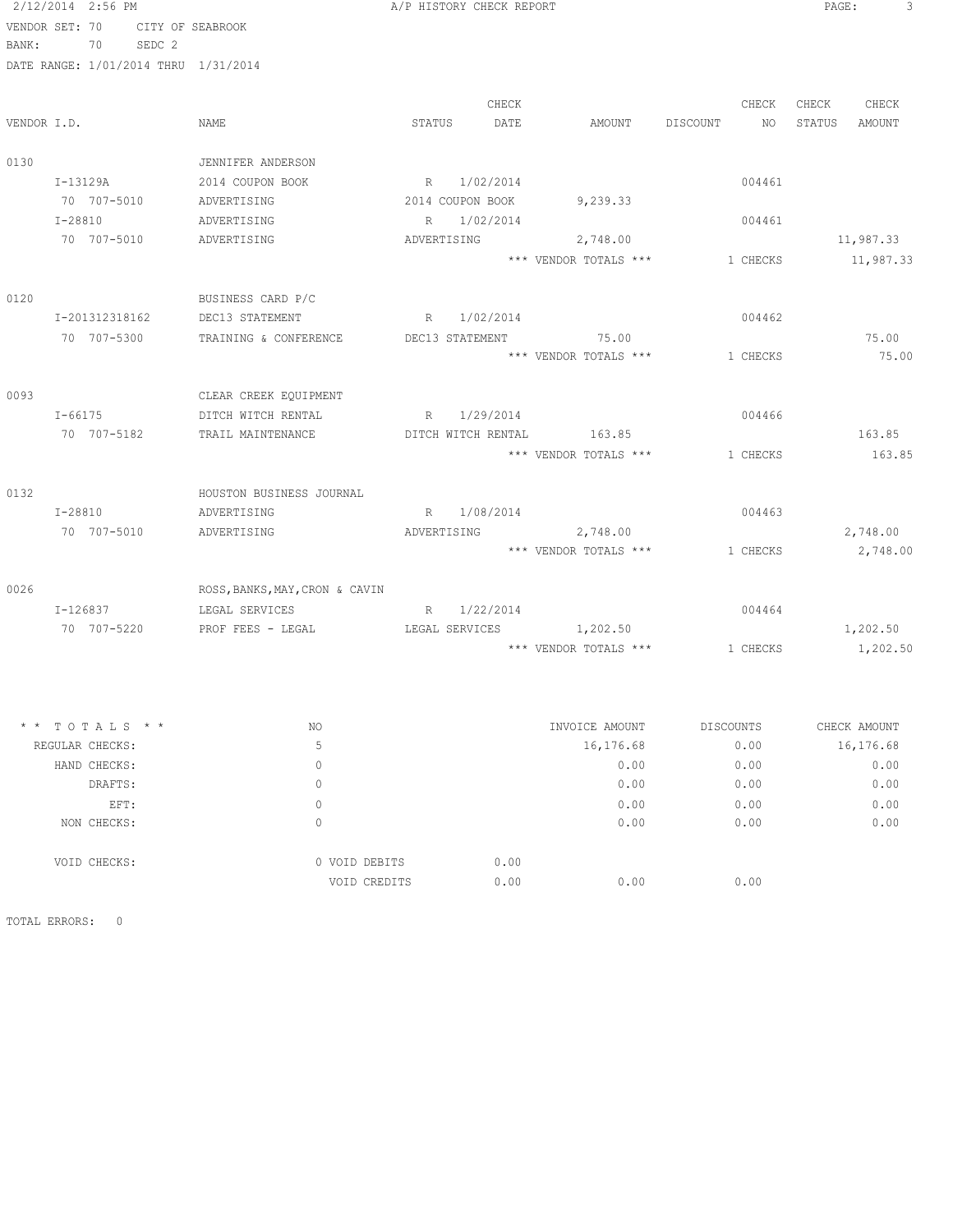2/12/2014 2:56 PM **A/P HISTORY CHECK REPORT PAGE:** 4 VENDOR SET: 70 CITY OF SEABROOK BANK: 70 SEDC 2 DATE RANGE: 1/01/2014 THRU 1/31/2014

|                         | G/L ACCOUNT    | NAME                  | AMOUNT         |           |              |
|-------------------------|----------------|-----------------------|----------------|-----------|--------------|
|                         |                |                       |                |           |              |
|                         | 707-5010<br>70 | ADVERTISING           | 14,735.33      |           |              |
|                         | 707-5182<br>70 | TRAIL MAINTENANCE     | 163.85         |           |              |
|                         | 707-5220<br>70 | PROF FEES - LEGAL     | 1,202.50       |           |              |
|                         | 707-5300<br>70 | TRAINING & CONFERENCE | 75.00          |           |              |
|                         |                | *** FUND TOTAL ***    | 16,176.68      |           |              |
|                         |                | NO                    | INVOICE AMOUNT | DISCOUNTS | CHECK AMOUNT |
| VENDOR SET: 70 BANK: 70 | TOTALS:        | 5                     | 16,176.68      | 0.00      | 16,176.68    |
| BANK: 70<br>TOTALS:     |                | 5                     | 16,176.68      | 0.00      | 16,176.68    |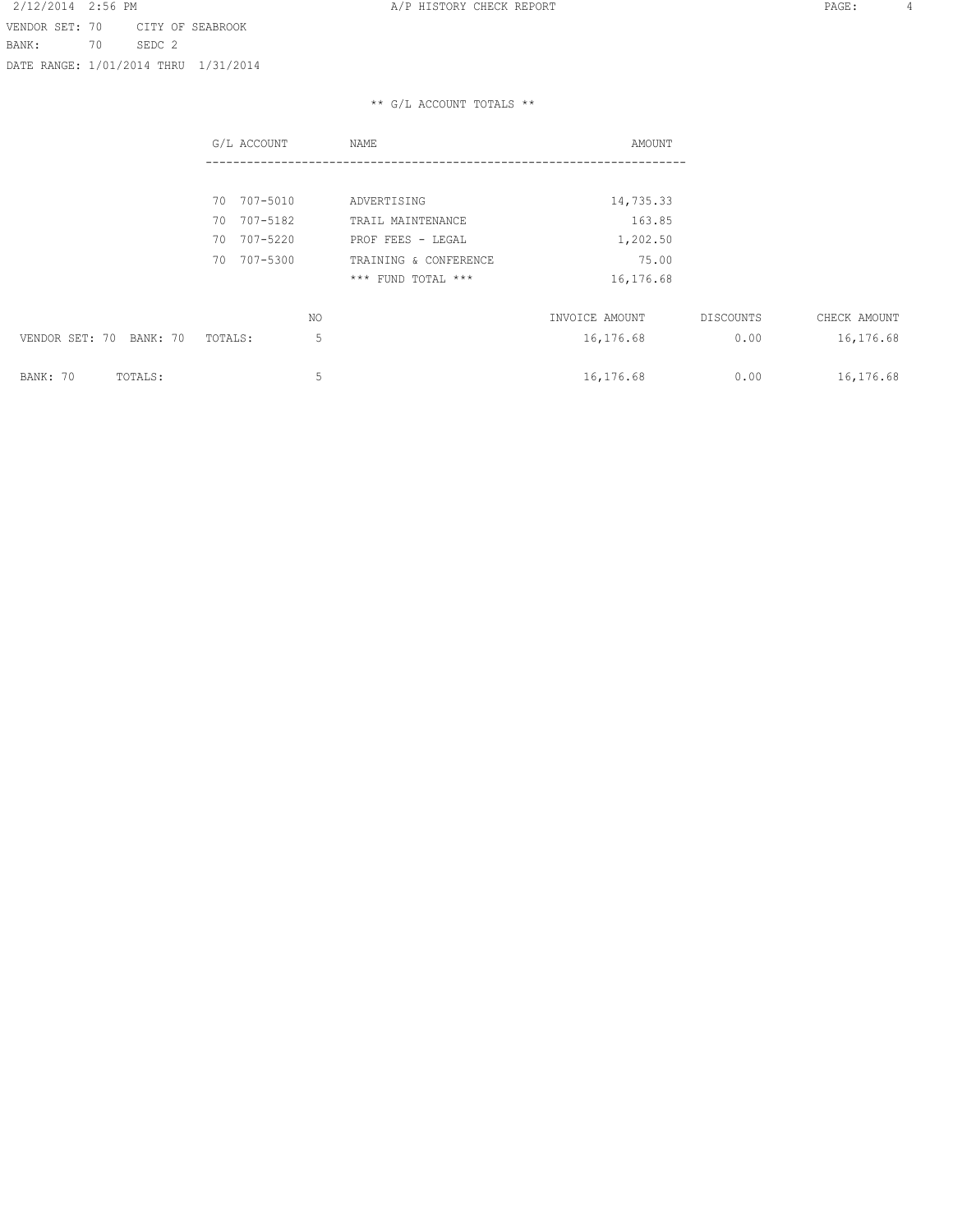| 2/12/2014 2:56 PM          |                 |     |                  |               | A/P HISTORY CHECK REPORT |           |       |                       |          |                  | PAGE:  |              | 5 |
|----------------------------|-----------------|-----|------------------|---------------|--------------------------|-----------|-------|-----------------------|----------|------------------|--------|--------------|---|
| VENDOR SET: 72             |                 |     | CITY OF SEABROOK |               |                          |           |       |                       |          |                  |        |              |   |
| BANK:                      | 72              | EDA |                  |               |                          |           |       |                       |          |                  |        |              |   |
| DATE RANGE: 1/01/2014 THRU |                 |     | 1/31/2014        |               |                          |           |       |                       |          |                  |        |              |   |
|                            |                 |     |                  |               |                          |           | CHECK |                       |          | CHECK            | CHECK  | CHECK        |   |
| VENDOR I.D.                |                 |     | NAME             |               | STATUS                   |           | DATE  | AMOUNT                | DISCOUNT | NO               | STATUS | AMOUNT       |   |
| 0002                       |                 |     | COBB FENDLEY     |               |                          |           |       |                       |          |                  |        |              |   |
| $I - 242402$               |                 |     | DEC13 THE POINT  |               | R                        | 1/29/2014 |       |                       |          | 004465           |        |              |   |
|                            | 72 720-5215     |     | PROF FEES - ENGR |               | DEC13 THE POINT          |           |       | 15,340.00             |          |                  |        | 15,340.00    |   |
|                            |                 |     |                  |               |                          |           |       | *** VENDOR TOTALS *** |          | 1 CHECKS         |        | 15,340.00    |   |
|                            |                 |     |                  |               |                          |           |       |                       |          |                  |        |              |   |
| $*$ * TOTALS * *           |                 |     | <b>NO</b>        |               |                          |           |       | INVOICE AMOUNT        |          | <b>DISCOUNTS</b> |        | CHECK AMOUNT |   |
|                            | REGULAR CHECKS: |     | $\mathbf{1}$     |               |                          |           |       | 15,340.00             |          | 0.00             |        | 15,340.00    |   |
|                            | HAND CHECKS:    |     | $\circ$          |               |                          |           |       | 0.00                  |          | 0.00             |        | 0.00         |   |
|                            | DRAFTS:         |     | $\circ$          |               |                          |           |       | 0.00                  |          | 0.00             |        | 0.00         |   |
|                            | EFT:            |     | $\Omega$         |               |                          |           |       | 0.00                  |          | 0.00             |        | 0.00         |   |
|                            | NON CHECKS:     |     | $\circ$          |               |                          |           |       | 0.00                  |          | 0.00             |        | 0.00         |   |
|                            | VOID CHECKS:    |     |                  | 0 VOID DEBITS |                          |           | 0.00  |                       |          |                  |        |              |   |
|                            |                 |     |                  | VOID CREDITS  |                          |           | 0.00  | 0.00                  |          | 0.00             |        |              |   |

TOTAL ERRORS: 0

|                            | G/L ACCOUNT | NAME               | AMOUNT         |           |              |
|----------------------------|-------------|--------------------|----------------|-----------|--------------|
|                            |             |                    |                |           |              |
|                            | 72 720-5215 | PROF FEES - ENGR   | 15,340.00      |           |              |
|                            |             | *** FUND TOTAL *** | 15,340.00      |           |              |
|                            | NO          |                    | INVOICE AMOUNT | DISCOUNTS | CHECK AMOUNT |
| VENDOR SET: 72 BANK: 72    | TOTALS:     |                    | 15,340.00      | 0.00      | 15,340.00    |
| <b>BANK: 72</b><br>TOTALS: |             |                    | 15,340.00      | 0.00      | 15,340.00    |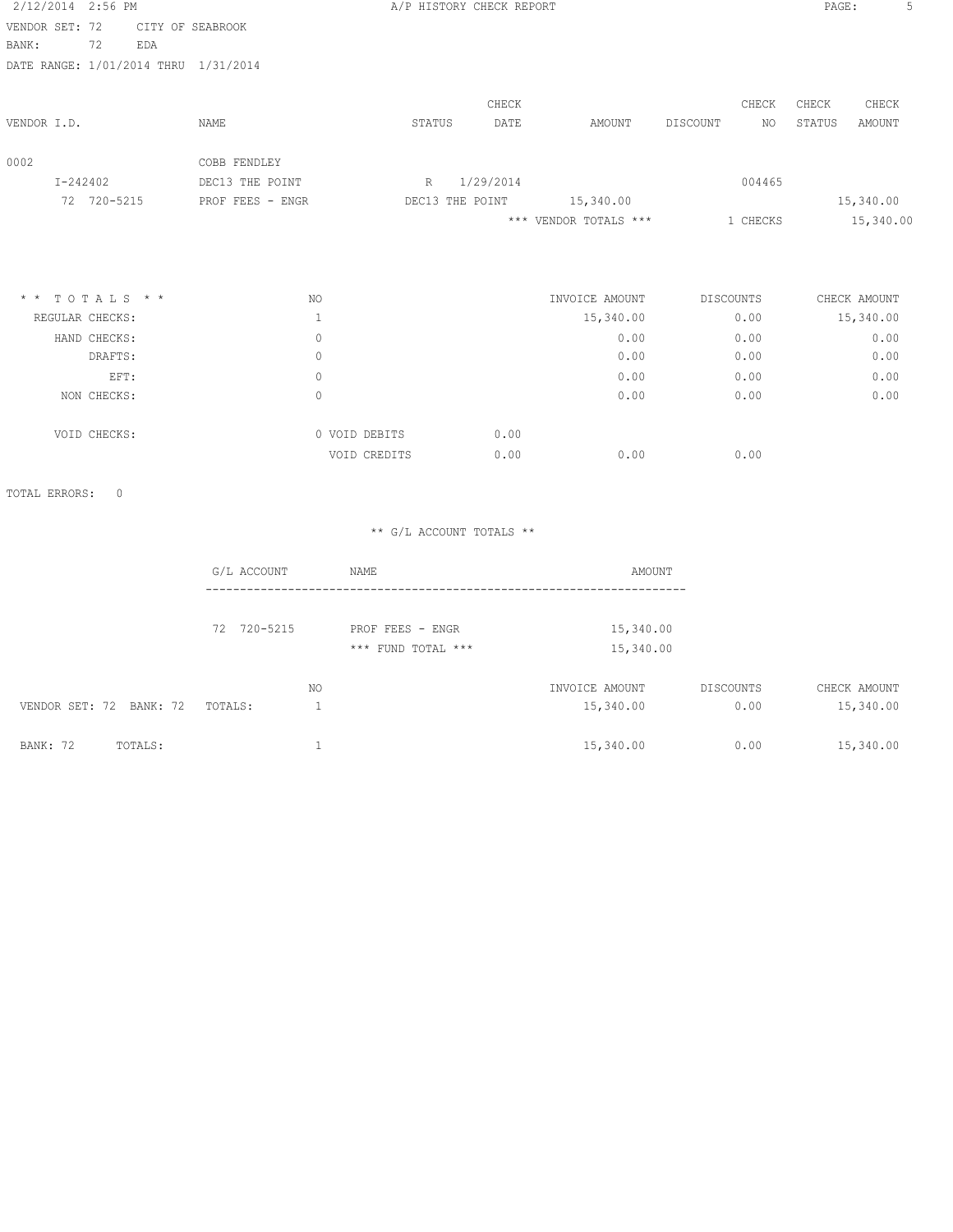2/12/2014 2:56 PM **A/P HISTORY CHECK REPORT PAGE:** 6 VENDOR SET: 99 CITY OF SEABROOK

BANK: AP ACCTS PAYABLE DISBURSEMEN

|             |                        |                                                     |         | CHECK       |                         |             | CHECK    | CHECK  | CHECK    |
|-------------|------------------------|-----------------------------------------------------|---------|-------------|-------------------------|-------------|----------|--------|----------|
| VENDOR I.D. |                        | NAME                                                | STATUS  | DATE        | AMOUNT                  | DISCOUNT NO |          | STATUS | AMOUNT   |
| 0677        |                        | ALL AMERICA SALES CORP                              |         |             |                         |             |          |        |          |
|             | M-CHECK                | ALL AMERICA SALES CORP UNPOST V 1/13/2014           |         |             |                         |             | 116410   |        | 560.00   |
| 1750        |                        | A & L AUTOMOTIVE                                    |         |             |                         |             |          |        |          |
|             | I-11925                | P33 INSPECTION R 1/08/2014                          |         |             |                         |             | 116840   |        |          |
|             | 01 200-5110            | MAINT-AUTOS & EQUIPMENT P33 INSPECTION              |         |             | 39.75                   |             |          |        |          |
|             | I-11938                | P30 REPAIR                                          |         | R 1/08/2014 |                         |             | 116840   |        |          |
|             | 01 200-5110            | MAINT-AUTOS & EQUIPMENT P30 REPAIR                  |         |             | 278.00                  |             |          |        | 317.75   |
| 1750        |                        | A & L AUTOMOTIVE                                    |         |             |                         |             |          |        |          |
|             | I-11975                | P3 TIRE REPAIR                                      |         | R 1/15/2014 |                         |             | 116899   |        |          |
|             | 01 200-5110            | MAINT-AUTOS & EQUIPMENT P3 TIRE REPAIR              |         |             | 10.00                   |             |          |        |          |
|             | I-201401148218         | P7 OIL CHANGE                                       |         | R 1/15/2014 |                         |             | 116899   |        |          |
|             | 01 200-5110            | MAINT-AUTOS & EQUIPMENT P7 OIL CHANGE               |         |             | 28.00                   |             |          |        | 38.00    |
| 1750        |                        | A & L AUTOMOTIVE                                    |         |             |                         |             |          |        |          |
|             | I-12010                | P17 REPAIR                                          |         | R 1/22/2014 |                         |             | 116949   |        |          |
|             | 01 200-5110<br>I-12019 | MAINT-AUTOS & EQUIPMENT P17 REPAIR<br>P4 OIL CHANGE |         | R 1/22/2014 | 834.30                  |             | 116949   |        |          |
|             | 01 200-5110            | MAINT-AUTOS & EQUIPMENT P4 OIL CHANGE               |         |             | 27.00                   |             |          |        | 861.30   |
| 1750        |                        | A & L AUTOMOTIVE                                    |         |             |                         |             |          |        |          |
|             | I-12049                | P5 OIL CHANGE                                       |         | R 1/30/2014 |                         |             | 116998   |        |          |
|             | 01 200-5110            | MAINT-AUTOS & EQUIPMENT P5 OIL CHANGE               |         |             | 27.00                   |             |          |        |          |
|             | I-12055                | P28 REPAIR                                          |         | R 1/30/2014 |                         |             | 116998   |        |          |
|             | 09 901-5110            | MAINT-AUTOS & EQUIPMENT P28 REPAIR                  |         |             | 1, 112.68               |             |          |        |          |
|             | I-201401298284         | P44 OIL CHANGE                                      |         | R 1/30/2014 |                         |             | 116998   |        |          |
|             | 01 200-5110            | MAINT-AUTOS & EQUIPMENT P44 OIL CHANGE              |         |             | 52.00                   |             |          |        | 1,191.68 |
|             |                        |                                                     |         |             | *** VENDOR TOTALS ***   |             | 4 CHECKS |        | 2,408.73 |
| 0003        |                        | AAA FLEXIBLE PIPE CLEANING CO                       |         |             |                         |             |          |        |          |
|             | I-201312048            | COMB UNIT W/OPERATOR                                |         | R 1/02/2014 |                         |             | 116780   |        |          |
|             | 20 912-5459            | CLEAN TV/SEWER SYSTEM COMB UNIT W/OPERATOR 2,502.50 |         |             |                         |             |          |        | 2,502.50 |
|             |                        |                                                     |         |             | *** VENDOR TOTALS ***   |             | 1 CHECKS |        | 2,502.50 |
| 1740        |                        | ACIE STRINGFIELD                                    |         |             |                         |             |          |        |          |
|             | I-201401078190         | BOAT MAINTENANCE                                    |         | R 1/08/2014 |                         |             | 116841   |        |          |
|             | 50 501-5503            | MARINE PATROL                                       |         |             | BOAT MAINTENANCE 459.70 |             |          |        | 459.70   |
|             |                        |                                                     |         |             | *** VENDOR TOTALS ***   |             | 1 CHECKS |        | 459.70   |
| 1741        |                        | ADI                                                 |         |             |                         |             |          |        |          |
|             | I-Z0TM1801             | CAMERAS                                             |         | R 1/02/2014 |                         |             | 116781   |        |          |
|             | 01 107-4150            | SMALL EQUIPMENT                                     | CAMERAS |             | 134.08                  |             |          |        | 134.08   |
|             |                        |                                                     |         |             | *** VENDOR TOTALS ***   |             | 1 CHECKS |        | 134.08   |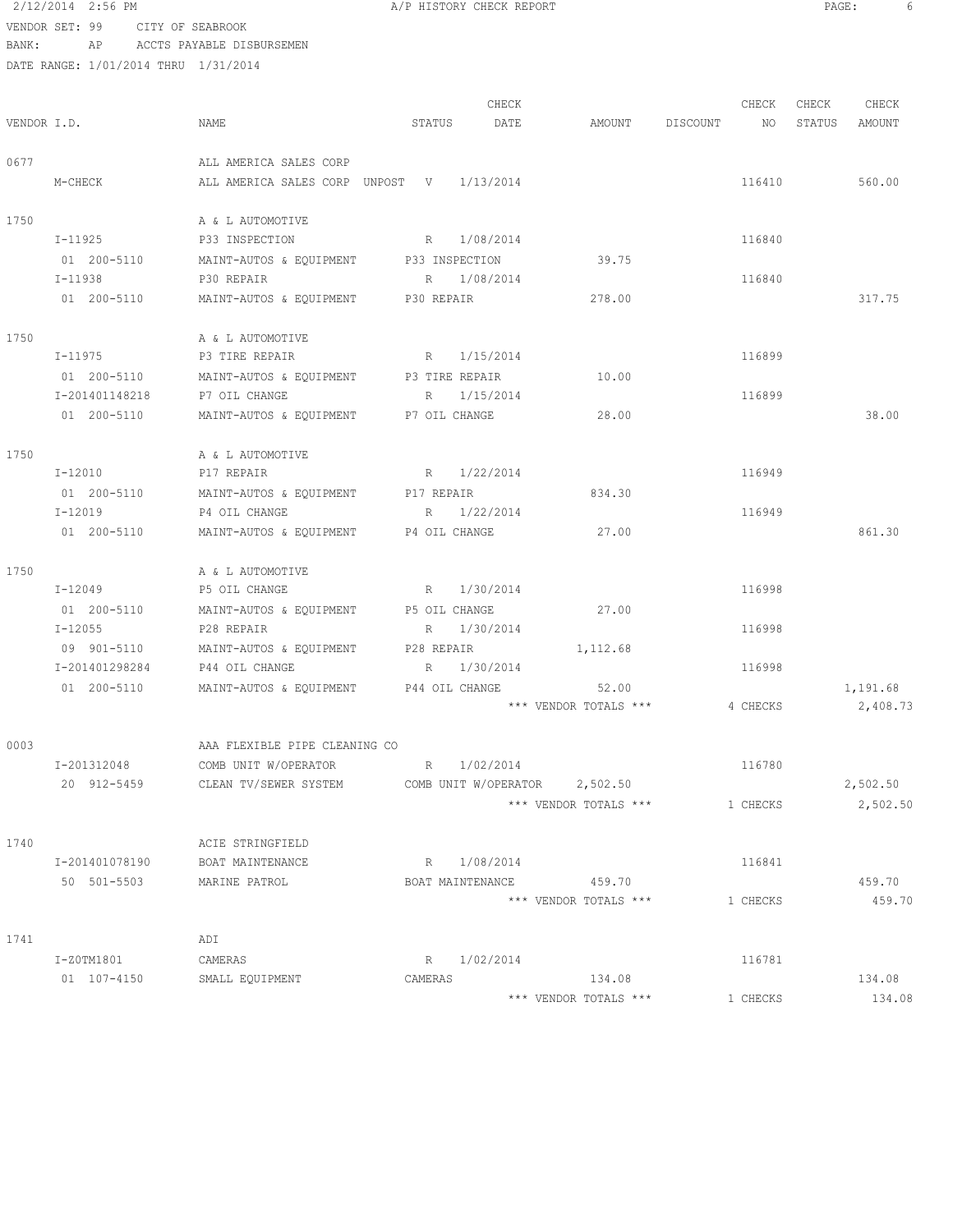# 2/12/2014 2:56 PM **A/P HISTORY CHECK REPORT PAGE:** 7 VENDOR SET: 99 CITY OF SEABROOK

BANK: AP ACCTS PAYABLE DISBURSEMEN

|      | DATE KANGE; 1/01/2014 THKU 1/31/2014 |                                                     |                             |                       |                    |                  |
|------|--------------------------------------|-----------------------------------------------------|-----------------------------|-----------------------|--------------------|------------------|
|      |                                      |                                                     | CHECK                       |                       | CHECK              | CHECK<br>CHECK   |
|      | VENDOR I.D.                          | NAME                                                | STATUS<br>DATE              |                       | AMOUNT DISCOUNT NO | STATUS<br>AMOUNT |
| 0005 |                                      | ADMIRAL LINEN & UNIFORM                             |                             |                       |                    |                  |
|      | I-DE15878                            | LINEN SERVICE                                       | R 1/15/2014                 |                       | 116900             |                  |
|      | 50 501-5340                          | DETENTION SUPPLIES                                  | LINEN SERVICE               | 117.00                |                    |                  |
|      | I-DE25989                            | LINEN SERVICE                                       | R 1/15/2014                 |                       | 116900             |                  |
|      | 50 501-5340                          | DETENTION SUPPLIES                                  | LINEN SERVICE               | 127.40                |                    |                  |
|      | I-DE36042                            | LINEN SERVICE                                       | R 1/15/2014                 |                       | 116900             |                  |
|      | 50 501-5340                          | DETENTION SUPPLIES                                  | LINEN SERVICE               | 127.40                |                    |                  |
|      | $I-DE46149$                          | LINEN SERVICE                                       | R<br>1/15/2014              |                       | 116900             |                  |
|      | 50 501-5340                          | DETENTION SUPPLIES                                  | LINEN SERVICE               | 127.40                |                    |                  |
|      | I-DE56224                            | LINEN SERVICE                                       | 1/15/2014<br>R              |                       | 116900             |                  |
|      | 50 501-5340                          | DETENTION SUPPLIES LINEN SERVICE                    |                             | 122.20                |                    | 621.40           |
| 0005 |                                      | ADMIRAL LINEN & UNIFORM                             |                             |                       |                    |                  |
|      | I-JA81050                            | LINEN SERVICE                                       | R 1/30/2014                 |                       | 116999             |                  |
|      | 41 410-5030                          | RENTALS & SERVICE AGREEMENTS LINEN SERVICE          |                             | 31.70                 |                    | 31.70            |
|      |                                      |                                                     |                             | *** VENDOR TOTALS *** | 2 CHECKS           | 653.10           |
| 2053 |                                      | ADT SECURITY SERVICES INC                           |                             |                       |                    |                  |
|      | I-501393354                          | FEB-APR14 SECURITY SERVICES R 1/30/2014             |                             |                       | 117000             |                  |
|      | 41 410-5030                          | RENTALS & SERVICE AGREEMENTS FEB-APR14 SECURITY S   |                             | 64.68                 |                    | 64.68            |
|      |                                      |                                                     |                             | *** VENDOR TOTALS *** | 1 CHECKS           | 64.68            |
| 0006 |                                      | AFLAC                                               |                             |                       |                    |                  |
|      | $I - 963864$                         | DEC13 PREMIUM                                       | R 1/22/2014                 |                       | 116950             |                  |
|      | 01 001-1030                          | AFLAC INSURANCE DEDUCTS DEC13 PREMIUM 2,617.56      |                             |                       |                    | 2,617.56         |
|      |                                      |                                                     |                             | *** VENDOR TOTALS *** | 1 CHECKS           | 2,617.56         |
| 2138 |                                      | AFTERMATH INC                                       |                             |                       |                    |                  |
|      | I-201312318163                       | BIOHAZARD CLEAN UP                                  | R 1/02/2014                 |                       | 116782             |                  |
|      | 50 501-5340                          | DETENTION SUPPLIES                                  | BIOHAZARD CLEAN UP          | 245.00                |                    | 245.00           |
|      |                                      |                                                     |                             | *** VENDOR TOTALS *** | 1 CHECKS           | 245.00           |
| 0677 |                                      | ALL AMERICA SALES CORP                              |                             |                       |                    |                  |
|      | I-65592                              | STROBE LIGHTS                                       | V 11/13/2013                |                       | 116410             | 560.00           |
| 0677 |                                      | ALL AMERICA SALES CORP                              |                             |                       |                    |                  |
|      | I-65592R                             | LOST CHECK REPLACEMENT                              | R 1/15/2014                 |                       | 116901             |                  |
|      | 20 902-5110                          | MAINT-AUTOS & EQUIPMENT LOST CHECK REPLACEME 284.20 |                             |                       |                    |                  |
|      | 20 912-5110                          | MAINT-AUTOS & EQUIPMENT LOST CHECK REPLACEME        |                             | 284.20                |                    | 568.40           |
|      |                                      |                                                     |                             | *** VENDOR TOTALS *** | 1 CHECKS           | 568.40           |
| 1528 |                                      | ALL-PUMP & EQUIP CO INC                             |                             |                       |                    |                  |
|      | I-AI056110                           | FLOAT REPAIR                                        | E 1/08/2014                 |                       | 999999             |                  |
|      | 20 912-5120<br>I-AI056118            | MAINT-SEWER SYSTEM MINOR<br>SUPPLY PARTS            | FLOAT REPAIR<br>E 1/08/2014 | 1,633.29              | 999999             |                  |
|      | 20 902-5130                          | MAINT-WATER SYSTEM MINOR                            | SUPPLY PARTS                | 1,245.26              |                    |                  |
|      | 20 912-5120                          | MAINT-SEWER SYSTEM MINOR                            | SUPPLY PARTS                | 1,245.25              |                    | 4,123.80         |
|      |                                      |                                                     |                             |                       |                    |                  |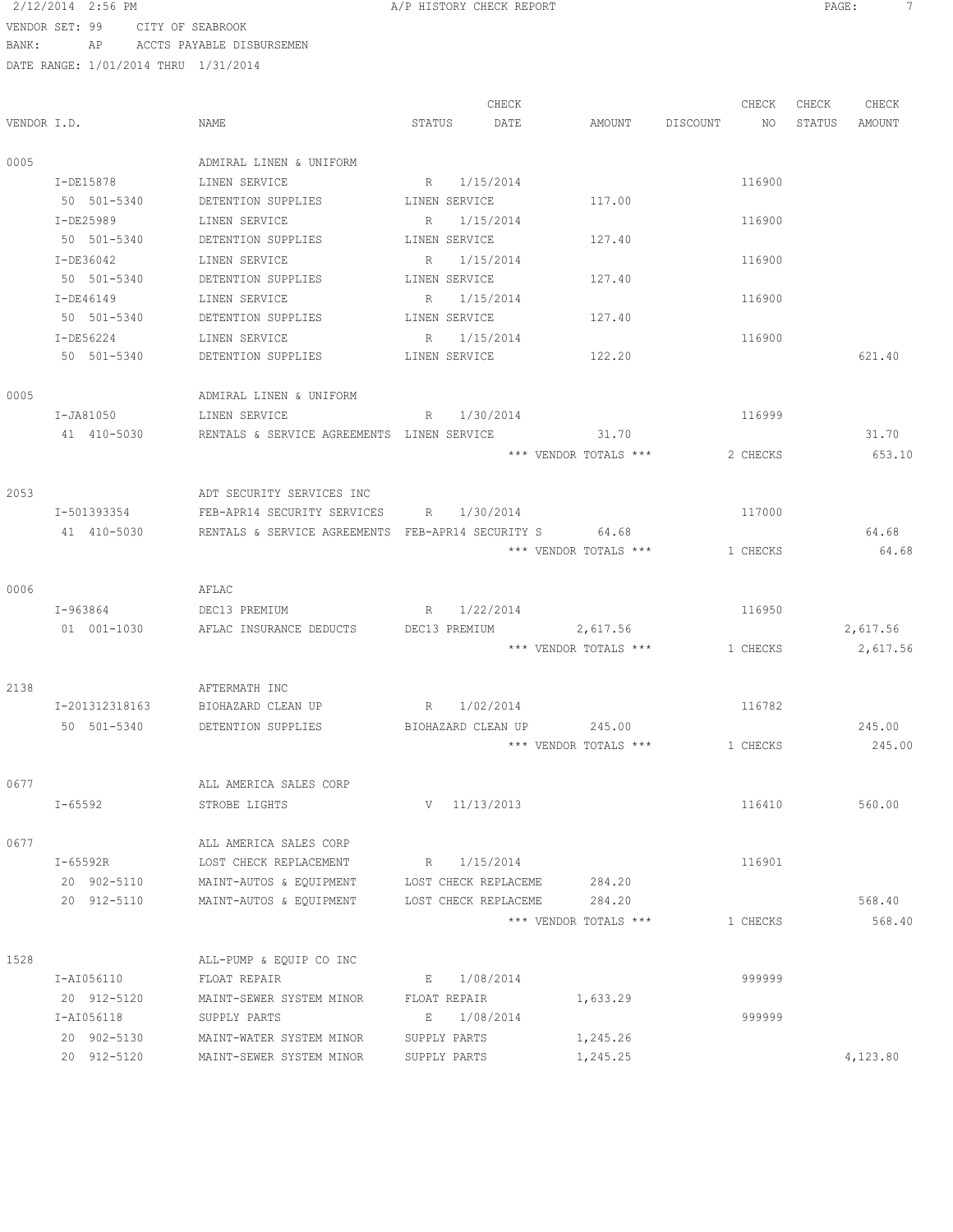2/12/2014 2:56 PM A/P HISTORY CHECK REPORT PAGE: 8 VENDOR SET: 99 CITY OF SEABROOK BANK: AP ACCTS PAYABLE DISBURSEMEN DATE RANGE: 1/01/2014 THRU 1/31/2014 CHECK CHECK CHECK CHECK VENDOR I.D. NAME STATUS DATE AMOUNT DISCOUNT NO STATUS AMOUNT 1528 ALL-PUMP & EQUIP CO INC I-AI056187 STARTER REPAIR E 1/15/2014 999999 20 912-5120 MAINT-SEWER SYSTEM MINOR STARTER REPAIR 1,068.72 1,068.72 1528 ALL-PUMP & EQUIP CO INC I-AI056365 LIFT STATION DEMO E 1/30/2014 999999 20 912-6100 SEWER SYSTEM-REPAIR/MAINT LIFT STATION DEMO 25,798.00 25,798.00 \*\*\* VENDOR TOTALS \*\*\* 3 CHECKS 30,990.52 0011 ALVIN EQUIPMENT CO, INC I-IV61901 SEAL KIT R 1/08/2014 116842 01 500-5110 MAINT-AUTOS & EQUIP SEAL KIT 87.00 \*\*\* VENDOR TOTALS \*\*\* 1 CHECKS 87.00 1230 ALWAYS SAFETY & 1ST AID I-34419 GLOVES E 1/02/2014 999999 01 400-4400 MISC SUPPLIES GLOVES 115.68 01 500-4400 MISC SUPPLIES GLOVES 115.68 20 902-4400 MISC SUPPLIES GLOVES 115.67 20 912-4400 MISC SUPPLIES GLOVES 115.67 462.70 \*\*\* VENDOR TOTALS \*\*\* 1 CHECKS 462.70 2067 AMAZON I-201401218263 JAN14 STATEMENT R 1/22/2014 116951 01 103-4150 SMALL TOOLS & EQUIPMENT JAN14 STATEMENT 1,930.81 01 200-4150 SMALL TOOLS & EQUIP JAN14 STATEMENT 50.55 01 400-4150 SMALL EQUIPMENT OR TOOLS JAN14 STATEMENT 22.56 01 500-4150 SMALL TOOLS & EQUIP JAN14 STATEMENT 22.56 20 902-4150 SMALL EQUIPMENT OR TOOLS JAN14 STATEMENT 22.56 20 912-4150 SMALL EQUIPMENT OR TOLLS JAN14 STATEMENT 22.55 2,071.59 \*\*\* VENDOR TOTALS \*\*\* 1 CHECKS 2,071.59 0392 AMERICAN FENCE & SUPPLY I-00014224 MASTERLINKS R 1/22/2014 116952 01 500-5180 MAINT-BLDGS & GROUNDS MASTERLINKS 10.50 I-00014243 TRAP R 1/22/2014 116952 01 210-4150 SMALL TOOLS & EQUIPMENT TRAP 369.00 I-00014253 FENCE SUPPLIES R 1/22/2014 116952 01 210-4150 SMALL TOOLS & EQUIPMENT FENCE SUPPLIES 38.14 38.14 0392 AMERICAN FENCE & SUPPLY I-00015209 FENCE SUPPLIES R 1/30/2014 R 1/30/2014 01 400-5180 MAINT-BLDGS & GROUNDS FENCE SUPPLIES 174.31 174.31 174.31 \*\*\* VENDOR TOTALS \*\*\* 2 CHECKS 591.95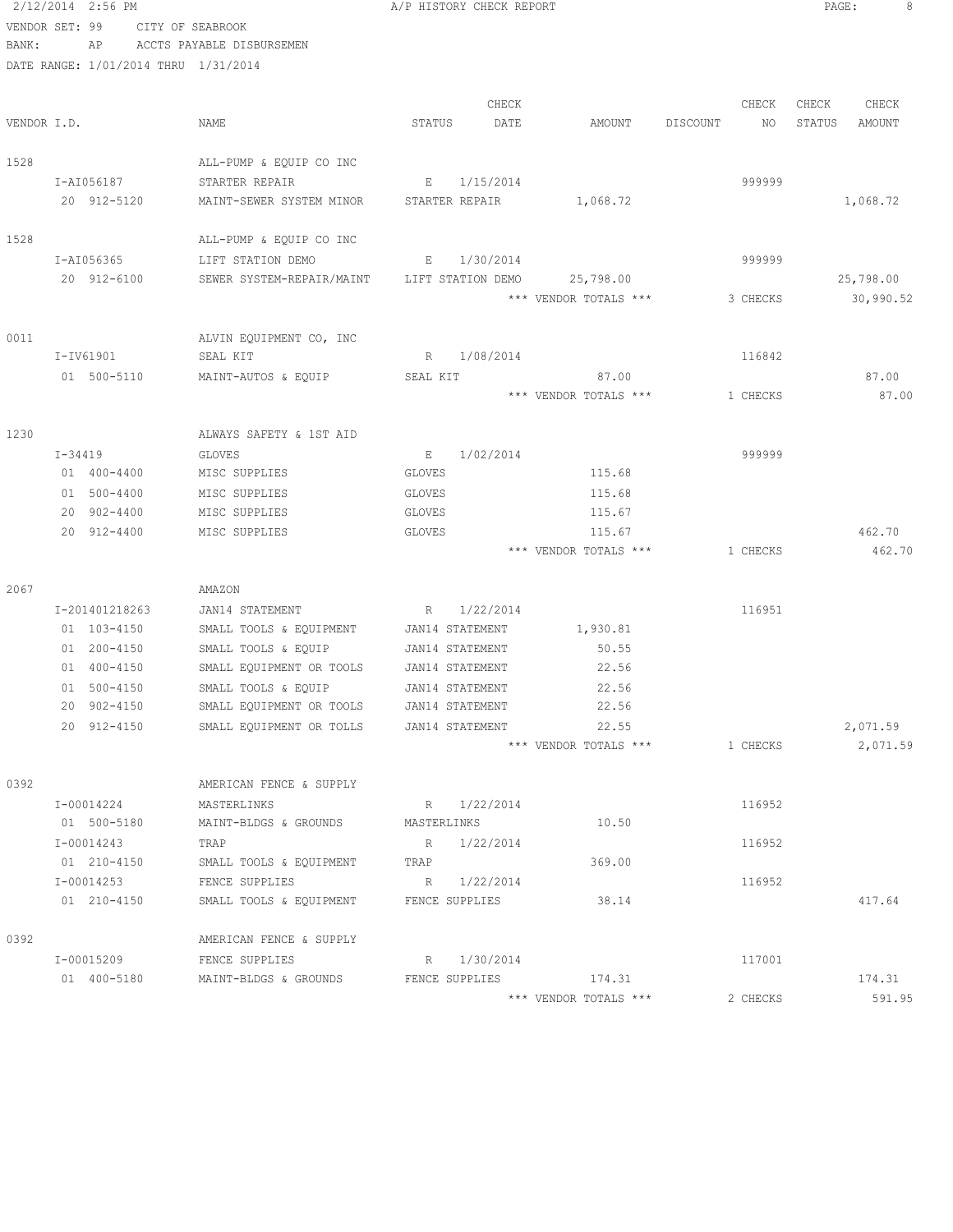# 2/12/2014 2:56 PM **A/P HISTORY CHECK REPORT PAGE:** 9 VENDOR SET: 99 CITY OF SEABROOK

BANK: AP ACCTS PAYABLE DISBURSEMEN

|             |                |                                |                          | CHECK     |                       |          | CHECK    | CHECK  | CHECK    |
|-------------|----------------|--------------------------------|--------------------------|-----------|-----------------------|----------|----------|--------|----------|
| VENDOR I.D. |                | NAME                           | STATUS                   | DATE      | AMOUNT                | DISCOUNT | NO       | STATUS | AMOUNT   |
| 1611        |                | AMERICAN JANITORIAL SERVICES L |                          |           |                       |          |          |        |          |
|             | I-24961        | JANITORIAL SUPPLIES            | R                        | 1/08/2014 |                       |          | 116843   |        |          |
|             | 01 107-5175    | JANITORIAL SERVICES            | JANITORIAL SUPPLIES      |           | 115.95                |          |          |        |          |
|             | $I - 24977$    | JJANITORIAL SERVICE            | R                        | 1/08/2014 |                       |          | 116843   |        |          |
|             | 01 107-5175    | JANITORIAL SERVICES            | JJANITORIAL SERVICE      |           | 850.00                |          |          |        |          |
|             | 01 200-5175    | JANITORIAL SERVICES            | JJANITORIAL SERVICE      |           | 875.00                |          |          |        | 1,840.95 |
| 1611        |                | AMERICAN JANITORIAL SERVICES L |                          |           |                       |          |          |        |          |
|             | I-25191        | JANITORIAL SERVICE             | R 1/22/2014              |           |                       |          | 116953   |        |          |
|             | 41 410-5175    | JANITORIAL                     | JANITORIAL SERVICE       |           | 1,100.00              |          |          |        | 1,100.00 |
|             |                |                                |                          |           | *** VENDOR TOTALS *** |          | 2 CHECKS |        | 2,940.95 |
| 1609        |                | JESSICA M ANCIRA               |                          |           |                       |          |          |        |          |
|             | I-201312318186 | LODGING EXPENSE                | R 1/02/2014              |           |                       |          | 116783   |        |          |
|             | 01 700-5300    | TRAINING & CONFERENCE          | LODGING EXPENSE          |           | 120.00                |          |          |        |          |
|             | I-201312318187 | MILEAGE & MEALS EXPENSES       | R                        | 1/02/2014 |                       |          | 116783   |        |          |
|             | 01 700-5300    | TRAINING & CONFERENCE          | MILEAGE & MEALS EXPE     |           | 291.64                |          |          |        | 411.64   |
|             |                |                                |                          |           | *** VENDOR TOTALS *** |          | 1 CHECKS |        | 411.64   |
| 0836        |                | APOLLO TIRE & WHEEL            |                          |           |                       |          |          |        |          |
|             | I-13166        | MOUNTING                       | $R \sim$                 | 1/02/2014 |                       |          | 116784   |        |          |
|             | 01 400-5110    | MAINT-AUTOS & EQUIPMENT        | MOUNTING                 |           | 6.00                  |          |          |        | 6.00     |
| 0836        |                | APOLLO TIRE & WHEEL            |                          |           |                       |          |          |        |          |
|             | I-13502        | TIRE PATCH AND ROTATION        | 1/30/2014<br>$R_{\rm c}$ |           |                       |          | 117002   |        |          |
|             | 20 902-5110    | MAINT-AUTOS & EQUIPMENT        | TIRE PATCH AND ROTAT     |           | 13.50                 |          |          |        |          |
|             | 20 912-5110    | MAINT-AUTOS & EQUIPMENT        | TIRE PATCH AND ROTAT     |           | 13.50                 |          |          |        | 27.00    |
|             |                |                                |                          |           | *** VENDOR TOTALS *** |          | 2 CHECKS |        | 33.00    |
| 0169        |                | ARC                            |                          |           |                       |          |          |        |          |
|             | I-23891333     | PLOTTER LEASE                  | R                        | 1/15/2014 |                       |          | 116902   |        |          |
|             | 01 600-5030    | RENTALS & SERVICE AGRMTS       | PLOTTER LEASE            |           | 236.94                |          |          |        | 236.94   |
|             |                |                                |                          |           | *** VENDOR TOTALS *** |          | 1 CHECKS |        | 236.94   |
| 0016        |                | ARMSTRONG WATER                |                          |           |                       |          |          |        |          |
|             | I-15819        | ORTHOPHOSPHATE                 | R 1/15/2014              |           |                       |          | 116903   |        |          |
|             | 20 902-5280    | CHEMICAL SUPPLIES              | ORTHOPHOSPHATE 1,420.00  |           |                       |          |          |        | 1,420.00 |
|             |                |                                |                          |           | *** VENDOR TOTALS *** |          | 1 CHECKS |        | 1,420.00 |
| 1443        |                | AT&T                           |                          |           |                       |          |          |        |          |
|             | I-201401078207 | TELEPHONE                      | R 1/08/2014              |           |                       |          | 116844   |        |          |
|             | 41 410-5400    | TELEPHONE                      | TELEPHONE                |           | 47.00                 |          |          |        | 47.00    |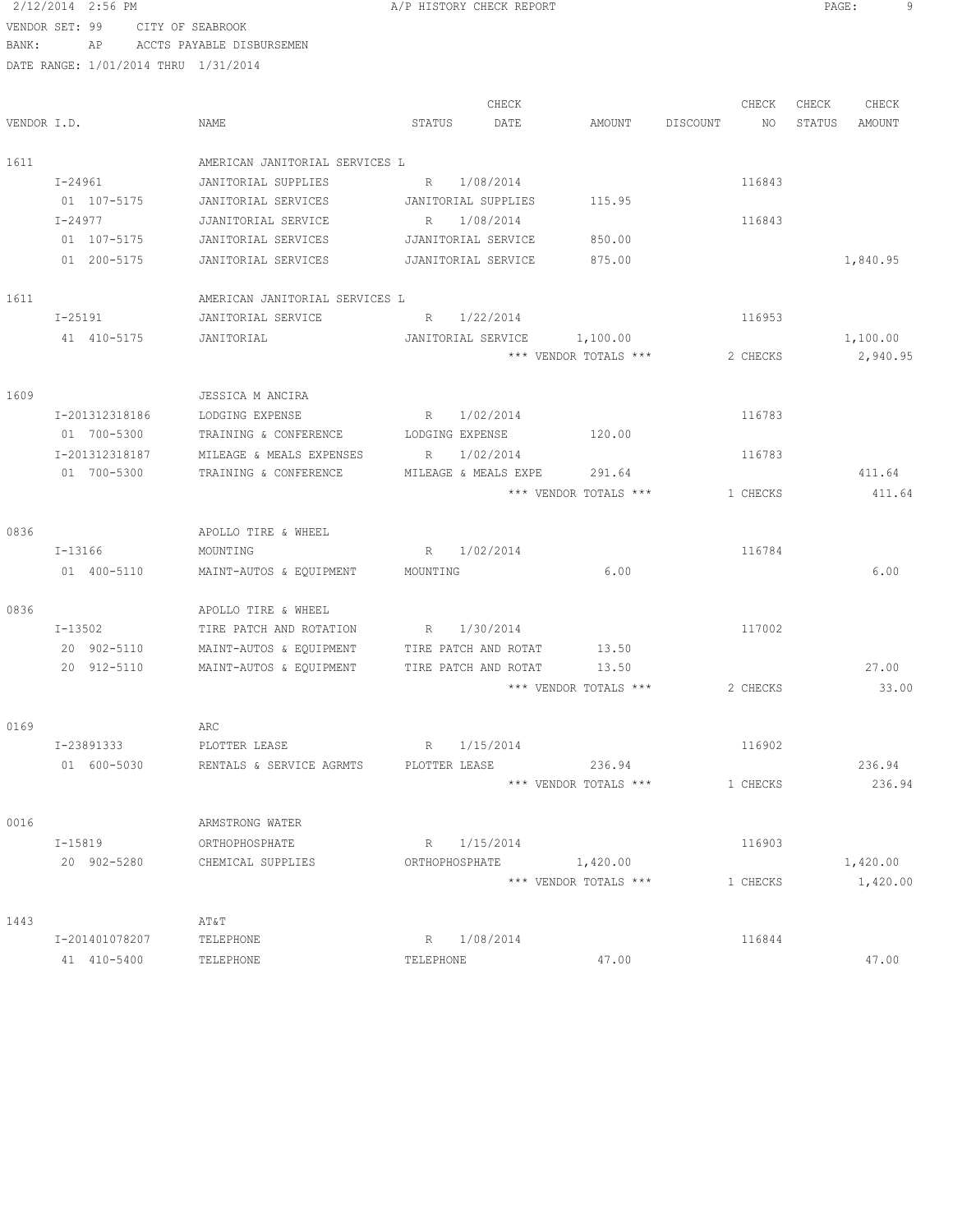2/12/2014 2:56 PM A/P HISTORY CHECK REPORT PAGE: 10 VENDOR SET: 99 CITY OF SEABROOK BANK: AP ACCTS PAYABLE DISBURSEMEN DATE RANGE: 1/01/2014 THRU 1/31/2014 CHECK CHECK CHECK CHECK CHECK CHECK CHECK CHECK CHECK CHECK CHECK CHECK CHECK CHECK CHECK CHECK CHECK CHECK CHECK CHECK CHECK CHECK CHECK CHECK CHECK CHECK CHECK CHECK CHECK CHECK CHECK CHECK CHECK CHECK CHECK CHECK CHECK VENDOR I.D. NAME STATUS DATE AMOUNT DISCOUNT NO STATUS AMOUNT 1443 AT&T I-201401148217 TELEPHONE R 1/15/2014 116904 01 107-5400 TELEPHONE TELEPHONE TELEPHONE TELEPHONE 77.74 1443 AT&T I-201401218238 TELEPHONE R 1/22/2014 116954 01 400-5400 TELEPHONE TELEPHONE TELEPHONE TELEPHONE 166.17 1443 AT&T I-201401218239 TELEPHONE R 1/22/2014 116955 01 500-5400 TELEPHONE TELEPHONE 60.53 20 902-5400 TELEPHONE TELEPHONE 60.53 20 912-5400 TELEPHONE TELEPHONE 60.53 181.59 \*\*\* VENDOR TOTALS \*\*\* 4 CHECKS 472.50 0914 AUTO ZONE COMMERCIAL I-1491018482 TERMINAL PROTECTORS R 1/08/2014 116845 01 400-5110 MAINT-AUTOS & EQUIPMENT TERMINAL PROTECTORS 7.40 7.40 0914 QUE AUTO ZONE COMMERCIAL C-1491980876 P7 REPAIR R 1/15/2014 R 1/15/2014 116905 01 200-5110 MAINT-AUTOS & EQUIPMENT P7 REPAIR 100.00CR C-1491980877 P7 REPAIR R 1/15/2014 116905 01 200-5110 MAINT-AUTOS & EQUIPMENT P7 REPAIR 100.75CR I-1491021112 P7 REPAIR R 1/15/2014 116905 01 200-5110 MAINT-AUTOS & EQUIPMENT P7 REPAIR 100.75 I-1491025924 CAR WASHING SUPPLIES R 1/15/2014 116905 01 400-4400 MISC SUPPLIES CAR WASHING SUPPLIES 47.62 I-1491027081 PARTS R 1/15/2014 116905 01 400-5110 MAINT-AUTOS & EQUIPMENT PARTS 39.75 I-1491980832 P7 REPAIR R 1/15/2014 116905 01 200-5110 MAINT-AUTOS & EQUIPMENT P7 REPAIR 100.75 100.75 88.12 0914 AUTO ZONE COMMERCIAL I-1491007111 PARTS R 1/30/2014 117003 01 200-5110 MAINT-AUTOS & EQUIPMENT PARTS 28.31 28.31 \*\*\* VENDOR TOTALS \*\*\* 3 CHECKS 123.83 1206 BANK OF AMERICA I-1410000040 OBLIGATION 299 R 1/15/2014 116906 20 020-0075 Debt Service Reserve OBLIGATION 299 31,167.80 31,167.80 1206 BANK OF AMERICA I-1410003535 OBLIGATION 281 R 1/23/2014 116994 20 020-0075 Debt Service Reserve OBLIGATION 281 32,696.37 32,696.37

\*\*\* VENDOR TOTALS \*\*\* 2 CHECKS 63,864.17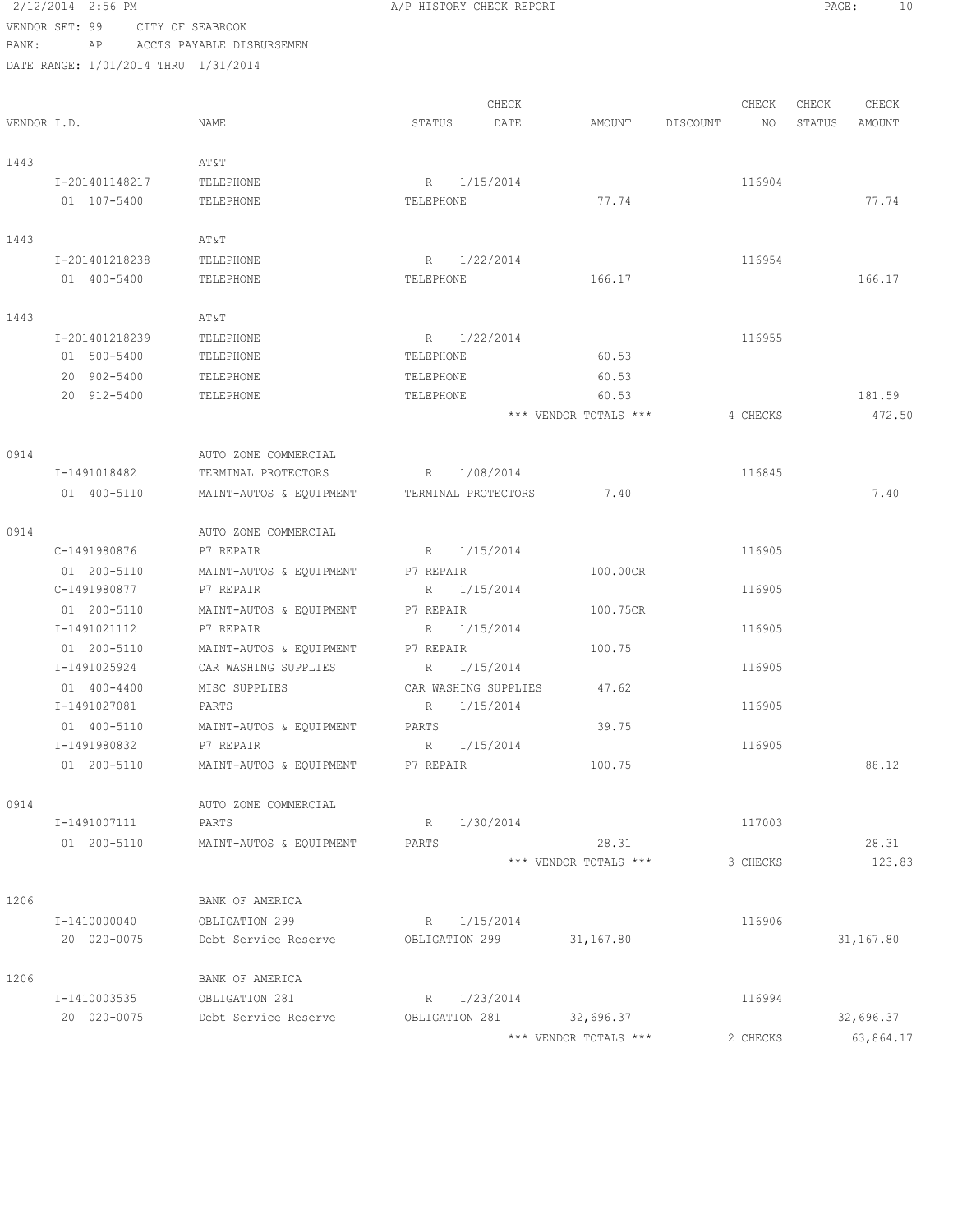|       | 2/12/2014 2:56 PM                    |                                   | A/P HISTORY CHECK REPORT    |                       |                                | PAGE:<br>-11   |
|-------|--------------------------------------|-----------------------------------|-----------------------------|-----------------------|--------------------------------|----------------|
|       | VENDOR SET: 99                       | CITY OF SEABROOK                  |                             |                       |                                |                |
| BANK: |                                      | AP ACCTS PAYABLE DISBURSEMEN      |                             |                       |                                |                |
|       | DATE RANGE: 1/01/2014 THRU 1/31/2014 |                                   |                             |                       |                                |                |
|       |                                      |                                   |                             |                       |                                |                |
|       |                                      |                                   | CHECK                       |                       | CHECK                          | CHECK<br>CHECK |
|       | VENDOR I.D.                          | NAME                              | STATUS<br>DATE              |                       | AMOUNT DISCOUNT<br>NO          | STATUS AMOUNT  |
| 1972  |                                      | BANK OF NEW YORK                  |                             |                       |                                |                |
|       | I-201401238265                       | SERIES 2005 BOND                  | R 1/23/2014                 |                       | 116995                         |                |
|       | 20 020-0075                          | Debt Service Reserve              | SERIES 2005 BOND 8,377.50   |                       |                                | 8,377.50       |
|       |                                      |                                   |                             |                       | *** VENDOR TOTALS *** 1 CHECKS | 8,377.50       |
|       |                                      |                                   |                             |                       |                                |                |
| 2362  |                                      | BATTLESHIP TEXAS FOUNDATION       |                             |                       |                                |                |
|       | I-201401218259                       | SPONSORSHIP                       | R 1/22/2014                 |                       | 116956                         |                |
|       | 15 150-5466                          | EVENTS                            | SPONSORSHIP                 | 5,000.00              |                                | 5,000.00       |
|       |                                      |                                   |                             | *** VENDOR TOTALS *** | 1 CHECKS                       | 5,000.00       |
|       |                                      |                                   |                             |                       |                                |                |
| 0025  |                                      | BAY AREA ELECTRIC INC             |                             |                       |                                |                |
|       | $I - 10947$                          | SERVICE CALL                      | $E = -$<br>1/08/2014        |                       | 999999                         |                |
|       | 01 400-5275                          | ELECTRICAL SERVICES               | SERVICE CALL 482.80         |                       |                                | 482.80         |
|       |                                      |                                   |                             | *** VENDOR TOTALS *** | 1 CHECKS                       | 482.80         |
|       |                                      |                                   |                             |                       |                                |                |
| 1375  |                                      | BAY AREA HOUSTON CVB              |                             |                       |                                |                |
|       | $I-736$                              | PARTNERSHIP PMT 4                 | R 1/08/2014                 |                       | 116847                         |                |
|       | 15 150-5010                          | ADVERTISING                       | PARTNERSHIP PMT 4 17,272.72 |                       |                                | 17,272.72      |
|       |                                      |                                   |                             | *** VENDOR TOTALS *** | 1 CHECKS                       | 17,272.72      |
|       |                                      |                                   |                             |                       |                                |                |
| 1064  |                                      | BAY AREA RENTALS INC              |                             |                       |                                |                |
|       | $I - 6067$                           | CONCRETE                          | R 1/02/2014                 |                       | 116785                         |                |
|       | 20 902-5130                          | MAINT-WATER SYSTEM MINOR CONCRETE |                             | 131.95                |                                | 131.95         |
| 1064  |                                      |                                   |                             |                       |                                |                |
|       | $I - 6558$                           | BAY AREA RENTALS INC<br>CONCRETE  | R 1/30/2014                 |                       | 117004                         |                |
|       | 01 500-5140                          | MAINT STREETS                     | CONCRETE                    | 302.90                |                                | 302.90         |
|       |                                      |                                   |                             | *** VENDOR TOTALS *** | 2 CHECKS                       | 434.85         |
|       |                                      |                                   |                             |                       |                                |                |
| 2048  |                                      | BAY AREA WEDDING PROFESSIONALS    |                             |                       |                                |                |
|       | I-201401298285                       | 2014 WEBSITE FEE                  | R 1/30/2014                 |                       | 117005                         |                |
|       | 41 410-5010                          | ADVERTISING                       | 2014 WEBSITE FEE            | 50.00                 |                                | 50.00          |
|       |                                      |                                   |                             | *** VENDOR TOTALS *** | 1 CHECKS                       | 50.00          |
|       |                                      |                                   |                             |                       |                                |                |
| 1220  |                                      | BIRCH COMMUNICATIONS INC          |                             |                       |                                |                |
|       | I-201401148229                       | TELEPHONE                         | E 1/15/2014                 |                       | 999999                         |                |
|       | 01 107-5400                          | TELEPHONE                         | TELEPHONE                   | 13.48                 |                                |                |
|       | 01 200-5400                          | TELEPHONE                         | TELEPHONE                   | 13.47                 |                                |                |
|       | 01 400-5400                          | TELEPHONE                         | TELEPHONE                   | 156.46                |                                |                |
|       | 01 106-5400                          | TELEPHONE                         | TELEPHONE                   | 667.50                |                                |                |
|       | 20 902-5400                          | TELEPHONE                         | TELEPHONE                   | 74.43                 |                                |                |
|       | 20 912-5400                          | TELEPHONE                         | TELEPHONE                   | 120.57                |                                |                |
|       | 01 500-5400                          | TELEPHONE                         | TELEPHONE                   | 51.36                 |                                | 1,097.27       |
|       |                                      |                                   |                             | *** VENDOR TOTALS *** | 1 CHECKS                       | 1,097.27       |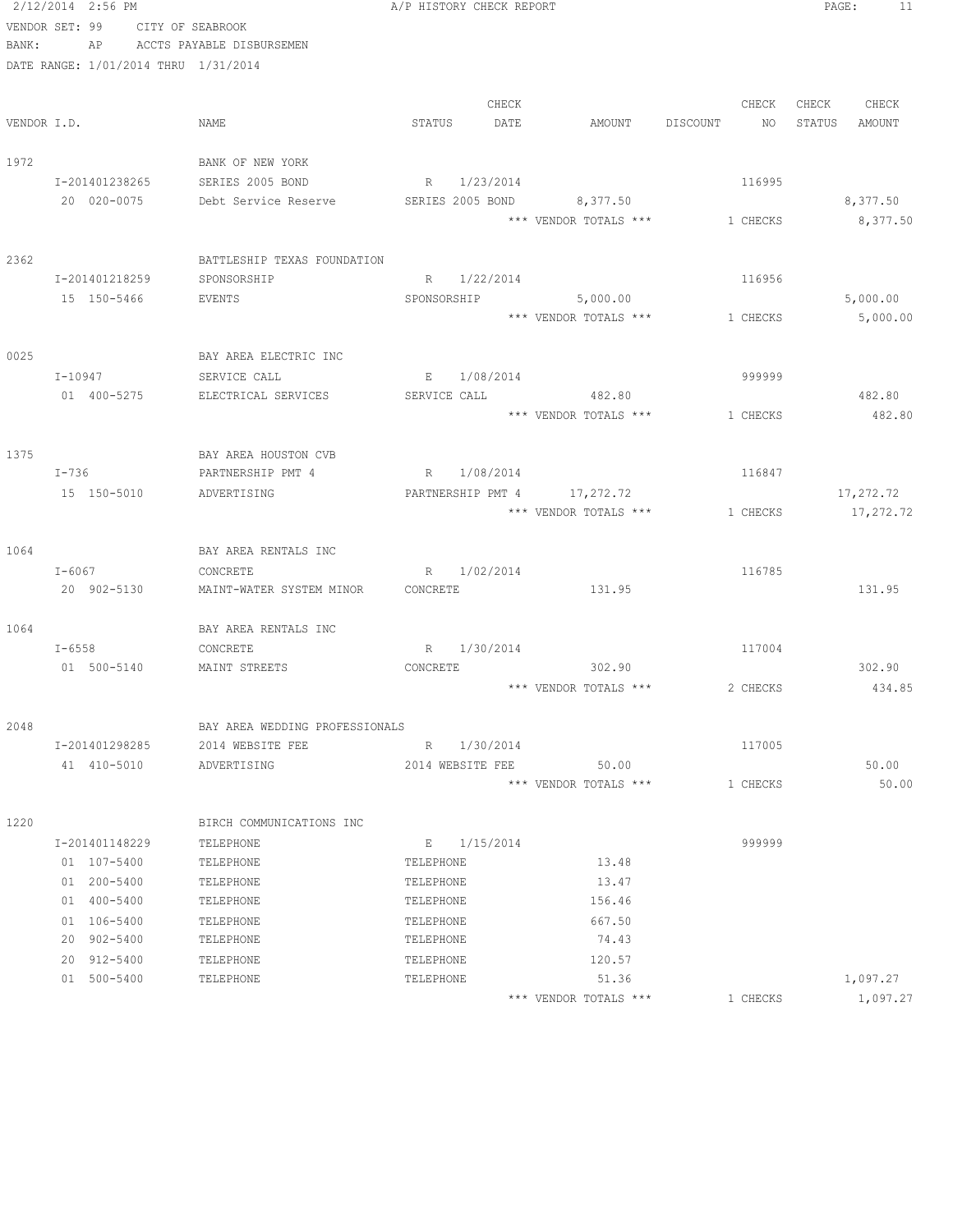|                | 2/12/2014 2:56 PM |                  |                                                       |             | A/P HISTORY CHECK REPORT |                             |                | PAGE:<br>12      |
|----------------|-------------------|------------------|-------------------------------------------------------|-------------|--------------------------|-----------------------------|----------------|------------------|
| VENDOR SET: 99 |                   | CITY OF SEABROOK |                                                       |             |                          |                             |                |                  |
| BANK:          | AP                |                  | ACCTS PAYABLE DISBURSEMEN                             |             |                          |                             |                |                  |
|                |                   |                  | DATE RANGE: 1/01/2014 THRU 1/31/2014                  |             |                          |                             |                |                  |
|                |                   |                  |                                                       |             |                          |                             |                |                  |
|                |                   |                  |                                                       |             | CHECK                    |                             | CHECK          | CHECK<br>CHECK   |
| VENDOR I.D.    |                   |                  | NAME                                                  | STATUS      | DATE                     | AMOUNT                      | DISCOUNT<br>NO | STATUS<br>AMOUNT |
| 1653           |                   |                  | BLACKBOARD INC                                        |             |                          |                             |                |                  |
|                | I-1149479         |                  | 2014 CONTRACT                                         |             | R 1/30/2014              |                             | 117006         |                  |
|                | 01 106-5405       |                  | PHONE NETWORK NOTIFICATION SYS2014 CONTRACT 11,225.25 |             |                          |                             |                | 11,225.25        |
|                |                   |                  |                                                       |             |                          | *** VENDOR TOTALS ***       | 1 CHECKS       | 11,225.25        |
| 0043           |                   |                  | BOSONE, INC                                           |             |                          |                             |                |                  |
|                | I-0125659         |                  | BRAKE REPAIRS                                         |             | E 1/15/2014              |                             | 999999         |                  |
|                | 01 600-5110       |                  | MAINT-AUTOS & EQUIP                                   |             |                          | BRAKE REPAIRS 465.06        |                | 465.06           |
|                |                   |                  |                                                       |             |                          |                             |                |                  |
| 0043           |                   |                  | BOSONE, INC                                           |             |                          |                             |                |                  |
|                | I-201401218236    |                  | WRECKER FEE REFUND                                    |             | E 1/22/2014              |                             | 999999         |                  |
|                | 01 100-8640       |                  | LICENSES & PERMITS                                    |             | WRECKER FEE REFUND       | 125.00                      |                | 125.00           |
|                |                   |                  |                                                       |             |                          | *** VENDOR TOTALS ***       | 2 CHECKS       | 590.06           |
|                |                   |                  |                                                       |             |                          |                             |                |                  |
| 0822           |                   |                  | BRYAN BRAND                                           |             |                          |                             |                |                  |
|                | I-201401308299    |                  | CIVIL SERVICE WORKSHOP                                | $R_{\perp}$ | 1/30/2014                |                             | 117065         |                  |
|                | 01 200-5300       |                  | TRAINING & CONFERENCE                                 |             |                          | CIVIL SERVICE WORKSH 547.96 |                | 547.96           |
|                |                   |                  |                                                       |             |                          | *** VENDOR TOTALS ***       | 1 CHECKS       | 547.96           |
| 2338           |                   |                  | BRAZOSPORT FACTS                                      |             |                          |                             |                |                  |
|                | I-201401078205    |                  | ADVERTISING                                           |             | R 1/08/2014              |                             | 116848         |                  |
|                | 01 200-5210       |                  | CIVIL SERVICE EXP                                     | ADVERTISING |                          | 241.00                      |                | 241.00           |
|                |                   |                  |                                                       |             |                          | *** VENDOR TOTALS ***       | 1 CHECKS       | 241.00           |
|                |                   |                  |                                                       |             |                          |                             |                |                  |
| 2358           |                   |                  | BRINT CONSTRUCTION                                    |             |                          |                             |                |                  |
|                | I-201401078192    |                  | IMPACT FEES REFUND                                    |             | R 1/08/2014              |                             | 116849         |                  |
|                | 19 929-7521       |                  | IMPACT FEES - WATER                                   |             |                          | IMPACT FEES REFUND 640.56   |                |                  |
|                | 19 929-7531       |                  | IMPACT FEES - SEWER                                   |             | IMPACT FEES REFUND       | 3,115.05                    |                | 3,755.61         |
|                |                   |                  |                                                       |             |                          | *** VENDOR TOTALS ***       | 1 CHECKS       | 3,755.61         |
| 0428           |                   |                  | BROOKSIDE EQUIPMENT SALES                             |             |                          |                             |                |                  |
|                | I-IL50133         |                  | PARTS                                                 |             | R 1/08/2014              |                             | 116850         |                  |
|                | 01 500-5110       |                  | MAINT-AUTOS & EQUIP                                   | PARTS       |                          | 52.25                       |                |                  |
|                | I-IL51735         |                  | FILTERS                                               |             | R 1/08/2014              |                             | 116850         |                  |
|                | 01 500-5110       |                  | MAINT-AUTOS & EQUIP                                   | FILTERS     |                          | 568.22                      |                | 620.47           |
|                |                   |                  |                                                       |             |                          |                             |                |                  |
| 0428           |                   |                  | BROOKSIDE EQUIPMENT SALES                             |             |                          |                             |                |                  |
|                | I-IL51921         |                  | ARBORIST                                              |             | R 1/15/2014              |                             | 116907         |                  |
|                | 01 400-5110       |                  | MAINT-AUTOS & EQUIPMENT                               | ARBORIST    |                          | 57.94                       |                | 57.94            |
| 0428           |                   |                  | BROOKSIDE EQUIPMENT SALES                             |             |                          |                             |                |                  |
|                | I-IL51993         |                  | PARTS                                                 | $R_{\perp}$ | 1/30/2014                |                             | 117007         |                  |
|                | 01 500-5110       |                  | MAINT-AUTOS & EQUIP                                   | PARTS       |                          | 52.25                       |                | 52.25            |
|                |                   |                  |                                                       |             |                          | *** VENDOR TOTALS ***       | 3 CHECKS       | 730.66           |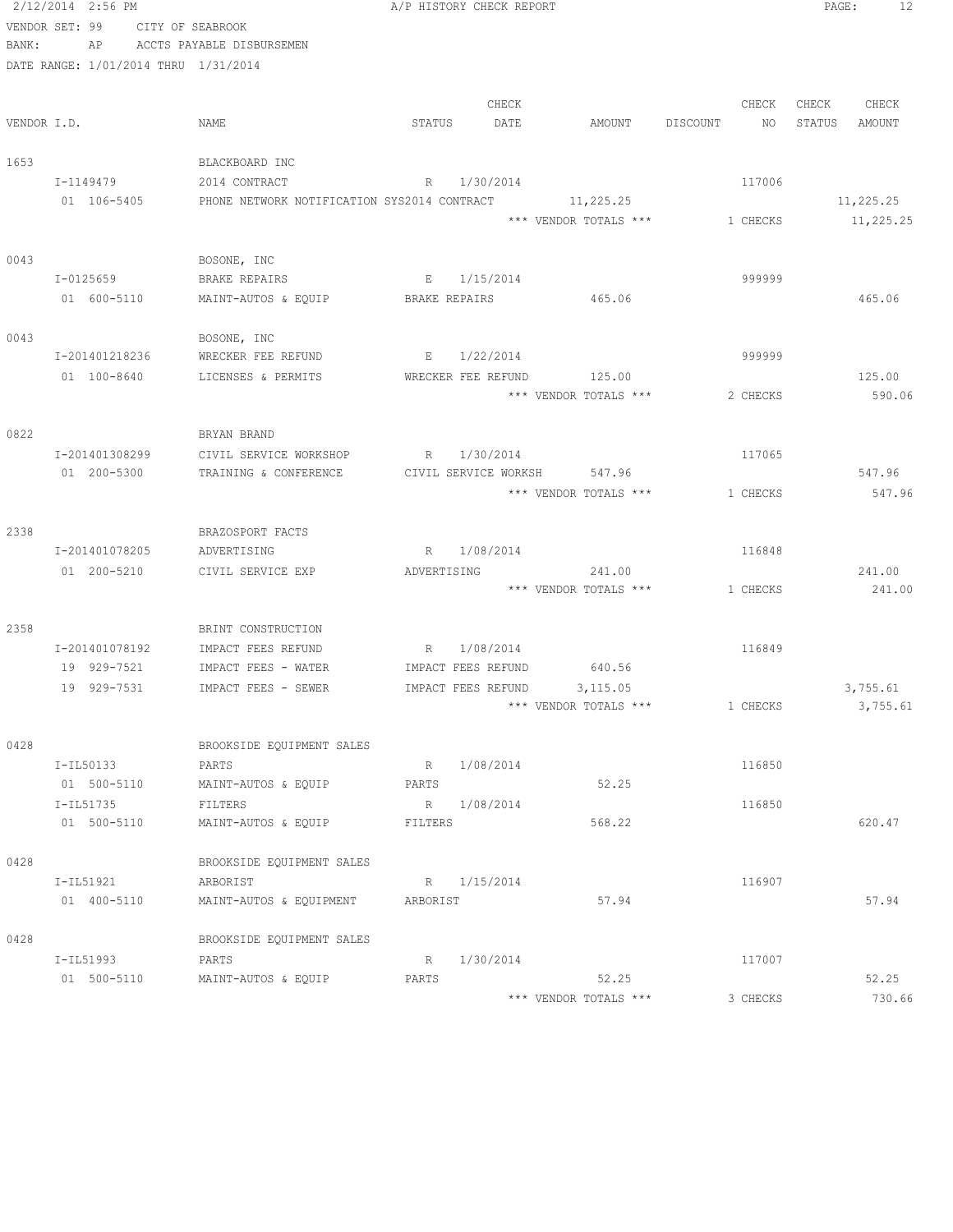2/12/2014 2:56 PM A/P HISTORY CHECK REPORT PAGE: 13 VENDOR SET: 99 CITY OF SEABROOK BANK: AP ACCTS PAYABLE DISBURSEMEN DATE RANGE: 1/01/2014 THRU 1/31/2014 CHECK CHECK CHECK CHECK VENDOR I.D. NAME STATUS DATE AMOUNT DISCOUNT NO STATUS AMOUNT 1552 BUSINESS CARD M/G I-201401078191 DEC13 STATEMENT R 1/08/2014 116851 01 102-5300 TRAINING & CONFERENCE DEC13 STATEMENT 75.00 01 100-5465 MISC EXPENDITURES DEC13 STATEMENT 65.58 01 100-5195 ELECTION EXPENSE DEC13 STATEMENT 50.00 58 \*\*\* VENDOR TOTALS \*\*\* 1 CHECKS 190.58 1550 BUSINESS CARD A/C I-201312318168 DEC13 STATEMENT R 1/02/2014 116786 20 902-5300 TRAINING & CONFERENCE DEC13 STATEMENT 111.00 111.00 \*\*\* VENDOR TOTALS \*\*\* 1 CHECKS 111.00 2115 BUSINESS CARD G/C I-201312318165 DEC13 STATEMENT R 1/02/2014 116787 01 102-5300 TRAINING & CONFERENCE DEC13 STATEMENT 239.07 239.07 \*\*\* VENDOR TOTALS \*\*\* 1 CHECKS 239.07 1816 BUSINESS CARD G/S I-201312318161 DEC13 STATEMENT R 1/02/2014 116788 01 103-4150 SMALL TOOLS & EQUIPMENT DEC13 STATEMENT 93.99 01 200-4150 SMALL TOOLS & EQUIP DEC13 STATEMENT 125.00 01 103-5465 MISC EXPENDITURES DEC13 STATEMENT 259.86 01 107-4150 SMALL EQUIPMENT DEC13 STATEMENT 7.97 7 7 7 486.82 \*\*\* VENDOR TOTALS \*\*\* 1 CHECKS 486.82 2169 BUSINESS CARD L/D I-201312318169 DEC13 STATEMENT R 1/02/2014 116789 15 150-5010 ADVERTISING DEC13 STATEMENT 593.61 593.61 2169 BUSINESS CARD L/D I-201401078193 DEC13 STATEMENT R 1/08/2014 116852 15 150-5010 ADVERTISING DEC13 STATEMENT 688.20 01 001-0507 DUE FROM EDC DEC13 STATEMENT 29.00 15 150-5465 MISCELLANEOUS DEC13 STATEMENT 50.20 767.40 \*\*\* VENDOR TOTALS \*\*\* 2 CHECKS 1,361.01 1553 BUSINESS CARD N/H I-201401078194 DEC13 STATEMENT R 1/08/2014 116853 01 200-5170 MAINT-RADIO EQUIPMENT DEC13 STATEMENT 50.00 01 200-4005 SUPPLIES-POLICE OPERATION DEC13 STATEMENT 181.02 231.02 \*\*\* VENDOR TOTALS \*\*\* 1 CHECKS 231.02 2114 BUSINESS CARD P/L I-201312318167 DEC13 STATEMENT R 1/02/2014 116790 41 410-5465 MISC EXPENDITURES DEC13 STATEMENT 98.00 01 107-5465 MISC EXPENSE DEC13 STATEMENT 140.00 01 200-5465 MISC EXPENSE DEC13 STATEMENT 56.00 01 102-5020 DUES & SUBSCRIPTIONS DEC13 STATEMENT 103.35 397.35 \*\*\* VENDOR TOTALS \*\*\* 1 CHECKS 397.35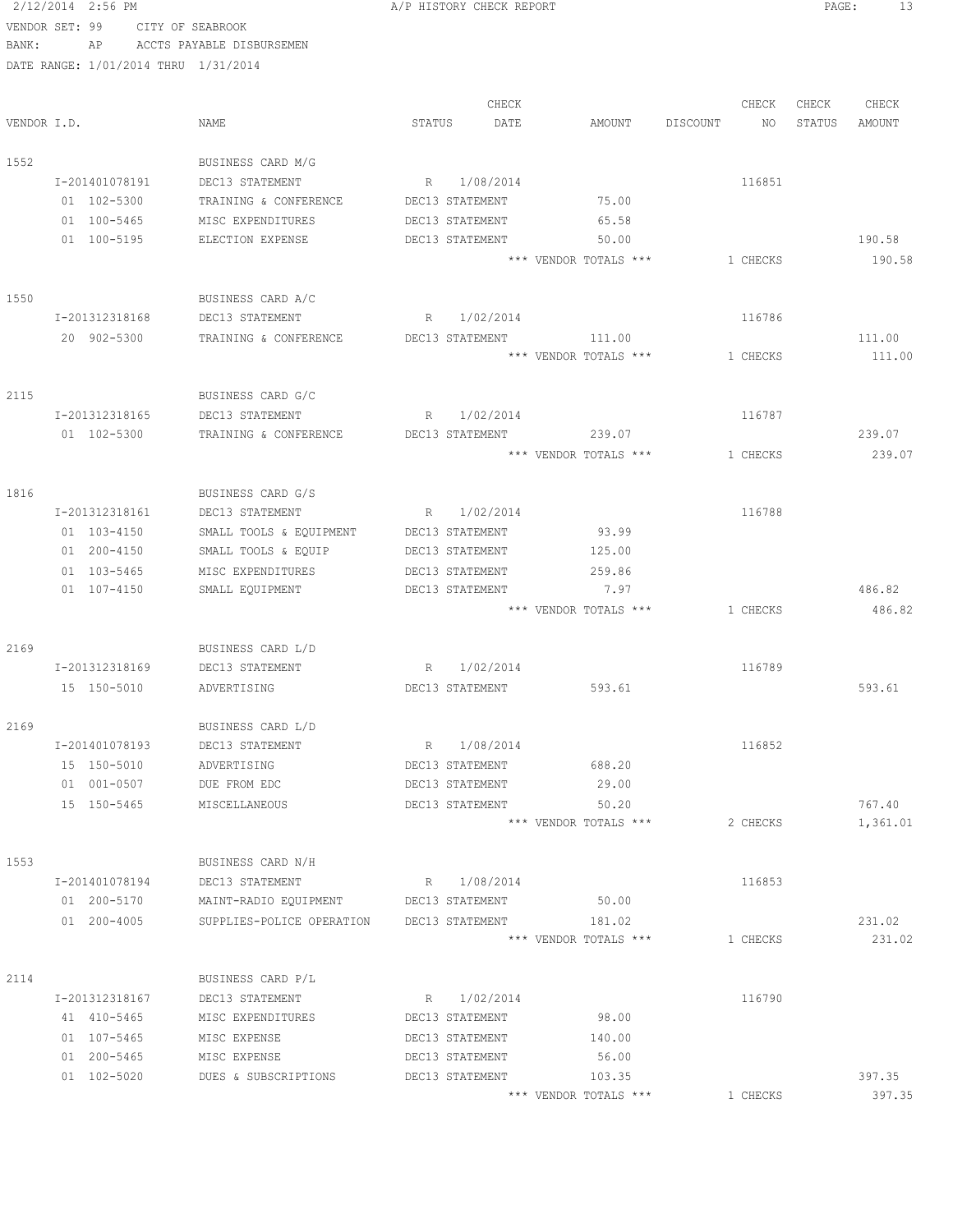### 2/12/2014 2:56 PM A/P HISTORY CHECK REPORT PAGE: 14 VENDOR SET: 99 CITY OF SEABROOK

BANK: AP ACCTS PAYABLE DISBURSEMEN

DATE RANGE: 1/01/2014 THRU 1/31/2014

CHECK CHECK CHECK CHECK VENDOR I.D. NAME STATUS DATE AMOUNT DISCOUNT NO STATUS AMOUNT 1693 BUSINESS CARD S/L I-201312318166 DEC13 STATEMENT R 1/02/2014 116791 01 600-5465 MISC EXPENDITURES DEC13 STATEMENT 34.09 01 600-5300 TRAINING & CONFERENCE DEC13 STATEMENT 430.00 01 600-5240 CONTRACT SVCS-MOWING/DEMOLITIODEC13 STATEMENT 122.00 01 107-5220 PROF FEES-LEGAL DEC13 STATEMENT 120.00 01 600-5020 DUES & SUBSCRIPTIONS DEC13 STATEMENT 55.00 55.00 761.09 \*\*\* VENDOR TOTALS \*\*\* 1 CHECKS 761.09 2357 BUSINESS CARD S/R I-201401078195 DEC13 MEMBERSHIP FEE R 1/08/2014 116854 41 410-5020 DUES & SUBSCRIPTIONS DEC13 MEMBERSHIP FEE 40.00 40.00  $***$  VENDOR TOTALS  $***$  1 CHECKS 40.00 1397 CDW GOVERNMENT, INC.  $C-FV62744$  RETURNED BATTERY R  $1/22/2014$  116957 01 103-4150 SMALL TOOLS & EQUIPMENT RETURNED BATTERY 114.24CR I-FV22041 BATTERY R 1/22/2014 116957 01 103-4150 SMALL TOOLS & EQUIPMENT BATTERY 114.24 I-HX73981 APPLE COMPUTER PARTS R  $1/22/2014$  116957 83 830-6020 EQUIPMENT APPLE COMPUTER PARTS 509.78 I-HX76197 APPLE COMPUTER PARTS R 1/22/2014 116957 83 830-6020 EQUIPMENT APPLE COMPUTER PARTS 515.35 I-HX78708 APPLE COMPUTER PARTS R 1/22/2014 116957 83 830-6020 EQUIPMENT APPLE COMPUTER PARTS 354.00 I-HX79999 APPLE COMPUTER PARTS R 1/22/2014 R 116957 83 830-6020 EQUIPMENT APPLE COMPUTER PARTS 970.84 I-HZ21759 APPLE COMPUTER PARTS R 1/22/2014 116957 83 830-6020 EQUIPMENT APPLE COMPUTER PARTS 573.79 I-JC81540 APPLE COMPUTER PARTS R 1/22/2014 116957 83 830-6020 BQUIPMENT APPLE COMPUTER PARTS 5,350.00 1397 CDW GOVERNMENT, INC. I-JD47482 APPLE COMPUTERS R 1/30/2014 117009 83 830-6020 EQUIPMENT APPLE COMPUTERS 293.26 I-JD64676 APPLE COMPUTERS R 1/30/2014 117009 83 830-6020 EQUIPMENT APPLE COMPUTERS 36.00 329.26 \*\*\* VENDOR TOTALS \*\*\* 2 CHECKS 8,603.02 1053 CENTERPOINT ENERGY I-201312318172 UTILITY R 1/02/2014 116792 01 400-5410 UTILITIES UTILITY 20.74 20.74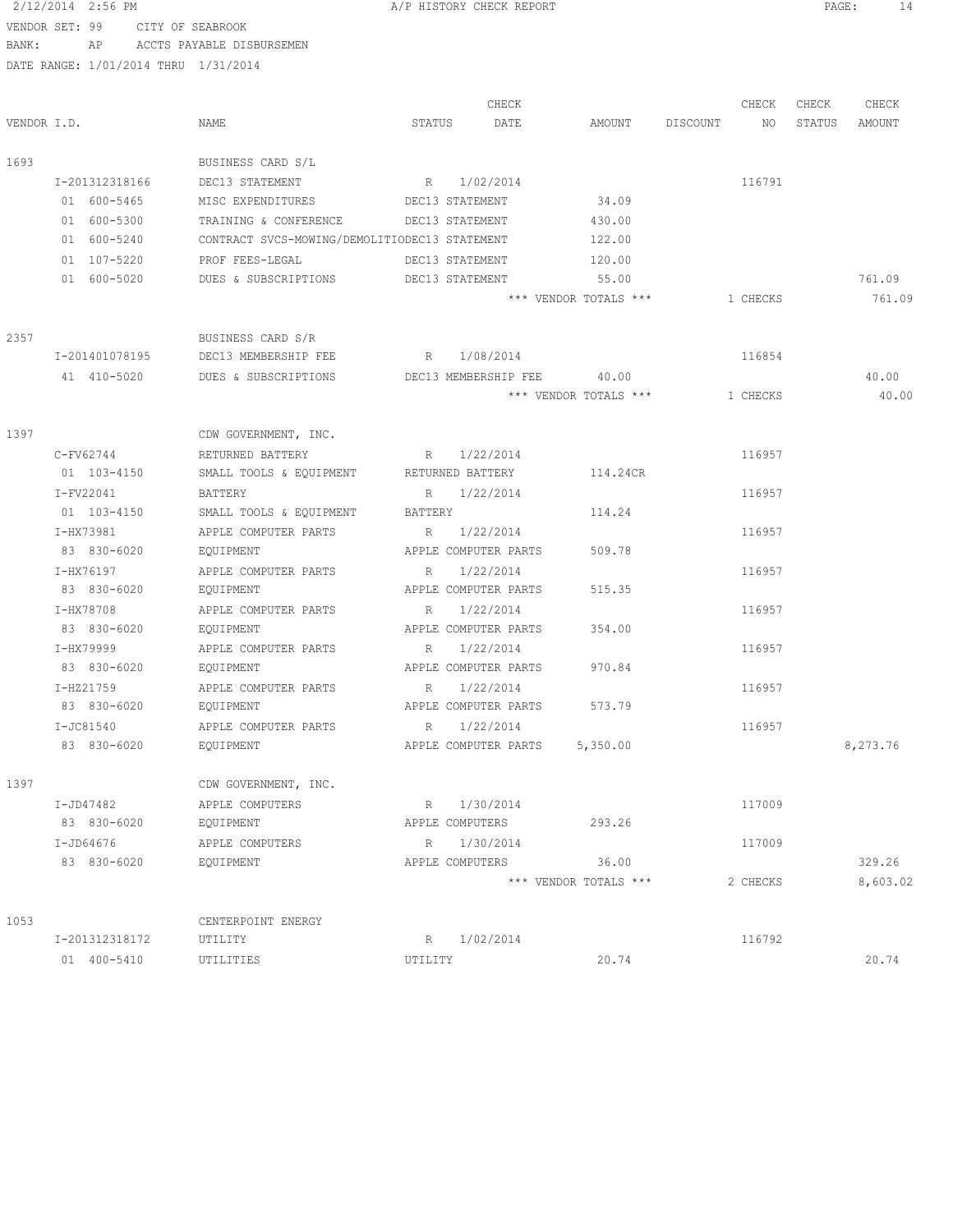|             | 2/12/2014 2:56 PM                    |                           |         | A/P HISTORY CHECK REPORT |        |          |        | PAGE:  | 15     |  |
|-------------|--------------------------------------|---------------------------|---------|--------------------------|--------|----------|--------|--------|--------|--|
|             | VENDOR SET: 99                       | CITY OF SEABROOK          |         |                          |        |          |        |        |        |  |
| BANK:       | ΑP                                   | ACCTS PAYABLE DISBURSEMEN |         |                          |        |          |        |        |        |  |
|             | DATE RANGE: 1/01/2014 THRU 1/31/2014 |                           |         |                          |        |          |        |        |        |  |
|             |                                      |                           |         | CHECK                    |        |          | CHECK  | CHECK  | CHECK  |  |
| VENDOR I.D. |                                      | NAME                      | STATUS  | DATE                     | AMOUNT | DISCOUNT | NO     | STATUS | AMOUNT |  |
| 1053        |                                      | CENTERPOINT ENERGY        |         |                          |        |          |        |        |        |  |
|             | I-201401218240                       | UTILITY                   |         | R 1/22/2014              |        |          | 116959 |        |        |  |
|             | 20 902-5410                          | UTILITIES                 | UTILITY |                          | 47.49  |          |        |        | 47.49  |  |
| 1053        |                                      | CENTERPOINT ENERGY        |         |                          |        |          |        |        |        |  |
|             | I-201401218241                       | UTILITY                   |         | R 1/22/2014              |        |          | 116960 |        |        |  |
|             | 20 902-5410                          | UTILITIES                 | UTILITY |                          | 30.52  |          |        |        | 30.52  |  |
| 1053        |                                      | CENTERPOINT ENERGY        |         |                          |        |          |        |        |        |  |
|             | I-201401218242                       | UTILITY                   | R       | 1/22/2014                |        |          | 116961 |        |        |  |
|             | 01 500-5410                          | UTILITIES                 | UTILITY |                          | 18.85  |          |        |        |        |  |
|             | 20 902-5410                          | UTILITIES                 | UTILITY |                          | 18.85  |          |        |        |        |  |
|             | 20 912-5410                          | UTILITIES                 | UTILITY |                          | 18.84  |          |        |        | 56.54  |  |
| 1053        |                                      | CENTERPOINT ENERGY        |         |                          |        |          |        |        |        |  |
|             | I-201401218243                       | UTILITY                   | R.      | 1/22/2014                |        |          | 116962 |        |        |  |
|             | 20 902-5410                          | UTILITIES                 | UTILITY |                          | 17.01  |          |        |        | 17.01  |  |
| 1053        |                                      | CENTERPOINT ENERGY        |         |                          |        |          |        |        |        |  |
|             | I-201401218244                       | UTILITY                   |         | R 1/22/2014              |        |          | 116963 |        |        |  |
|             | 20 902-5410                          | UTILITIES                 | UTILITY |                          | 23.62  |          |        |        | 23.62  |  |
| 1053        |                                      | CENTERPOINT ENERGY        |         |                          |        |          |        |        |        |  |
|             | I-201401218245                       | UTILITY                   |         | R 1/22/2014              |        |          | 116964 |        |        |  |
|             | 01 107-5410                          | UTILITIES                 | UTILITY |                          | 24.47  |          |        |        | 24.47  |  |
| 1053        |                                      | CENTERPOINT ENERGY        |         |                          |        |          |        |        |        |  |
|             | I-201401218246                       | UTILITY                   | R       | 1/22/2014                |        |          | 116965 |        |        |  |
|             | 01 107-5410                          | UTILITIES                 | UTILITY |                          | 34.16  |          |        |        | 34.16  |  |
| 1053        |                                      | CENTERPOINT ENERGY        |         |                          |        |          |        |        |        |  |
|             | I-201401298287                       | UTILITY                   |         | R 1/30/2014              |        |          | 117010 |        |        |  |
|             | 01 400-5410                          | UTILITIES                 | UTILITY |                          | 35.66  |          |        |        | 35.66  |  |
| 1053        |                                      | CENTERPOINT ENERGY        |         |                          |        |          |        |        |        |  |
|             | I-201401298288                       | UTILITY                   |         | R 1/30/2014              |        |          | 117011 |        |        |  |

01 400-5410 UTILITIES UTILITY 24.47 24.47

2361 CHAMPIONS SCHOOL I-1669322097 INSPECTOR TRAINING R 1/15/2014 R 1/15/2014 01 400-5300 TRAINING & CONFERENCE INSPECTOR TRAINING 255.00 I-5498812096 INSPECTOR TRAINING R 1/15/2014 116908 01 400-5300 TRAINING & CONFERENCE INSPECTOR TRAINING 255.00 I-8157772095 INSPECTOR TRAINING R 1/15/2014 116908 01 400-5300 TRAINING & CONFERENCE INSPECTOR TRAINING 255.00 765.00

\*\*\* VENDOR TOTALS \*\*\* 1 CHECKS 765.00

\*\*\* VENDOR TOTALS \*\*\* 10 CHECKS 314.68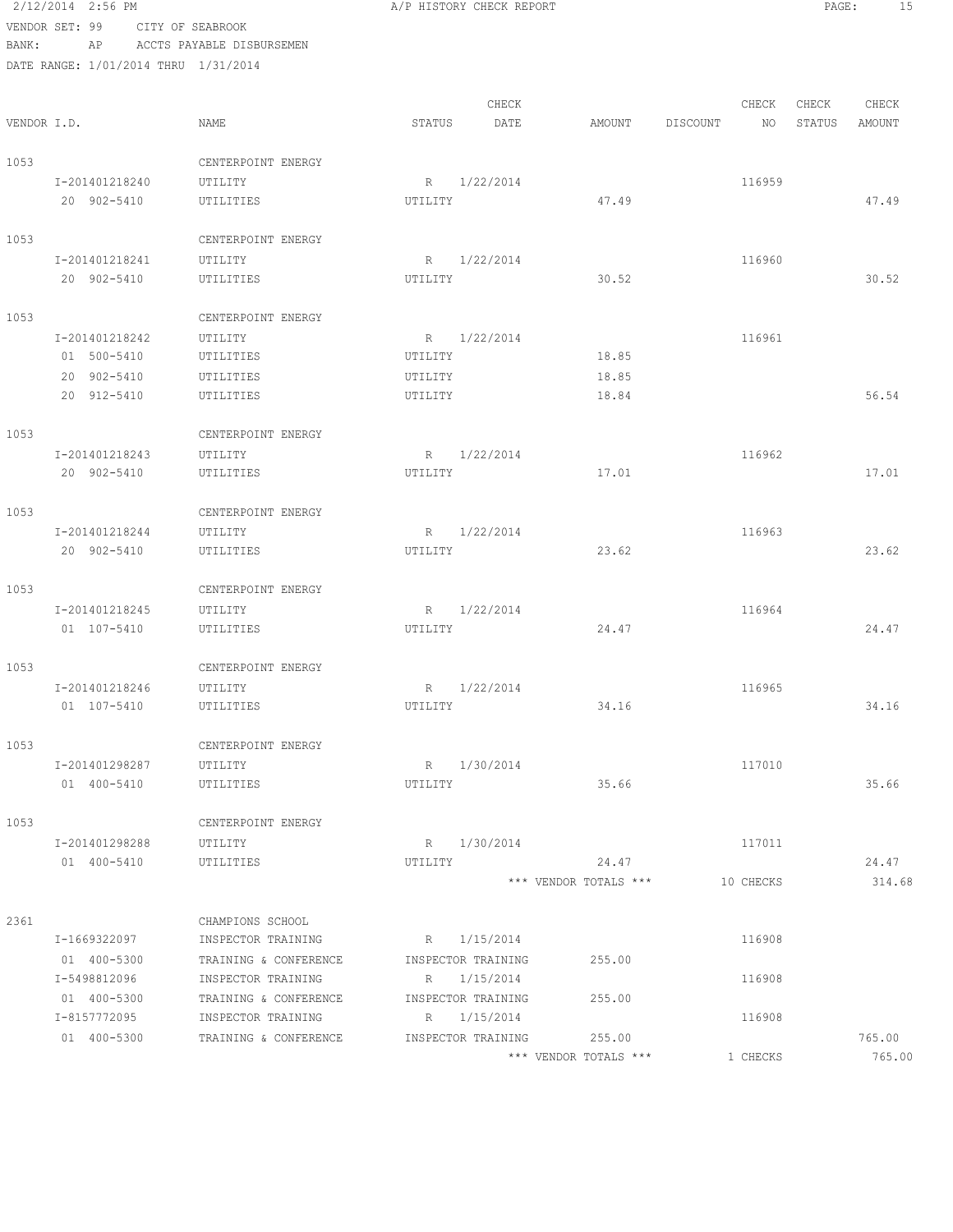```
2/12/2014 2:56 PM A/P HISTORY CHECK REPORT PAGE: 16
VENDOR SET: 99 CITY OF SEABROOK
```
BANK: AP ACCTS PAYABLE DISBURSEMEN

|             |                   |                                |               | CHECK             |                                |          | CHECK    | CHECK  | CHECK      |
|-------------|-------------------|--------------------------------|---------------|-------------------|--------------------------------|----------|----------|--------|------------|
| VENDOR I.D. |                   | NAME                           | STATUS        | DATE              | AMOUNT                         | DISCOUNT | NO       | STATUS | AMOUNT     |
| 1486        |                   | CHILD SUPPORT, HARRIS          |               |                   |                                |          |          |        |            |
|             | I-CS3201401148231 | CHILD SUPPORT                  |               | $D = 1/14/2014$   |                                |          | 000000   |        |            |
|             | 01 001-1032       | OTHER PAYROLL DEDUCTIONS       | CHILD SUPPORT |                   | 300.00                         |          |          |        |            |
|             | I-CS7201401148231 | CHILD SUPPORT                  | D             | 1/14/2014         |                                |          | 000000   |        |            |
|             | 01 001-1032       | OTHER PAYROLL DEDUCTIONS       | CHILD SUPPORT |                   | 230.77                         |          |          |        | 530.77     |
| 1486        |                   | CHILD SUPPORT, HARRIS          |               |                   |                                |          |          |        |            |
|             | I-CS3201401278267 | CHILD SUPPORT                  |               | $D = 1/27/2014$   |                                |          | 000000   |        |            |
|             | 01 001-1032       | OTHER PAYROLL DEDUCTIONS       | CHILD SUPPORT |                   | 300.00                         |          |          |        |            |
|             | I-CS7201401278267 | CHILD SUPPORT                  | D             | 1/27/2014         |                                |          | 000000   |        |            |
|             | 01 001-1032       | OTHER PAYROLL DEDUCTIONS       | CHILD SUPPORT |                   | 230.77                         |          |          |        | 530.77     |
|             |                   |                                |               |                   | *** VENDOR TOTALS ***          |          | 2 CHECKS |        | 1,061.54   |
| 0572        |                   | BAY AREA CITIZEN               |               |                   |                                |          |          |        |            |
|             | I-201401148219    | SUBSCRIPTION                   | R             | 1/15/2014         |                                |          | 116909   |        |            |
|             | 01 200-5020       | DUES & SUBSCRIPTIONS           | SUBSCRIPTION  |                   | 40.00                          |          |          |        | 40.00      |
|             |                   |                                |               |                   | *** VENDOR TOTALS ***          |          | 1 CHECKS |        | 40.00      |
| 0056        |                   | CITY OF PASADENA-WTR DEPT      |               |                   |                                |          |          |        |            |
|             | I-201401078208    | WATER                          | R             | 1/08/2014         |                                |          | 116855   |        |            |
|             | 20 902-5451       | PASADENA WATER SUPPLY          | WATER         |                   | 31,135.57                      |          |          |        | 31, 135.57 |
|             |                   |                                |               |                   | *** VENDOR TOTALS ***          |          | 1 CHECKS |        | 31, 135.57 |
| 0057        |                   | CITY OF SEABROOK               |               |                   |                                |          |          |        |            |
|             | I-201312318170    | DEC13 WATER                    |               | R 1/02/2014       |                                |          | 116795   |        |            |
|             | 01 107-5410       | UTILITIES                      | DEC13 WATER   |                   | 231.94                         |          |          |        |            |
|             | 01 200-5410       | UTILITIES                      | DEC13 WATER   |                   | 9.68                           |          |          |        |            |
|             | 01 400-5410       | UTILITIES                      | DEC13 WATER   |                   | 856.66                         |          |          |        |            |
|             | 41 410-5410       | UTILITIES                      | DEC13 WATER   |                   | 408.97                         |          |          |        |            |
|             | 20 912-5410       | UTILITIES                      | DEC13 WATER   |                   | 3,709.23                       |          |          |        |            |
|             | 01 500-5410       | UTILITIES                      | DEC13 WATER   |                   | 78.18                          |          |          |        | 5,294.66   |
|             |                   |                                |               |                   | *** VENDOR TOTALS ***          |          | 1 CHECKS |        | 5,294.66   |
| 0060        |                   | CLEAR LAKE EMERGENCY MED CORPS |               |                   |                                |          |          |        |            |
|             | I-201401158232    | JAN14 AMBULANCE CONTRACT       | Е             | 1/15/2014         |                                |          | 999999   |        |            |
|             | 01 107-5230       | CONTRACT-AMBULANCE SERV        |               |                   | JAN14 AMBULANCE CONT 17,845.58 |          |          |        | 17,845.58  |
| 0060        |                   | CLEAR LAKE EMERGENCY MED CORPS |               |                   |                                |          |          |        |            |
|             | I-201401298283    | FEB14 AMBULANCE CONTRACT FEE   |               | E 1/30/2014       |                                |          | 999999   |        |            |
|             | 01 107-5230       | CONTRACT-AMBULANCE SERV        |               |                   | FEB14 AMBULANCE CONT 17,845.58 |          |          |        | 17,845.58  |
|             |                   |                                |               |                   | *** VENDOR TOTALS ***          |          | 2 CHECKS |        | 35,691.16  |
| 1898        |                   | CMRS/POC                       |               |                   |                                |          |          |        |            |
|             | I-201401218261    | POSTAGE FOR METER              |               | E 1/22/2014       |                                |          | 999999   |        |            |
|             | $01 107 - 4011$   | POSTAGE                        |               | POSTAGE FOR METER | 1,000.00                       |          |          |        | 1,000.00   |
|             |                   |                                |               |                   | *** VENDOR TOTALS ***          |          | 1 CHECKS |        | 1,000.00   |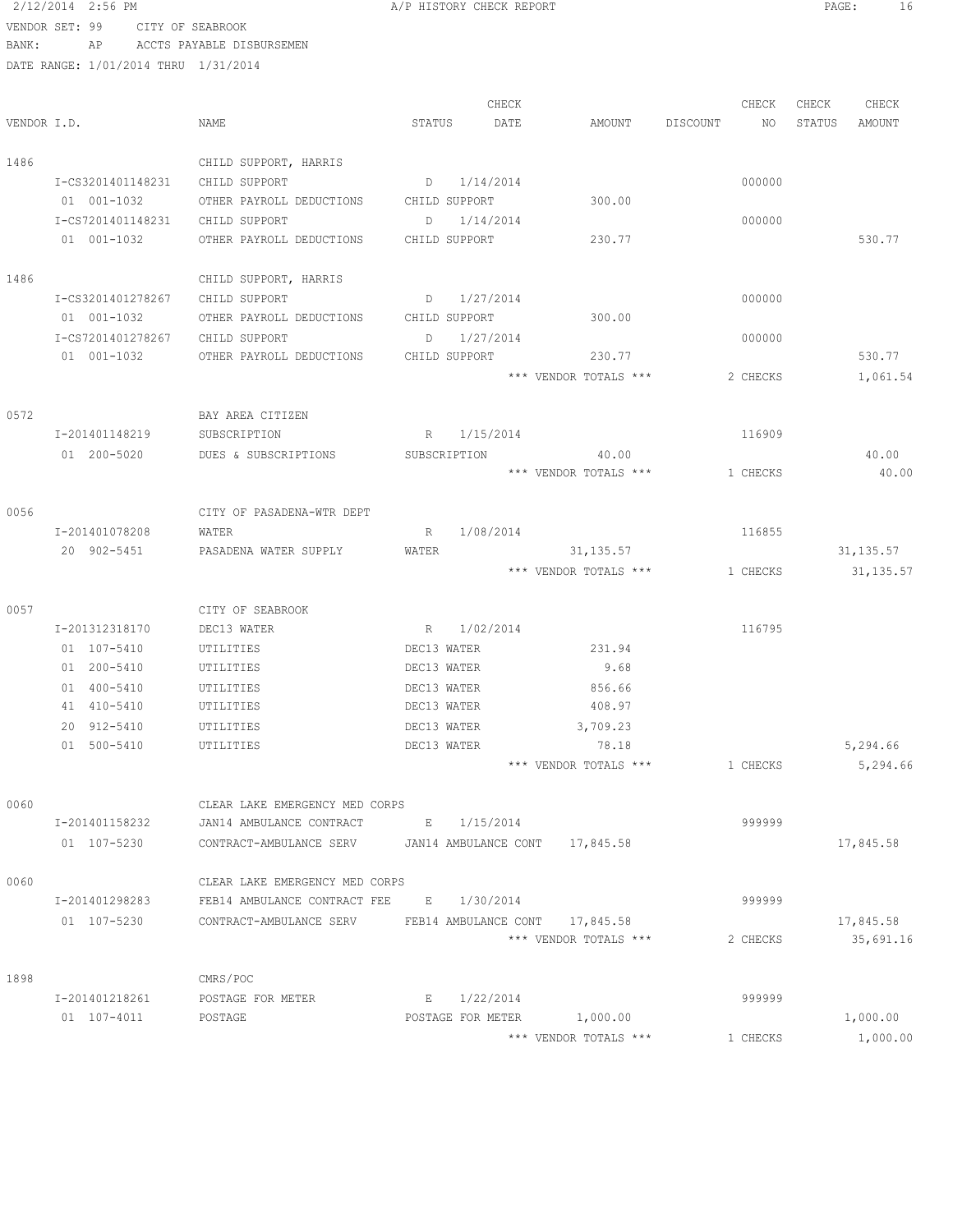2/12/2014 2:56 PM A/P HISTORY CHECK REPORT PAGE: 17 VENDOR SET: 99 CITY OF SEABROOK BANK: AP ACCTS PAYABLE DISBURSEMEN DATE RANGE: 1/01/2014 THRU 1/31/2014 CHECK CHECK CHECK CHECK CHECK CHECK CHECK CHECK CHECK CHECK CHECK CHECK CHECK CHECK CHECK CHECK CHECK CHECK CHECK CHECK CHECK CHECK CHECK CHECK CHECK CHECK CHECK CHECK CHECK CHECK CHECK CHECK CHECK CHECK CHECK CHECK CHECK VENDOR I.D. NAME STATUS DATE AMOUNT DISCOUNT NO STATUS AMOUNT 1910 COBAN TECHNOLOGIES INC I-7284 AUDIO VIDEO REPAIR R 1/02/2014 116796 01 200-5170 MAINT-RADIO EQUIPMENT AUDIO VIDEO REPAIR 410.00 410.00 \*\*\* VENDOR TOTALS \*\*\* 1 CHECKS 410.00 1293 COBB, FENDLEY & ASSOC INC. I-242398 ENGINEERING SERVICES R 1/30/2014 117012 19 929-5215 PROF FEES-ENGINEERING ENGINEERING SERVICES 3,900.00 3,900.00 1293 COBB, FENDLEY & ASSOC INC. I-242399 ENGINEERING SERVICES R 1/30/2014 117013 01 500-5215 PROF FEES - ENGR ENGINEERING SERVICES 18,500.00 18,500.00 18,500.00 1293 COBB, FENDLEY & ASSOC INC. I-242403 ENGINEERING SERVICES R 1/30/2014 117014 01 107-5215 PROF FEES-ENGINEERING ENGINEERING SERVICES 5,037.03 20 912-5215 PROF FEES-ENGINEERING ENGINEERING SERVICES 5,985.52 07 701-5470 CHILD SAFETY EXPENSES ENGINEERING SERVICES 1,350.00 12,372.55 \*\*\* VENDOR TOTALS \*\*\* 3 CHECKS 34,772.55 1588 COMCAST I-201312318171 CABLE SERVICE R 1/02/2014 116797 01 107-5030 RENTALS & SERVICE AGRMTS CABLE SERVICE 658.58 658.58 658.58 658.58 1588 COMCAST I-201312318175 CABLE SERVICE R 1/02/2014 116798 01 200-5030 RENTALS & SERVICE AGRMTS CABLE SERVICE 237.62 237.62 1588 COMCAST I-201401078196 CABLE SERVICE R 1/08/2014 116856 20 912-5030 RENTALS & SERVICE AGRMTS CABLE SERVICE 79.91 79.91 1588 COMCAST I-201401078197 CABLE SERVICE R 1/08/2014 116857 01 500-5030 RENTALS & SERVICE AGRMTS CABLE SERVICE 25.14 20 902-5030 RENTALS & SERVICE AGRMTS CABLE SERVICE 25.14 20 912-5030 RENTALS & SERVICE AGRMTS CABLE SERVICE 25.14 75.42 1588 COMCAST I-201401078198 CABLE SERVICE R 1/08/2014 116858 01 107-5030 RENTALS & SERVICE AGRMTS CABLE SERVICE 16.16 16.16 16.16 16.16 1588 COMCAST I-201401148220 CABLE SERVICE R 1/15/2014 116910 01 400-5030 RENTALS & SERVICE AGRMTS CABLE SERVICE 135.43 135.43 135.43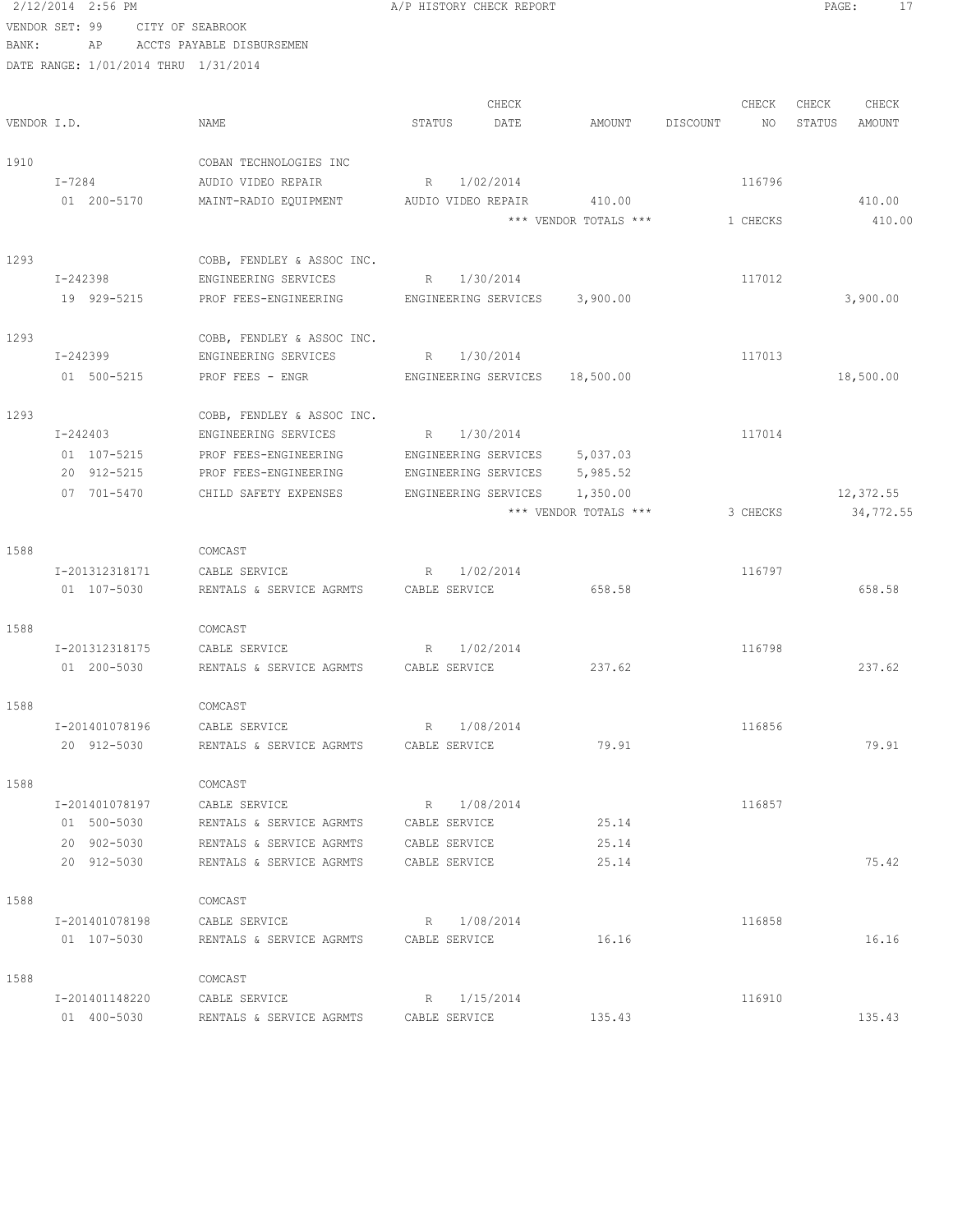|                | 2/12/2014 2:56 PM                    |                                         |        |                      | A/P HISTORY CHECK REPORT |                               |          |          | PAGE:  | 18        |
|----------------|--------------------------------------|-----------------------------------------|--------|----------------------|--------------------------|-------------------------------|----------|----------|--------|-----------|
| VENDOR SET: 99 | CITY OF SEABROOK                     |                                         |        |                      |                          |                               |          |          |        |           |
| BANK:          | AP                                   | ACCTS PAYABLE DISBURSEMEN               |        |                      |                          |                               |          |          |        |           |
|                | DATE RANGE: 1/01/2014 THRU 1/31/2014 |                                         |        |                      |                          |                               |          |          |        |           |
|                |                                      |                                         |        |                      | CHECK                    |                               |          | CHECK    | CHECK  | CHECK     |
| VENDOR I.D.    |                                      | NAME                                    | STATUS |                      | DATE                     | AMOUNT                        | DISCOUNT | NO       | STATUS | AMOUNT    |
|                |                                      |                                         |        |                      |                          |                               |          |          |        |           |
| 1588           |                                      | COMCAST                                 |        |                      |                          |                               |          |          |        |           |
|                | I-201401218247                       | CABLE SERVICE                           | R      | 1/22/2014            |                          |                               |          | 116966   |        |           |
|                | 01 200-5030                          | RENTALS & SERVICE AGRMTS CABLE SERVICE  |        |                      |                          | 237.62                        |          |          |        | 237.62    |
| 1588           |                                      | COMCAST                                 |        |                      |                          |                               |          |          |        |           |
|                | I-201401298286                       | CABLE SERVICE                           | R      | 1/30/2014            |                          |                               |          | 117015   |        |           |
|                | 01 107-5030                          | RENTALS & SERVICE AGRMTS                |        | CABLE SERVICE        |                          | 658.58                        |          |          |        | 658.58    |
|                |                                      |                                         |        |                      |                          | *** VENDOR TOTALS ***         |          | 8 CHECKS |        | 2,099.32  |
| 1070           |                                      | CONCRETE RAISING CORP                   |        |                      |                          |                               |          |          |        |           |
|                | I-10995                              | BAYWOOD LIFT STATION DEMO               |        | R 1/30/2014          |                          |                               |          | 117016   |        |           |
|                | 20 912-5120                          | MAINT-SEWER SYSTEM MINOR                |        |                      | BAYWOOD LIFT STATION     | 800.00                        |          |          |        | 800.00    |
|                |                                      |                                         |        |                      |                          | *** VENDOR TOTALS ***         |          | 1 CHECKS |        | 800.00    |
| 2326           |                                      | CONSTELLATION NEWENERGY INC             |        |                      |                          |                               |          |          |        |           |
|                | I-0012850325                         | NOV13 UTILITY                           |        | R 1/02/2014          |                          |                               |          | 116799   |        |           |
|                | 01 107-5410                          | UTILITIES                               |        | NOV13 UTILITY        |                          | 3,239.28                      |          |          |        |           |
|                | 01 107-5466                          | FIRE STATION EXPENSE                    |        | NOV13 UTILITY        |                          | 992.54                        |          |          |        |           |
|                | 01 400-5410                          | UTILITIES                               |        | NOV13 UTILITY        |                          | 2,096.16                      |          |          |        |           |
|                | 41 410-5410                          | UTILITIES                               |        | NOV13 UTILITY        |                          | 394.55                        |          |          |        |           |
|                | 01 500-5410                          | UTILITIES                               |        | NOV13 UTILITY        |                          | 158.78                        |          |          |        |           |
|                | 01 210-5410                          | UTILITIES                               |        | NOV13 UTILITY        |                          | 171.74                        |          |          |        |           |
|                | 01 500-5411                          | UTILITIES - STREET LIGHTS               |        | NOV13 UTILITY        |                          | 14,813.45                     |          |          |        |           |
|                | 01 200-5410                          | UTILITIES                               |        | NOV13 UTILITY        |                          | 157.93                        |          |          |        |           |
|                | 20 912-5410                          | UTILITIES                               |        | NOV13 UTILITY        |                          | 9,915.26                      |          |          |        |           |
|                | 20 902-5410                          | UTILITIES                               |        | NOV13 UTILITY        |                          | 2,429.31                      |          |          |        | 34,369.00 |
| 2326           |                                      | CONSTELLATION NEWENERGY INC             |        |                      |                          |                               |          |          |        |           |
|                | I-0013253588                         | DEC13 UTILITY STATEMENT                 |        | R 1/30/2014          |                          |                               |          | 117017   |        |           |
|                | 01 107-5410                          | UTILITIES                               |        |                      | DEC13 UTILITY STATEM     | 3,452.88                      |          |          |        |           |
|                | 01 107-5466                          | FIRE STATION EXPENSE                    |        |                      | DEC13 UTILITY STATEM     | 1,025.87                      |          |          |        |           |
|                | 01 400-5410<br>41 410-5410           | UTILITIES<br>UTILITIES                  |        | DEC13 UTILITY STATEM | DEC13 UTILITY STATEM     | 2,350.40<br>546.51            |          |          |        |           |
|                | 01 500-5410                          | UTILITIES                               |        |                      | DEC13 UTILITY STATEM     | 175.82                        |          |          |        |           |
|                | 01 210-5410                          | UTILITIES                               |        |                      | DEC13 UTILITY STATEM     | 305.33                        |          |          |        |           |
|                | 01 500-5411                          | UTILITIES - STREET LIGHTS               |        |                      | DEC13 UTILITY STATEM     | 14,913.92                     |          |          |        |           |
|                | 01 200-5410                          | UTILITIES                               |        |                      | DEC13 UTILITY STATEM     | 146.69                        |          |          |        |           |
|                | 20 912-5410                          | UTILITIES                               |        |                      |                          | DEC13 UTILITY STATEM 9,915.76 |          |          |        |           |
|                | 20 902-5410                          | UTILITIES                               |        |                      |                          | DEC13 UTILITY STATEM 2,038.45 |          |          |        | 34,871.63 |
|                |                                      |                                         |        |                      |                          | *** VENDOR TOTALS ***         |          | 2 CHECKS |        | 69,240.63 |
| 0193           |                                      | CORNERSTONE RECORDS MGMT LLC            |        |                      |                          |                               |          |          |        |           |
|                | I-0130493                            | RECORD STORAGE                          |        | R 1/15/2014          |                          |                               |          | 116911   |        |           |
|                | 01 700-5030                          | RENTALS & SERVICE AGRMTS RECORD STORAGE |        |                      |                          | 143.91                        |          |          |        | 143.91    |
|                |                                      |                                         |        |                      |                          | *** VENDOR TOTALS ***         |          | 1 CHECKS |        | 143.91    |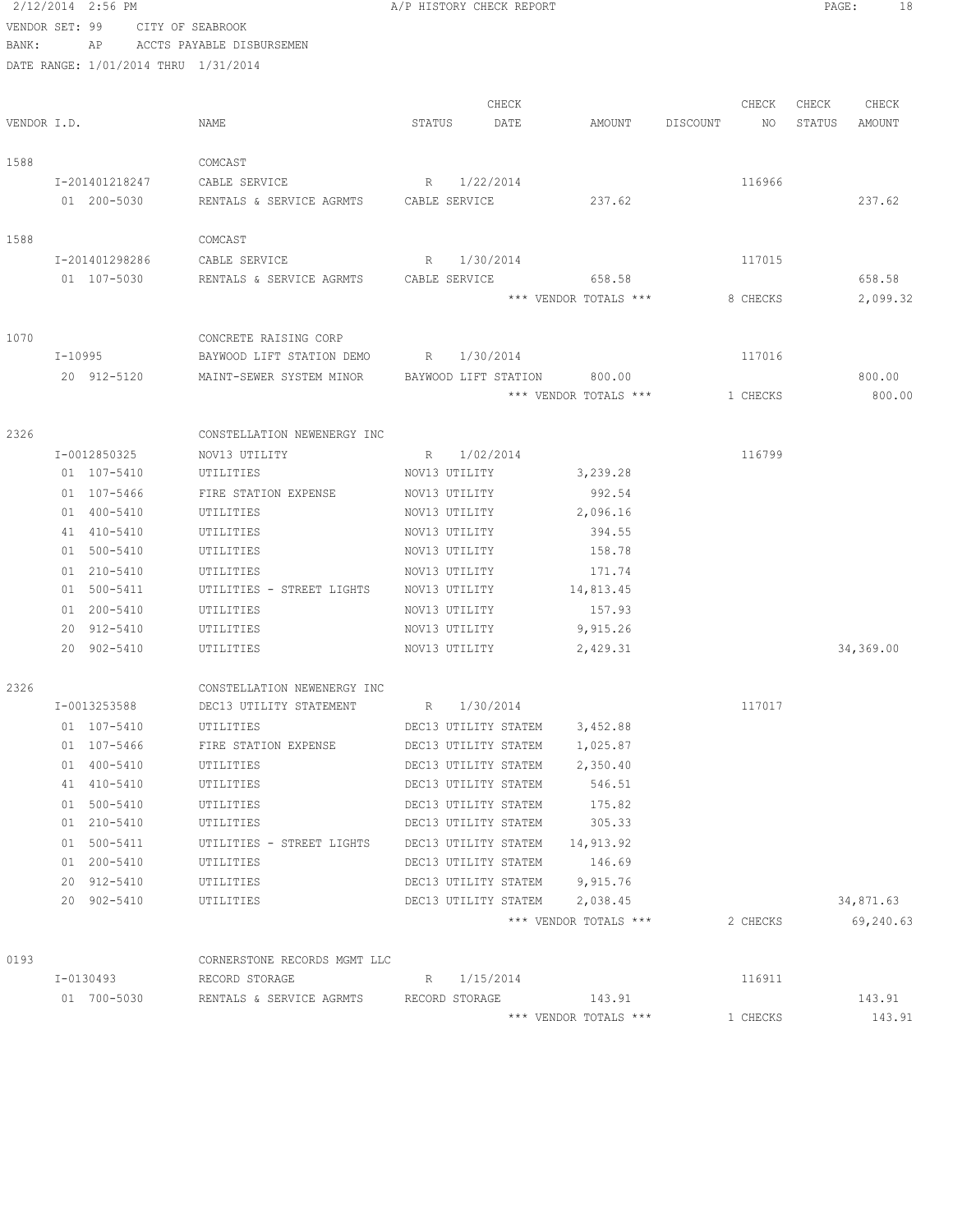2/12/2014 2:56 PM **A/P HISTORY CHECK REPORT PAGE:** 19 VENDOR SET: 99 CITY OF SEABROOK

BANK: AP ACCTS PAYABLE DISBURSEMEN

| VENDOR I.D. |                | NAME                                        | STATUS                          | CHECK<br>DATE | AMOUNT                | DISCOUNT | CHECK<br>NO | CHECK<br>STATUS | CHECK<br>AMOUNT |
|-------------|----------------|---------------------------------------------|---------------------------------|---------------|-----------------------|----------|-------------|-----------------|-----------------|
| 1815        |                | CRAWLEY'S SHORELINE CONSTRUCTI              |                                 |               |                       |          |             |                 |                 |
|             | I-201312318174 | PROGRESS PMT #3                             | 1/02/2014<br>R                  |               |                       |          | 116800      |                 |                 |
|             | 13 130-6052    | FLOOD & DRAINAGAE                           | PROGRESS PMT #3                 |               | 63,787.41             |          |             |                 |                 |
|             | 13 013-1005    | RETAINAGE                                   | PROGRESS PMT #3 3,189.37CR      |               |                       |          |             |                 | 60,598.04       |
|             |                |                                             |                                 |               | *** VENDOR TOTALS *** |          | 1 CHECKS    |                 | 60,598.04       |
| 1090        |                | CROWN TROPHY                                |                                 |               |                       |          |             |                 |                 |
|             | I-1320606      | NAME PLATES                                 | 1/15/2014<br>R                  |               |                       |          | 116912      |                 |                 |
|             | 01 107-5465    | MISC EXPENSE                                | NAME PLATES                     |               | 48.00                 |          |             |                 | 48.00           |
| 1090        |                | CROWN TROPHY                                |                                 |               |                       |          |             |                 |                 |
|             | I-1420790      | SAIL FOR JIMMY WHEELER                      | R 1/30/2014                     |               |                       |          | 117018      |                 |                 |
|             | 01 107-3150    | GIFT CERTIFICATES                           | SAIL FOR JIMMY WHEEL            |               | 55.00                 |          |             |                 | 55.00           |
|             |                |                                             |                                 |               | *** VENDOR TOTALS *** |          | 2 CHECKS    |                 | 103.00          |
| 2058        |                | DAHILL                                      |                                 |               |                       |          |             |                 |                 |
|             | I-160359       | XEROX COPIER USAGE                          | R 1/15/2014                     |               |                       |          | 116913      |                 |                 |
|             | 01 107-5030    | RENTALS & SERVICE AGRMTS XEROX COPIER USAGE |                                 |               | 66.08                 |          |             |                 | 66.08           |
|             |                |                                             |                                 |               | *** VENDOR TOTALS *** |          | 1 CHECKS    |                 | 66.08           |
| 2116        |                | DEPT OF INFORMATION RESOURCES               |                                 |               |                       |          |             |                 |                 |
|             | I-14110960N    | TELEPHONE                                   | 1/08/2014<br>$R_{\odot}$        |               |                       |          | 116859      |                 |                 |
|             | 01 200-5400    | TELEPHONE                                   | TELEPHONE                       |               | 296.54                |          |             |                 | 296.54          |
| 2116        |                | DEPT OF INFORMATION RESOURCES               |                                 |               |                       |          |             |                 |                 |
|             | I-14120961N    | TELEPHONE                                   | 1/30/2014<br>R                  |               |                       |          | 117019      |                 |                 |
|             | 01 200-5400    | TELEPHONE                                   | TELEPHONE                       |               | 296.54                |          |             |                 | 296.54          |
|             |                |                                             |                                 |               | *** VENDOR TOTALS *** |          | 2 CHECKS    |                 | 593.08          |
| 1232        |                | DISA INC.                                   |                                 |               |                       |          |             |                 |                 |
|             | I-681879       | DRUG TESTING                                | 1/02/2014<br>R                  |               |                       |          | 116802      |                 |                 |
|             | 01 107-3145    | DRUG TESTING                                | DRUG TESTING                    |               | 30.00                 |          |             |                 | 30.00           |
| 1232        |                | DISA INC.                                   |                                 |               |                       |          |             |                 |                 |
|             | I-692165       | DRUG TESTING                                | R 1/30/2014                     |               |                       |          | 117020      |                 |                 |
|             | 01 107-3145    | DRUG TESTING                                | DRUG TESTING                    |               | 107.00                |          |             |                 |                 |
|             | $I - 696445$   | DRUG TESTING                                | R 1/30/2014                     |               |                       |          | 117020      |                 |                 |
|             | 01 107-3145    | DRUG TESTING                                | DRUG TESTING                    |               | 49.50                 |          |             |                 | 156.50          |
|             |                |                                             |                                 |               | *** VENDOR TOTALS *** |          | 2 CHECKS    |                 | 186.50          |
| 2360        |                | DOUBLE OAK CONSTRUCTION INC                 |                                 |               |                       |          |             |                 |                 |
|             | I-201401088211 | PINE GULLY CHANNEL PMT 1                    | R 1/08/2014                     |               |                       |          | 116898      |                 |                 |
|             | 13 130-6052    | FLOOD & DRAINAGAE                           | PINE GULLY CHANNEL P 19,600.00  |               |                       |          |             |                 |                 |
|             | 13 013-1005    | RETAINAGE                                   | PINE GULLY CHANNEL P 1,960.00CR |               |                       |          |             |                 | 17,640.00       |
|             |                |                                             |                                 |               | *** VENDOR TOTALS *** |          | 1 CHECKS    |                 | 17,640.00       |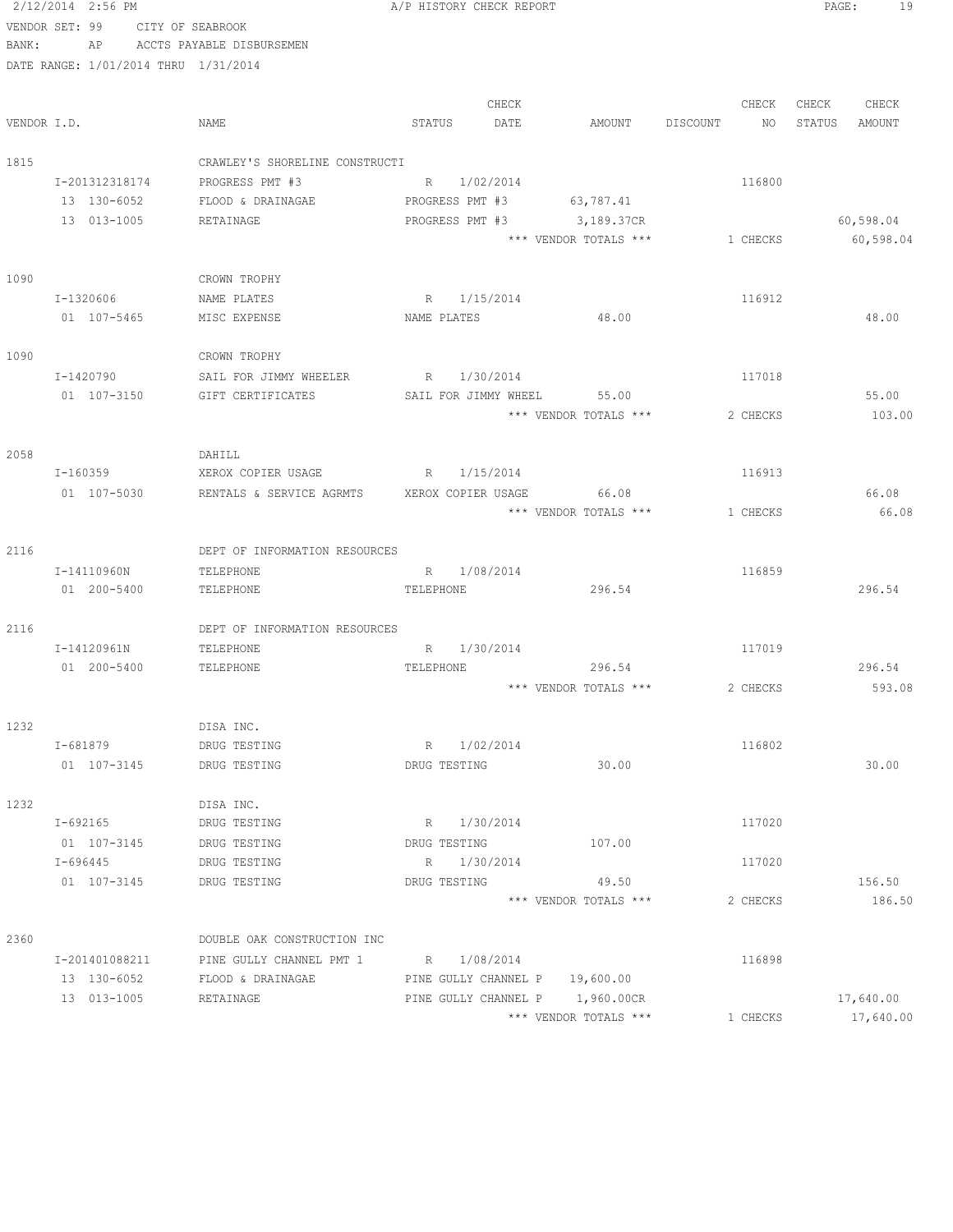|             | 2/12/2014 2:56 PM                    |                                | A/P HISTORY CHECK REPORT  |                       |                | 20<br>PAGE:      |
|-------------|--------------------------------------|--------------------------------|---------------------------|-----------------------|----------------|------------------|
|             | VENDOR SET: 99                       | CITY OF SEABROOK               |                           |                       |                |                  |
| BANK:       | AP                                   | ACCTS PAYABLE DISBURSEMEN      |                           |                       |                |                  |
|             | DATE RANGE: 1/01/2014 THRU 1/31/2014 |                                |                           |                       |                |                  |
|             |                                      |                                |                           |                       |                |                  |
|             |                                      |                                | CHECK                     |                       | CHECK          | CHECK<br>CHECK   |
| VENDOR I.D. |                                      | NAME                           | STATUS<br>DATE            | AMOUNT                | DISCOUNT<br>NO | STATUS<br>AMOUNT |
| 0068        |                                      | DXI INDUSTRIES, INC            |                           |                       |                |                  |
|             | I-DE0500315213                       | CYLINDER DEMURRAGE             | R 1/30/2014               |                       | 117021         |                  |
|             | 20 902-5030                          | RENTALS & SERVICE AGRMTS       | CYLINDER DEMURRAGE        | 48.00                 |                | 48.00            |
|             |                                      |                                |                           | *** VENDOR TOTALS *** | 1 CHECKS       | 48.00            |
| 0070        |                                      | EASTEX ENVIRONMENTAL LABORATOR |                           |                       |                |                  |
|             | I-C1312243                           | LABORATORY FEE                 | R 1/15/2014               |                       | 116914         |                  |
|             | 20 912-5285                          | LABORATORY FEES                | LABORATORY FEE            | 875.00                |                | 875.00           |
|             |                                      |                                |                           | *** VENDOR TOTALS *** | 1 CHECKS       | 875.00           |
| 2322        |                                      | EF JOHNSON TECHNOLOGIES        |                           |                       |                |                  |
|             | I-573446                             | RADIO EQUIPMENT                | R 1/22/2014               |                       | 116968         |                  |
|             | 33 330-4150                          | SMALL TOOLS & EQUIP            | RADIO EQUIPMENT 48,400.00 |                       |                | 48,400.00        |
|             |                                      |                                |                           | *** VENDOR TOTALS *** | 1 CHECKS       | 48,400.00        |
|             |                                      |                                |                           |                       |                |                  |
| 2320        |                                      | BETTY ENRIQUEZ                 |                           |                       |                |                  |
|             | I-201312318185                       | MILEAGE REIMBURSEMENT          | 1/02/2014<br>R            |                       | 116803         |                  |
|             | 01 700-5300                          | TRAINING & CONFERENCE          | MILEAGE REIMBURSEMEN      | 29.80                 |                | 29.80            |
|             |                                      |                                |                           | *** VENDOR TOTALS *** | 1 CHECKS       | 29.80            |
| 1143        |                                      | ENTERPRISE RENT-A-CAR          |                           |                       |                |                  |
|             | I-E19107576                          | TOLL FEE                       | R 1/08/2014               |                       | 116860         |                  |
|             | 01 200-5465                          | MISC EXPENSE                   | TOLL FEE                  | 5.00                  |                | 5.00             |
|             |                                      |                                |                           |                       |                |                  |
| 1143        |                                      | ENTERPRISE RENT-A-CAR          |                           |                       |                |                  |
|             | I-789927                             | CAR RENTAL                     | R 1/22/2014               |                       | 116969         |                  |
|             | 09 901-5030                          | RENTAL & SERVICE AGRMTS        | CAR RENTAL                | 675.00                |                | 675.00           |
|             |                                      |                                |                           | *** VENDOR TOTALS *** | 2 CHECKS       | 680.00           |
| 0076        |                                      | FEDERAL EXPRESS CORP           |                           |                       |                |                  |
|             | I-252852724                          | POSTAGE                        | R 1/22/2014               |                       | 116970         |                  |
|             | 01 107-4011                          | POSTAGE                        | POSTAGE                   | 81.62                 |                | 81.62            |
|             |                                      |                                |                           | *** VENDOR TOTALS *** | 1 CHECKS       | 81.62            |
|             |                                      |                                |                           |                       |                |                  |
| 1748        |                                      | FRY'S ELECTRONICS              |                           |                       |                |                  |
|             | I-5905333                            | HP PRINTER                     | R 1/15/2014               |                       | 116915         |                  |
|             | 01 103-4150                          | SMALL TOOLS & EQUIPMENT        | HP PRINTER                | 149.99                |                | 149.99           |
|             |                                      |                                |                           | *** VENDOR TOTALS *** | 1 CHECKS       | 149.99           |
| 1769        |                                      | G & K SERVICES INC             |                           |                       |                |                  |
|             | I-1030543694                         | UNIFORM SERVICE                | E 1/15/2014               |                       | 999999         |                  |
|             | 01 500-5310                          | UNIFORMS & LAUNDRY             | UNIFORM SERVICE           | 236.69                |                |                  |
|             | 20 902-5310                          | UNIFORMS & LAUNDRY             | UNIFORM SERVICE           | 236.69                |                |                  |
|             | 20 912-5310                          | UNIFORMS & LAUNDRY             | UNIFORM SERVICE           | 236.69                |                |                  |
|             | 01 400-5310                          | UNIFORMS & LAUNDRY             | UNIFORM SERVICE           | 218.50                |                |                  |
|             | I-1030543696                         | FLOOR MATS                     | E 1/15/2014               |                       | 999999         |                  |
|             | 01 107-5030                          | RENTALS & SERVICE AGRMTS       | FLOOR MATS                | 178.50                |                | 1,107.07         |
|             |                                      |                                |                           | *** VENDOR TOTALS *** | 1 CHECKS       | 1,107.07         |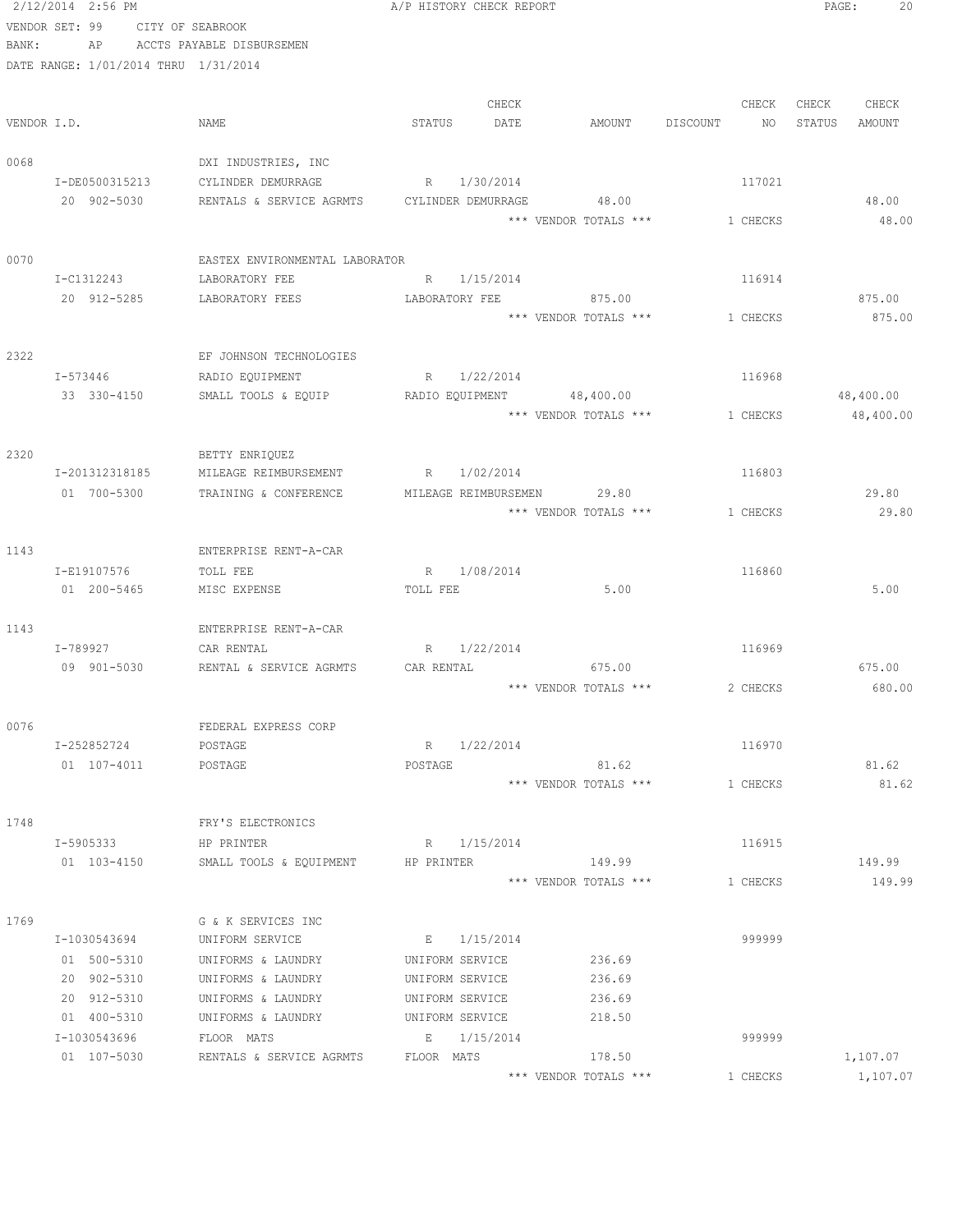|       | 2/12/2014 2:56 PM                    |                                | A/P HISTORY CHECK REPORT    |                       |                | 21<br>PAGE:      |
|-------|--------------------------------------|--------------------------------|-----------------------------|-----------------------|----------------|------------------|
|       | VENDOR SET: 99                       | CITY OF SEABROOK               |                             |                       |                |                  |
| BANK: | AP                                   | ACCTS PAYABLE DISBURSEMEN      |                             |                       |                |                  |
|       | DATE RANGE: 1/01/2014 THRU 1/31/2014 |                                |                             |                       |                |                  |
|       |                                      |                                |                             |                       |                |                  |
|       |                                      |                                | CHECK                       |                       | CHECK          | CHECK<br>CHECK   |
|       | VENDOR I.D.                          | NAME                           | STATUS<br>DATE              | AMOUNT                | DISCOUNT<br>NO | STATUS<br>AMOUNT |
|       |                                      |                                |                             |                       |                |                  |
| 0265  |                                      | GALE'S FEED STORE              |                             |                       |                |                  |
|       | I-445953                             | RAT BAIT                       | R 1/22/2014                 |                       | 116971         |                  |
|       | 01 500-5180                          | MAINT-BLDGS & GROUNDS          | RAT BAIT                    | 15.00                 |                | 15.00            |
| 0265  |                                      | GALE'S FEED STORE              |                             |                       |                |                  |
|       | I-445973                             | CORN                           | R 1/30/2014                 |                       | 117022         |                  |
|       | 01 210-4160                          | ANIMAL FOOD & SUPPLIES         | CORN                        | 20.00                 |                | 20.00            |
|       |                                      |                                |                             | *** VENDOR TOTALS *** | 2 CHECKS       | 35.00            |
|       |                                      |                                |                             |                       |                |                  |
| 0082  |                                      | GALVESTON COUNTY HEALTH DISTRI |                             |                       |                |                  |
|       | $I - 5145$                           | WATER SAMPLES                  | R 1/15/2014                 |                       | 116916         |                  |
|       | 20 902-5285                          | LABORATORY FEES                | WATER SAMPLES               | 165.00                |                | 165.00           |
|       |                                      |                                |                             | *** VENDOR TOTALS *** | 1 CHECKS       | 165.00           |
|       |                                      |                                |                             |                       |                |                  |
| 0318  |                                      | GALYEAN, CHARLES               |                             |                       |                |                  |
|       | I-201401298292                       | TUITION REIMBURSEMENT          | 1/30/2014<br>R              |                       | 117023         |                  |
|       | 01 106-5300                          | TRAINING & CONFERENCE          | TUITION REIMBURSEMEN 400.00 |                       |                | 400.00           |
|       |                                      |                                |                             | *** VENDOR TOTALS *** | 1 CHECKS       | 400.00           |
|       |                                      |                                |                             |                       |                |                  |
| 2084  |                                      | GATES IN MOTION INC            |                             |                       |                |                  |
|       | I-39834                              | PM SERVICE                     | R 1/02/2014                 |                       | 116804         |                  |
|       | 01 500-5030                          | RENTALS & SERVICE AGRMTS       | PM SERVICE                  | 45.00                 |                |                  |
|       | 20 902-5030                          | RENTALS & SERVICE AGRMTS       | PM SERVICE                  | 45.00                 |                |                  |
|       | 20 912-5030                          | RENTALS & SERVICE AGRMTS       | PM SERVICE                  | 45.00                 |                |                  |
|       | I-39836                              | PM SERVICE                     | R 1/02/2014                 |                       | 116804         |                  |
|       | 20 912-5030                          | RENTALS & SERVICE AGRMTS       | PM SERVICE                  | 210.00                |                | 345.00           |
|       |                                      |                                |                             |                       |                |                  |
| 2084  |                                      | GATES IN MOTION INC            |                             |                       |                |                  |
|       | $I-39833$                            | GATE REPAIR                    | R 1/08/2014                 |                       | 116861         |                  |
|       | 01 200-4005                          | SUPPLIES-POLICE OPERATION      | GATE REPAIR                 | 270.00                |                | 270.00           |
|       |                                      |                                |                             | *** VENDOR TOTALS *** | 2 CHECKS       | 615.00           |
| 1520  |                                      | GLOBALSTAR USA INC             |                             |                       |                |                  |
|       | I-5272646                            | TELEPHONE                      | R 1/08/2014                 |                       | 116862         |                  |
|       | 01 106-5400                          | TELEPHONE                      | TELEPHONE                   | 59.22                 |                | 59.22            |
|       |                                      |                                |                             | *** VENDOR TOTALS *** | 1 CHECKS       | 59.22            |
|       |                                      |                                |                             |                       |                |                  |
| 1878  |                                      | GOOD PROMOTIONS                |                             |                       |                |                  |
|       | $I - 4835$                           | STAMP FOR WATER DEPT           | R 1/15/2014                 |                       | 116918         |                  |
|       | 20 905-4010                          | OFFICE SUPPLIES                | STAMP FOR WATER DEPT 32.49  |                       |                | 32.49            |
|       |                                      |                                |                             | *** VENDOR TOTALS *** | 1 CHECKS       | 32.49            |
|       |                                      |                                |                             |                       |                |                  |
| 1540  |                                      | GULF COAST GFOA                |                             |                       |                |                  |
|       | I-201401148221                       | JAN14 MEETING                  | R 1/15/2014                 |                       | 116919         |                  |
|       | 01 102-5020                          | DUES & SUBSCRIPTIONS           | JAN14 MEETING               | 30.00                 |                |                  |
|       | 01 102-5300                          | TRAINING & CONFERENCE          | JAN14 MEETING               | 50.00                 |                | 80.00            |
|       |                                      |                                |                             | *** VENDOR TOTALS *** | 1 CHECKS       | 80.00            |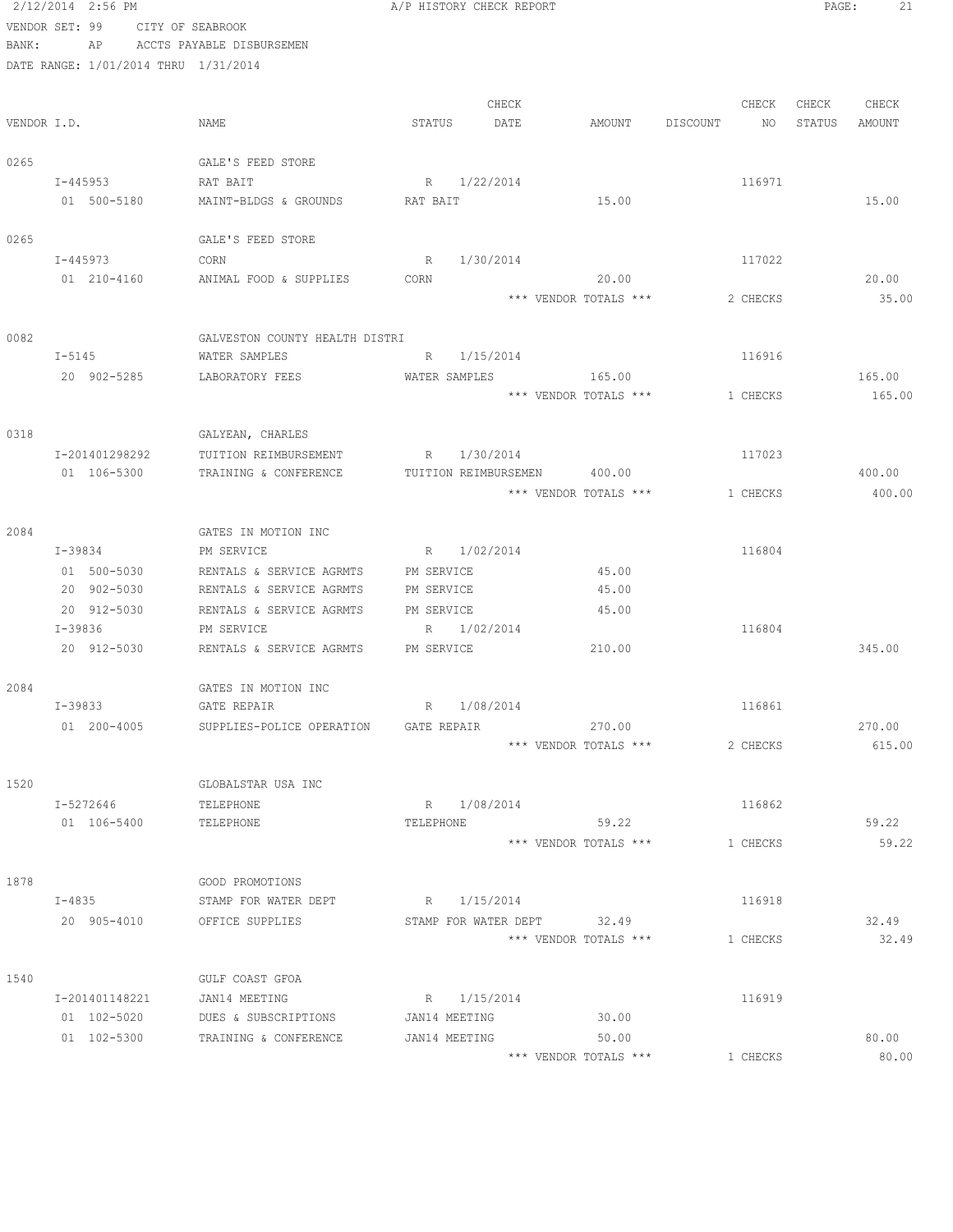|             | 2/12/2014 2:56 PM                    |                                                | A/P HISTORY CHECK REPORT       |                       |                | 22<br>PAGE:      |
|-------------|--------------------------------------|------------------------------------------------|--------------------------------|-----------------------|----------------|------------------|
|             | VENDOR SET: 99                       | CITY OF SEABROOK                               |                                |                       |                |                  |
| BANK:       | AP                                   | ACCTS PAYABLE DISBURSEMEN                      |                                |                       |                |                  |
|             | DATE RANGE: 1/01/2014 THRU 1/31/2014 |                                                |                                |                       |                |                  |
|             |                                      |                                                |                                |                       |                |                  |
|             |                                      |                                                | CHECK                          |                       | CHECK          | CHECK<br>CHECK   |
| VENDOR I.D. |                                      | NAME                                           | STATUS<br>DATE                 | AMOUNT                | DISCOUNT<br>NO | STATUS<br>AMOUNT |
| 0088        |                                      | GULF COAST WASTE DISPOSAL AUTH                 |                                |                       |                |                  |
|             | I-050706                             | MERCURY SAMPLE                                 | E<br>1/08/2014                 |                       | 999999         |                  |
|             | 20 912-5285                          | LABORATORY FEES                                | MERCURY SAMPLE                 | 404.25                |                | 404.25           |
|             |                                      |                                                |                                | *** VENDOR TOTALS *** | 1 CHECKS       | 404.25           |
|             |                                      |                                                |                                |                       |                |                  |
| 0091        |                                      | HACH COMPANY                                   |                                |                       |                |                  |
|             | I-8610074                            | DPD CHLORINE REAGENT                           | R 1/02/2014                    |                       | 116806         |                  |
|             | 20 912-5120                          | MAINT-SEWER SYSTEM MINOR                       | DPD CHLORINE REAGENT           | 188.07                |                | 188.07           |
|             |                                      |                                                |                                | *** VENDOR TOTALS *** | 1 CHECKS       | 188.07           |
|             |                                      |                                                |                                |                       |                |                  |
| 0092        |                                      | HAHN EQUIPMENT CO, INC                         |                                |                       |                |                  |
|             | I-90702                              | PUMP REPAIR                                    | 1/22/2014<br>$\mathbb E$       |                       | 999999         |                  |
|             | 20 912-5120                          | MAINT-SEWER SYSTEM MINOR                       | PUMP REPAIR                    | 251.40                |                | 251.40           |
|             |                                      |                                                |                                | *** VENDOR TOTALS *** | 1 CHECKS       | 251.40           |
|             |                                      |                                                |                                |                       |                |                  |
| 1192        | I-12270                              | HARRIS COUNTY TREASURER<br>MOBILE DATA SERVICE | R<br>1/15/2014                 |                       | 116920         |                  |
|             | 01 200-5170                          | MAINT-RADIO EQUIPMENT                          | MOBILE DATA SERVICE 1,262.25   |                       |                | 1,262.25         |
|             |                                      |                                                |                                |                       |                |                  |
| 1192        |                                      | HARRIS COUNTY TREASURER                        |                                |                       |                |                  |
|             | I-11469                              | RADIO SERVICE                                  | R<br>1/22/2014                 |                       | 116972         |                  |
|             | 01 200-5170                          | MAINT-RADIO EQUIPMENT                          | RADIO SERVICE                  | 1,236.75              |                | 1,236.75         |
|             |                                      |                                                |                                |                       |                |                  |
| 1192        |                                      | HARRIS COUNTY TREASURER                        |                                |                       |                |                  |
|             | I-20005634                           | RADIO REPAIR                                   | 1/22/2014<br>R                 |                       | 116973         |                  |
|             | 01 200-5170                          | MAINT-RADIO EQUIPMENT RADIO REPAIR             |                                | 1, 263.90             |                | 1,263.90         |
|             |                                      |                                                |                                |                       |                |                  |
| 1192        |                                      | HARRIS COUNTY TREASURER                        |                                |                       |                |                  |
|             | I-SETC001159                         | WARRANTS                                       | 1/30/2014<br>R                 |                       | 117025         |                  |
|             | 01 700-5431                          | WARRANT INFORMATION SERV                       | WARRANTS                       | 12.40                 |                | 12.40            |
|             |                                      |                                                |                                | *** VENDOR TOTALS *** | 4 CHECKS       | 3,775.30         |
|             |                                      |                                                |                                |                       |                |                  |
| 2118        |                                      | HCMCA                                          |                                |                       |                |                  |
|             | I-1006                               | DEC13 MEETING                                  | R 1/15/2014                    |                       | 116921         |                  |
|             | 01 100-3300<br>01 100-5300           | MAYOR & COUNCIL FEES                           | DEC13 MEETING<br>DEC13 MEETING | 320.00<br>120.00      |                | 440.00           |
|             |                                      | TRAINING & CONFERENCE                          |                                | *** VENDOR TOTALS *** | 1 CHECKS       | 440.00           |
|             |                                      |                                                |                                |                       |                |                  |
| 1544        |                                      | HD SUPPLY WATERWORKS, LTD                      |                                |                       |                |                  |
|             | I-B888899                            | PARTS                                          | 1/08/2014<br>Е                 |                       | 999999         |                  |
|             | 20 902-5130                          | MAINT-WATER SYSTEM MINOR                       | PARTS                          | 204.02                |                |                  |
|             | 20 912-5120                          | MAINT-SEWER SYSTEM MINOR                       | PARTS                          | 204.02                |                | 408.04           |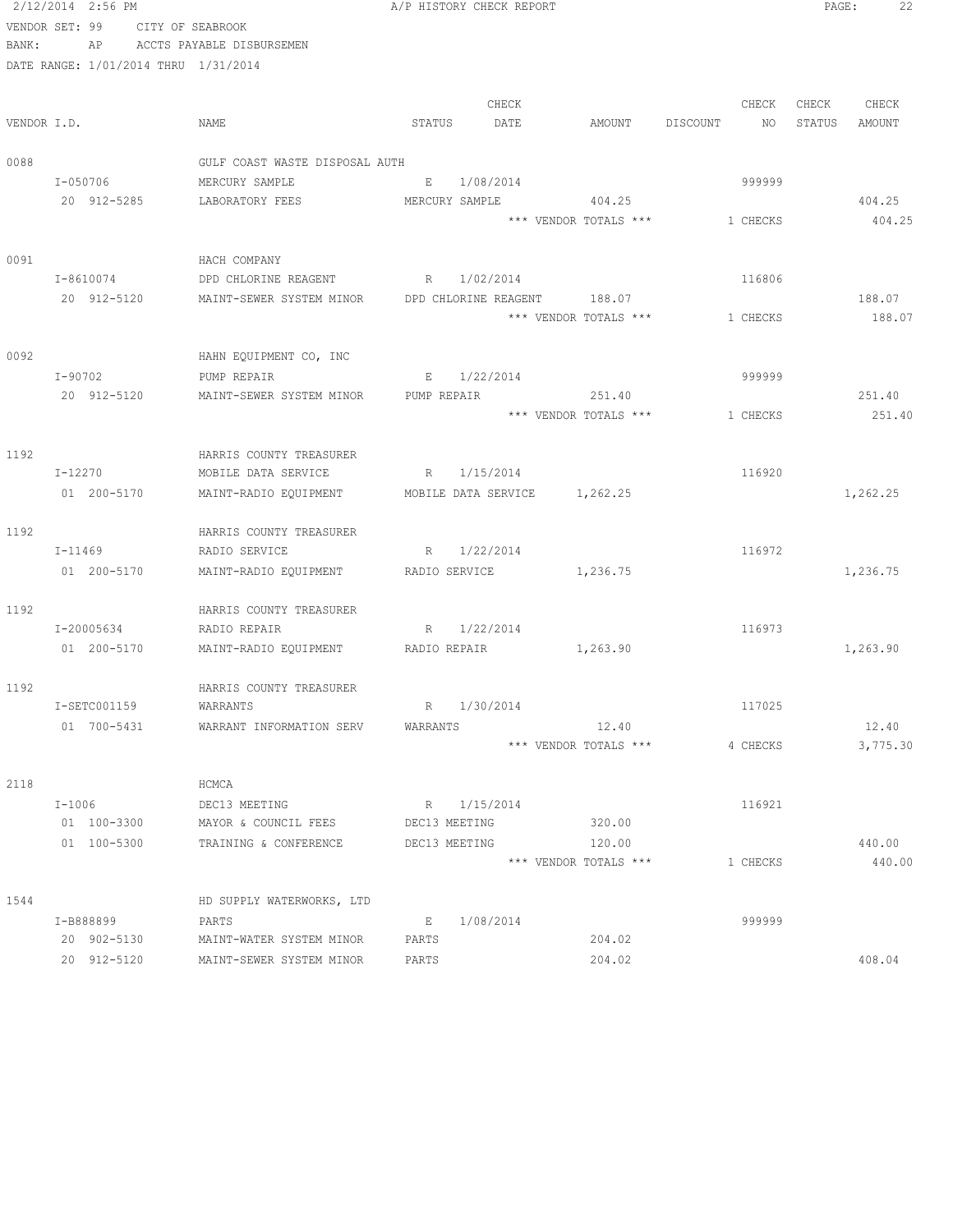|       | 2/12/2014 2:56 PM                    |                                                          | A/P HISTORY CHECK REPORT   |                       |                | PAGE:  | 23       |
|-------|--------------------------------------|----------------------------------------------------------|----------------------------|-----------------------|----------------|--------|----------|
|       | VENDOR SET: 99 CITY OF SEABROOK      |                                                          |                            |                       |                |        |          |
| BANK: |                                      | AP ACCTS PAYABLE DISBURSEMEN                             |                            |                       |                |        |          |
|       | DATE RANGE: 1/01/2014 THRU 1/31/2014 |                                                          |                            |                       |                |        |          |
|       |                                      |                                                          |                            |                       |                |        |          |
|       |                                      |                                                          | CHECK                      |                       | CHECK          | CHECK  | CHECK    |
|       | VENDOR I.D.                          | NAME                                                     | STATUS<br>DATE             | AMOUNT                | DISCOUNT<br>NO | STATUS | AMOUNT   |
|       |                                      |                                                          |                            |                       |                |        |          |
| 1544  |                                      | HD SUPPLY WATERWORKS, LTD                                |                            |                       |                |        |          |
|       | I-B919195                            | GASKETS                                                  | E 1/30/2014                |                       | 999999         |        |          |
|       | 20 902-5130                          | MAINT-WATER SYSTEM MINOR                                 | GASKETS                    | 115.04                |                |        |          |
|       | I-B925751                            | GASKETS                                                  | E 1/30/2014                |                       | 999999         |        |          |
|       | 20 902-5130                          | MAINT-WATER SYSTEM MINOR                                 | GASKETS                    | 37.38                 |                |        | 152.42   |
|       |                                      |                                                          |                            | *** VENDOR TOTALS *** | 2 CHECKS       |        | 560.46   |
|       |                                      |                                                          |                            |                       |                |        |          |
| 2329  |                                      | HEALTHEQUITY INC                                         |                            |                       |                |        |          |
|       |                                      | I-HS 201401148231 EMPLOYEE DEDUCTIOSN TO HSA R 1/15/2014 |                            |                       | 116922         |        |          |
|       |                                      |                                                          |                            |                       |                |        |          |
|       | 01 001-1023                          | HSA PAYABLE                                              | EMPLOYEE DEDUCTIOSN 254.41 |                       |                |        | 254.41   |
|       |                                      |                                                          |                            |                       |                |        |          |
| 2329  |                                      | HEALTHEQUITY INC                                         |                            |                       |                |        |          |
|       | I-HS 201401278267                    | EMPLOYEE DEDUCTIOSN TO HSA R 1/30/2014                   |                            |                       | 117026         |        |          |
|       | 01 001-1023                          | HSA PAYABLE                                              | EMPLOYEE DEDUCTIOSN 254.41 |                       |                |        | 254.41   |
|       |                                      |                                                          |                            | *** VENDOR TOTALS *** | 2 CHECKS       |        | 508.82   |
|       |                                      |                                                          |                            |                       |                |        |          |
| 0382  |                                      | HOLOMON, NONA                                            |                            |                       |                |        |          |
|       | I-201401218248                       | TRAINING                                                 | R 1/22/2014                |                       | 116974         |        |          |
|       | 01 200-5300                          | TRAINING & CONFERENCE                                    | TRAINING                   | 607.75                |                |        | 607.75   |
|       |                                      |                                                          |                            | *** VENDOR TOTALS *** | 1 CHECKS       |        | 607.75   |
|       |                                      |                                                          |                            |                       |                |        |          |
| 0100  |                                      | HOME DEPOT CREDIT SERVICES                               |                            |                       |                |        |          |
|       | I-201401078199                       | HARDWARE SUPPLIES                                        | R 1/08/2014                |                       | 116863         |        |          |
|       | 01 107-5180                          | MAINT-BLDGS & GROUNDS HARDWARE SUPPLIES                  |                            | 134.82                |                |        |          |
|       | 41 410-5180                          | MAINT-BLDG AND GROUNDS                                   | HARDWARE SUPPLIES          | 62.98                 |                |        |          |
|       | 01 500-4400                          | MISC SUPPLIES                                            | HARDWARE SUPPLIES          | 88.74                 |                |        |          |
|       | 20 912-5120                          | MAINT-SEWER SYSTEM MINOR HARDWARE SUPPLIES               |                            | 88.96                 |                |        |          |
|       | 01 400-4095                          | NURSERY SUPPLIES                                         | HARDWARE SUPPLIES          | 213.85                |                |        |          |
|       | 01 210-5465                          | MISC EXPENDITURES                                        | HARDWARE SUPPLIES          | 18.88                 |                |        |          |
|       | 01 400-4400                          | MISC SUPPLIES                                            | HARDWARE SUPPLIES          | 1.56                  |                |        | 609.79   |
|       |                                      |                                                          |                            | *** VENDOR TOTALS *** | 1 CHECKS       |        | 609.79   |
|       |                                      |                                                          |                            |                       |                |        |          |
| 2356  |                                      | HOUSTON AREA PLUMBING                                    |                            |                       |                |        |          |
|       | I-1396                               | TRAINING                                                 | R 1/02/2014                |                       | 116808         |        |          |
|       | 20 902-5300                          | TRAINING & CONFERENCE                                    | TRAINING                   | 120.00                |                |        |          |
|       | 20 912-5300                          | TRAINING CONFERENCE                                      | TRAINING                   | 120.00                |                |        | 240.00   |
|       |                                      |                                                          |                            | *** VENDOR TOTALS *** | 1 CHECKS       |        | 240.00   |
|       |                                      |                                                          |                            |                       |                |        |          |
| 0864  |                                      | HOUSTON COMMUNITY NEWSPAPERS                             |                            |                       |                |        |          |
|       | I-1812521013                         | OCT13 ADVERTISING                                        | R 1/08/2014                |                       | 116864         |        |          |
|       | 01 107-5010                          | ADVERTISING                                              | OCT13 ADVERTISING          | 1,284.20              |                |        | 1,284.20 |
|       |                                      |                                                          |                            |                       |                |        |          |
| 0864  |                                      | HOUSTON COMMUNITY NEWSPAPERS                             |                            |                       |                |        |          |
|       | I-1812521113                         | NOV13 ADVERTISING                                        | R 1/08/2014                |                       | 116865         |        |          |
|       | 01 107-5010                          | ADVERTISING                                              | NOV13 ADVERTISING          | 350.80                |                |        | 350.80   |
|       |                                      |                                                          |                            |                       |                |        |          |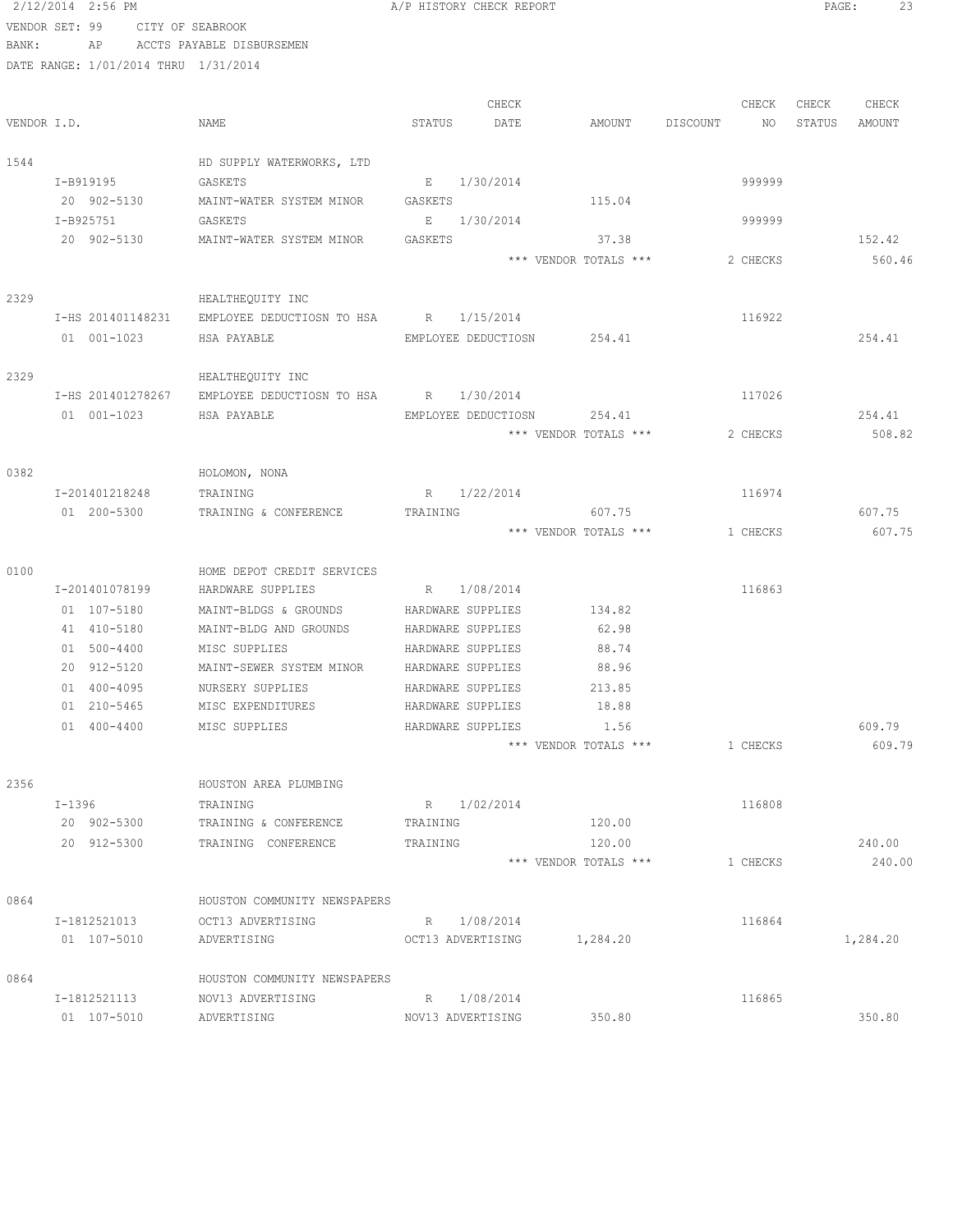2/12/2014 2:56 PM **A/P HISTORY CHECK REPORT PAGE:** 24 VENDOR SET: 99 CITY OF SEABROOK BANK: AP ACCTS PAYABLE DISBURSEMEN

|             | DATE RANGE: 1/01/2014 THRU 1/31/2014 |                                             |                 |                     |                                   |          |          |        |                       |
|-------------|--------------------------------------|---------------------------------------------|-----------------|---------------------|-----------------------------------|----------|----------|--------|-----------------------|
|             |                                      |                                             |                 | CHECK               |                                   |          | CHECK    | CHECK  | CHECK                 |
| VENDOR I.D. |                                      | NAME                                        | STATUS          | DATE                | AMOUNT                            | DISCOUNT | NO       | STATUS | AMOUNT                |
| 0864        |                                      | HOUSTON COMMUNITY NEWSPAPERS                |                 |                     |                                   |          |          |        |                       |
|             | I-1812521213                         | DEC13 ADVERTISING                           |                 | R 1/08/2014         |                                   |          | 116866   |        |                       |
|             | 01 107-5010                          | ADVERTISING                                 |                 | DEC13 ADVERTISING   | 384.28                            |          |          |        | 384.28                |
|             |                                      |                                             |                 |                     | *** VENDOR TOTALS ***             |          | 3 CHECKS |        | 2,019.28              |
| 0105        |                                      | ICMA RETIREMENT TRUST-457                   |                 |                     |                                   |          |          |        |                       |
|             |                                      | I-ICM201312308157 EMPLOYEE DEDUCTIONS       | R 1/02/2014     |                     |                                   |          | 116809   |        |                       |
|             | 01 001-1031                          | ICMA INSURANCE DEDUCTS EMPLOYEE DEDUCTIONS  |                 |                     | 2,714.44                          |          |          |        | 2,714.44              |
| 0105        |                                      | ICMA RETIREMENT TRUST-457                   |                 |                     |                                   |          |          |        |                       |
|             | I-ICM201401148231                    | EMPLOYEE DEDUCTIONS                         |                 | R 1/15/2014         |                                   |          | 116923   |        |                       |
|             | 01 001-1031                          | ICMA INSURANCE DEDUCTS                      |                 | EMPLOYEE DEDUCTIONS | 3,544.59                          |          |          |        | 3,544.59              |
| 0105        |                                      | ICMA RETIREMENT TRUST-457                   |                 |                     |                                   |          |          |        |                       |
|             | I-ICM201401238264                    | EMPLOYEE DEDUCTIONS                         |                 | R 1/30/2014         |                                   |          | 117027   |        |                       |
|             | 01 001-1031                          | ICMA INSURANCE DEDUCTS                      |                 | EMPLOYEE DEDUCTIONS | 200.00                            |          |          |        |                       |
|             | I-ICM201401278267                    | EMPLOYEE DEDUCTIONS                         | $R_{\parallel}$ | 1/30/2014           |                                   |          | 117027   |        |                       |
|             | 01 001-1031                          | ICMA INSURANCE DEDUCTS                      |                 | EMPLOYEE DEDUCTIONS | 4,678.83<br>*** VENDOR TOTALS *** |          | 3 CHECKS |        | 4,878.83<br>11,137.86 |
| 0930        |                                      | IMAGENET CONSULTING LLC                     |                 |                     |                                   |          |          |        |                       |
|             | I-CNIN019277LC                       | COPIER USAGE                                |                 | R 1/30/2014         |                                   |          | 117028   |        |                       |
|             | 01 200-5030                          | RENTALS & SERVICE AGRMTS COPIER USAGE       |                 |                     | 92.13                             |          |          |        |                       |
|             | I-SDIN004867LC                       | RECONFIGURE COPIER                          |                 | R 1/30/2014         |                                   |          | 117028   |        |                       |
|             | 01 200-5465                          | MISC EXPENSE                                |                 | RECONFIGURE COPIER  | 263.09                            |          |          |        | 355.22                |
|             |                                      |                                             |                 |                     | *** VENDOR TOTALS ***             |          | 1 CHECKS |        | 355.22                |
| 0109        |                                      | IRON MOUNTAIN                               |                 |                     |                                   |          |          |        |                       |
|             | I-JWD7839                            | RECORDS RETENTION E 1/08/2014               |                 |                     |                                   |          | 999999   |        |                       |
|             | 01 107-5030                          | RENTALS & SERVICE AGRMTS RECORDS RETENTION  |                 |                     | 456.99                            |          |          |        | 456.99                |
| 0109        |                                      | IRON MOUNTAIN                               |                 |                     |                                   |          |          |        |                       |
|             | I-JWE8074                            | RECORD DESTRUCTION                          |                 | E 1/15/2014         |                                   |          | 999999   |        |                       |
|             | 01 200-5030                          | RENTALS & SERVICE AGRMTS RECORD DESTRUCTION |                 |                     | 60.64                             |          |          |        | 60.64                 |
|             |                                      |                                             |                 |                     | *** VENDOR TOTALS ***             |          | 2 CHECKS |        | 517.63                |
| 0672        |                                      | JO/NEL ENTERPRISES                          |                 |                     |                                   |          |          |        |                       |
|             | I-122313                             | WORK JACKETS                                |                 | R 1/02/2014         |                                   |          | 116810   |        |                       |
|             | 01 400-5310                          | UNIFORMS & LAUNDRY                          | WORK JACKETS    |                     | 237.00                            |          |          |        |                       |
|             | 01 500-5310                          | UNIFORMS & LAUNDRY                          | WORK JACKETS    |                     | 237.00                            |          |          |        |                       |
|             | 20 902-5310                          | UNIFORMS & LAUNDRY                          | WORK JACKETS    |                     | 237.00                            |          |          |        |                       |
|             | 20 912-5310<br>I-122313A             | UNIFORMS & LAUNDRY<br>NAVY BEANIES          | WORK JACKETS    | R 1/02/2014         | 237.00                            |          | 116810   |        |                       |
|             | 01 400-5310                          | UNIFORMS & LAUNDRY                          | NAVY BEANIES    |                     | 65.50                             |          |          |        |                       |
|             | 01 500-5310                          | UNIFORMS & LAUNDRY                          | NAVY BEANIES    |                     | 65.50                             |          |          |        |                       |
|             | 20 902-5310                          | UNIFORMS & LAUNDRY                          | NAVY BEANIES    |                     | 65.50                             |          |          |        |                       |
|             | 20 912-5310                          | UNIFORMS & LAUNDRY                          | NAVY BEANIES    |                     | 65.50                             |          |          |        | 1,210.00              |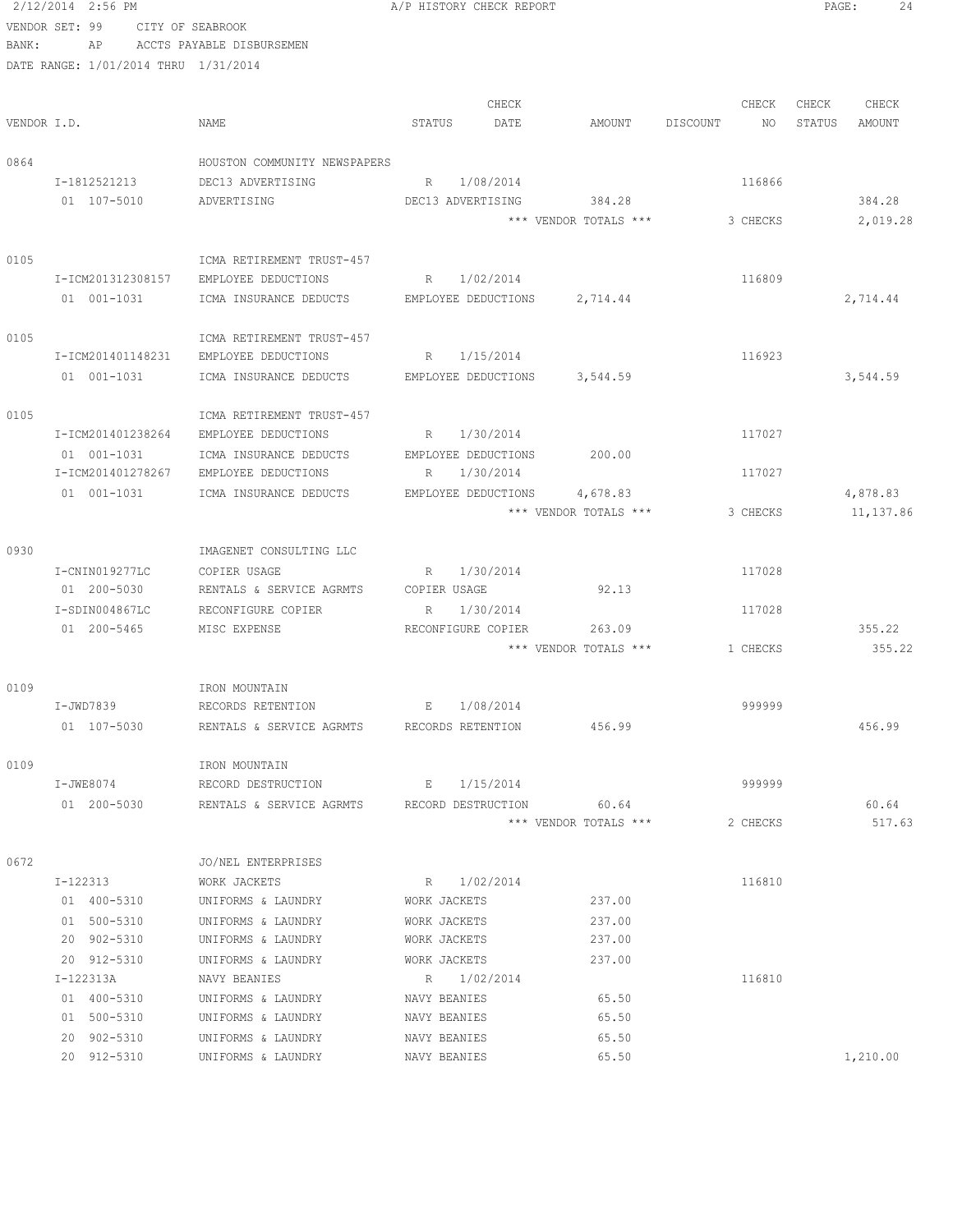# 2/12/2014 2:56 PM **A/P HISTORY CHECK REPORT PAGE:** 25 VENDOR SET: 99 CITY OF SEABROOK

|             |                |                          |                          | CHECK |                       | CHECK          | CHECK  | CHECK    |
|-------------|----------------|--------------------------|--------------------------|-------|-----------------------|----------------|--------|----------|
| VENDOR I.D. |                | NAME                     | STATUS                   | DATE  | AMOUNT                | DISCOUNT<br>NO | STATUS | AMOUNT   |
| 0672        |                | JO/NEL ENTERPRISES       |                          |       |                       |                |        |          |
|             | I-122613       | SHIRT FOR MAYOR          | 1/08/2014<br>$R_{\rm c}$ |       |                       | 116867         |        |          |
|             | 01 100-5465    | MISC EXPENDITURES        | SHIRT FOR MAYOR          |       | 22.00                 |                |        |          |
|             | $I-1614$       | UNIFORMS                 | R 1/08/2014              |       |                       | 116867         |        |          |
|             | 01 400-5310    | UNIFORMS & LAUNDRY       | UNIFORMS                 |       | 14.25                 |                |        |          |
|             | 01 500-5310    | UNIFORMS & LAUNDRY       | UNIFORMS                 |       | 14.25                 |                |        |          |
|             | 20 902-5310    | UNIFORMS & LAUNDRY       | UNIFORMS                 |       | 14.25                 |                |        |          |
|             | 20 912-5310    | UNIFORMS & LAUNDRY       | UNIFORMS                 |       | 14.25                 |                |        | 79.00    |
| 0672        |                | JO/NEL ENTERPRISES       |                          |       |                       |                |        |          |
|             | I-12814        | CITY SHIRTS FOR A BLACK  | R 1/30/2014              |       |                       | 117030         |        |          |
|             | 01 107-4010    | OFFICE SUPPLIES          | CITY SHIRTS FOR A BL     |       | 78.00                 |                |        | 78.00    |
|             |                |                          |                          |       | *** VENDOR TOTALS *** | 3 CHECKS       |        | 1,367.00 |
| 2176        |                | KAWASAKI OF PASADENA     |                          |       |                       |                |        |          |
|             | I-9607         | PARTS                    | 1/30/2014<br>R           |       |                       | 117031         |        |          |
|             | 50 501-5110    | MAINT - VEHICLES         | PARTS                    |       | 12.26                 |                |        | 12.26    |
|             |                |                          |                          |       | *** VENDOR TOTALS *** | 1 CHECKS       |        | 12.26    |
| 0116        |                | KEMAH HARDWARE & LUMBER  |                          |       |                       |                |        |          |
|             | I-201312318179 | DEC13 HARDWARE SUPPLIES  | 1/02/2014<br>R           |       |                       | 116811         |        |          |
|             | 20 902-4150    | SMALL EQUIPMENT OR TOOLS | DEC13 HARDWARE SUPPL     |       | 26.99                 |                |        |          |
|             | 01 500-5150    | MAINT-STREET SIGNS       | DEC13 HARDWARE SUPPL     |       | 38.69                 |                |        |          |
|             | 20 902-5130    | MAINT-WATER SYSTEM MINOR | DEC13 HARDWARE SUPPL     |       | 49.03                 |                |        |          |
|             | 01 400-4150    | SMALL EQUIPMENT OR TOOLS | DEC13 HARDWARE SUPPL     |       | 26.38                 |                |        |          |
|             | 01 400-5165    | MAINT-RECREATION EQUIP   | DEC13 HARDWARE SUPPL     |       | 217.01                |                |        |          |
|             | 01 500-5140    | MAINT STREETS            | DEC13 HARDWARE SUPPL     |       | 84.72                 |                |        |          |
|             | 20 912-5120    | MAINT-SEWER SYSTEM MINOR | DEC13 HARDWARE SUPPL     |       | 29.97                 |                |        | 472.79   |
| 0116        |                | KEMAH HARDWARE & LUMBER  |                          |       |                       |                |        |          |
|             | I-201401298293 | JAN14 HARDWARE SUPPLIES  | R<br>1/30/2014           |       |                       | 117032         |        |          |
|             | 01 400-4400    | MISC SUPPLIES            | JAN14 HARDWARE SUPPL     |       | 14.38                 |                |        |          |
|             | 20 912-5120    | MAINT-SEWER SYSTEM MINOR | JAN14 HARDWARE SUPPL     |       | 105.31                |                |        |          |
|             | 20 902-5130    | MAINT-WATER SYSTEM MINOR | JAN14 HARDWARE SUPPL     |       | 55.20                 |                |        |          |
|             | 01 400-5160    | MAINT-POOL & GROUNDS     | JAN14 HARDWARE SUPPL     |       | 15.13                 |                |        |          |
|             | 01 400-5180    | MAINT-BLDGS & GROUNDS    | JAN14 HARDWARE SUPPL     |       | 730.73                |                |        |          |
|             | 01 500-4400    | MISC SUPPLIES            | JAN14 HARDWARE SUPPL     |       | 47.96                 |                |        |          |
|             | 01 500-5140    | MAINT STREETS            | JAN14 HARDWARE SUPPL     |       | 81.60                 |                |        | 1,050.31 |
|             |                |                          |                          |       | *** VENDOR TOTALS *** | 2 CHECKS       |        | 1,523.10 |
| 1978        |                | KENDRICK OIL COMPANY INC |                          |       |                       |                |        |          |
|             | I-655889       | FUEL                     | 1/02/2014<br>R           |       |                       | 116812         |        |          |
|             | 01 107-4050    | BULK PETROLEUM PURCHASES | FUEL                     |       | 5,375.85              |                |        | 5,375.85 |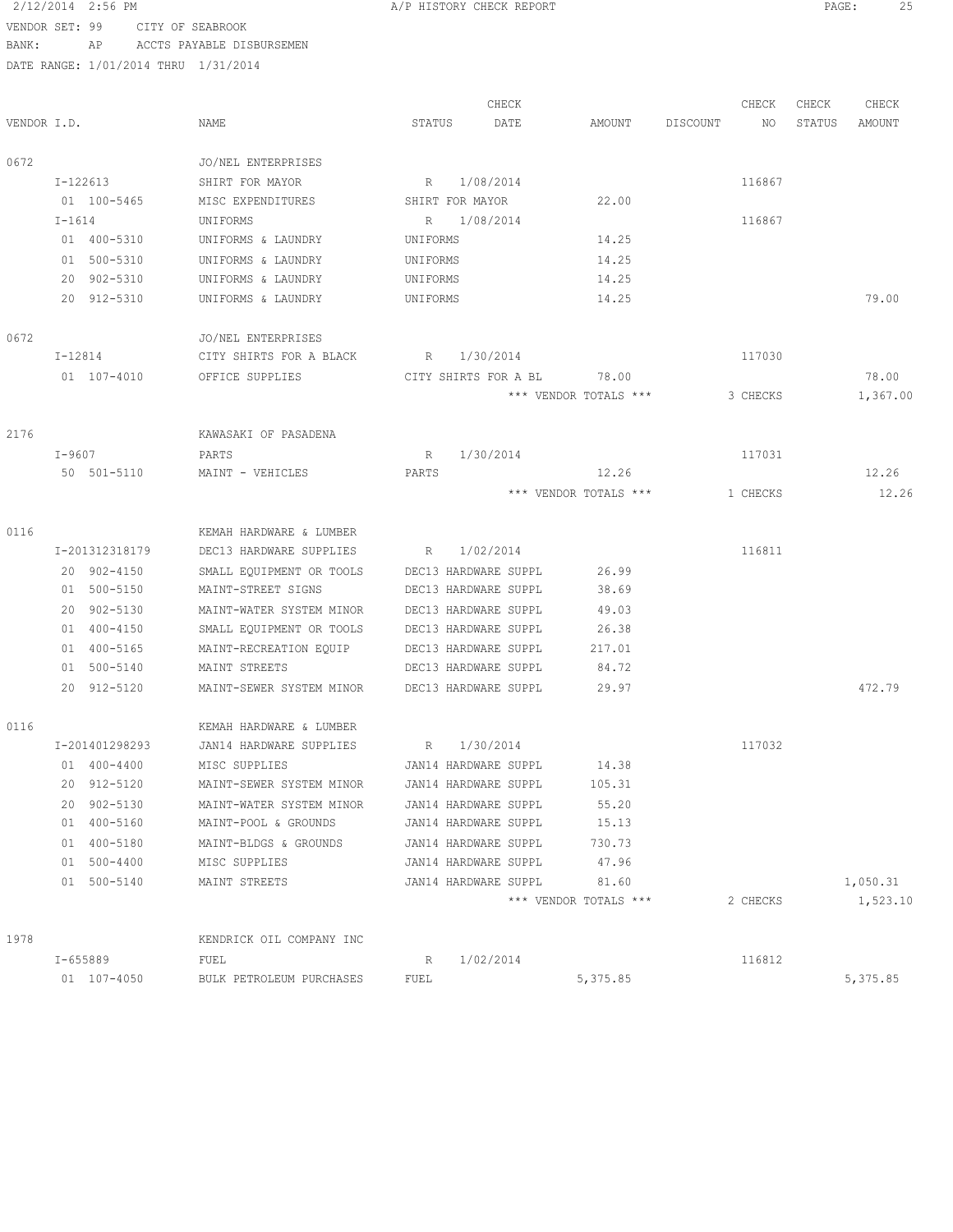|             | 2/12/2014 2:56 PM                    |                                  | A/P HISTORY CHECK REPORT |             |                           |                | PAGE:<br>26      |
|-------------|--------------------------------------|----------------------------------|--------------------------|-------------|---------------------------|----------------|------------------|
|             | VENDOR SET: 99                       | CITY OF SEABROOK                 |                          |             |                           |                |                  |
| BANK:       | AP                                   | ACCTS PAYABLE DISBURSEMEN        |                          |             |                           |                |                  |
|             | DATE RANGE: 1/01/2014 THRU 1/31/2014 |                                  |                          |             |                           |                |                  |
|             |                                      |                                  |                          |             |                           |                |                  |
|             |                                      |                                  |                          | CHECK       |                           | CHECK          | CHECK<br>CHECK   |
| VENDOR I.D. |                                      | NAME                             | STATUS                   | DATE        | AMOUNT                    | DISCOUNT<br>NO | STATUS<br>AMOUNT |
| 1978        |                                      | KENDRICK OIL COMPANY INC         |                          |             |                           |                |                  |
|             | I-660172                             | FUEL                             | R                        | 1/15/2014   |                           | 116924         |                  |
|             | 01 107-4050                          | BULK PETROLEUM PURCHASES         | FUEL                     |             | 5,730.95                  |                | 5,730.95         |
|             |                                      |                                  |                          |             | *** VENDOR TOTALS ***     | 2 CHECKS       | 11,106.80        |
|             |                                      |                                  |                          |             |                           |                |                  |
| 1168        |                                      | GARY KONVICKA                    |                          |             |                           |                |                  |
|             | I-201401028189                       | CVE SCHOOL                       | R                        | 1/02/2014   |                           | 116839         |                  |
|             | 01 200-5300                          | TRAINING & CONFERENCE            | CVE SCHOOL               |             | 1,389.00                  |                | 1,389.00         |
|             |                                      |                                  |                          |             |                           |                |                  |
| 1168        |                                      | GARY KONVICKA                    |                          |             |                           |                |                  |
|             | I-201401218233                       | TRAINING                         |                          | R 1/21/2014 |                           | 116948         |                  |
|             | 01 200-5300                          | TRAINING & CONFERENCE            | TRAINING                 |             | 408.00                    |                | 408.00           |
|             |                                      |                                  |                          |             | *** VENDOR TOTALS ***     | 2 CHECKS       | 1,797.00         |
| 0120        |                                      | KROGER'S                         |                          |             |                           |                |                  |
|             | I-201401148228                       | DEC13 STATEMENT                  |                          | E 1/15/2014 |                           | 999999         |                  |
|             | 01 210-4160                          | ANIMAL FOOD & SUPPLIES           | DEC13 STATEMENT          |             | 129.16                    |                |                  |
|             | 01 107-5465                          | MISC EXPENSE                     | DEC13 STATEMENT          |             | 1,000.00                  |                |                  |
|             | 01 107-5465                          | MISC EXPENSE                     | DEC13 STATEMENT          |             | 7.98                      |                | 1,137.14         |
|             |                                      |                                  |                          |             | *** VENDOR TOTALS ***     | 1 CHECKS       | 1,137.14         |
|             |                                      |                                  |                          |             |                           |                |                  |
| 2028        |                                      | KRONOS                           |                          |             |                           |                |                  |
|             | I-10820809                           | 2014 MAINTENANCE                 | E 1/22/2014              |             |                           | 999999         |                  |
|             | 01 107-5030                          | RENTALS & SERVICE AGRMTS         |                          |             | 2014 MAINTENANCE 3,305.44 |                | 3,305.44         |
|             |                                      |                                  |                          |             | *** VENDOR TOTALS ***     | 1 CHECKS       | 3,305.44         |
| 2359        |                                      | LINDSEY LAFLAMME                 |                          |             |                           |                |                  |
|             | I-201401078200                       | DONATION                         | R                        | 1/08/2014   |                           | 116868         |                  |
|             | 01 107-5465                          | MISC EXPENSE                     | DONATION                 |             | 100.00                    |                | 100.00           |
|             |                                      |                                  |                          |             | *** VENDOR TOTALS ***     | 1 CHECKS       | 100.00           |
|             |                                      |                                  |                          |             |                           |                |                  |
| 2082        |                                      | SEAN LANDIS                      |                          |             |                           |                |                  |
|             | I-201401278266                       | TRAVEL EXPENSES                  | R 1/27/2014              |             |                           | 116996         |                  |
|             | 01 600-5300                          | TRAINING & CONFERENCE            | TRAVEL EXPENSES          |             | 159.75                    |                | 159.75           |
|             |                                      |                                  |                          |             | *** VENDOR TOTALS ***     | 1 CHECKS       | 159.75           |
|             |                                      |                                  |                          |             |                           |                |                  |
| 0125        | I-IW81095                            | LANSDOWNE-MOODY CO, INC<br>CHAIN |                          | R 1/02/2014 |                           | 116813         |                  |
|             | 01 400-5110                          | MAINT-AUTOS & EQUIPMENT          | CHAIN                    |             | 117.96                    |                | 117.96           |
|             |                                      |                                  |                          |             | *** VENDOR TOTALS ***     | 1 CHECKS       | 117.96           |
|             |                                      |                                  |                          |             |                           |                |                  |
| 0417        |                                      | LAPORTE TIRE CENTER, INC         |                          |             |                           |                |                  |
|             | I-227145                             | P28 TIRES                        |                          | E 1/30/2014 |                           | 999999         |                  |
|             |                                      | 50 501-5110 MAINT - VEHICLES     | P28 TIRES                |             | 322.80                    |                | 322.80           |
|             |                                      |                                  |                          |             | *** VENDOR TOTALS ***     | 1 CHECKS       | 322.80           |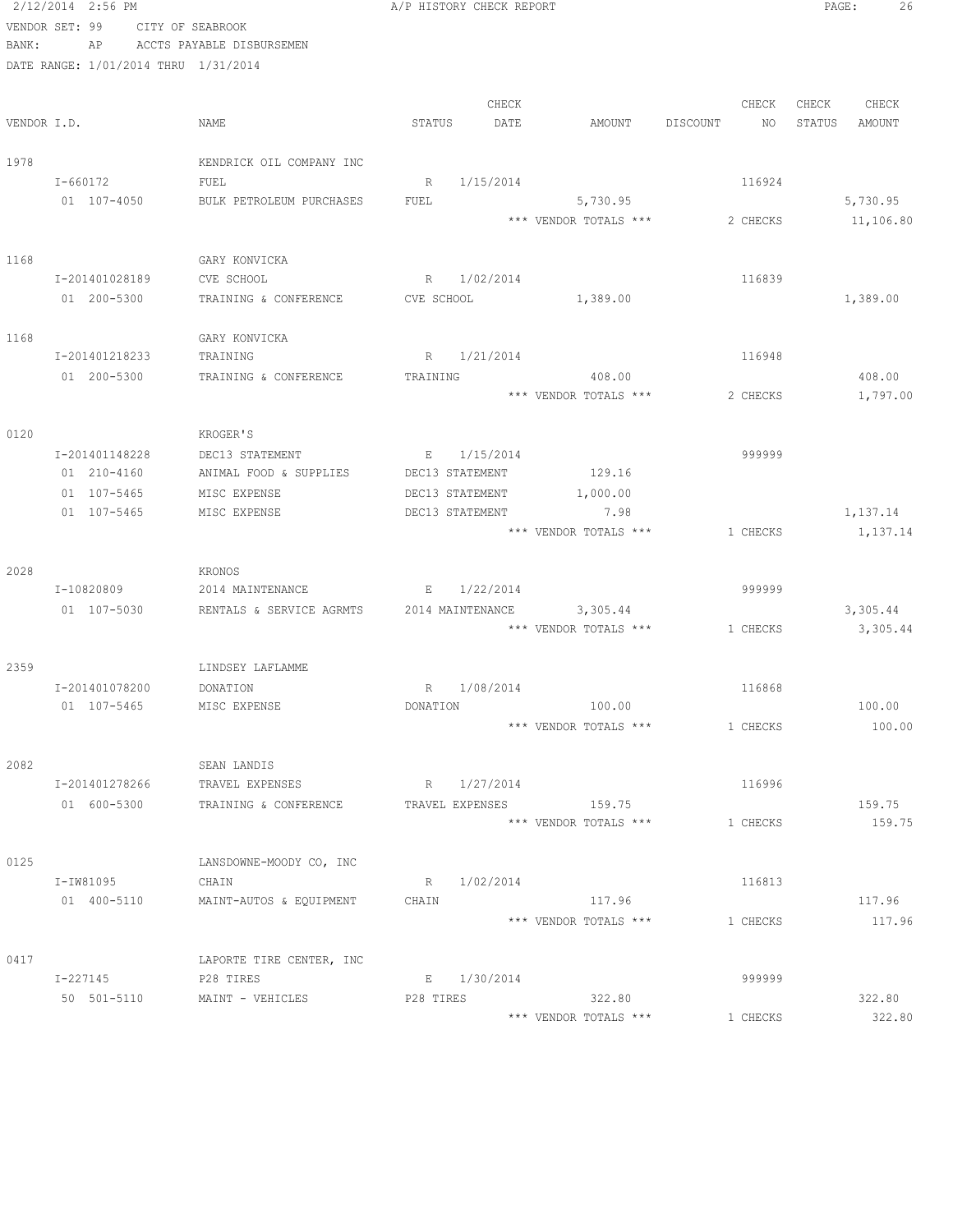|             | 2/12/2014 2:56 PM                    |                                      |                  | A/P HISTORY CHECK REPORT |                            |                                |        | PAGE:<br>27 |
|-------------|--------------------------------------|--------------------------------------|------------------|--------------------------|----------------------------|--------------------------------|--------|-------------|
|             | VENDOR SET: 99                       | CITY OF SEABROOK                     |                  |                          |                            |                                |        |             |
| BANK:       | AP                                   | ACCTS PAYABLE DISBURSEMEN            |                  |                          |                            |                                |        |             |
|             | DATE RANGE: 1/01/2014 THRU 1/31/2014 |                                      |                  |                          |                            |                                |        |             |
|             |                                      |                                      |                  |                          |                            |                                |        |             |
|             |                                      |                                      |                  | CHECK                    |                            | CHECK                          |        | CHECK CHECK |
| VENDOR I.D. |                                      | NAME                                 | STATUS           | DATE                     |                            | AMOUNT DISCOUNT<br>NO 11       | STATUS | AMOUNT      |
| 1125        |                                      | LAYNE CHRISTENSEN COMPANY            |                  |                          |                            |                                |        |             |
|             | I-89057822                           | WELL MAINTENANCE                     |                  | R 1/22/2014              |                            | 116977                         |        |             |
|             | 20 902-5130                          | MAINT-WATER SYSTEM MINOR             | WELL MAINTENANCE |                          | 800.00                     |                                |        | 800.00      |
|             |                                      |                                      |                  |                          |                            | *** VENDOR TOTALS *** 1 CHECKS |        | 800.00      |
|             |                                      |                                      |                  |                          |                            |                                |        |             |
| 2000        |                                      | LEAGUE CITY OUTDOOR POWER EQUI       |                  |                          |                            |                                |        |             |
|             | I-33803                              | ECHO CHAIN                           | R 1/08/2014      |                          |                            | 116869                         |        |             |
|             | 01 400-5110                          | MAINT-AUTOS & EQUIPMENT ECHO CHAIN   |                  |                          | 111.90                     |                                |        | 111.90      |
|             |                                      |                                      |                  |                          | *** VENDOR TOTALS ***      | 1 CHECKS                       |        | 111.90      |
|             |                                      |                                      |                  |                          |                            |                                |        |             |
| 1855        |                                      | LEXIPRO LLC                          |                  |                          |                            |                                |        |             |
|             | I-14382                              | SPANISH INTERPRETER                  |                  | R 1/15/2014              |                            | 116926                         |        |             |
|             | 01 700-3015                          | CONTRACT LABOR                       |                  |                          | SPANISH INTERPRETER 225.00 |                                |        | 225.00      |
|             |                                      |                                      |                  |                          | *** VENDOR TOTALS ***      | 1 CHECKS                       |        | 225.00      |
|             |                                      |                                      |                  |                          |                            |                                |        |             |
| 1901        |                                      | LIBERTY LOCK SHOP                    |                  |                          |                            |                                |        |             |
|             | $I-8274$                             | REKEY SHELTER DOOR                   |                  | R 1/15/2014              |                            | 116927                         |        |             |
|             | 01 210-5180                          | MAINT-BLDGS & GROUNDS                |                  | REKEY SHELTER DOOR       | 211.90                     |                                |        | 211.90      |
|             |                                      |                                      |                  |                          | *** VENDOR TOTALS ***      | 1 CHECKS                       |        | 211.90      |
|             |                                      |                                      |                  |                          |                            |                                |        |             |
| 0783        |                                      | LOGIX COMMUNICATIONS                 |                  |                          |                            |                                |        |             |
|             | I-201401078201                       | TELEPHONE                            | R 1/08/2014      |                          |                            | 116870                         |        |             |
|             | 01 107-5400                          | TELEPHONE                            | TELEPHONE        |                          | 15.47                      |                                |        | 15.47       |
|             |                                      |                                      |                  |                          |                            |                                |        |             |
| 0783        |                                      | LOGIX COMMUNICATIONS                 |                  |                          |                            |                                |        |             |
|             | I-201401218249                       | TELEPHONE                            |                  | R 1/22/2014              |                            | 116978                         |        |             |
|             | 01 107-5400                          | TELEPHONE                            | TELEPHONE        |                          | 546.01                     |                                |        | 546.01      |
|             |                                      |                                      |                  |                          | *** VENDOR TOTALS ***      | 2 CHECKS                       |        | 561.48      |
| 1278        |                                      |                                      |                  |                          |                            |                                |        |             |
|             | I-328594                             | LONE STAR UNIFORMS, INC.<br>UNIFORMS |                  | E 1/08/2014              |                            | 999999                         |        |             |
|             | 01 200-5310                          | UNIFORMS & LAUNDRY                   | UNIFORMS         |                          | 125.00                     |                                |        |             |
|             | I-329170                             | UNIFORMS                             |                  | E 1/08/2014              |                            | 999999                         |        |             |
|             | 01 210-5310                          | UNIFORMS & LAUNDRY                   | UNIFORMS         |                          | 168.00                     |                                |        | 293.00      |
|             |                                      |                                      |                  |                          | *** VENDOR TOTALS ***      | 1 CHECKS                       |        | 293.00      |
|             |                                      |                                      |                  |                          |                            |                                |        |             |
| 0798        |                                      | MAILFINANCE                          |                  |                          |                            |                                |        |             |
|             | I-N4382642                           | POSTAGE METER LEASE                  | E 1/02/2014      |                          |                            | 999999                         |        |             |
|             | 01 107-5030                          | RENTALS & SERVICE AGRMTS             |                  | POSTAGE METER LEASE      | 396.73                     |                                |        | 396.73      |
|             |                                      |                                      |                  |                          |                            |                                |        |             |
| 0798        |                                      | MAILFINANCE                          |                  |                          |                            |                                |        |             |
|             | I-N4436863                           | POSTAGE METER                        |                  | E 1/22/2014              |                            | 999999                         |        |             |
|             | 01 107-5030                          | RENTALS & SERVICE AGRMTS             | POSTAGE METER    |                          | 396.73                     |                                |        | 396.73      |
|             |                                      |                                      |                  |                          | *** VENDOR TOTALS ***      | 2 CHECKS                       |        | 793.46      |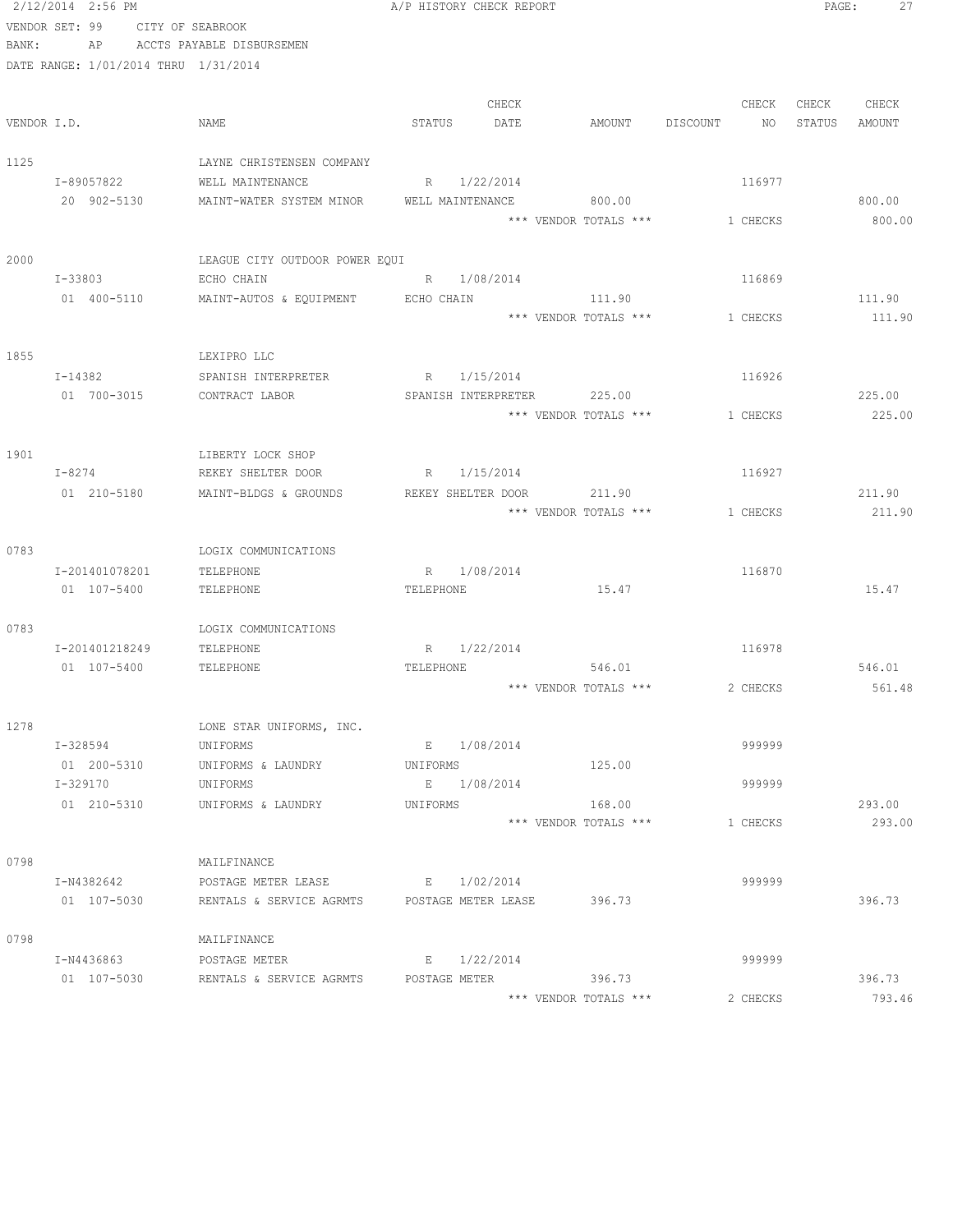2/12/2014 2:56 PM **A/P HISTORY CHECK REPORT PAGE:** 28 VENDOR SET: 99 CITY OF SEABROOK BANK: AP ACCTS PAYABLE DISBURSEMEN

|              |                |                                             |                              | CHECK     |                       |          | CHECK    | CHECK  | CHECK  |
|--------------|----------------|---------------------------------------------|------------------------------|-----------|-----------------------|----------|----------|--------|--------|
| VENDOR I.D.  |                | NAME                                        | STATUS                       | DATE      | AMOUNT                | DISCOUNT | NO       | STATUS | AMOUNT |
| 0130         |                | MARBURGER'S                                 |                              |           |                       |          |          |        |        |
|              | I-H5173        | MACHETE                                     | 1/22/2014<br>R               |           |                       |          | 116979   |        |        |
|              | 01 200-4150    | SMALL TOOLS & EQUIP                         | MACHETE                      |           | 27.99                 |          |          |        | 27.99  |
| 0130         |                | MARBURGER'S                                 |                              |           |                       |          |          |        |        |
|              | I-H5176        | LACROSSE GRANGE                             | R 1/30/2014                  |           |                       |          | 117033   |        |        |
|              | 01 200-5310    | UNIFORMS & LAUNDRY                          | LACROSSE GRANGE              |           | 59.99                 |          |          |        |        |
|              | $T - H5182$    | TIPTON GUN VISE                             | 1/30/2014<br>R               |           |                       |          | 117033   |        |        |
|              | 01 200-4150    | SMALL TOOLS & EQUIP                         | TIPTON GUN VISE              |           | 59.99                 |          |          |        | 119.98 |
|              |                |                                             |                              |           | *** VENDOR TOTALS *** |          | 2 CHECKS |        | 147.97 |
| 0954         |                | MARLIN LEASING CORP                         |                              |           |                       |          |          |        |        |
|              | I-12123763     | RICOH COPIER LEASE                          | R                            | 1/08/2014 |                       |          | 116871   |        |        |
|              | 01 200-5030    | RENTALS & SERVICE AGRMTS RICOH COPIER LEASE |                              |           | 231.88                |          |          |        | 231.88 |
| 0954         |                | MARLIN LEASING CORP                         |                              |           |                       |          |          |        |        |
|              | I-12187093     | COPIER LEASE                                | 1/30/2014<br>R               |           |                       |          | 117034   |        |        |
|              | 01 200-5030    | RENTALS & SERVICE AGRMTS                    | COPIER LEASE                 |           | 253.24                |          |          |        | 253.24 |
|              |                |                                             |                              |           | *** VENDOR TOTALS *** |          | 2 CHECKS |        | 485.12 |
| 2033         |                | MCC INNOVATIONS                             |                              |           |                       |          |          |        |        |
|              | I-00003837     | IMAGED PAGES                                | 1/22/2014<br>R               |           |                       |          | 116980   |        |        |
|              | 01 107-5030    | RENTALS & SERVICE AGRMTS                    | IMAGED PAGES                 |           | 48.00                 |          |          |        | 48.00  |
|              |                |                                             |                              |           | *** VENDOR TOTALS *** |          | 1 CHECKS |        | 48.00  |
| $\mathbf{1}$ |                | CHARLES WILLIAMS                            |                              |           |                       |          |          |        |        |
|              | I-201312318173 | SAFETY BOOTS                                | 1/02/2014<br>R               |           |                       |          | 116793   |        |        |
|              | 01 107-5295    | SAFETY COMMITTEE                            | CHARLES WILLIAMS: SAF 86.59  |           |                       |          |          |        | 86.59  |
| 1            |                | CHERIE KINNEMAN                             |                              |           |                       |          |          |        |        |
|              | I-201312318183 | REFUND                                      | R                            | 1/02/2014 |                       |          | 116794   |        |        |
|              | 01 001-1011    | BAIL BONDS PAYABLE                          | CHERIE KINNEMAN: REFU 183.00 |           |                       |          |          |        | 183.00 |
| $\mathbf{1}$ |                | DAVID KNOWLES                               |                              |           |                       |          |          |        |        |
|              | I-201312318176 | REFUND                                      | 1/02/2014<br>R               |           |                       |          | 116801   |        |        |
|              | 41 041-1525    | DEPOSITS - CAROTHER'S                       | DAVID KNOWLES: REFUND        |           | 500.00                |          |          |        | 500.00 |
| $\mathbf{1}$ |                | GERALD FRANKLIN                             |                              |           |                       |          |          |        |        |
|              | I-201312318177 | REFUND                                      | 1/02/2014<br>R               |           |                       |          | 116805   |        |        |
|              | 01 100-8640    | LICENSES & PERMITS                          | GERALD FRANKLIN: REFU        |           | 30.00                 |          |          |        | 30.00  |
| $\mathbf{1}$ |                | HAUFC                                       |                              |           |                       |          |          |        |        |
|              | I-201312318178 | TRAINING                                    | 1/02/2014<br>R               |           |                       |          | 116807   |        |        |
|              | 01 400-5300    | TRAINING & CONFERENCE                       | HAUFC: TRAINING              |           | 120.00                |          |          |        | 120.00 |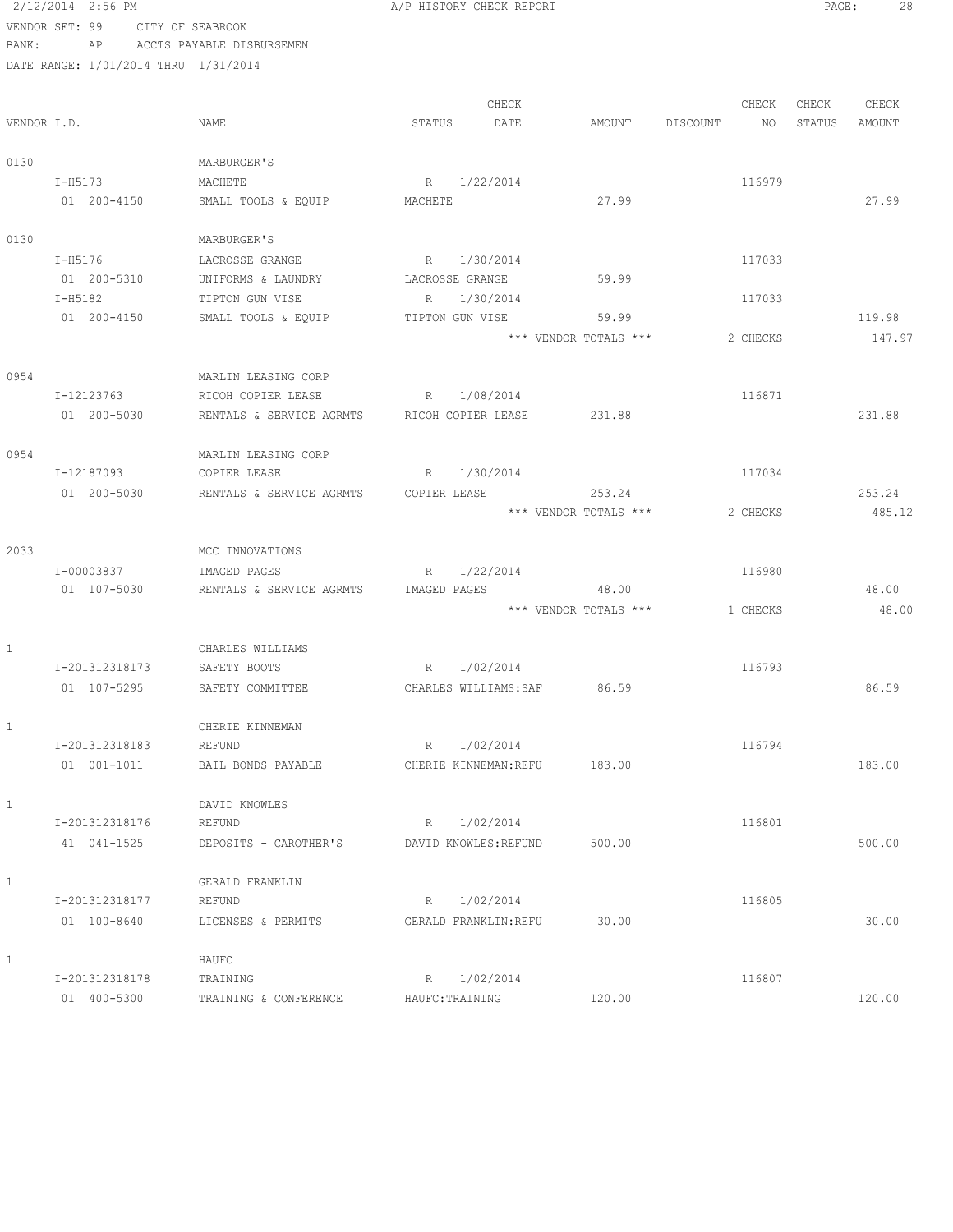2/12/2014 2:56 PM **A/P HISTORY CHECK REPORT PAGE:** 29 VENDOR SET: 99 CITY OF SEABROOK BANK: AP ACCTS PAYABLE DISBURSEMEN DATE RANGE: 1/01/2014 THRU 1/31/2014

| VENDOR I.D.  |                               | <b>NAME</b>                                                     | CHECK<br>STATUS<br>DATE                 | AMOUNT | CHECK<br>DISCOUNT<br>NO | CHECK<br>STATUS | CHECK<br>AMOUNT |
|--------------|-------------------------------|-----------------------------------------------------------------|-----------------------------------------|--------|-------------------------|-----------------|-----------------|
| $\mathbf{1}$ | T-201312318184<br>01 001-1011 | SONYA FRANKLIN<br>REFUND<br>BAIL BONDS PAYABLE                  | 1/02/2014<br>R<br>SONYA FRANKLIN: REFUN | 200.00 | 116823                  |                 | 200.00          |
| $\mathbf{1}$ | I-201312318181<br>01 600-5020 | TEXAS STATE BOARD<br>TEXAS STATE BOARD:<br>DUES & SUBSCRIPTIONS | 1/02/2014<br>R<br>TX STATE BOARD PLUMB  | 55.00  | 116831                  |                 | 55.00           |
| $\mathbf{1}$ | I-201401078209<br>01 600-5020 | BAMIA<br>2014 MEMBERSHIP<br>DUES & SUBSCRIPTIONS                | 1/08/2014<br>R<br>BAMIA: 2014 MEMBERSHI | 90.00  | 116846                  |                 | 90.00           |
| 1            | I-201401148222<br>01 001-1525 | GIRL SCOUT TROOP 7729<br>REFUND<br>COMMUNITY HOUSE DEPOSITS     | 1/15/2014<br>R<br>GIRL SCOUT TROOP 772  | 50.00  | 116917                  |                 | 50.00           |
| 1            | I-201401148216<br>01 001-1011 | KOBI WALTERS<br>REFUND<br>BAIL BONDS PAYABLE                    | 1/15/2014<br>R<br>KOBI WALTERS: REFUND  | 300.00 | 116925                  |                 | 300.00          |
| $\mathbf{1}$ | I-201401148223<br>01 600-5020 | NATIONAL NOTARY ASSN<br>SUPPLIES<br>DUES & SUBSCRIPTIONS        | 1/15/2014<br>R<br>NATIONAL NOTARY ASSN  | 203.00 | 116929                  |                 | 203.00          |
| $\mathbf{1}$ | I-201401148214<br>01 001-1011 | NELSON ITZEP-ABAC<br>REFUND<br>BAIL BONDS PAYABLE               | R<br>1/15/2014<br>NELSON ITZEP-ABAC:RE  | 90.00  | 116930                  |                 | 90.00           |
| 1            | I-201401148215<br>01 001-1011 | SHAYLA MICHALCIK<br>REFUND<br>BAIL BONDS PAYABLE                | 1/15/2014<br>R<br>SHAYLA MICHALCIK: REF | 566.00 | 116935                  |                 | 566.00          |
| $\mathbf{1}$ | I-201401148213<br>01 001-1011 | VICTORIA CURTICE<br>REFUND<br>BAIL BONDS PAYABLE                | R<br>1/15/2014<br>VICTORIA CURTICE:REF  | 400.00 | 116946                  |                 | 400.00          |
| $\mathbf{1}$ | I-201401218262<br>41 041-1525 | CRISTY WATERS<br>REFUND<br>DEPOSITS - CAROTHER'S                | R 1/22/2014<br>CRISTY WATERS: REFUND    | 500.00 | 116967                  |                 | 500.00          |
| $\mathbf{1}$ | I-201401218257<br>01 001-1011 | KAI WORTHEN<br>REFUND<br>BAIL BONDS PAYABLE                     | R 1/22/2014<br>KAI WORTHEN: REFUND      | 400.00 | 116975                  |                 | 400.00          |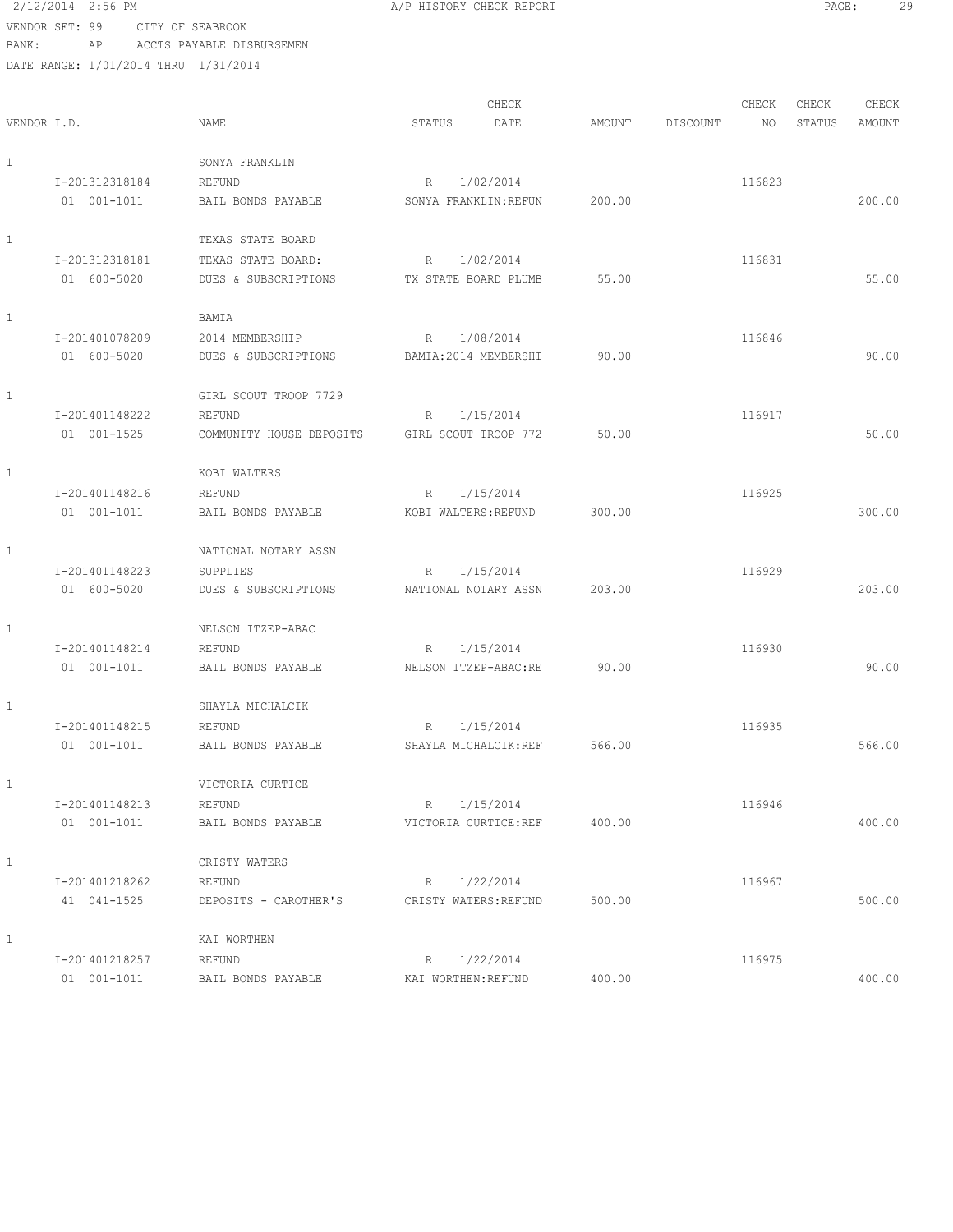2/12/2014 2:56 PM **A/P HISTORY CHECK REPORT PAGE:** 30 VENDOR SET: 99 CITY OF SEABROOK

| BANK:       | ΑP                                   | ACCTS PAYABLE DISBURSEMEN    |                                        |                       |          |           |        |          |
|-------------|--------------------------------------|------------------------------|----------------------------------------|-----------------------|----------|-----------|--------|----------|
|             | DATE RANGE: 1/01/2014 THRU 1/31/2014 |                              |                                        |                       |          |           |        |          |
|             |                                      |                              |                                        |                       |          |           |        |          |
|             |                                      |                              | CHECK                                  |                       |          | CHECK     | CHECK  | CHECK    |
| VENDOR I.D. |                                      | NAME                         | STATUS<br>DATE                         | AMOUNT                | DISCOUNT | NO.       | STATUS | AMOUNT   |
| 1           |                                      | LARRY SCURLOCK               |                                        |                       |          |           |        |          |
|             | I-201401218256                       | REFUND                       | R 1/22/2014                            |                       |          | 116976    |        |          |
|             | 01 001-1011                          | BAIL BONDS PAYABLE           | LARRY SCURLOCK: REFUN                  | 565.00                |          |           |        | 565.00   |
|             |                                      |                              |                                        |                       |          |           |        |          |
| 1           |                                      | MICHELLE GONZALEZ            |                                        |                       |          |           |        |          |
|             | I-201401218258                       | REFUND                       | R 1/22/2014                            |                       |          | 116981    |        |          |
|             | 01 001-1011                          | BAIL BONDS PAYABLE           | MICHELLE GONZALEZ:RE                   | 122.00                |          |           |        | 122.00   |
|             |                                      |                              |                                        |                       |          |           |        |          |
| 1           |                                      | CAREY CARDWELL               |                                        |                       |          |           |        |          |
|             | I-201401298289                       | REFUND                       | 1/30/2014<br>R                         |                       |          | 117008    |        |          |
|             | 01 001-1011                          | BAIL BONDS PAYABLE           | CAREY CARDWELL: REFUN                  | 564.00                |          |           |        | 564.00   |
| 1           |                                      | GERALD FRANKLIN              |                                        |                       |          |           |        |          |
|             | I-201401298291                       | REFUND                       | 1/30/2014<br>R                         |                       |          | 117024    |        |          |
|             | 01 001-1011                          | BAIL BONDS PAYABLE           | GERALD FRANKLIN: REFU                  | 17.50                 |          |           |        | 17.50    |
|             |                                      |                              |                                        |                       |          |           |        |          |
| 1           |                                      | <b>JASON CARTER</b>          |                                        |                       |          |           |        |          |
|             | I-201401298290                       | REFUND                       | R 1/30/2014                            |                       |          | 117029    |        |          |
|             | 01 001-1011                          | BAIL BONDS PAYABLE           | JASON CARTER: REFUND                   | 200.00                |          |           |        | 200.00   |
| 1           |                                      | ROBIN WEAVER                 |                                        |                       |          |           |        |          |
|             |                                      |                              |                                        |                       |          |           |        |          |
|             | I-201401298296<br>01 001-1011        | REFUND<br>BAIL BONDS PAYABLE | 1/30/2014<br>R<br>ROBIN WEAVER: REFUND | 300.00                |          | 117045    |        | 300.00   |
|             |                                      |                              |                                        | *** VENDOR TOTALS *** |          |           |        |          |
|             |                                      |                              |                                        |                       |          | 22 CHECKS |        | 5,542.09 |
| 1209        |                                      | NAPIER WIPERS AND RAGS       |                                        |                       |          |           |        |          |
|             | $I - 2172$                           | WIPES                        | 1/15/2014<br>R                         |                       |          | 116928    |        |          |
|             | 20 902-5130                          | MAINT-WATER SYSTEM MINOR     | WIPES                                  | 300.00                |          |           |        | 300.00   |
|             |                                      |                              |                                        | *** VENDOR TOTALS *** |          | 1 CHECKS  |        | 300.00   |
|             |                                      |                              |                                        |                       |          |           |        |          |
| 0969        |                                      | NOTARY PUBLIC UNDERWRITER    |                                        |                       |          |           |        |          |
|             | I-201401218250                       | NOTARY SUPPLIES              | 1/22/2014<br>$R_{\perp}$               |                       |          | 116982    |        |          |
|             | 01 200-4010                          | OFFICE SUPPLIES              | NOTARY SUPPLIES                        | 93.75                 |          |           |        | 93.75    |
|             |                                      |                              |                                        | *** VENDOR TOTALS *** |          | 1 CHECKS  |        | 93.75    |
| 0740        |                                      | O'REILLY AUTO PARTS          |                                        |                       |          |           |        |          |
|             | I-201401078202                       | PARTS                        | 1/08/2014<br>R                         |                       |          | 116872    |        |          |
|             | 01 400-5110                          | MAINT-AUTOS & EQUIPMENT      | PARTS                                  | 161.85                |          |           |        |          |
|             | 01 500-5110                          | MAINT-AUTOS & EQUIP          | PARTS                                  | 652.94                |          |           |        |          |
|             | 20 912-4150                          | SMALL EQUIPMENT OR TOLLS     | PARTS                                  | 9.99                  |          |           |        |          |
|             | 20 902-5110                          | MAINT-AUTOS & EQUIPMENT      | PARTS                                  | 43.47                 |          |           |        |          |
|             | 01 200-5110                          | MAINT-AUTOS & EQUIPMENT      | PARTS                                  | 100.48                |          |           |        | 968.73   |
|             |                                      |                              |                                        | *** VENDOR TOTALS *** |          | 1 CHECKS  |        | 968.73   |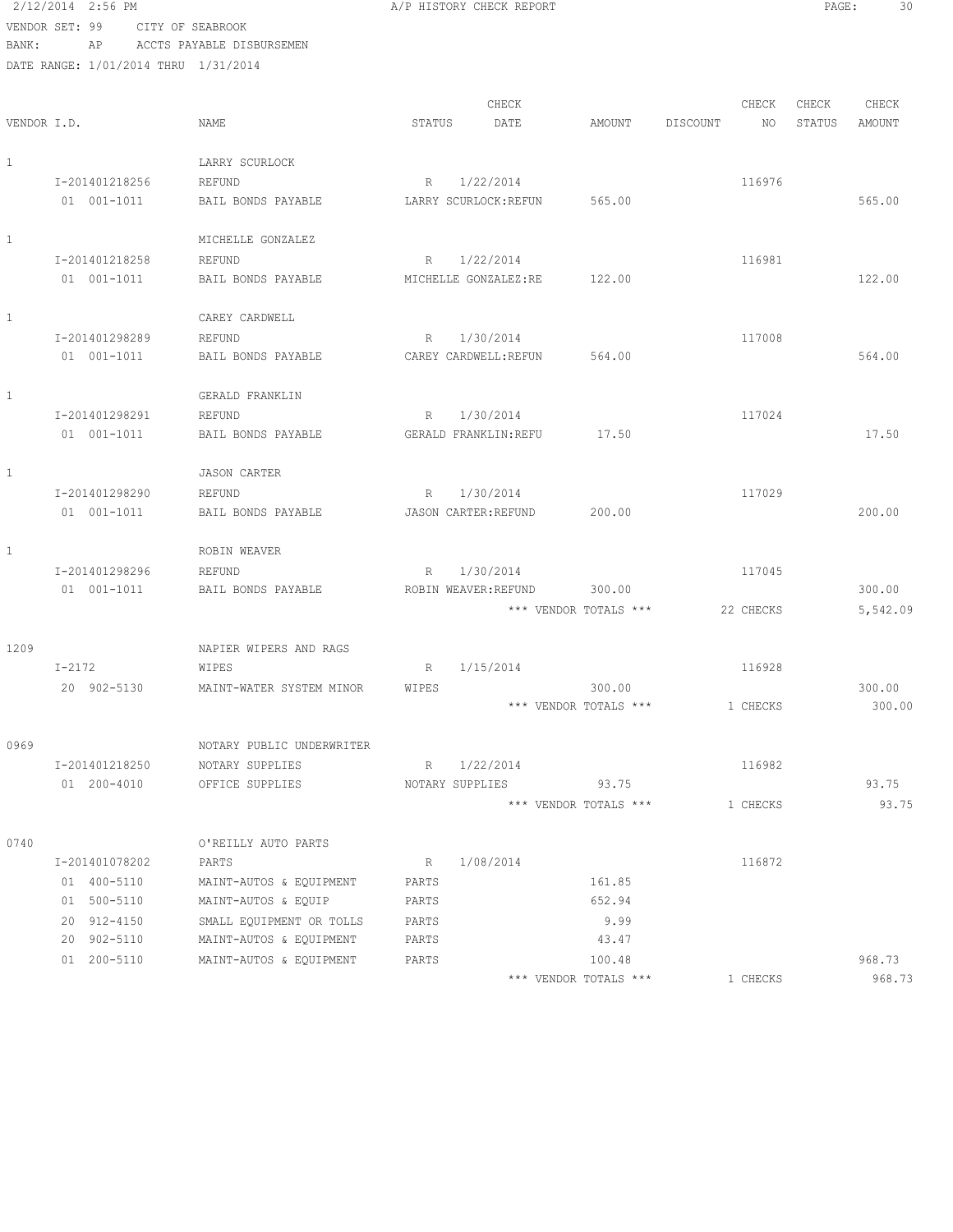# 2/12/2014 2:56 PM **A/P HISTORY CHECK REPORT PAGE:** 31 VENDOR SET: 99 CIT

| VENDOR SET: 99 | CITY OF SEABROOK                     |                           |             |                 |        |          |        |        |        |
|----------------|--------------------------------------|---------------------------|-------------|-----------------|--------|----------|--------|--------|--------|
| BANK:          | AP                                   | ACCTS PAYABLE DISBURSEMEN |             |                 |        |          |        |        |        |
|                | DATE RANGE: 1/01/2014 THRU 1/31/2014 |                           |             |                 |        |          |        |        |        |
|                |                                      |                           |             | CHECK           |        |          | CHECK  | CHECK  |        |
|                |                                      |                           |             |                 |        |          |        |        | CHECK  |
| VENDOR I.D.    |                                      | <b>NAME</b>               | STATUS      | DATE            | AMOUNT | DISCOUNT | NO     | STATUS | AMOUNT |
| 0147           |                                      | OFFICE DEPOT CARD PLAN    |             |                 |        |          |        |        |        |
|                | I-1638066656                         | OFFICE SUPPLIES           | $R_{\perp}$ | 1/08/2014       |        |          | 116873 |        |        |
|                | 01 200-4010                          | OFFICE SUPPLIES           |             | OFFICE SUPPLIES | 25.55  |          |        |        |        |
|                | I-1638390002                         | OFFICE SUPPLIES           | R           | 1/08/2014       |        |          | 116873 |        |        |
|                | 01 200-4010                          | OFFICE SUPPLIES           |             | OFFICE SUPPLIES | 31.07  |          |        |        |        |
|                | I-689578207001                       | OFFICE SUPPLIES           | R           | 1/08/2014       |        |          | 116873 |        |        |
|                | 01 200-4010                          | OFFICE SUPPLIES           |             | OFFICE SUPPLIES | 369.53 |          |        |        |        |
|                | I-689578453001                       | OFFICE SUPPLIES           | R           | 1/08/2014       |        |          | 116873 |        |        |
|                | 01 200-4010                          | OFFICE SUPPLIES           |             | OFFICE SUPPLIES | 9.99   |          |        |        | 436.14 |
| 0147           |                                      | OFFICE DEPOT CARD PLAN    |             |                 |        |          |        |        |        |
|                | T-1648397419                         | OFFICE SUPPLIES           | R           | 1/30/2014       |        |          | 117035 |        |        |

| 0147           | OFFICE DEPOT CARD PLAN |                 |                       |          |        |
|----------------|------------------------|-----------------|-----------------------|----------|--------|
| I-1648397419   | OFFICE SUPPLIES        | 1/30/2014<br>R  |                       | 117035   |        |
| $01200 - 4010$ | OFFICE SUPPLIES        | OFFICE SUPPLIES | 39.96                 |          |        |
| I-693863310001 | OFFICE SUPPLIES        | 1/30/2014<br>R  |                       | 117035   |        |
| 01 200-4010    | OFFICE SUPPLIES        | OFFICE SUPPLIES | 382.66                |          |        |
| I-693863423001 | OFFICE SUPPLIES        | 1/30/2014<br>R  |                       | 117035   |        |
| $01200 - 4010$ | OFFICE SUPPLIES        | OFFICE SUPPLIES | 27.77                 |          |        |
| T-693863424001 | OFFICE SUPPLIES        | 1/30/2014<br>R. |                       | 117035   |        |
| 01 200-4010    | OFFICE SUPPLIES        | OFFICE SUPPLIES | 74.96                 |          | 525.35 |
|                |                        |                 | *** VENDOR TOTALS *** | 2 CHECKS | 961.49 |

| 1196 |     |                   | OFFICE OF AG CHILD S UNIT |               |                   |          |        |
|------|-----|-------------------|---------------------------|---------------|-------------------|----------|--------|
|      |     | I-RA 201401148231 | CHILD SUPPORT             | 1/14/2014     |                   | 000000   |        |
|      | 01  | 001-1032          | OTHER PAYROLL DEDUCTIONS  | CHILD SUPPORT | 138.46            |          | 138.46 |
| 1196 |     |                   | OFFICE OF AG CHILD S UNIT |               |                   |          |        |
|      |     | I-RA 201401278267 | CHILD SUPPORT             | 1/27/2014     |                   | 000000   |        |
|      | 01. | $001 - 1032$      | OTHER PAYROLL DEDUCTIONS  | CHILD SUPPORT | 138.46            |          | 138.46 |
|      |     |                   |                           | ***           | VENDOR TOTALS *** | 2 CHECKS | 276.92 |

| 1289 |                 | OZARKA        |               |           |                       |          |        |
|------|-----------------|---------------|---------------|-----------|-----------------------|----------|--------|
|      | I-03L0121950364 | BOTTLED WATER | R             | 1/02/2014 |                       | 116814   |        |
|      | 01 107-5465     | MISC EXPENSE  | BOTTLED WATER |           | 73.15                 |          | 73.15  |
| 1289 |                 | OZARKA        |               |           |                       |          |        |
|      | I-13L0115909111 | BOTTLED WATER | R             | 1/08/2014 |                       | 116874   |        |
|      | 200-5465<br>01  | MISC EXPENSE  | BOTTLED WATER |           | 91.67                 |          | 91.67  |
| 1289 |                 | OZARKA        |               |           |                       |          |        |
|      | I-04A0121950364 | BOTTLED WATER | R             | 1/22/2014 |                       | 116983   |        |
|      | 01 107-5465     | MISC EXPENSE  | BOTTLED WATER |           | 81.22                 |          | 81.22  |
| 1289 |                 | OZARKA        |               |           |                       |          |        |
|      | I-14A0115909111 | BOTTLED WATER | R             | 1/30/2014 |                       | 117036   |        |
|      | 200-5465<br>01  | MISC EXPENSE  | BOTTLED WATER |           | 102.93                |          | 102.93 |
|      |                 |               |               |           | *** VENDOR TOTALS *** | 4 CHECKS | 348.97 |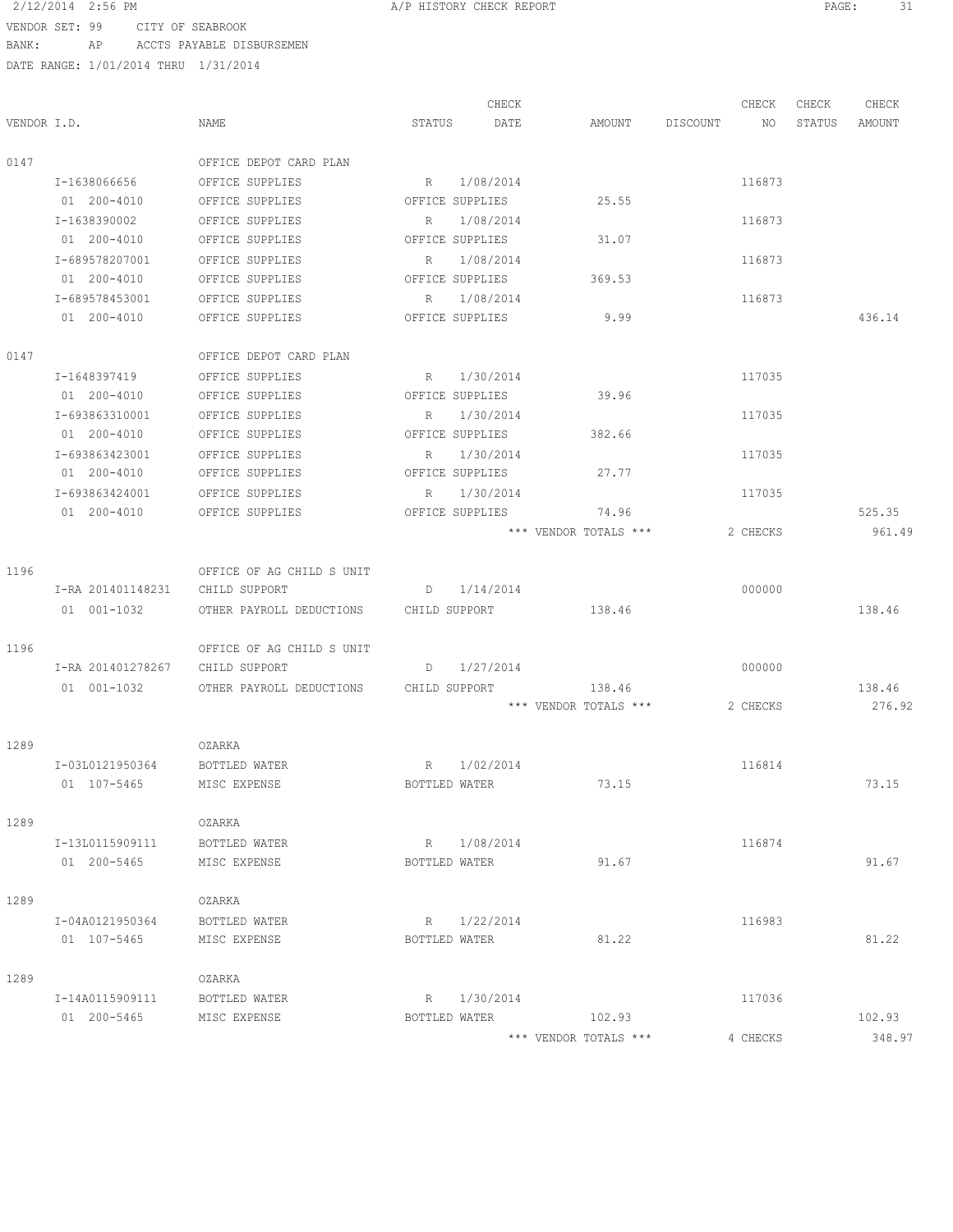|             | 2/12/2014 2:56 PM                    |                                          | A/P HISTORY CHECK REPORT       |                       |          | 32<br>PAGE:      |
|-------------|--------------------------------------|------------------------------------------|--------------------------------|-----------------------|----------|------------------|
|             | VENDOR SET: 99 CITY OF SEABROOK      |                                          |                                |                       |          |                  |
| BANK:       | AP                                   | ACCTS PAYABLE DISBURSEMEN                |                                |                       |          |                  |
|             | DATE RANGE: 1/01/2014 THRU 1/31/2014 |                                          |                                |                       |          |                  |
|             |                                      |                                          |                                |                       |          |                  |
|             |                                      |                                          | CHECK                          |                       | CHECK    | CHECK<br>CHECK   |
| VENDOR I.D. |                                      | NAME                                     | STATUS<br>DATE                 | AMOUNT DISCOUNT       | NO       | STATUS<br>AMOUNT |
| 1382        |                                      | PASADENA TRAILER & TRUCK ACCES           |                                |                       |          |                  |
|             | I-238272                             | LASHING RING                             | R 1/08/2014                    |                       | 116875   |                  |
|             | 01 500-4400                          | MISC SUPPLIES                            | LASHING RING                   | 11.98                 |          | 11.98            |
| 1382        |                                      | PASADENA TRAILER & TRUCK ACCES           |                                |                       |          |                  |
|             | I-238531                             | LOCK CYLINDERS & KEYS                    | R 1/15/2014                    |                       | 116931   |                  |
|             | 01 500-5110                          | MAINT-AUTOS & EQUIP                      | LOCK CYLINDERS & KEY 119.40    |                       |          | 119.40           |
|             |                                      |                                          |                                | *** VENDOR TOTALS *** | 2 CHECKS | 131.38           |
| 2297        |                                      | PATHMARK TRAFFIC PRODUCTS                |                                |                       |          |                  |
|             | I-002251                             | T-HANDLE WRENCH                          | R 1/08/2014                    |                       | 116876   |                  |
|             | 01 500-5150                          | MAINT-STREET SIGNS                       | T-HANDLE WRENCH                | 50.00                 |          | 50.00            |
| 2297        |                                      | PATHMARK TRAFFIC PRODUCTS                |                                |                       |          |                  |
|             | I-002449                             | TOOLS                                    | 1/30/2014<br>R                 |                       | 117037   |                  |
|             | 01 500-4150                          | SMALL TOOLS & EQUIP                      | TOOLS                          | 4,395.00              |          | 4,395.00         |
|             |                                      |                                          |                                | *** VENDOR TOTALS *** | 2 CHECKS | 4,445.00         |
| 1912        |                                      | PERDUE BRANDON FIELDER                   |                                |                       |          |                  |
|             | I-IVC00019794                        | NOV13 COLLECTIONS FEES                   | R 1/08/2014                    |                       | 116877   |                  |
|             | 01 001-1202                          | DUE TO COLLECTION                        | NOV13 COLLECTIONS FE 1,722.50  |                       |          | 1,722.50         |
| 1912        |                                      | PERDUE BRANDON FIELDER                   |                                |                       |          |                  |
|             | I-IVC00020278                        | COLLECTION FEES                          | R 1/30/2014                    |                       | 117038   |                  |
|             | 01 001-1202                          | DUE TO COLLECTION                        | COLLECTION FEES                | 1,798.84              |          | 1,798.84         |
|             |                                      |                                          |                                | *** VENDOR TOTALS *** | 2 CHECKS | 3,521.34         |
| 2059        |                                      | PERFECT WEDDING GUIDE                    |                                |                       |          |                  |
|             | $I - 27259$                          | ADVERTISING                              | R 1/02/2014                    |                       | 116815   |                  |
|             | 41 410-5010                          | ADVERTISING                              | ADVERTISING                    | 107.00                |          | 107.00           |
| 2059        |                                      | PERFECT WEDDING GUIDE                    |                                |                       |          |                  |
|             | I-27391                              | ADVERTISING                              | R 1/30/2014                    |                       | 117039   |                  |
|             | 41 410-5010                          | ADVERTISING                              | ADVERTISING                    | 107.00                |          | 107.00           |
|             |                                      |                                          |                                | *** VENDOR TOTALS *** | 2 CHECKS | 214.00           |
| 1288        |                                      | PHILPOTT MOTORS                          |                                |                       |          |                  |
|             | I-238828                             | 2014 F350 CREW CHASSIS TRUCK R 1/16/2014 |                                |                       | 116947   |                  |
|             | 20 902-6010                          | AUTOS & TRUCKS                           | 2014 F350 CREW CHASS 34,051.75 |                       |          | 34,051.75        |
|             |                                      |                                          |                                | *** VENDOR TOTALS *** | 1 CHECKS | 34,051.75        |
| 0155        |                                      | PITNEY BOWES                             |                                |                       |          |                  |
|             | I-2311704JA14                        | POSTAL METER LEASE                       | R 1/30/2014                    |                       | 117040   |                  |
|             | 01 200-5030                          | RENTALS & SERVICE AGRMTS                 | POSTAL METER LEASE             | 108.00                |          | 108.00           |
|             |                                      |                                          |                                | *** VENDOR TOTALS *** | 1 CHECKS | 108.00           |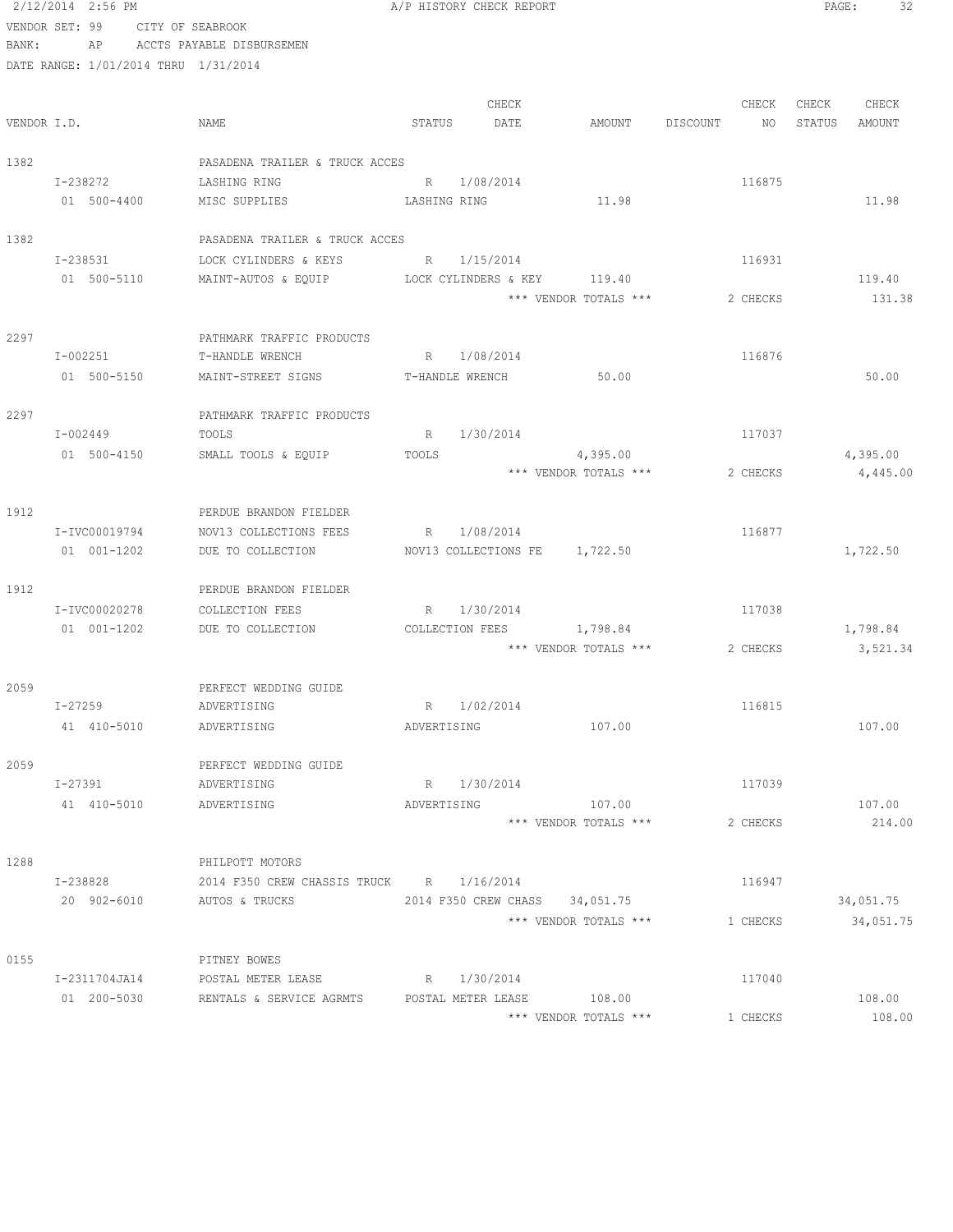|             | 2/12/2014 2:56 PM                    |                                               |             | A/P HISTORY CHECK REPORT |                       |          |          | PAGE:  | 33               |
|-------------|--------------------------------------|-----------------------------------------------|-------------|--------------------------|-----------------------|----------|----------|--------|------------------|
|             | VENDOR SET: 99                       | CITY OF SEABROOK                              |             |                          |                       |          |          |        |                  |
| BANK:       | AP                                   | ACCTS PAYABLE DISBURSEMEN                     |             |                          |                       |          |          |        |                  |
|             | DATE RANGE: 1/01/2014 THRU 1/31/2014 |                                               |             |                          |                       |          |          |        |                  |
|             |                                      |                                               |             |                          |                       |          |          |        |                  |
|             |                                      |                                               |             | CHECK                    |                       |          | CHECK    | CHECK  | CHECK            |
| VENDOR I.D. |                                      | NAME                                          | STATUS      | DATE                     | AMOUNT                | DISCOUNT | NO       | STATUS | AMOUNT           |
|             |                                      |                                               |             |                          |                       |          |          |        |                  |
| 2313        |                                      | POOL WORKS LLC                                |             |                          |                       |          |          |        |                  |
|             | I-201401298295                       | 50% DEPOSIT                                   |             | R 1/30/2014              |                       |          | 117041   |        |                  |
|             | 42 420-5180                          | BLDG & GRNDS- MAINT                           | 50% DEPOSIT |                          | 22,439.00             |          |          |        | 22,439.00        |
|             |                                      |                                               |             |                          | *** VENDOR TOTALS *** |          | 1 CHECKS |        | 22,439.00        |
|             |                                      |                                               |             |                          |                       |          |          |        |                  |
| 1537        |                                      | POOLSURE                                      |             |                          |                       |          |          |        |                  |
|             | I-14129500126                        | BLEACH                                        |             | R 1/02/2014              |                       |          | 116816   |        |                  |
|             | 20 912-5280                          | CHEMICAL SUPPLIES                             | BLEACH      |                          | 2,508.84              |          |          |        |                  |
|             | I-14129500787                        | SODIUM BISULFITE                              |             | R 1/02/2014              |                       |          | 116816   |        |                  |
|             | 20 912-5280                          | CHEMICAL SUPPLIES                             |             | SODIUM BISULFITE         | 834.00                |          |          |        | 3,342.84         |
|             |                                      |                                               |             |                          |                       |          |          |        |                  |
| 1537        |                                      | POOLSURE                                      |             |                          |                       |          |          |        |                  |
|             | I-14129501211                        | BLEACH                                        |             | R 1/22/2014              |                       |          | 116984   |        |                  |
|             | 20 912-5280                          | CHEMICAL SUPPLIES                             | BLEACH      |                          | 2,300.00              |          |          |        |                  |
|             | I-14129501545                        | BLEACH                                        |             | R 1/22/2014              |                       |          | 116984   |        |                  |
|             | 01 400-4090                          | POOL SUPPLIES                                 | BLEACH      |                          | 397.00                |          |          |        | 2,697.00         |
|             |                                      |                                               |             |                          | *** VENDOR TOTALS *** |          | 2 CHECKS |        | 6,039.84         |
|             |                                      |                                               |             |                          |                       |          |          |        |                  |
| 0156        |                                      | POSTMASTER SEABROOK                           |             |                          |                       |          |          |        |                  |
|             | I-201401218260                       | WATER BILL POSTAGE                            |             | R 1/22/2014              |                       |          | 116985   |        |                  |
|             | 20 905-4011                          | POSTAGE                                       |             | WATER BILL POSTAGE       | 1,200.00              |          |          |        | 1,200.00         |
|             |                                      |                                               |             |                          | *** VENDOR TOTALS *** |          | 1 CHECKS |        | 1,200.00         |
|             |                                      |                                               |             |                          |                       |          |          |        |                  |
| 0526        | I-032805                             | POWER FIELD SERVICES<br>GENERATOR MAINTENANCE |             | R 1/30/2014              |                       |          | 117042   |        |                  |
|             | 01 107-5030                          |                                               |             |                          | 849.00                |          |          |        |                  |
|             |                                      | RENTALS & SERVICE AGRMTS                      |             | GENERATOR MAINTENANC     | *** VENDOR TOTALS *** |          | 1 CHECKS |        | 849.00<br>849.00 |
|             |                                      |                                               |             |                          |                       |          |          |        |                  |
| 1861        |                                      | PRECISIONBLEND INC                            |             |                          |                       |          |          |        |                  |
|             | I-S7433                              | PROPANE                                       |             | R 1/02/2014              |                       |          | 116817   |        |                  |
|             | 01 500-4400                          | MISC SUPPLIES                                 | PROPANE     |                          | 8.00                  |          |          |        | 8.00             |
|             |                                      |                                               |             |                          |                       |          |          |        |                  |
| 1861        |                                      | PRECISIONBLEND INC                            |             |                          |                       |          |          |        |                  |
|             | I-S7478                              | PROPANE                                       |             | R 1/08/2014              |                       |          | 116878   |        |                  |
|             | 01 500-4400                          | MISC SUPPLIES                                 | PROPANE     |                          | 16.00                 |          |          |        | 16.00            |
|             |                                      |                                               |             |                          | *** VENDOR TOTALS *** |          | 2 CHECKS |        | 24.00            |
|             |                                      |                                               |             |                          |                       |          |          |        |                  |
| 0536        |                                      | PRESTO BUSINESS CARDS INC                     |             |                          |                       |          |          |        |                  |
|             | I-218225                             | PHELPS BUSINESS CARDS                         |             | R 1/30/2014              |                       |          | 117043   |        |                  |
|             | 01 107-4010                          | OFFICE SUPPLIES                               |             | PHELPS BUSINESS CARD     | 20.79                 |          |          |        |                  |
|             | I-218226                             | BLACK BUSINESS CARDS                          |             | R 1/30/2014              |                       |          | 117043   |        |                  |
|             | 01 107-4010                          | OFFICE SUPPLIES                               |             | BLACK BUSINESS CARDS     | 20.79                 |          |          |        |                  |
|             | I-218280                             | HASKETT BUSINESS CARDS                        |             | R 1/30/2014              |                       |          | 117043   |        |                  |
|             | 01 200-4010                          | OFFICE SUPPLIES                               |             | HASKETT BUSINESS CAR     | 34.88                 |          |          |        | 76.46            |
|             |                                      |                                               |             |                          | *** VENDOR TOTALS *** |          | 1 CHECKS |        | 76.46            |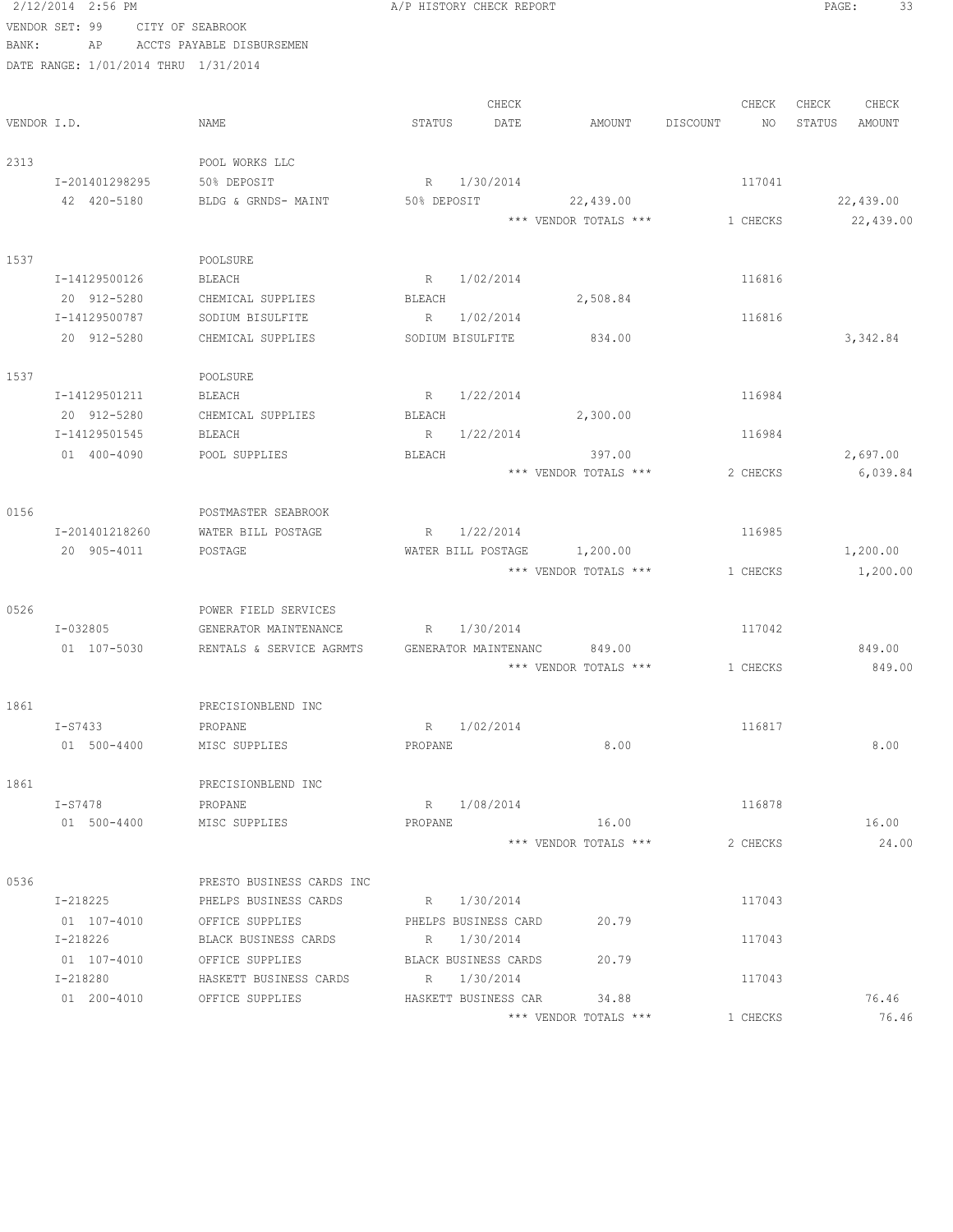|       | 2/12/2014 2:56 PM                    |                                                          | A/P HISTORY CHECK REPORT                                   | PAGE:<br>34      |
|-------|--------------------------------------|----------------------------------------------------------|------------------------------------------------------------|------------------|
|       | VENDOR SET: 99                       | CITY OF SEABROOK                                         |                                                            |                  |
| BANK: | ΑP                                   | ACCTS PAYABLE DISBURSEMEN                                |                                                            |                  |
|       | DATE RANGE: 1/01/2014 THRU 1/31/2014 |                                                          |                                                            |                  |
|       |                                      |                                                          | CHECK<br>CHECK                                             | CHECK CHECK      |
|       | VENDOR I.D.                          | NAME                                                     | STATUS<br>DATE<br>AMOUNT DISCOUNT NO                       | STATUS<br>AMOUNT |
| 0749  |                                      | PURCHASE POWER                                           |                                                            |                  |
|       | I-201401298294                       | POSTAGE                                                  | R 1/30/2014<br>117044                                      |                  |
|       | 01 200-4011                          | POSTAGE                                                  | POSTAGE<br>200.00                                          | 200.00           |
|       |                                      |                                                          | *** VENDOR TOTALS *** 1 CHECKS                             | 200.00           |
| 0166  |                                      | RADIO SHACK                                              |                                                            |                  |
|       | I-017210                             | BATTERIES                                                | R 1/22/2014<br>116986                                      |                  |
|       | 01 400-4400                          | MISC SUPPLIES                                            | BATTERIES 25.98                                            | 25.98            |
|       |                                      |                                                          | *** VENDOR TOTALS ***<br>1 CHECKS                          | 25.98            |
|       |                                      |                                                          |                                                            |                  |
| 1101  |                                      | ROSS BANKS MAY CRON & CAVIN                              |                                                            |                  |
|       | I-201401148224                       | CONSULTING SERVICES                                      | R 1/15/2014<br>116932                                      |                  |
|       | 01 107-5227                          | PROF FEES-CONSULTING                                     | CONSULTING SERVICES 11,136.77                              | 11,136.77        |
|       |                                      |                                                          | *** VENDOR TOTALS ***<br>1 CHECKS                          | 11,136.77        |
| 1857  |                                      | STEPHEN M RUTHSTROM                                      |                                                            |                  |
|       | I-201312318159                       | 12/20/13 FIRE INSPECTOR FEE B 1/02/2014                  | 999999                                                     |                  |
|       | 01 600-3015                          | CONTRACT LABOR                                           | 12/20/13 FIRE INSPEC<br>280.00                             |                  |
|       | I-201312318160                       | $12/27/13$ FIRE INSPECTOR FEE B $1/02/2014$              | 999999                                                     |                  |
|       | 01 600-3015                          | CONTRACT LABOR                                           | 12/27/13 FIRE INSPEC<br>280.00                             | 560.00           |
| 1857  |                                      | STEPHEN M RUTHSTROM                                      |                                                            |                  |
|       | I-201401148230                       | $01/10/14$ FIRE INSPECTOR FEE B 1/15/2014                | 999999                                                     |                  |
|       | 01 600-3015                          | CONTRACT LABOR                                           | 01/10/14 FIRE INSPEC 280.00                                | 280.00           |
| 1857  |                                      | STEPHEN M RUTHSTROM                                      |                                                            |                  |
|       |                                      | $I-201401218237$ 01/17/14 FIRE INSPECTOR FEE B 1/22/2014 | 999999                                                     |                  |
|       | 01 600-3015                          | CONTRACT LABOR                                           | 01/17/14 FIRE INSPEC 175.00                                | 175.00           |
| 1857  |                                      | STEPHEN M RUTHSTROM                                      |                                                            |                  |
|       | I-201401298268                       | 01/24/14 FIRE INSPECTOR FEE B 1/30/2014                  | 999999                                                     |                  |
|       | 01 600-3015 CONTRACT LABOR           |                                                          | 01/24/14 FIRE INSPEC 385.00                                | 385.00           |
|       |                                      |                                                          | *** VENDOR TOTALS ***<br>4 CHECKS                          | 1,400.00         |
|       |                                      |                                                          |                                                            |                  |
| 1761  |                                      | ELAINE SALLES                                            |                                                            |                  |
|       | I-201401028188<br>01 107-3900        | PETTY CASH REIMBURSEMENT<br>MERIT AWARDS                 | R 1/02/2014<br>116818<br>PETTY CASH REIMBURSE<br>200.00    |                  |
|       | 01 107-5465                          | MISC EXPENSE                                             | 15.82<br>PETTY CASH REIMBURSE                              |                  |
|       | 01 102-5300                          | TRAINING & CONFERENCE                                    | PETTY CASH REIMBURSE<br>40.08                              | 255.90           |
|       |                                      |                                                          | *** VENDOR TOTALS ***<br>1 CHECKS                          | 255.90           |
|       |                                      |                                                          |                                                            |                  |
| 0227  |                                      | SAM'S CLUB/GECRB                                         |                                                            |                  |
|       | I-201401148225 DEC13 STATEMENT       |                                                          | R 1/15/2014<br>116933                                      |                  |
|       | 01 200-5465 MISC EXPENSE             |                                                          | DEC13 STATEMENT 13.31<br>*** VENDOR TOTALS ***<br>1 CHECKS | 13.31<br>13.31   |
|       |                                      |                                                          |                                                            |                  |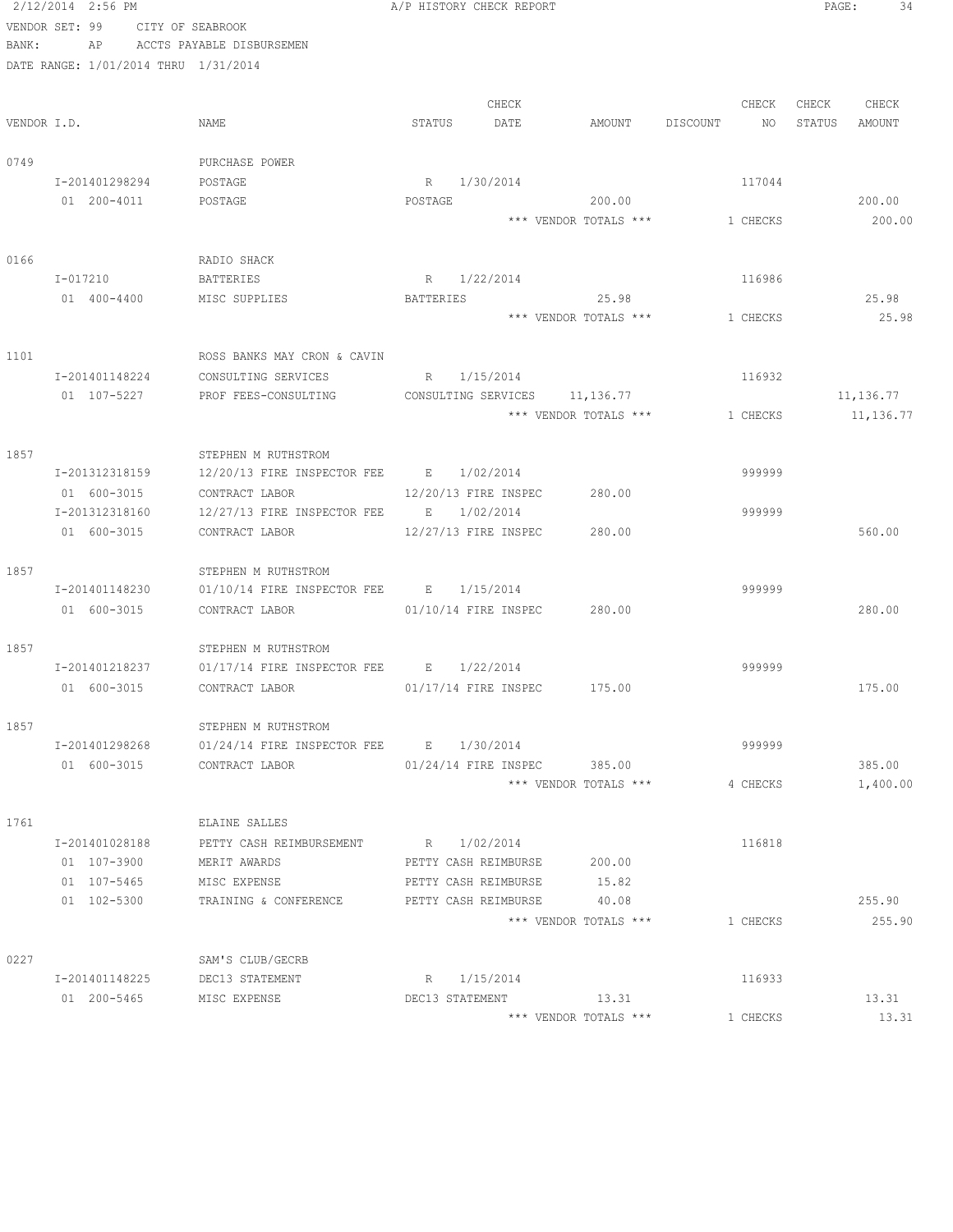|             | 2/12/2014 2:56 PM                    |                                                                     |            | A/P HISTORY CHECK REPORT |                       |          |          | $\mathtt{PAGE}$ : | 35        |
|-------------|--------------------------------------|---------------------------------------------------------------------|------------|--------------------------|-----------------------|----------|----------|-------------------|-----------|
|             | VENDOR SET: 99                       | CITY OF SEABROOK                                                    |            |                          |                       |          |          |                   |           |
| BANK:       | AP                                   | ACCTS PAYABLE DISBURSEMEN                                           |            |                          |                       |          |          |                   |           |
|             | DATE RANGE: 1/01/2014 THRU 1/31/2014 |                                                                     |            |                          |                       |          |          |                   |           |
|             |                                      |                                                                     |            |                          |                       |          |          |                   |           |
|             |                                      |                                                                     |            | CHECK                    |                       |          | CHECK    | CHECK             | CHECK     |
| VENDOR I.D. |                                      | NAME                                                                | STATUS     | DATE                     | AMOUNT                | DISCOUNT | NO       | STATUS            | AMOUNT    |
|             |                                      |                                                                     |            |                          |                       |          |          |                   |           |
| 0714        |                                      | SCHINDLER ELEVATOR CORP                                             |            |                          |                       |          |          |                   |           |
|             | I-8103644649                         | JAN-MAR14 MAINTENANCE                                               |            | R 1/02/2014              |                       |          | 116819   |                   |           |
|             | 01 107-5030                          | RENTALS & SERVICE AGRMTS                                            |            | JAN-MAR14 MAINTENANC     | 864.87                |          |          |                   | 864.87    |
|             |                                      |                                                                     |            |                          | *** VENDOR TOTALS *** |          | 1 CHECKS |                   | 864.87    |
| 1083        |                                      | VICTOR O SCHINNERER & CO INC                                        |            |                          |                       |          |          |                   |           |
|             | I-R110141005                         | PAMELA LAB                                                          | R          | 1/08/2014                |                       |          | 116879   |                   |           |
|             | 01 107-5330                          | INSURANCE-MISC                                                      | PAMELA LAB |                          | 250.00                |          |          |                   | 250.00    |
|             |                                      |                                                                     |            |                          | *** VENDOR TOTALS *** |          | 1 CHECKS |                   | 250.00    |
|             |                                      |                                                                     |            |                          |                       |          |          |                   |           |
| 0176        |                                      | SEABROOK HOUSE OF FLOWERS                                           |            |                          |                       |          |          |                   |           |
|             | I-000231                             | HEAVEN PADGETT                                                      |            | R 1/08/2014              |                       |          | 116880   |                   |           |
|             | 01 107-5465                          | MISC EXPENSE                                                        |            | HEAVEN PADGETT           | 111.95                |          |          |                   | 111.95    |
|             |                                      |                                                                     |            |                          | *** VENDOR TOTALS *** |          | 1 CHECKS |                   | 111.95    |
|             |                                      |                                                                     |            |                          |                       |          |          |                   |           |
| 0438        |                                      | SEABROOK POLICE OFFICERS ASSOC                                      |            |                          |                       |          |          |                   |           |
|             | I-SPA201312308157                    | EMPLOYEE DEDUCTIONS                                                 |            | R 1/02/2014              |                       |          | 116820   |                   |           |
|             | 01 001-1032                          | OTHER PAYROLL DEDUCTIONS                                            |            | EMPLOYEE DEDUCTIONS      | 224.00                |          |          |                   | 224.00    |
|             |                                      |                                                                     |            |                          |                       |          |          |                   |           |
| 0438        |                                      | SEABROOK POLICE OFFICERS ASSOC                                      |            |                          |                       |          |          |                   |           |
|             | I-SPA201401148231                    | EMPLOYEE DEDUCTIONS                                                 |            | R 1/15/2014              |                       |          | 116934   |                   |           |
|             | 01 001-1032                          | OTHER PAYROLL DEDUCTIONS                                            |            | EMPLOYEE DEDUCTIONS      | 215.00                |          |          |                   | 215.00    |
|             |                                      |                                                                     |            |                          |                       |          |          |                   |           |
| 0438        |                                      | SEABROOK POLICE OFFICERS ASSOC                                      |            | R 1/30/2014              |                       |          | 117046   |                   |           |
|             | I-SPA201401278267<br>01 001-1032     | EMPLOYEE DEDUCTIONS<br>OTHER PAYROLL DEDUCTIONS EMPLOYEE DEDUCTIONS |            |                          | 215.00                |          |          |                   | 215.00    |
|             |                                      |                                                                     |            |                          | *** VENDOR TOTALS *** |          | 3 CHECKS |                   | 654.00    |
|             |                                      |                                                                     |            |                          |                       |          |          |                   |           |
| 0180        |                                      | SEABROOK VOL. FIRE DEPT                                             |            |                          |                       |          |          |                   |           |
|             | I-201312318158                       | JAN14 CONTRACT FEE                                                  |            | R 1/02/2014              |                       |          | 116821   |                   |           |
|             | 01 107-5235                          | CONTRACT-FIRE DEPT                                                  |            | JAN14 CONTRACT FEE       | 69,222.58             |          |          |                   |           |
|             | 01 100-8605                          | DISPATCH & ANIMAL CONTROL                                           |            | JAN14 CONTRACT FEE       | 833.33CR              |          |          |                   |           |
|             | 01 100-8606                          | LEASE OF FIRE STATION                                               |            | JAN14 CONTRACT FEE       | 39,470.17CR           |          |          |                   |           |
|             | 01 107-5466                          | FIRE STATION EXPENSE                                                |            | JAN14 CONTRACT FEE       | 2,133.44CR            |          |          |                   | 26,785.64 |
|             |                                      |                                                                     |            |                          |                       |          |          |                   |           |
| 0180        |                                      | SEABROOK VOL. FIRE DEPT                                             |            |                          |                       |          |          |                   |           |
|             | I-201401298297                       | FEB14 CONTRACT FEE                                                  | R          | 1/30/2014                |                       |          | 117047   |                   |           |
|             | 01 107-5235                          | CONTRACT-FIRE DEPT                                                  |            | FEB14 CONTRACT FEE       | 69,222.58             |          |          |                   |           |
|             | 01 100-8605                          | DISPATCH & ANIMAL CONTROL                                           |            | FEB14 CONTRACT FEE       | 833.33CR              |          |          |                   |           |
|             | 01 100-8606                          | LEASE OF FIRE STATION                                               |            | FEB14 CONTRACT FEE       | 39,470.17CR           |          |          |                   |           |
|             | 01 107-5466                          | FIRE STATION EXPENSE                                                |            | FEB14 CONTRACT FEE       | 12,684.26CR           |          |          |                   | 16,234.82 |
|             |                                      |                                                                     |            |                          | *** VENDOR TOTALS *** |          | 2 CHECKS |                   | 43,020.46 |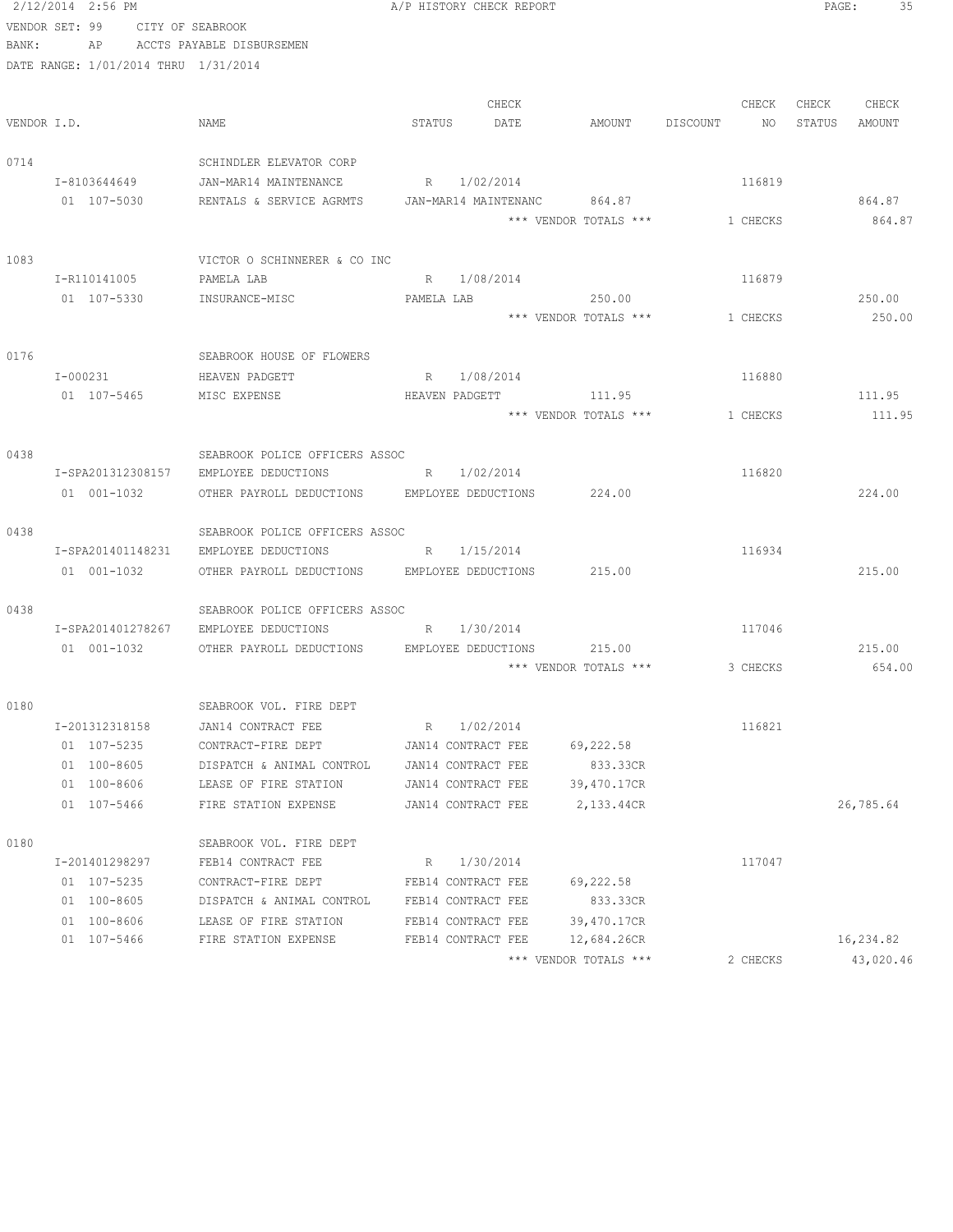|             | 2/12/2014 2:56 PM                    |                                      | A/P HISTORY CHECK REPORT      |             |                              |                | PAGE:<br>36      |
|-------------|--------------------------------------|--------------------------------------|-------------------------------|-------------|------------------------------|----------------|------------------|
|             | VENDOR SET: 99 CITY OF SEABROOK      |                                      |                               |             |                              |                |                  |
| BANK:       |                                      | AP ACCTS PAYABLE DISBURSEMEN         |                               |             |                              |                |                  |
|             | DATE RANGE: 1/01/2014 THRU 1/31/2014 |                                      |                               |             |                              |                |                  |
|             |                                      |                                      |                               |             |                              |                |                  |
|             |                                      |                                      |                               | CHECK       |                              | CHECK          | CHECK<br>CHECK   |
| VENDOR I.D. |                                      | NAME                                 | STATUS                        | DATE        | AMOUNT                       | DISCOUNT<br>NO | STATUS<br>AMOUNT |
|             |                                      |                                      |                               |             |                              |                |                  |
| 1775        |                                      | SEVERN TRENT ENVIRONMENTAL SER       |                               |             |                              |                |                  |
|             | I-CSB12130P127380                    | DEC13 METER READING                  | R 1/22/2014                   |             |                              | 116987         |                  |
|             | 20 902-5216                          | PROF FEES - METER READING            |                               |             | DEC13 METER READING 3,549.60 |                | 3,549.60         |
|             |                                      |                                      |                               |             | *** VENDOR TOTALS ***        | 1 CHECKS       | 3,549.60         |
| 0183        |                                      | SHERWIN WILLIAMS                     |                               |             |                              |                |                  |
|             | I-29046                              | PAINT SUPPLIES                       | R 1/02/2014                   |             |                              | 116822         |                  |
|             | 01 400-5180                          | MAINT-BLDGS & GROUNDS                | PAINT SUPPLIES                |             | 54.99                        |                |                  |
|             | I-78906                              | PAINT SUPPLIES                       | R 1/02/2014                   |             |                              | 116822         |                  |
|             | 01 500-5150                          | MAINT-STREET SIGNS                   | PAINT SUPPLIES                |             | 5.00                         |                | 59.99            |
|             |                                      |                                      |                               |             |                              |                |                  |
| 0183        |                                      | SHERWIN WILLIAMS                     |                               |             |                              |                |                  |
|             | I-29277                              | PAINT SUPPLIES                       | $R_{\odot}$                   | 1/08/2014   |                              | 116881         |                  |
|             | 01 400-5180                          | MAINT-BLDGS & GROUNDS PAINT SUPPLIES |                               |             | 5.69                         |                | 5.69             |
|             |                                      |                                      |                               |             |                              |                |                  |
| 0183        |                                      | SHERWIN WILLIAMS                     |                               |             |                              |                |                  |
|             | C-86248                              | RETURNED MATERIALS                   | R 1/15/2014                   |             |                              | 116936         |                  |
|             | 01 107-5180                          | MAINT-BLDGS & GROUNDS                | RETURNED MATERIALS            |             | 16.77CR                      |                |                  |
|             | I-86230                              | PAINT SUPPLIES                       | R 1/15/2014                   |             |                              | 116936         |                  |
|             | 01 107-5180                          | MAINT-BLDGS & GROUNDS                | PAINT SUPPLIES                |             | 43.93                        |                | 27.16            |
|             |                                      |                                      |                               |             |                              |                |                  |
| 0183        |                                      | SHERWIN WILLIAMS                     |                               |             |                              |                |                  |
|             | I-93012                              | PAINT SUPPLIES                       | R 1/30/2014                   |             |                              | 117048         |                  |
|             | 01 400-5180                          | MAINT-BLDGS & GROUNDS                | PAINT SUPPLIES                |             | 75.37                        |                | 75.37            |
|             |                                      |                                      |                               |             | *** VENDOR TOTALS ***        | 4 CHECKS       | 168.21           |
|             |                                      | SOLIDS RECOVERY SERVICES INC         |                               |             |                              |                |                  |
| 1999        |                                      |                                      |                               |             |                              |                |                  |
|             | I-211403<br>20 912-5455              | SLUDGE REMOVAL<br>SLUDGE DISPOSAL    | R 1/08/2014<br>SLUDGE REMOVAL |             | 8,643.95                     | 116882         | 8,643.95         |
|             |                                      |                                      |                               |             | *** VENDOR TOTALS ***        | 1 CHECKS       | 8,643.95         |
|             |                                      |                                      |                               |             |                              |                |                  |
| 0743        |                                      | SPACE CITY ACE HARDWARE              |                               |             |                              |                |                  |
|             | I-201312318180                       | HARDWARE SUPPLIES                    |                               | R 1/02/2014 |                              | 116824         |                  |
|             | 01 400-4400                          | MISC SUPPLIES                        | HARDWARE SUPPLIES             |             | 38.48                        |                |                  |
|             | 20 902-5130                          | MAINT-WATER SYSTEM MINOR             | HARDWARE SUPPLIES             |             | 18.67                        |                |                  |
|             | 01 400-5465                          | MISC EXPENSE                         | HARDWARE SUPPLIES             |             | 4.39                         |                |                  |
|             | 01 400-5180                          | MAINT-BLDGS & GROUNDS                | HARDWARE SUPPLIES             |             | 54.16                        |                |                  |
|             | 41 410-5180                          | MAINT-BLDG AND GROUNDS               | HARDWARE SUPPLIES             |             | 7.09                         |                |                  |
|             | 01 500-5180                          | MAINT-BLDGS & GROUNDS                | HARDWARE SUPPLIES             |             | 69.57                        |                |                  |
|             | 20 912-5120                          | MAINT-SEWER SYSTEM MINOR             | HARDWARE SUPPLIES             |             | 9.99                         |                |                  |
|             | 01 500-5145                          | MAINT-DRAINAGE                       | HARDWARE SUPPLIES             |             | 17.70                        |                |                  |
|             | 20 902-4400                          | MISC SUPPLIES                        | HARDWARE SUPPLIES             |             | 6.17                         |                | 226.22           |
|             |                                      |                                      |                               |             | *** VENDOR TOTALS ***        | 1 CHECKS       | 226.22           |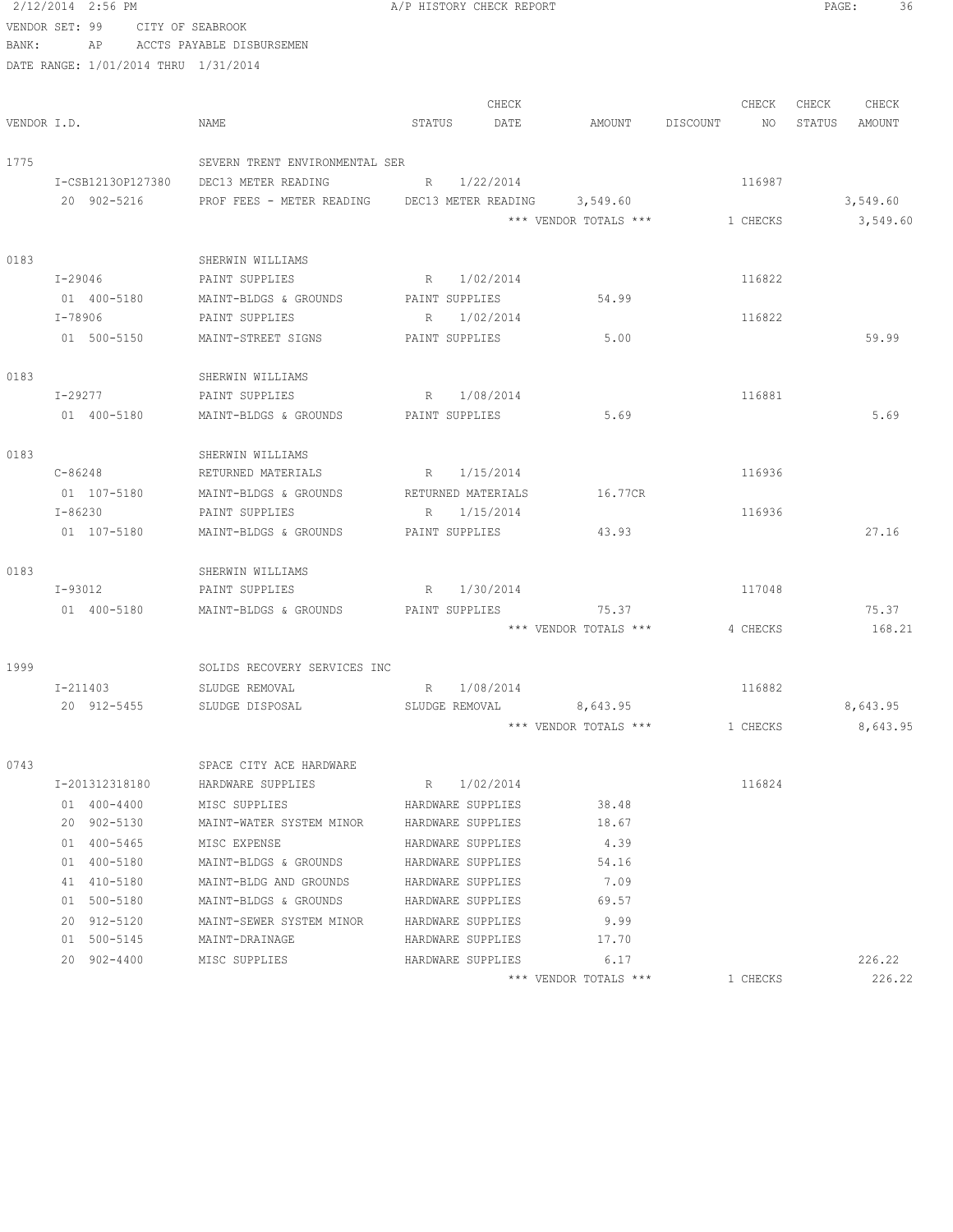|             | 2/12/2014 2:56 PM                    |                           |             | A/P HISTORY CHECK REPORT |                       |                       | PAGE:  | 37     |
|-------------|--------------------------------------|---------------------------|-------------|--------------------------|-----------------------|-----------------------|--------|--------|
|             | VENDOR SET: 99                       | CITY OF SEABROOK          |             |                          |                       |                       |        |        |
| BANK:       | ΑP                                   | ACCTS PAYABLE DISBURSEMEN |             |                          |                       |                       |        |        |
|             | DATE RANGE: 1/01/2014 THRU 1/31/2014 |                           |             |                          |                       |                       |        |        |
|             |                                      |                           |             |                          |                       |                       |        |        |
|             |                                      |                           |             | CHECK                    |                       | CHECK                 | CHECK  | CHECK  |
| VENDOR I.D. |                                      | NAME                      | STATUS      | DATE                     |                       | AMOUNT DISCOUNT<br>NO | STATUS | AMOUNT |
| 0194        |                                      | STANDARD STEEL SUPPLY INC |             |                          |                       |                       |        |        |
|             | I-539278                             | SUPPLIES                  | R           | 1/02/2014                |                       | 116825                |        |        |
|             | 01 400-5180                          | MAINT-BLDGS & GROUNDS     | SUPPLIES    |                          | 134.00                |                       |        | 134.00 |
|             |                                      |                           |             |                          | *** VENDOR TOTALS *** | 1 CHECKS              |        | 134.00 |
| 1681        |                                      | STAPLES ADVANTAGE         |             |                          |                       |                       |        |        |
|             | I-3217280528                         | OFFICE SUPPLIES           |             | R 1/02/2014              |                       | 116826                |        |        |
|             | 01 107-4010                          | OFFICE SUPPLIES           |             | OFFICE SUPPLIES          | 119.27                |                       |        |        |
|             | I-3217706795                         | OFFICE SUPPLIES           |             | R 1/02/2014              |                       | 116826                |        |        |
|             | 01 107-4010                          | OFFICE SUPPLIES           |             | OFFICE SUPPLIES          | 249.62                |                       |        |        |
|             | I-3217759431                         | OFFICE SUPPLIES           |             | R 1/02/2014              |                       | 116826                |        |        |
|             | 01 107-4010                          | OFFICE SUPPLIES           |             | OFFICE SUPPLIES          | 254.71                |                       |        | 623.60 |
| 1681        |                                      | STAPLES ADVANTAGE         |             |                          |                       |                       |        |        |
|             | I-3218624251                         | OFFICE SUPPLIES           |             | R 1/08/2014              |                       | 116883                |        |        |
|             | 01 107-4010                          | OFFICE SUPPLIES           |             | OFFICE SUPPLIES          | 134.75                |                       |        | 134.75 |
| 1681        |                                      | STAPLES ADVANTAGE         |             |                          |                       |                       |        |        |
|             | I-3218806491                         | OFFICE SUPPLIES           |             | R 1/15/2014              |                       | 116937                |        |        |
|             | 01 107-4010                          | OFFICE SUPPLIES           |             | OFFICE SUPPLIES          | 157.76                |                       |        |        |
|             | I-3219444796                         | OFFICE SUPPLIES           |             | R 1/15/2014              |                       | 116937                |        |        |
|             | 01 107-4010                          | OFFICE SUPPLIES           |             | OFFICE SUPPLIES          | 157.99                |                       |        | 315.75 |
| 1681        |                                      | STAPLES ADVANTAGE         |             |                          |                       |                       |        |        |
|             | C-3219402976                         | RETURNED OFFICE SUPPLIES  |             | R 1/22/2014              |                       | 116988                |        |        |
|             | 01 107-4010                          | OFFICE SUPPLIES           |             | RETURNED OFFICE SUPP     | 50.88CR               |                       |        |        |
|             | I-3219402977                         | OFFICE SUPPLIES           |             | R 1/22/2014              |                       | 116988                |        |        |
|             | 01 107-4010                          | OFFICE SUPPLIES           |             | OFFICE SUPPLIES          | 38.25                 |                       |        |        |
|             | I-3219508668                         | OFFICE SUPPLIES           | R.          | 1/22/2014                |                       | 116988                |        |        |
|             | 01 107-4010                          | OFFICE SUPPLIES           |             | OFFICE SUPPLIES          | 134.69                |                       |        |        |
|             | I-3219574990                         | OFFICE SUPPLIES           | R.          | 1/22/2014                |                       | 116988                |        |        |
|             | 01 107-4010                          | OFFICE SUPPLIES           |             | OFFICE SUPPLIES          | 2.32                  |                       |        |        |
|             | I-3219946243                         | OFFICE SUPPLIES           | $R_{\perp}$ | 1/22/2014                |                       | 116988                |        |        |
|             | 01 107-4010                          | OFFICE SUPPLIES           |             | OFFICE SUPPLIES          | 282.59                |                       |        | 406.97 |
| 1681        |                                      | STAPLES ADVANTAGE         |             |                          |                       |                       |        |        |
|             | I-3220591774                         | OFFICE SUPPLIES           | $R_{\perp}$ | 1/30/2014                |                       | 117049                |        |        |
|             | 01 107-4010                          | OFFICE SUPPLIES           |             | OFFICE SUPPLIES          | 361.70                |                       |        | 361.70 |

\*\*\* VENDOR TOTALS \*\*\* 5 CHECKS 1,842.77 0854 STAR BUSINESS PRODUCTS I-26834 TOURISM BROCHURE R 1/08/2014 116884 15 150-5010 ADVERTISING TOURISM BROCHURE 1,824.00 1,824.00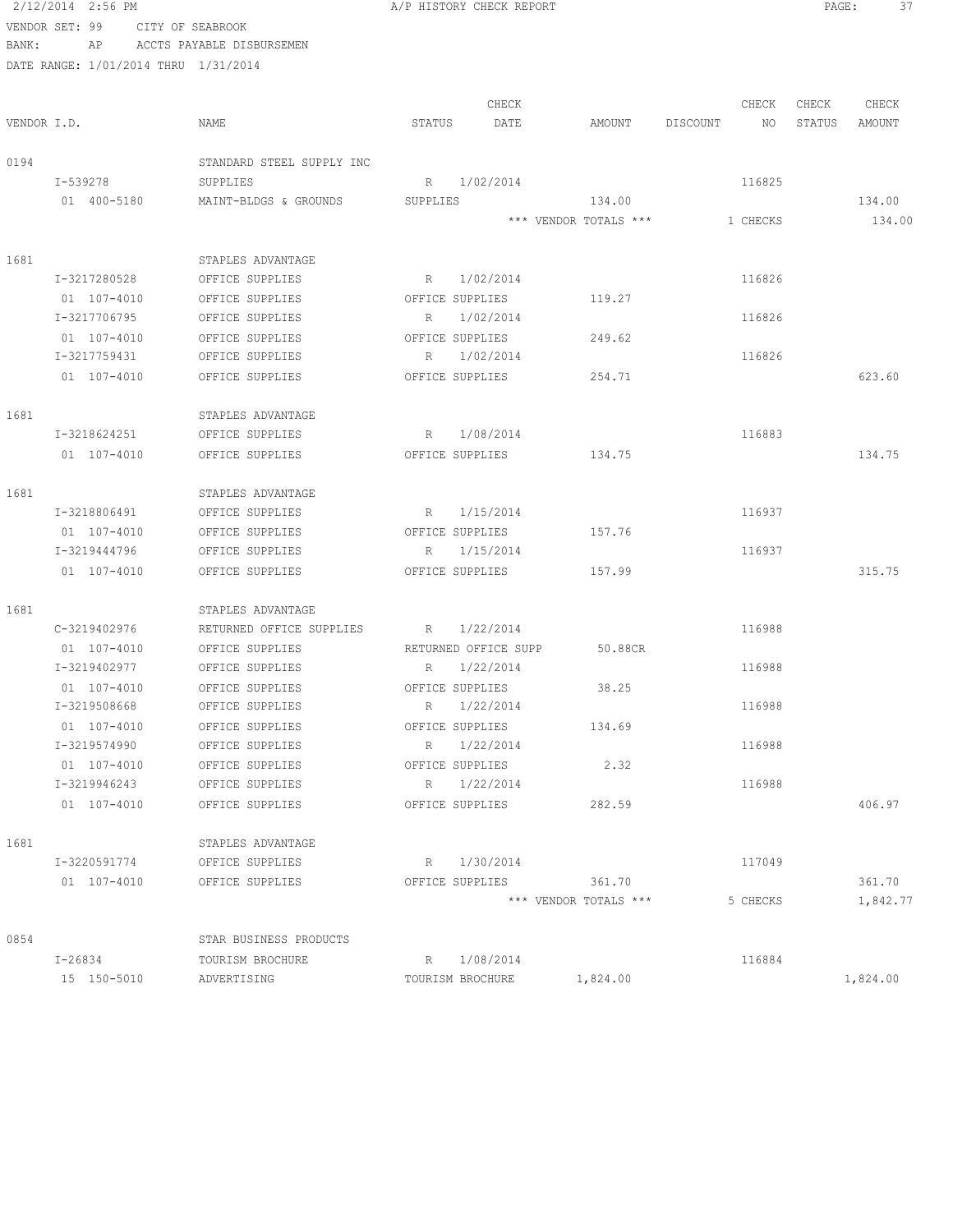```
 2/12/2014 2:56 PM A/P HISTORY CHECK REPORT PAGE: 38
VENDOR SET: 99 CITY OF SEABROOK
BANK: AP ACCTS PAYABLE DISBURSEMEN
DATE RANGE: 1/01/2014 THRU 1/31/2014
                                    CHECK CHECK CHECK CHECK
VENDOR I.D. NAME STATUS DATE AMOUNT DISCOUNT NO STATUS AMOUNT
0854 STAR BUSINESS PRODUCTS
    I-27054 POLICE LETTERHEAD R 1/30/2014 117050
   01 200-4010 OFFICE SUPPLIES POLICE LETTERHEAD 160.87 160.87 160.87
                                     *** VENDOR TOTALS *** 2 CHECKS 1,984.87
0791 SUNCHASE POOL & SPA'S
    I-131191201 RED BARON NETS R 1/02/2014 116827
    01 400-5160 MAINT-POOL & GROUNDS RED BARON NETS 158.02 158.02
                                     *** VENDOR TOTALS *** 1 CHECKS 158.02
2015 SYSCO HOUSTON, INC.
   C-SALES TAX CREDIT SALES TAX ADJUSTMENT R 1/02/2014
    01 400-4400 MISC SUPPLIES SALES TAX ADJUSTMENT 21.81CR
    I-311070618 SUPPLIES R 1/02/2014 116828
   01 400-4400 MISC SUPPLIES SUPPLIES SUPPLIES 515.67
2015 SYSCO HOUSTON, INC.
    I-401080350 SUPPLIES R 1/15/2014 116938
   01 400-4400 MISC SUPPLIES SUPPLIES SUPPLIES 410.50
                                     *** VENDOR TOTALS *** 2 CHECKS 904.36
1303 TASER INTERNATIONAL
    I-SI1342668 TASER SUPPLIES R 1/08/2014 116885
    09 901-4150 SMALL TOOLS & EQUIP TASER SUPPLIES 21,672.64 21,672.64
1303 TASER INTERNATIONAL
   I-SI1346052 BATTERY PACK R 1/30/2014 R 1/30 117051
   01 200-4005 SUPPLIES-POLICE OPERATION BATTERY PACK 171.81 171.81 171.81
                                     *** VENDOR TOTALS *** 2 CHECKS 21,844.45
1068 TCEQ
    I-GPS01721723 STORM WATER PERMITS R 1/08/2014 116886
   01 500-5246 STORM WATER MANAGEMENT TCEQ 300.00 300.00 300.00 300.00
                                     *** VENDOR TOTALS *** 1 CHECKS 300.00
1227 TEKPLAN SOLUTIONS TEXAS
    I-632 QRTLY MAINT FEE E 1/30/2014 999999
   01 107-5180 MAINT-BLDGS & GROUNDS QRTLY MAINT FEE 6,300.00 6,300.00 6,300.00
                                     *** VENDOR TOTALS *** 1 CHECKS 6,300.00
0038 TERMINIX INTERNATIONAL
   I-331156645 PEST CONTROL R 1/08/2014 R 1/08/2014
    01 200-5180 MAINT-BLDGS & GROUNDS PEST CONTROL 53.00
    01 107-5180 MAINT-BLDGS & GROUNDS PEST CONTROL 42.00
     01 400-5180 MAINT-BLDGS & GROUNDS PEST CONTROL 61.00
     01 210-5180 MAINT-BLDGS & GROUNDS PEST CONTROL 54.00 210.00
                                     *** VENDOR TOTALS *** 1 CHECKS 210.00
```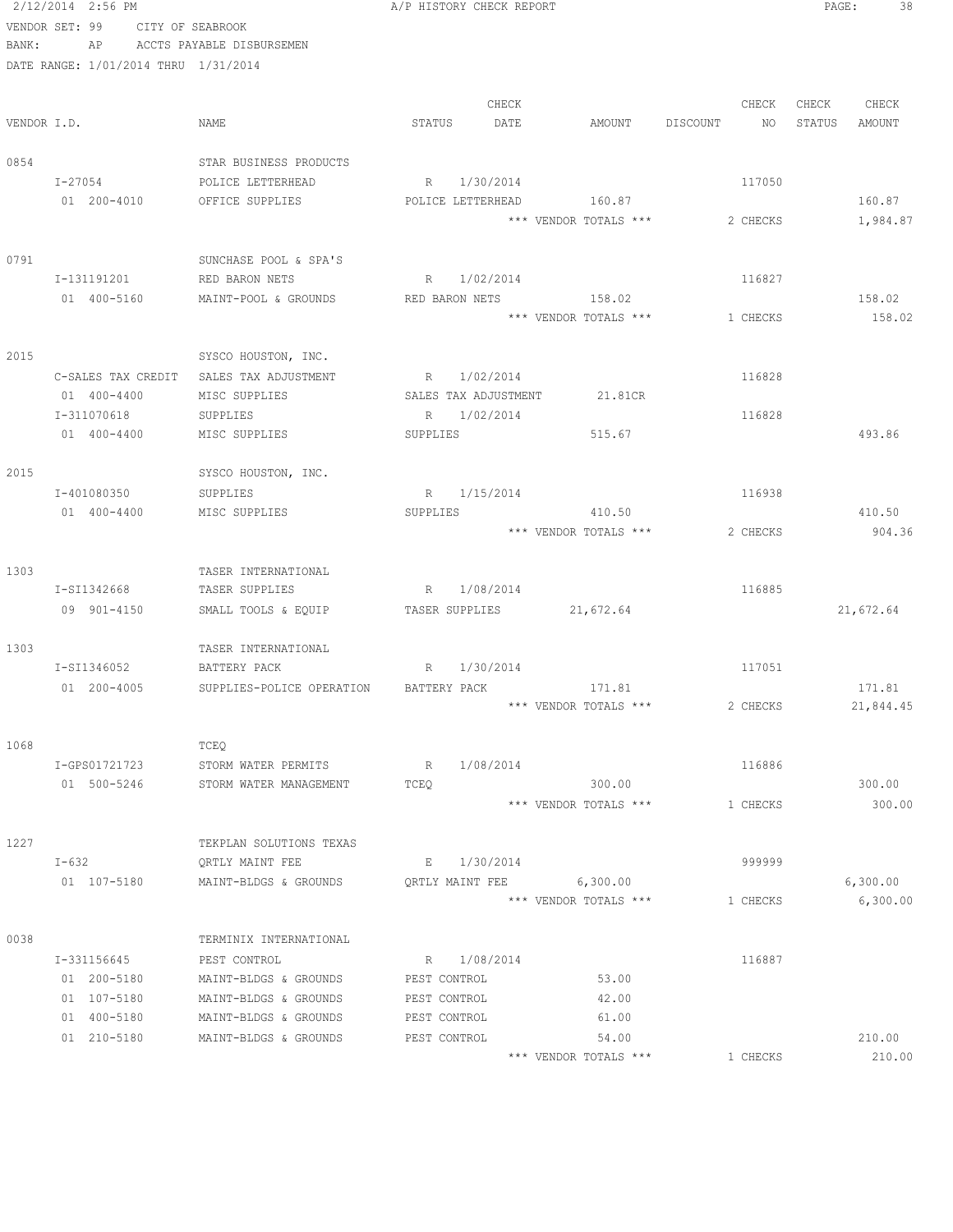|             | 2/12/2014 2:56 PM                    |                                           |                             | A/P HISTORY CHECK REPORT                     |                       |                | PAGE:  | 39          |
|-------------|--------------------------------------|-------------------------------------------|-----------------------------|----------------------------------------------|-----------------------|----------------|--------|-------------|
|             | VENDOR SET: 99 CITY OF SEABROOK      |                                           |                             |                                              |                       |                |        |             |
| BANK:       |                                      | AP ACCTS PAYABLE DISBURSEMEN              |                             |                                              |                       |                |        |             |
|             | DATE RANGE: 1/01/2014 THRU 1/31/2014 |                                           |                             |                                              |                       |                |        |             |
|             |                                      |                                           |                             |                                              |                       |                |        |             |
|             |                                      |                                           |                             | CHECK                                        |                       | CHECK          | CHECK  | CHECK       |
| VENDOR I.D. |                                      | NAME                                      | STATUS                      | DATE                                         | AMOUNT                | DISCOUNT<br>NO | STATUS | AMOUNT      |
|             |                                      |                                           |                             |                                              |                       |                |        |             |
| 1794        |                                      | TEXAS DEPT OF PUBLIC SAFETY               |                             |                                              |                       |                |        |             |
|             |                                      | I-CRS201312029926 CCH NAME SEARCH         | R 1/30/2014                 |                                              |                       | 117052         |        |             |
|             | 01 200-5465                          | MISC EXPENSE                              | CCH NAME SEARCH             |                                              | 2.00                  |                |        | 2.00        |
|             |                                      |                                           |                             |                                              | *** VENDOR TOTALS *** | 1 CHECKS       |        | 2.00        |
| 1463        |                                      | TEXAS DEPT OF STATE HEALTH SVC            |                             |                                              |                       |                |        |             |
|             | I-201401078204                       | TXT2 NO 41982 2013 SUBMISSION R 1/08/2014 |                             |                                              |                       | 116888         |        |             |
|             | 20 912-5290                          | PERMIT FEES                               | TXT2 NO 41982 2013 S 150.00 |                                              |                       |                |        | 150.00      |
|             |                                      |                                           |                             |                                              |                       |                |        |             |
| 1463        |                                      | TEXAS DEPT OF STATE HEALTH SVC            |                             |                                              |                       |                |        |             |
|             | I-201401218251                       | WATER SAMPLING                            | R 1/22/2014                 |                                              |                       | 116989         |        |             |
|             |                                      | 20 902-5285 LABORATORY FEES               | WATER SAMPLING              |                                              | 423.89                |                |        | 423.89      |
|             |                                      |                                           |                             |                                              | *** VENDOR TOTALS *** | 2 CHECKS       |        | 573.89      |
|             |                                      |                                           |                             |                                              |                       |                |        |             |
| 0200        |                                      | TEXAS MUNICIPAL                           |                             |                                              |                       |                |        |             |
|             | I-TMR201312188155                    | CITY & EMPLOYEE PORTIONS R 1/02/2014      |                             |                                              |                       | 116829         |        |             |
|             | 01 001-1028                          | RETIREMENT PAYABLE                        | CITY & EMPLOYEE PORT 27.81  |                                              |                       |                |        |             |
|             | 01 200-3110                          | RETIREMENT                                |                             | CITY & EMPLOYEE PORT 78.23                   |                       |                |        |             |
|             | I-TMR201312308157                    | CITY & EMPLOYEE PORTIONS                  | R 1/02/2014                 |                                              |                       | 116829         |        |             |
|             | 01 001-1028                          | RETIREMENT PAYABLE                        |                             | CITY & EMPLOYEE PORT                         | 15,492.00             |                |        |             |
|             | 01 100-3110                          | RETIREMENT                                |                             | CITY & EMPLOYEE PORT                         | 1,078.32              |                |        |             |
|             | 01 102-3110                          | RETIREMENT                                |                             | CITY & EMPLOYEE PORT                         | 3,880.30              |                |        |             |
|             | 01 103-3110                          | RETIREMENT                                |                             | CITY & EMPLOYEE PORT                         | 1,117.58              |                |        |             |
|             | 01 106-3110                          | RETIREMENT                                |                             | CITY & EMPLOYEE PORT                         | 477.51                |                |        |             |
|             | 01 200-3110                          | RETIREMENT                                |                             | CITY & EMPLOYEE PORT                         | 18,113.80             |                |        |             |
|             | 01 210-3110                          | RETIREMENT                                |                             | CITY & EMPLOYEE PORT                         | 485.56                |                |        |             |
|             | 01 400-3110                          | RETIREMENT                                |                             | CITY & EMPLOYEE PORT                         | 1,917.88              |                |        |             |
|             | 01 500-3110                          | RETIREMENT                                |                             | CITY & EMPLOYEE PORT                         | 3,691.21              |                |        |             |
|             | 01 600-3110                          | RETIREMENT                                |                             | CITY & EMPLOYEE PORT                         | 2,101.39              |                |        |             |
|             | 01 700-3110<br>09 901-3110           | RETIREMENT<br>RETIREMENT                  |                             | CITY & EMPLOYEE PORT<br>CITY & EMPLOYEE PORT | 1,335.45<br>153.49    |                |        |             |
|             | 12 120-3110                          | RETIREMENT                                |                             | CITY & EMPLOYEE PORT                         | 44.96                 |                |        |             |
|             | 15 150-3110                          | RETIREMENT                                |                             | CITY & EMPLOYEE PORT                         | 273.64                |                |        |             |
|             | 20 902-3110                          | RETIREMENT                                |                             | CITY & EMPLOYEE PORT                         | 2,283.43              |                |        |             |
|             | 20 905-3110                          | RETIREMENT                                |                             | CITY & EMPLOYEE PORT                         | 915.51                |                |        |             |
|             | 20 912-3110                          | RETIREMENT                                |                             | CITY & EMPLOYEE PORT                         | 2,350.50              |                |        |             |
|             | 50 501-3110                          | RETIREMENT                                |                             | CITY & EMPLOYEE PORT                         | 3,356.20              |                |        | 59, 174. 77 |
|             |                                      |                                           |                             |                                              | *** VENDOR TOTALS *** | 1 CHECKS       |        | 59, 174.77  |
|             |                                      |                                           |                             |                                              |                       |                |        |             |
| 0404        |                                      | TEXAS MUNICIPAL LEAGUE                    |                             |                                              |                       |                |        |             |
|             | I-13563                              | KING COLE TRAINING                        | $R_{\perp}$                 | 1/08/2014                                    |                       | 116889         |        |             |
|             | 01 102-5300                          | TRAINING & CONFERENCE                     | KING COLE TRAINING          |                                              | 145.00                |                |        | 145.00      |
|             |                                      |                                           |                             |                                              | *** VENDOR TOTALS *** | 1 CHECKS       |        | 145.00      |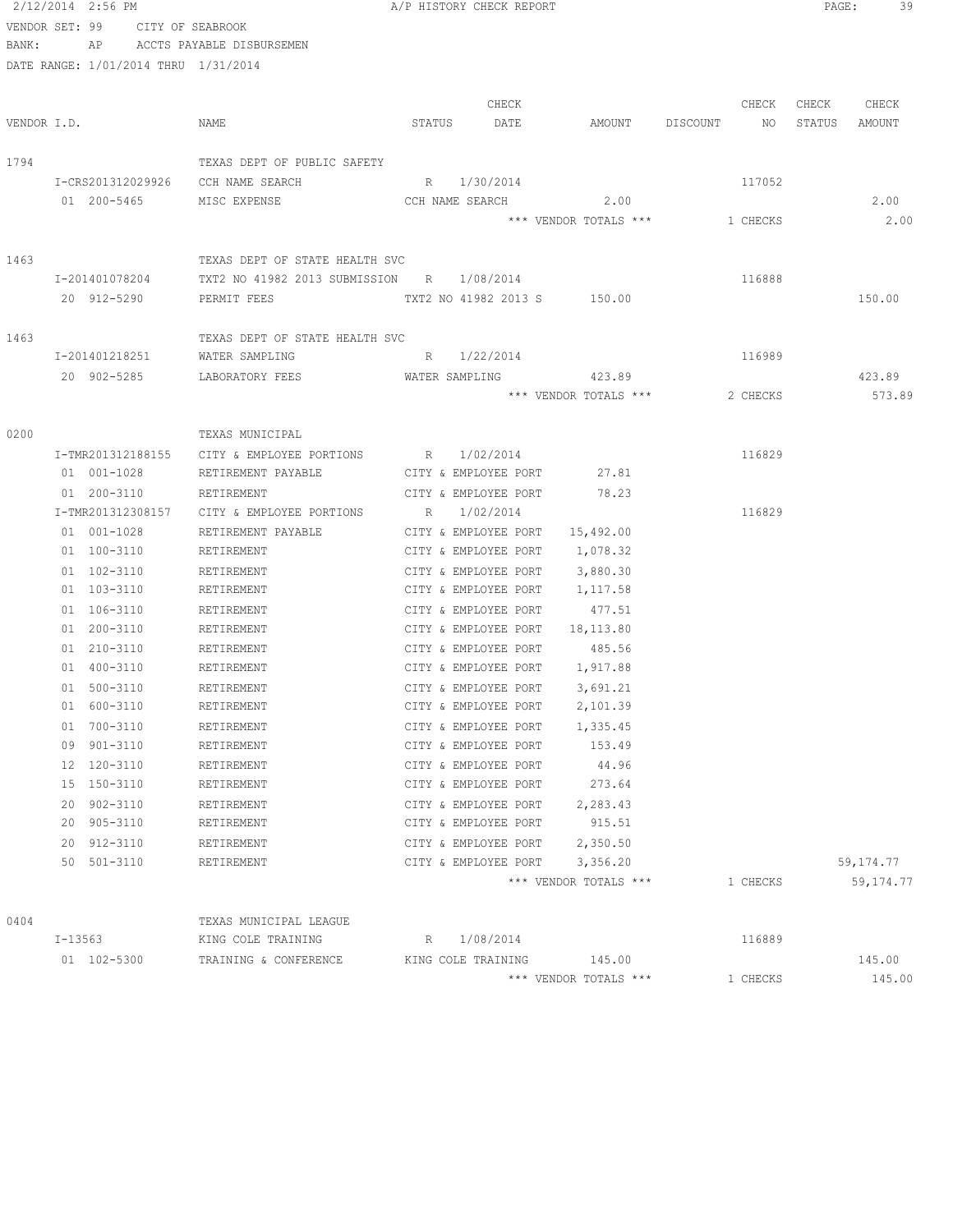2/12/2014 2:56 PM **A/P HISTORY CHECK REPORT PAGE:** 40

VENDOR SET: 99 CITY OF SEABROOK BANK: AP ACCTS PAYABLE DISBURSEMEN

|             |    |                   |                            |        | CHECK                |                       |          | CHECK    | CHECK  | CHECK      |
|-------------|----|-------------------|----------------------------|--------|----------------------|-----------------------|----------|----------|--------|------------|
| VENDOR I.D. |    |                   | NAME                       | STATUS | DATE                 | AMOUNT                | DISCOUNT | NO.      | STATUS | AMOUNT     |
| 0200        |    |                   | TEXAS MUNICIPAL            |        |                      |                       |          |          |        |            |
|             |    | I-TMR201401088212 | CITY & EMPLOYEE PORTIONS R |        | 1/30/2014            |                       |          | 117053   |        |            |
|             |    | 01 001-1028       | RETIREMENT PAYABLE         |        | CITY & EMPLOYEE PORT | 26.96                 |          |          |        |            |
|             |    | 01 200-3110       | RETIREMENT                 |        | CITY & EMPLOYEE PORT | 75.84                 |          |          |        |            |
|             |    | I-TMR201401148231 | CITY & EMPLOYEE PORTIONS   | R      | 1/30/2014            |                       |          | 117053   |        |            |
|             |    | 01 001-1028       | RETIREMENT PAYABLE         |        | CITY & EMPLOYEE PORT | 13,970.49             |          |          |        |            |
|             |    | 01 100-3110       | RETIREMENT                 |        | CITY & EMPLOYEE PORT | 805.41                |          |          |        |            |
|             |    | 01 102-3110       | RETIREMENT                 |        | CITY & EMPLOYEE PORT | 3,026.67              |          |          |        |            |
|             |    | 01 103-3110       | RETIREMENT                 |        | CITY & EMPLOYEE PORT | 798.44                |          |          |        |            |
|             |    | 01 106-3110       | RETIREMENT                 |        | CITY & EMPLOYEE PORT | 356.25                |          |          |        |            |
|             |    | 01 200-3110       | RETIREMENT                 |        | CITY & EMPLOYEE PORT | 11,160.37             |          |          |        |            |
|             |    | 01 210-3110       | RETIREMENT                 |        | CITY & EMPLOYEE PORT | 337.75                |          |          |        |            |
|             |    | 01 400-3110       | RETIREMENT                 |        | CITY & EMPLOYEE PORT | 1,352.00              |          |          |        |            |
|             |    | 01 500-3110       | RETIREMENT                 |        | CITY & EMPLOYEE PORT | 2,536.36              |          |          |        |            |
|             |    | 01 600-3110       | RETIREMENT                 |        | CITY & EMPLOYEE PORT | 1,567.77              |          |          |        |            |
|             |    | 01 700-3110       | RETIREMENT                 |        | CITY & EMPLOYEE PORT | 1,008.15              |          |          |        |            |
|             |    | 15 150-3110       | RETIREMENT                 |        | CITY & EMPLOYEE PORT | 204.16                |          |          |        |            |
|             | 20 | 902-3110          | RETIREMENT                 |        | CITY & EMPLOYEE PORT | 1,749.33              |          |          |        |            |
|             | 20 | 905-3110          | RETIREMENT                 |        | CITY & EMPLOYEE PORT | 683.03                |          |          |        |            |
|             | 20 | 912-3110          | RETIREMENT                 |        | CITY & EMPLOYEE PORT | 1,454.54              |          |          |        |            |
|             | 50 | 501-3110          | RETIREMENT                 |        | CITY & EMPLOYEE PORT | 2,277.81              |          |          |        |            |
|             |    | I-TMR201401238264 | CITY & EMPLOYEE PORTIONS   | R      | 1/30/2014            |                       |          | 117053   |        |            |
|             |    | 01 001-1028       | RETIREMENT PAYABLE         |        | CITY & EMPLOYEE PORT | 837.87                |          |          |        |            |
|             |    | 01 500-3110       | RETIREMENT                 |        | CITY & EMPLOYEE PORT | 1,758.32              |          |          |        |            |
|             |    | I-TMR201401278267 | CITY & EMPLOYEE PORTIONS   | R      | 1/30/2014            |                       |          | 117053   |        |            |
|             |    | 01 001-1028       | RETIREMENT PAYABLE         |        | CITY & EMPLOYEE PORT | 14,002.95             |          |          |        |            |
|             |    | 01 100-3110       | RETIREMENT                 |        | CITY & EMPLOYEE PORT | 834.03                |          |          |        |            |
|             |    | 01 102-3110       | RETIREMENT                 |        | CITY & EMPLOYEE PORT | 3,270.99              |          |          |        |            |
|             |    | 01 103-3110       | RETIREMENT                 |        | CITY & EMPLOYEE PORT | 848.11                |          |          |        |            |
|             |    | 01 106-3110       | RETIREMENT                 |        | CITY & EMPLOYEE PORT | 356.25                |          |          |        |            |
|             |    | 01 200-3110       | RETIREMENT                 |        | CITY & EMPLOYEE PORT | 11,095.01             |          |          |        |            |
|             | 01 | 210-3110          | RETIREMENT                 |        | CITY & EMPLOYEE PORT | 360.08                |          |          |        |            |
|             |    | 01 400-3110       | RETIREMENT                 |        | CITY & EMPLOYEE PORT | 1,340.26              |          |          |        |            |
|             | 01 | 500-3110          | RETIREMENT                 |        | CITY & EMPLOYEE PORT | 2,250.40              |          |          |        |            |
|             |    | 01 600-3110       | RETIREMENT                 |        | CITY & EMPLOYEE PORT | 1,567.77              |          |          |        |            |
|             |    | 01 700-3110       | RETIREMENT                 |        | CITY & EMPLOYEE PORT | 1,009.06              |          |          |        |            |
|             | 09 | 901-3110          | RETIREMENT                 |        | CITY & EMPLOYEE PORT | 26.96                 |          |          |        |            |
|             |    | 15 150-3110       | RETIREMENT                 |        | CITY & EMPLOYEE PORT | 204.16                |          |          |        |            |
|             | 20 | 902-3110          | RETIREMENT                 |        | CITY & EMPLOYEE PORT | 1,594.79              |          |          |        |            |
|             | 20 | 905-3110          | RETIREMENT                 |        | CITY & EMPLOYEE PORT | 683.03                |          |          |        |            |
|             | 20 | 912-3110          | RETIREMENT                 |        | CITY & EMPLOYEE PORT | 1,582.97              |          |          |        |            |
|             | 50 | 501-3110          | RETIREMENT                 |        | CITY & EMPLOYEE PORT | 2,362.38              |          |          |        | 89,376.72  |
|             |    |                   |                            |        |                      | *** VENDOR TOTALS *** |          | 1 CHECKS |        | 89, 376.72 |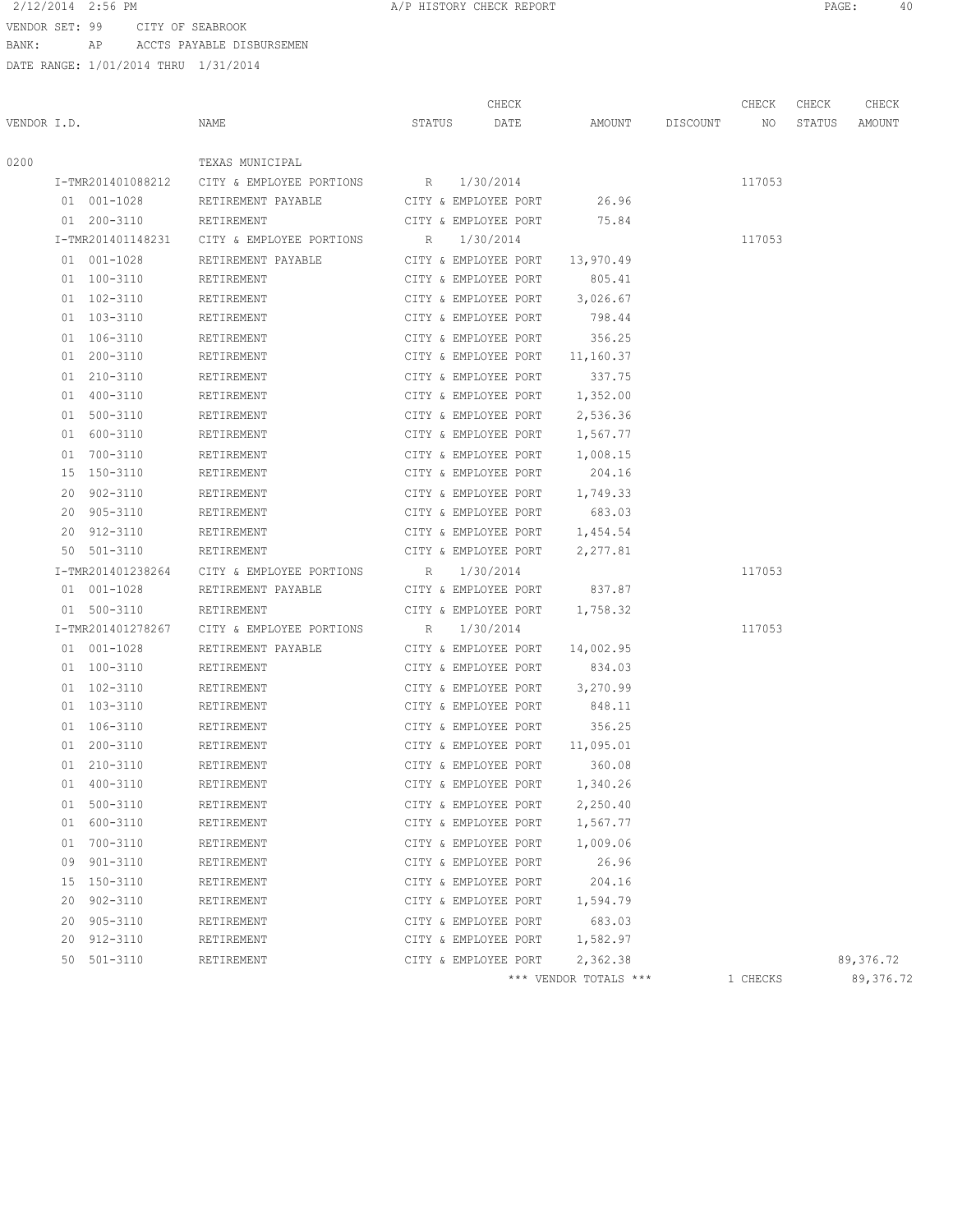|       | 2/12/2014 2:56 PM                    |                                | A/P HISTORY CHECK REPORT |           |                                 |                | PAGE:  | 41       |
|-------|--------------------------------------|--------------------------------|--------------------------|-----------|---------------------------------|----------------|--------|----------|
|       | VENDOR SET: 99                       | CITY OF SEABROOK               |                          |           |                                 |                |        |          |
| BANK: | AP                                   | ACCTS PAYABLE DISBURSEMEN      |                          |           |                                 |                |        |          |
|       | DATE RANGE: 1/01/2014 THRU 1/31/2014 |                                |                          |           |                                 |                |        |          |
|       |                                      |                                |                          |           |                                 |                |        |          |
|       |                                      |                                |                          | CHECK     |                                 | CHECK          | CHECK  | CHECK    |
|       | VENDOR I.D.                          | NAME                           | STATUS                   | DATE      | AMOUNT                          | DISCOUNT<br>NO | STATUS | AMOUNT   |
|       |                                      | THOMSON REUTERS WEST           |                          |           |                                 |                |        |          |
| 2008  | I-828592106                          | SUBSCRIPTION                   |                          |           |                                 | 116832         |        |          |
|       | 01 102-5020                          | DUES & SUBSCRIPTIONS           | R<br>SUBSCRIPTION        | 1/02/2014 | 57.00                           |                |        |          |
|       | 01 100-5020                          | DUES & SUBSCRIPTIONS           | SUBSCRIPTION             |           | 57.00                           |                |        | 114.00   |
|       |                                      |                                |                          |           | *** VENDOR TOTALS ***           | 1 CHECKS       |        | 114.00   |
|       |                                      |                                |                          |           |                                 |                |        |          |
| 2089  |                                      |                                |                          |           |                                 |                |        |          |
|       | I-201401148227                       | <b>REFUND</b>                  | R                        | 1/15/2014 |                                 | 116939         |        |          |
|       | 01 100-7100                          |                                | <b>REFUND</b>            |           | 1,020.08                        |                |        |          |
|       | 01 001-0507                          | DUE FROM EDC                   | REFUND                   |           | 510.04                          |                |        | 1,530.12 |
|       |                                      |                                |                          |           | *** VENDOR TOTALS ***           | 1 CHECKS       |        | 1,530.12 |
|       |                                      |                                |                          |           |                                 |                |        |          |
| 2254  |                                      | TRANSUNION RISK AND ALTERNATIV |                          |           |                                 |                |        |          |
|       | I-201401218252                       | SEPT13 CID INTELL              | R                        | 1/22/2014 |                                 | 116990         |        |          |
|       | 50 501-5497                          | C.I.D.                         | SEPT13 CID INTELL        |           | 110.00                          |                |        |          |
|       | I-201401218253                       | OCT13 CID INTELL               | R                        | 1/22/2014 |                                 | 116990         |        |          |
|       | 50 501-5497                          | C.I.D.                         | OCT13 CID INTELL         |           | 110.00                          |                |        |          |
|       | I-201401218254                       | NOV13 CID INTELL               | R                        | 1/22/2014 |                                 | 116990         |        |          |
|       | 50 501-5497                          | C.I.D.                         | NOV13 CID INTELL         |           | 110.25                          |                |        |          |
|       | I-201401218255                       | DEC13 CID INTELL               | R                        | 1/22/2014 |                                 | 116990         |        |          |
|       | 50 501-5497                          | C.I.D.                         | DEC13 CID INTELL         |           | 118.00                          |                |        | 448.25   |
|       |                                      |                                |                          |           | *** VENDOR TOTALS ***           | 1 CHECKS       |        | 448.25   |
|       |                                      |                                |                          |           |                                 |                |        |          |
| 0748  |                                      | TX CHILD SUPPORT DISBURSE      |                          |           |                                 |                |        |          |
|       | I-CRB201401148231                    | CHILD SUPPORT                  | D                        | 1/14/2014 |                                 | 000000         |        |          |
|       | 01 001-1032                          | OTHER PAYROLL DEDUCTIONS       | CHILD SUPPORT            |           | 276.92                          |                |        |          |
|       | I-CS5201401148231                    | CHILD SUPPORT                  | D                        | 1/14/2014 |                                 | 000000         |        |          |
|       | 01 001-1032                          | OTHER PAYROLL DEDUCTIONS       | CHILD SUPPORT            |           | 309.69                          |                |        |          |
|       | I-CS6201401148231                    | CHILD SUPPORT                  | D                        | 1/14/2014 |                                 | 000000         |        |          |
|       | 01 001-1032                          | OTHER PAYROLL DEDUCTIONS       | CHILD SUPPORT            |           | 166.15                          |                |        | 752.76   |
|       |                                      |                                |                          |           |                                 |                |        |          |
| 0748  |                                      | TX CHILD SUPPORT DISBURSE      |                          |           |                                 |                |        |          |
|       | I-CRB201401278267                    | CHILD SUPPORT                  | D                        | 1/27/2014 |                                 | 000000         |        |          |
|       | 01 001-1032                          | OTHER PAYROLL DEDUCTIONS       | CHILD SUPPORT            |           | 276.92                          |                |        |          |
|       | I-CS5201401278267                    | CHILD SUPPORT                  | D                        | 1/27/2014 |                                 | 000000         |        |          |
|       | 01 001-1032                          | OTHER PAYROLL DEDUCTIONS       | CHILD SUPPORT            |           | 309.69                          |                |        |          |
|       | I-CS6201401278267                    | CHILD SUPPORT                  | D                        | 1/27/2014 |                                 | 000000         |        |          |
|       | 01 001-1032                          | OTHER PAYROLL DEDUCTIONS       | CHILD SUPPORT            |           | 166.15<br>*** VENDOR TOTALS *** | 2 CHECKS       |        | 752.76   |
|       |                                      |                                |                          |           |                                 |                |        | 1,505.52 |
| 1628  |                                      | TX CHILD SUPPORT DISBURSEMENT  |                          |           |                                 |                |        |          |
|       | I-CS2201401148231                    | CHILD SUPPORT                  | D                        | 1/14/2014 |                                 | 000000         |        |          |
|       | $01 001 - 1032$                      | OTHER PAYROLL DEDUCTIONS       | CHILD SUPPORT            |           | 293.06                          |                |        | 293.06   |
|       |                                      |                                |                          |           |                                 |                |        |          |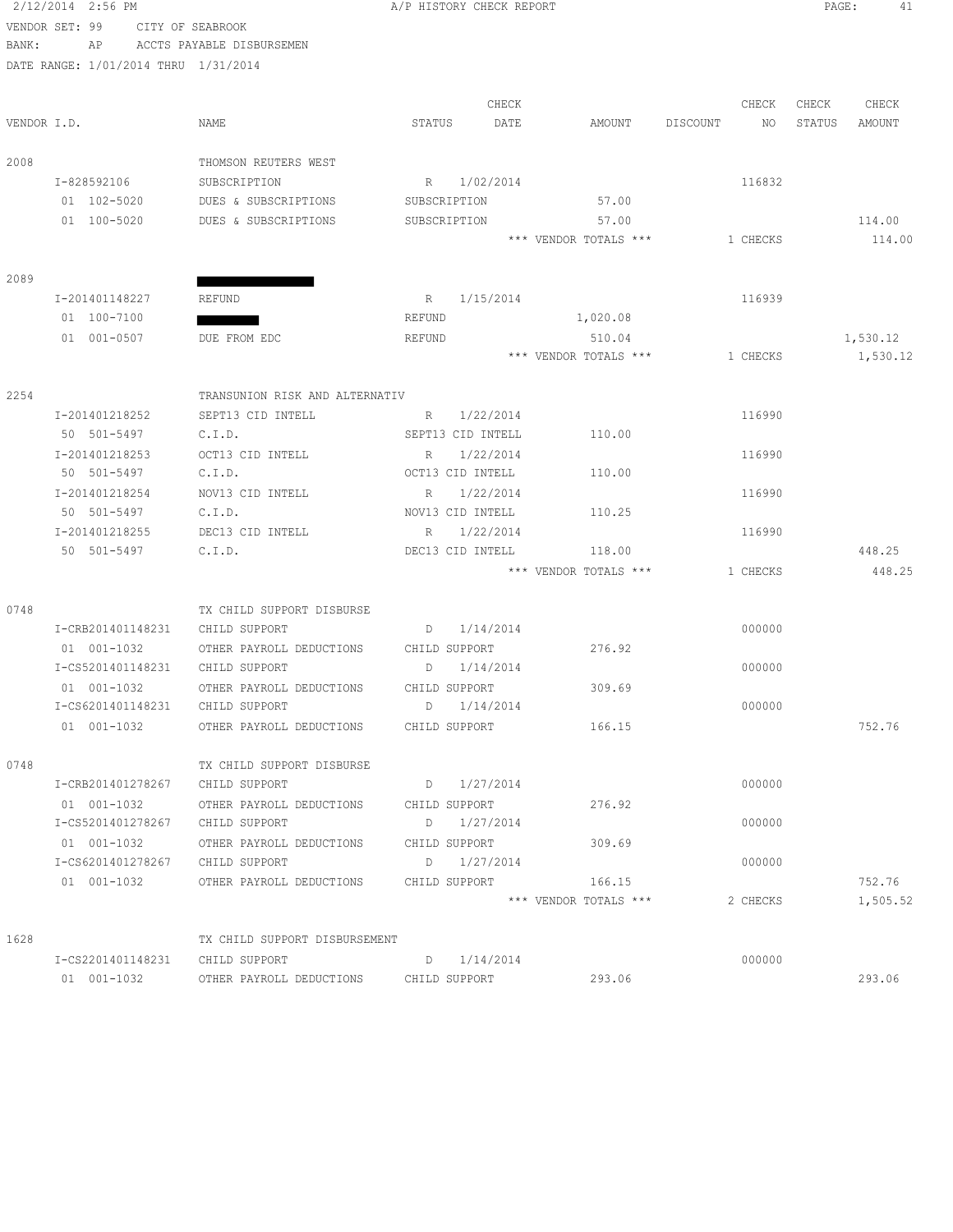VENDOR SET: 99 CITY OF SEABROOK BANK: AP ACCTS PAYABLE DISBURSEMEN DATE RANGE: 1/01/2014 THRU 1/31/2014 CHECK CHECK CHECK CHECK VENDOR I.D. NAME STATUS DATE AMOUNT DISCOUNT NO STATUS AMOUNT 1628 TX CHILD SUPPORT DISBURSEMENT I-CS2201401278267 CHILD SUPPORT D 1/27/2014 01 001-1032 OTHER PAYROLL DEDUCTIONS CHILD SUPPORT 293.06 293.06 \*\*\* VENDOR TOTALS \*\*\* 2 CHECKS 586.12 0217 TX MUNICIPAL POLICE ASSN I-TPA201312308157 EMPLOYEE DEDUCTIONS R 1/02/2014 116833 01 001-1032 OTHER PAYROLL DEDUCTIONS EMPLOYEE DEDUCTIONS 387.60 387.60 387.60 0217 TX MUNICIPAL POLICE ASSN I-TPA201401148231 EMPLOYEE DEDUCTIONS R 1/15/2014 116940 01 001-1032 OTHER PAYROLL DEDUCTIONS EMPLOYEE DEDUCTIONS 374.68 374.68 0217 TX MUNICIPAL POLICE ASSN I-TPA201401278267 EMPLOYEE DEDUCTIONS R 1/30/2014 117057 01 001-1032 OTHER PAYROLL DEDUCTIONS EMPLOYEE DEDUCTIONS 374.68 374.68 374.68 \*\*\* VENDOR TOTALS \*\*\* 3 CHECKS 1,136.96 0322 TX WORKFORCE COMMISSION I-201401148226 4TH QTR UNEMPLOYMENT TAX R 1/15/2014 116941 01 103-3350 UNEMPLOYMENT BENEFITS 4TH QTR UNEMPLOYMENT 2.43 01 210-3350 UNEMPLOYMENT BENEFITS 4TH QTR UNEMPLOYMENT 4.33 01 400-3350 UNEMPLOYMENT BENEFITS 4TH QTR UNEMPLOYMENT 3.94 01 500-3350 UNEMPLOYMENT BENEFITS 4TH QTR UNEMPLOYMENT 3.97 3.97 14.67 \*\*\* VENDOR TOTALS \*\*\* 1 CHECKS 14.67 1426 TYLER TECHNOLOGIES - INCODE DI I-02585437 JAN14 MAINT FEE R 1/15/2014 116942 20 905-5030 RENTALS & SERVICE AGRMTS JAN14 MAINT FEE 190.00 I-02585438 JAN14 MAINT FEE R R 1/15/2014 R 1/15/2014 01 700-5030 RENTALS & SERVICE AGRMTS JAN14 MAINT FEE 150.00 I-02585777 INSITE TRANSACTION FEES R 1/15/2014 116942 01 107-5030 RENTALS & SERVICE AGRMTS INSITE TRANSACTION F 3,473.75 3,813.75 1426 TYLER TECHNOLOGIES - INCODE DI I-02587411 FEB14 UTILITY MAINTENANCE FEE R 1/30/2014 117058 20 905-5030 RENTALS & SERVICE AGRMTS FEB14 UTILITY MAINTE 190.00 I-02587412 FEB14 COURT MAINTENANCE FEE R 1/30/2014 117058 01 700-5030 RENTALS & SERVICE AGRMTS FEB14 COURT MAINTENA 150.00 340.00 \*\*\* VENDOR TOTALS \*\*\* 2 CHECKS 4,153.75 2044 U S BANK EQUIPMENT FINANCE INC I-243119401 XEROX COPIER LEASE R 1/02/2014 116834 01 107-5030 RENTALS & SERVICE AGRMTS XEROX COPIER LEASE 677.84 677.84 677.84

2/12/2014 2:56 PM A/P HISTORY CHECK REPORT PAGE: 42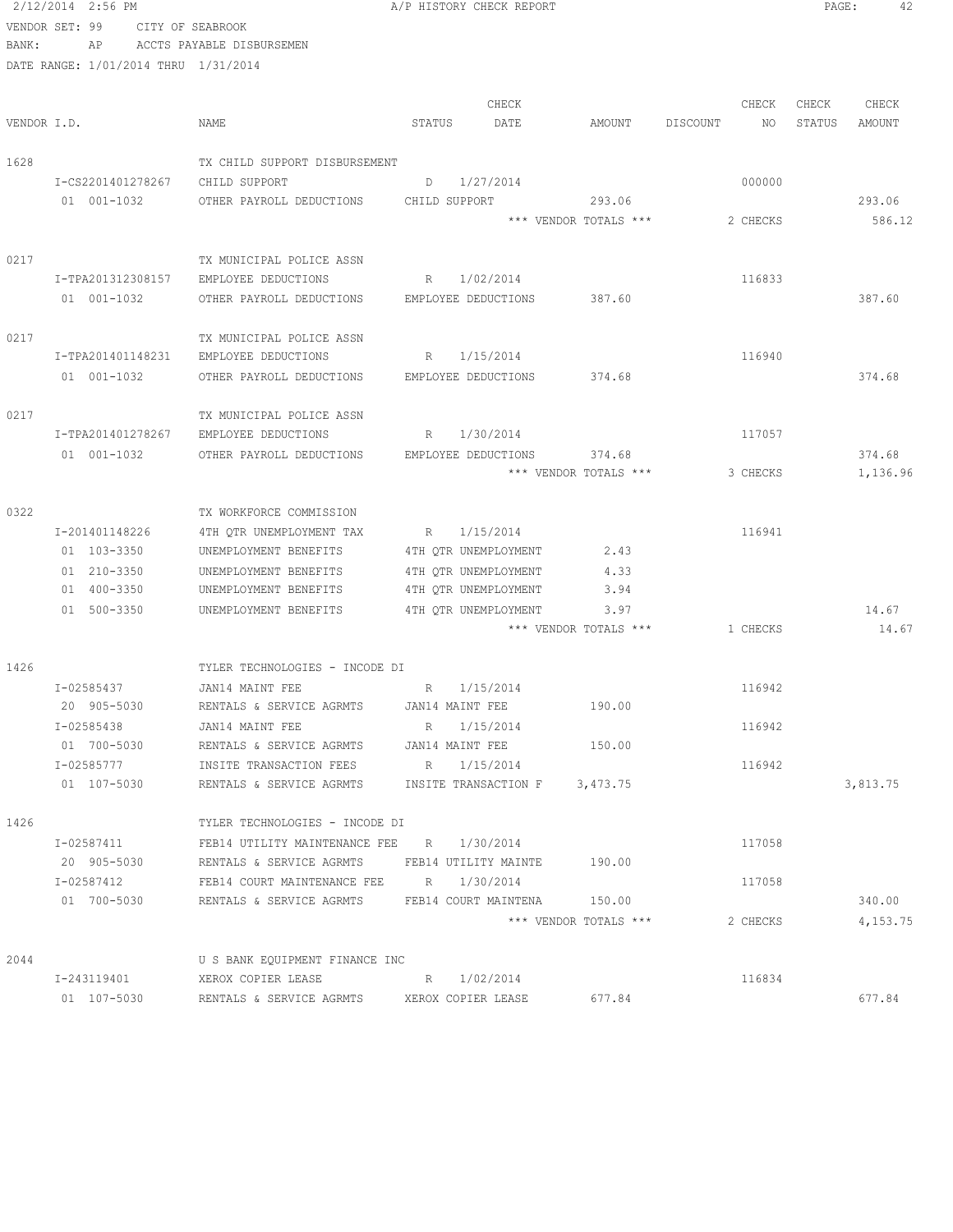|       | 2/12/2014 2:56 PM                    |                                                | A/P HISTORY CHECK REPORT |                       |                | PAGE:<br>43      |
|-------|--------------------------------------|------------------------------------------------|--------------------------|-----------------------|----------------|------------------|
|       | VENDOR SET: 99                       | CITY OF SEABROOK                               |                          |                       |                |                  |
| BANK: | AP                                   | ACCTS PAYABLE DISBURSEMEN                      |                          |                       |                |                  |
|       | DATE RANGE: 1/01/2014 THRU 1/31/2014 |                                                |                          |                       |                |                  |
|       |                                      |                                                |                          |                       |                |                  |
|       |                                      |                                                | CHECK                    |                       | CHECK          | CHECK<br>CHECK   |
|       | VENDOR I.D.                          | NAME                                           | STATUS<br>DATE           | AMOUNT                | DISCOUNT<br>NO | STATUS<br>AMOUNT |
|       |                                      |                                                |                          |                       |                |                  |
| 2044  | I-245106125                          | U S BANK EQUIPMENT FINANCE INC<br>XEROX COPIER | R 1/22/2014              |                       | 116991         |                  |
|       | 01 107-5030                          | RENTALS & SERVICE AGRMTS                       | XEROX COPIER             | 677.84                |                | 677.84           |
|       |                                      |                                                |                          | *** VENDOR TOTALS *** | 2 CHECKS       | 1,355.68         |
| 2291  |                                      | ULTRAMAX AMMUNITION                            |                          |                       |                |                  |
|       | I-141144                             | AMMO PROGRESS PMT                              | R 1/02/2014              |                       | 116835         |                  |
|       | 01 200-5311                          | HANDGUN TRAINING EXPENSE                       | AMMO PROGRESS PMT        | 3,352.00              |                | 3,352.00         |
|       |                                      |                                                |                          | *** VENDOR TOTALS *** | 1 CHECKS       | 3,352.00         |
| 1323  |                                      | UPS                                            |                          |                       |                |                  |
|       | I-0000R83F42034                      | POSTAGE                                        | $R_{\perp}$<br>1/30/2014 |                       | 117059         |                  |
|       | 01 200-4011                          | POSTAGE                                        | POSTAGE                  | 17.94                 |                | 17.94            |
|       |                                      |                                                |                          | *** VENDOR TOTALS *** | 1 CHECKS       | 17.94            |
|       |                                      |                                                |                          |                       |                |                  |
| 0776  |                                      | USA BLUEBOOK C# 312524                         |                          |                       |                |                  |
|       | I-224136                             | SMOKE CANDLES                                  | 1/08/2014<br>$E_{\perp}$ |                       | 999999         |                  |
|       | 20 902-4400                          | MISC SUPPLIES                                  | SMOKE CANDLES            | 52.92                 |                |                  |
|       | 20 912-4400                          | MISC SUPPLIES                                  | SMOKE CANDLES            | 52.91                 |                |                  |
|       | I-227542                             | STEEL CABINET                                  | E 1/08/2014              |                       | 999999         |                  |
|       | 20 902-4400                          | MISC SUPPLIES                                  | STEEL CABINET            | 45.61                 |                |                  |
|       | 20 912-4400                          | MISC SUPPLIES                                  | STEEL CABINET            | 45.61                 |                | 197.05           |
|       |                                      |                                                |                          | *** VENDOR TOTALS *** | 1 CHECKS       | 197.05           |
| 1574  |                                      | USA MOBILITY                                   |                          |                       |                |                  |
|       | I-W7884838L                          | PAGER                                          | 1/08/2014<br>R           |                       | 116890         |                  |
|       | 01 210-5400                          | TELEPHONE                                      | PAGER                    | 17.05                 |                | 17.05            |
| 1574  |                                      | USA MOBILITY                                   |                          |                       |                |                  |
|       | I-X7884838A                          | PAGER                                          | R<br>1/30/2014           |                       | 117060         |                  |
|       | 01 210-5400                          | TELEPHONE                                      | PAGER                    | 17.06                 |                | 17.06            |
|       |                                      |                                                |                          | *** VENDOR TOTALS *** | 2 CHECKS       | 34.11            |
|       |                                      |                                                |                          |                       |                |                  |
| 0919  |                                      | VERIZON WIRELESS                               |                          |                       |                |                  |
|       | I-9716023331                         | TELEPHONE                                      | R 1/02/2014              |                       | 116836         |                  |
|       | 01 200-5400                          | TELEPHONE                                      | TELEPHONE                | 147.61                |                | 147.61           |
| 0919  |                                      | VERIZON WIRELESS                               |                          |                       |                |                  |
|       | I-9716854748                         | TELEPHONE                                      | R 1/02/2014              |                       | 116837         |                  |
|       | 01 500-5400                          | TELEPHONE                                      | TELEPHONE                | 359.30                |                |                  |
|       | 20 902-5400                          | TELEPHONE                                      | TELEPHONE                | 184.97                |                |                  |
|       | 20 912-5400                          | TELEPHONE                                      | TELEPHONE                | 181.28                |                |                  |
|       | 01 102-5400                          | TELEPHONE                                      | TELEPHONE                | 186.60                |                |                  |
|       | 01 103-5400                          | TELEPHONE                                      | TELEPHONE                | 221.76                |                |                  |
|       | 01 100-5400                          | TELEPHONE                                      | TELEPHONE                | 111.86                |                |                  |
|       | 01 107-5400                          | TELEPHONE                                      | TELEPHONE                | 38.05                 |                |                  |
|       | 01 400-5400                          | TELEPHONE                                      | TELEPHONE                | 88.71                 |                |                  |
|       | 01 600-5400                          | TELEPHONE                                      | TELEPHONE                | 124.87                |                |                  |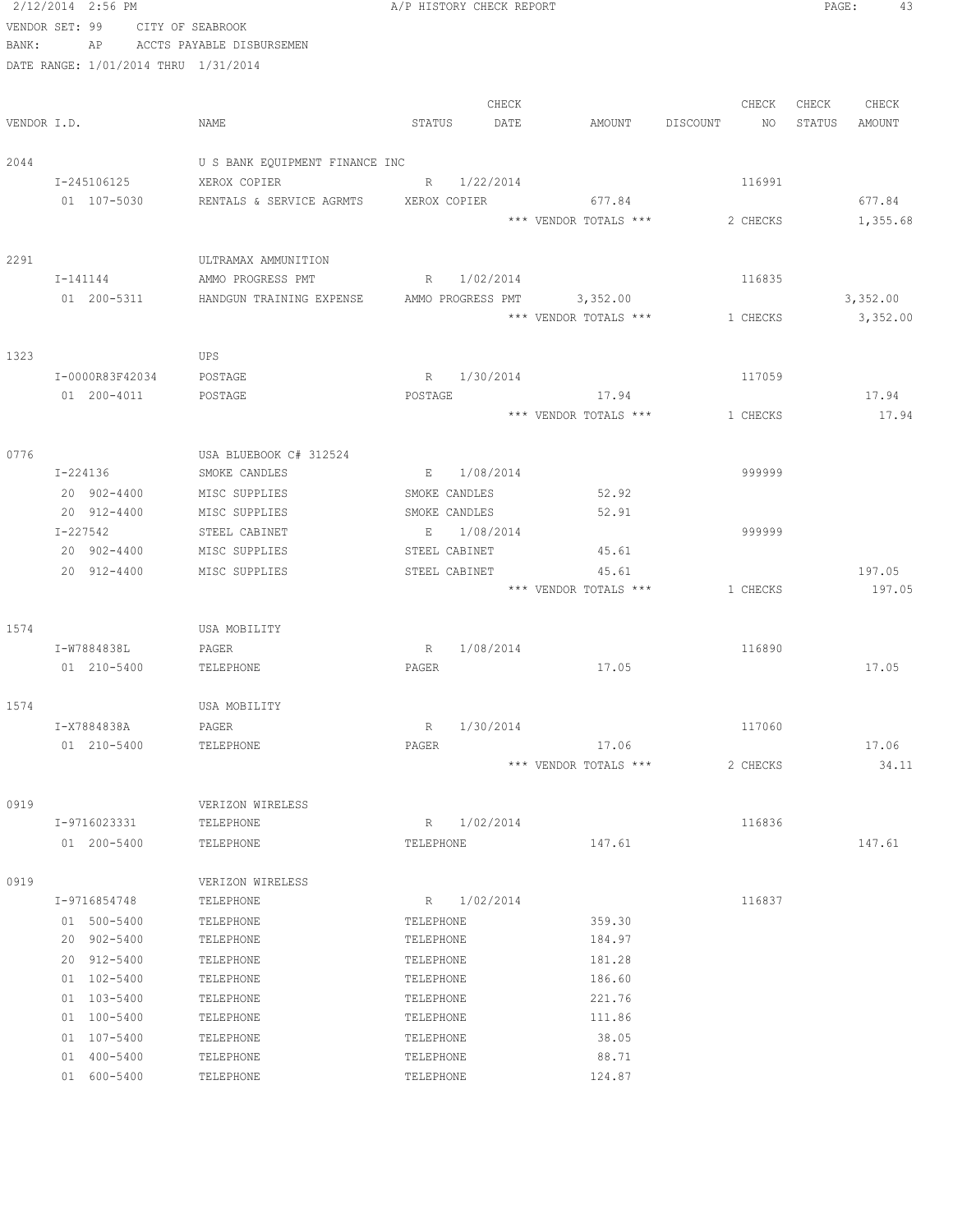# 2/12/2014 2:56 PM A/P HISTORY CHECK REPORT PAGE: 44 VENDOR SET: 99 CITY OF SEABROOK BANK: AP ACCTS PAYABLE DISBURSEMEN

DATE RANGE

|             | DATE RANGE: 1/01/2014 THRU 1/31/2014 |                                         |                 |           |          |          |        |        |          |
|-------------|--------------------------------------|-----------------------------------------|-----------------|-----------|----------|----------|--------|--------|----------|
|             |                                      |                                         |                 | CHECK     |          |          | CHECK  | CHECK  | CHECK    |
| VENDOR I.D. |                                      | NAME                                    | STATUS          | DATE      | AMOUNT   | DISCOUNT | NO     | STATUS | AMOUNT   |
| 0919        |                                      | VERIZON WIRELESS<br>CONT                |                 |           |          |          |        |        |          |
|             | I-9716854748                         | TELEPHONE                               | R 1/02/2014     |           |          |          | 116837 |        |          |
|             | 01 700-5400                          | TELEPHONE                               | TELEPHONE       |           | 37.99    |          |        |        |          |
|             | 01 001-0507                          | DUE FROM EDC                            | TELEPHONE       |           | 64.74    |          |        |        | 1,600.13 |
| 0919        |                                      | VERIZON WIRELESS                        |                 |           |          |          |        |        |          |
|             | I-9715511266                         | TELEPHONE                               | R 1/08/2014     |           |          |          | 116891 |        |          |
|             | 01 200-5400                          | TELEPHONE                               | TELEPHONE       |           | 760.07   |          |        |        | 760.07   |
| 0919        |                                      | VERIZON WIRELESS                        |                 |           |          |          |        |        |          |
|             | I-9716836477                         | TELEPHONE                               | R               | 1/08/2014 |          |          | 116892 |        |          |
|             | 50 501-5400                          | TELEPHONES                              | TELEPHONE       |           | 430.37   |          |        |        | 430.37   |
| 0919        |                                      | VERIZON WIRELESS                        |                 |           |          |          |        |        |          |
|             | I-9717221908                         | TELEPHONE                               | R               | 1/15/2014 |          |          | 116943 |        |          |
|             | 01 200-5400                          | TELEPHONE                               | TELEPHONE       |           | 1,520.10 |          |        |        | 1,520.10 |
| 0919        |                                      | VERIZON WIRELESS                        |                 |           |          |          |        |        |          |
|             | I-9717548689                         | TELEPHONE                               | $R_{\parallel}$ | 1/15/2014 |          |          | 116944 |        |          |
|             | 01 106-5405                          | PHONE NETWORK NOTIFICATION SYSTELEPHONE |                 |           | 20.75    |          |        |        | 20.75    |
| 0919        |                                      | VERIZON WIRELESS                        |                 |           |          |          |        |        |          |
|             | I-9717611544                         | TELEPHONE                               | R               | 1/15/2014 |          |          | 116945 |        |          |
|             | 01 106-5405                          | PHONE NETWORK NOTIFICATION SYSTELEPHONE |                 |           | 37.99    |          |        |        | 37.99    |
| 0919        |                                      | VERIZON WIRELESS                        |                 |           |          |          |        |        |          |
|             | I-9717736056                         | TELEPHONE                               | R 1/22/2014     |           |          |          | 116992 |        |          |
|             | 01 200-5400                          | TELEPHONE                               | TELEPHONE       |           | 295.18   |          |        |        | 295.18   |
| 0919        |                                      | VERIZON WIRELESS                        |                 |           |          |          |        |        |          |
|             | I-9718548187                         | TELEPHONE                               | R 1/30/2014     |           |          |          | 117061 |        |          |
|             | 01 200-5400                          | TELEPHONE                               | TELEPHONE       |           | 416.12   |          |        |        | 416.12   |
| 0919        |                                      | VERIZON WIRELESS                        |                 |           |          |          |        |        |          |
|             | I-9718566638                         | TELEPHONE                               | R               | 1/30/2014 |          |          | 117062 |        |          |
|             | 01 500-5400                          | TELEPHONE                               | TELEPHONE       |           | 59.42    |          |        |        |          |
|             | 20 902-5400                          | TELEPHONE                               | TELEPHONE       |           | 185.24   |          |        |        |          |
|             | 20 912-5400                          | TELEPHONE                               | TELEPHONE       |           | 184.05   |          |        |        |          |
|             | 01 102-5400                          | TELEPHONE                               | TELEPHONE       |           | 66.15    |          |        |        |          |
|             | 01 103-5400                          | TELEPHONE                               | TELEPHONE       |           | 76.01    |          |        |        |          |
|             | 01 100-5400                          | TELEPHONE                               | TELEPHONE       |           | 112.03   |          |        |        |          |

01 107-5400 TELEPHONE TELEPHONE TELEPHONE 38.05 01 400-5400 TELEPHONE TELEPHONE 127.84 01 600-5400 TELEPHONE TELEPHONE TELEPHONE 125.04 01 700-5400 TELEPHONE TELEPHONE 37.99

01 001-0507 DUE FROM EDC TELEPHONE 64.86 64.86 1,076.68 \*\*\* VENDOR TOTALS \*\*\* 10 CHECKS 6,305.00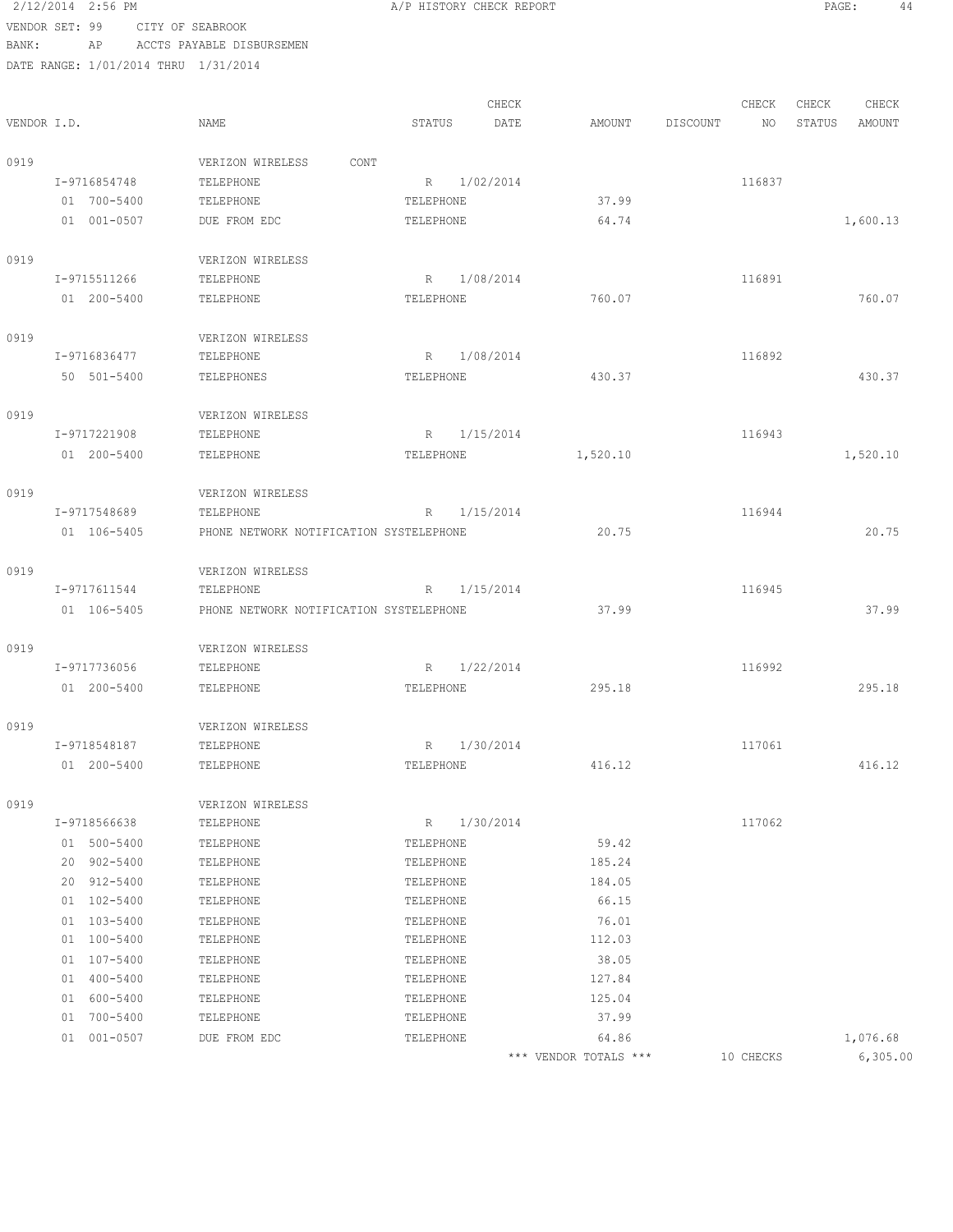#### 2/12/2014 2:56 PM A/P HISTORY CHECK REPORT PAGE: 45 VENDOR SET: 99 CITY OF SEABROOK

BANK: AP ACCTS PAYABLE DISBURSEMEN

DATE RANGE: 1/01/2014 THRU 1/31/2014

CHECK CHECK CHECK CHECK VENDOR I.D. NAME STATUS DATE AMOUNT DISCOUNT NO STATUS AMOUNT 0031 WACHOVIA BANK I-T3 201401088212 FICA TAXES D 1/08/2014 01 001-1025 FICA TAX PAYABLE FICA TAXES 23.88 01 200-3100 FICA TAXES FICA TAXES FICA TAXES 23.88 I-T4 201401088212 MEDICARE WH D 1/08/2014 000000 01 001-1025 FICA TAX PAYABLE MEDICARE WH 5.59 01 200-3100 FICA TAXES MEDICARE WH 5.59 58.94 0031 WACHOVIA BANK I-T3 201401148231 FICA TAXES D 1/14/2014 000000 01 001-1025 FICA TAX PAYABLE FICA TAXES 12,074.04 01 100-3100 FICA TAXES FICA TAXES 334.26 01 102-3100 FICA TAXES FICA TAXES FICA TAXES 1,220.19 01 103-3100 FICA TAXES FICA TAXES 308.38 01 106-3100 FICA TAXES FICA TAXES FICA TAXES 147.35 01 200-3100 FICA TAXES FICA TAXES 4,489.27 01 210-3100 PAYROLL TAX FICA TAXES 141.13 01 400-3100 FICA TAXES FICA TAXES FICA TAXES 586.79 01 500-3100 PAYROLL TAX FICA TAXES 1,035.00 01 600-3100 PAYROLL TAX FICA TAXES 623.98 01 700-3100 FICA TAXES FICA TAXES 610.36 15 150-3100 FICA FICA TAXES 119.26 20 902-3100 FICA TAXES FICA TAXES 684.77 20 905-3100 FICA TAXES FICA TAXES 276.73 20 912-3100 FICA TAXES FICA TAXES 578.92 50 501-3100 FICA TAXES FICA TAXES 917.65 I-T4 201401148231 MEDICARE WH D 1/14/2014 000000 01 001-1025 FICA TAX PAYABLE MEDICARE WH 2,823.76 01 100-3100 FICA TAXES MEDICARE WH 78.18 01 102-3100 FICA TAXES MEDICARE WH 285.37 01 103-3100 FICA TAXES MEDICARE WH 72.12 01 106-3100 FICA TAXES MEDICARE WH 34.46 01 200-3100 FICA TAXES MEDICARE WH 1,049.89 01 210-3100 PAYROLL TAX MEDICARE WH 33.01 01 400-3100 FICA TAXES MEDICARE WH 137.24 01 500-3100 PAYROLL TAX MEDICARE WH 242.05 01 600-3100 PAYROLL TAX MEDICARE WH 145.93 01 700-3100 FICA TAXES MEDICARE WH 142.74 15 150-3100 FICA MEDICARE WH 27.88 20 902-3100 FICA TAXES MEDICARE WH 160.15 20 905-3100 FICA TAXES MEDICARE WH 64.72 20 912-3100 FICA TAXES MEDICARE WH 135.40 50 501-3100 FICA TAXES MEDICARE WH 214.62 29,795.60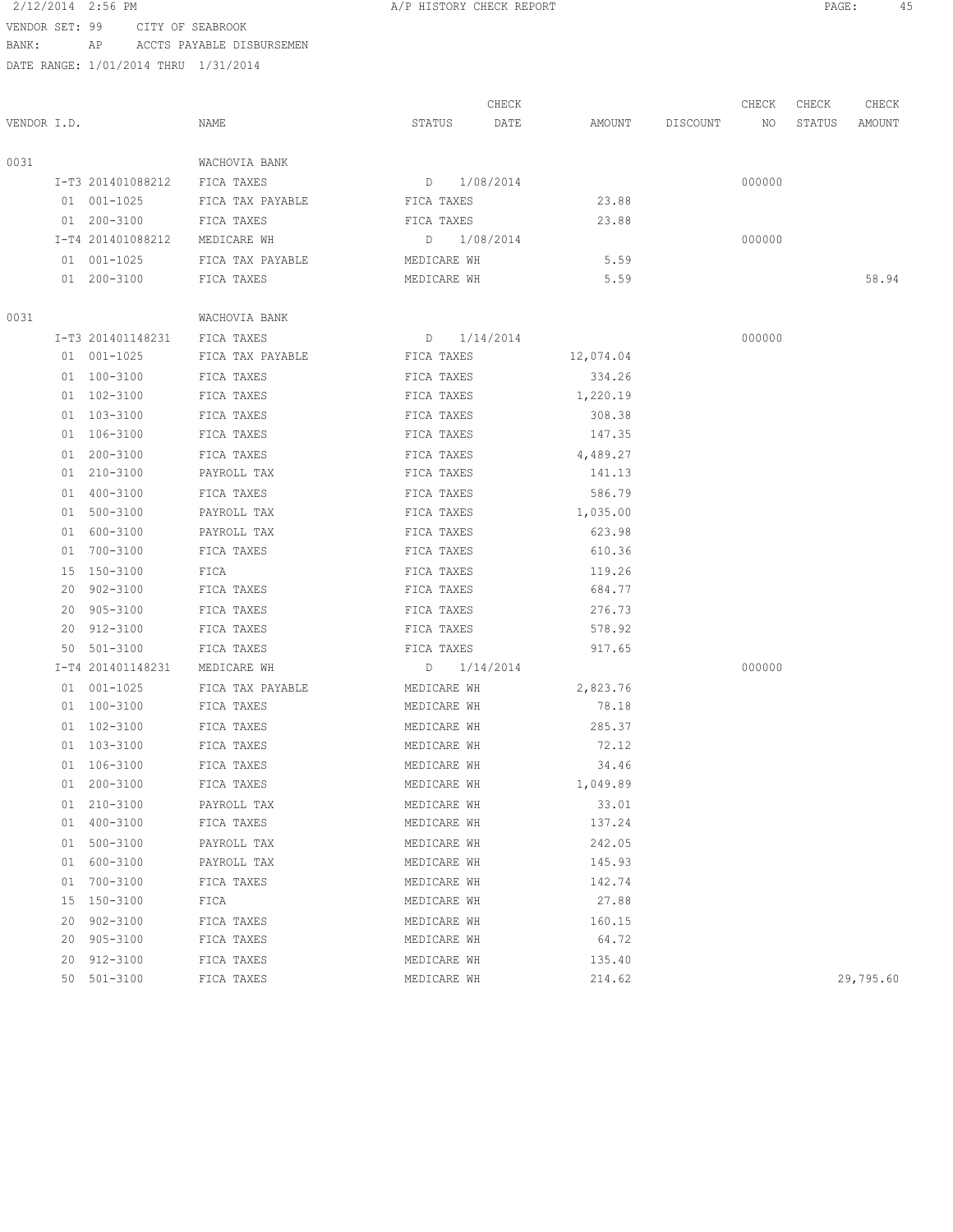# 2/12/2014 2:56 PM **A/P HISTORY CHECK REPORT PAGE:** 46

VENDOR SET: 99 CITY OF SEABROOK BANK: AP ACCTS PAYABLE DISBURSEMEN

|             |    |                   |                  |                 | CHECK |                       |          | CHECK    | CHECK  | CHECK      |
|-------------|----|-------------------|------------------|-----------------|-------|-----------------------|----------|----------|--------|------------|
| VENDOR I.D. |    |                   | NAME             | STATUS          | DATE  | AMOUNT                | DISCOUNT | NO       | STATUS | AMOUNT     |
| 0031        |    |                   | WACHOVIA BANK    |                 |       |                       |          |          |        |            |
|             |    | I-T3 201401238264 | FICA TAXES       | $D = 1/23/2014$ |       |                       |          | 000000   |        |            |
|             |    | 01 001-1025       | FICA TAX PAYABLE | FICA TAXES      |       | 740.97                |          |          |        |            |
|             |    | 01 500-3100       | PAYROLL TAX      | FICA TAXES      |       | 740.97                |          |          |        |            |
|             |    | I-T4 201401238264 | MEDICARE WH      | D 1/23/2014     |       |                       |          | 000000   |        |            |
|             |    | 01 001-1025       | FICA TAX PAYABLE | MEDICARE WH     |       | 173.29                |          |          |        |            |
|             |    | 01 500-3100       | PAYROLL TAX      | MEDICARE WH     |       | 173.29                |          |          |        | 1,828.52   |
| 0031        |    |                   | WACHOVIA BANK    |                 |       |                       |          |          |        |            |
|             |    | I-T3 201401278267 | FICA TAXES       | D 1/27/2014     |       |                       |          | 000000   |        |            |
|             |    | 01 001-1025       | FICA TAX PAYABLE | FICA TAXES      |       | 12,227.50             |          |          |        |            |
|             |    | 01 100-3100       | FICA TAXES       | FICA TAXES      |       | 345.25                |          |          |        |            |
|             |    | 01 102-3100       | FICA TAXES       | FICA TAXES      |       | 1,324.12              |          |          |        |            |
|             |    | 01 103-3100       | FICA TAXES       | FICA TAXES      |       | 329.35                |          |          |        |            |
|             |    | 01 106-3100       | FICA TAXES       | FICA TAXES      |       | 147.35                |          |          |        |            |
|             |    | 01 200-3100       | FICA TAXES       | FICA TAXES      |       | 4,462.36              |          |          |        |            |
|             |    | 01 210-3100       | PAYROLL TAX      | FICA TAXES      |       | 150.55                |          |          |        |            |
|             |    | 01 400-3100       | FICA TAXES       | FICA TAXES      |       | 596.93                |          |          |        |            |
|             |    | 01 500-3100       | PAYROLL TAX      | FICA TAXES      |       | 915.45                |          |          |        |            |
|             |    | 01 600-3100       | PAYROLL TAX      | FICA TAXES      |       | 623.98                |          |          |        |            |
|             |    | 01 700-3100       | FICA TAXES       | FICA TAXES      |       | 715.36                |          |          |        |            |
|             |    | 09 901-3100       | FICA             | FICA TAXES      |       | 10.68                 |          |          |        |            |
|             |    | 15 150-3100       | FICA             | FICA TAXES      |       | 123.09                |          |          |        |            |
|             |    | 20 902-3100       | FICA TAXES       | FICA TAXES      |       | 619.69                |          |          |        |            |
|             |    | 20 905-3100       | FICA TAXES       | FICA TAXES      |       | 276.73                |          |          |        |            |
|             |    | 20 912-3100       | FICA TAXES       | FICA TAXES      |       | 633.26                |          |          |        |            |
|             |    | 50 501-3100       | FICA TAXES       | FICA TAXES      |       | 953.35                |          |          |        |            |
|             |    | I-T4 201401278267 | MEDICARE WH      | D 1/27/2014     |       |                       |          | 000000   |        |            |
|             |    | 01 001-1025       | FICA TAX PAYABLE | MEDICARE WH     |       | 2,859.68              |          |          |        |            |
|             |    | 01 100-3100       | FICA TAXES       | MEDICARE WH     |       | 80.75                 |          |          |        |            |
|             |    | 01 102-3100       | FICA TAXES       | MEDICARE WH     |       | 309.69                |          |          |        |            |
|             |    | 01 103-3100       | FICA TAXES       | MEDICARE WH     |       | 77.02                 |          |          |        |            |
|             |    | 01 106-3100       | FICA TAXES       | MEDICARE WH     |       | 34.46                 |          |          |        |            |
|             |    | 01 200-3100       | FICA TAXES       | MEDICARE WH     |       | 1,043.61              |          |          |        |            |
|             |    | 01 210-3100       | PAYROLL TAX      | MEDICARE WH     |       | 35.21                 |          |          |        |            |
|             | 01 | 400-3100          | FICA TAXES       | MEDICARE WH     |       | 139.61                |          |          |        |            |
|             | 01 | 500-3100          | PAYROLL TAX      | MEDICARE WH     |       | 214.10                |          |          |        |            |
|             | 01 | 600-3100          | PAYROLL TAX      | MEDICARE WH     |       | 145.93                |          |          |        |            |
|             |    | 01 700-3100       | FICA TAXES       | MEDICARE WH     |       | 167.31                |          |          |        |            |
|             |    | 09 901-3100       | FICA             | MEDICARE WH     |       | 2.49                  |          |          |        |            |
|             |    | 15 150-3100       | FICA             | MEDICARE WH     |       | 28.78                 |          |          |        |            |
|             |    | 20 902-3100       | FICA TAXES       | MEDICARE WH     |       | 144.94                |          |          |        |            |
|             |    | 20 905-3100       | FICA TAXES       | MEDICARE WH     |       | 64.72                 |          |          |        |            |
|             | 20 | 912-3100          | FICA TAXES       | MEDICARE WH     |       | 148.10                |          |          |        |            |
|             |    | 50 501-3100       | FICA TAXES       | MEDICARE WH     |       | 222.96                |          |          |        | 30, 174.36 |
|             |    |                   |                  |                 |       | *** VENDOR TOTALS *** |          | 4 CHECKS |        | 61,857.42  |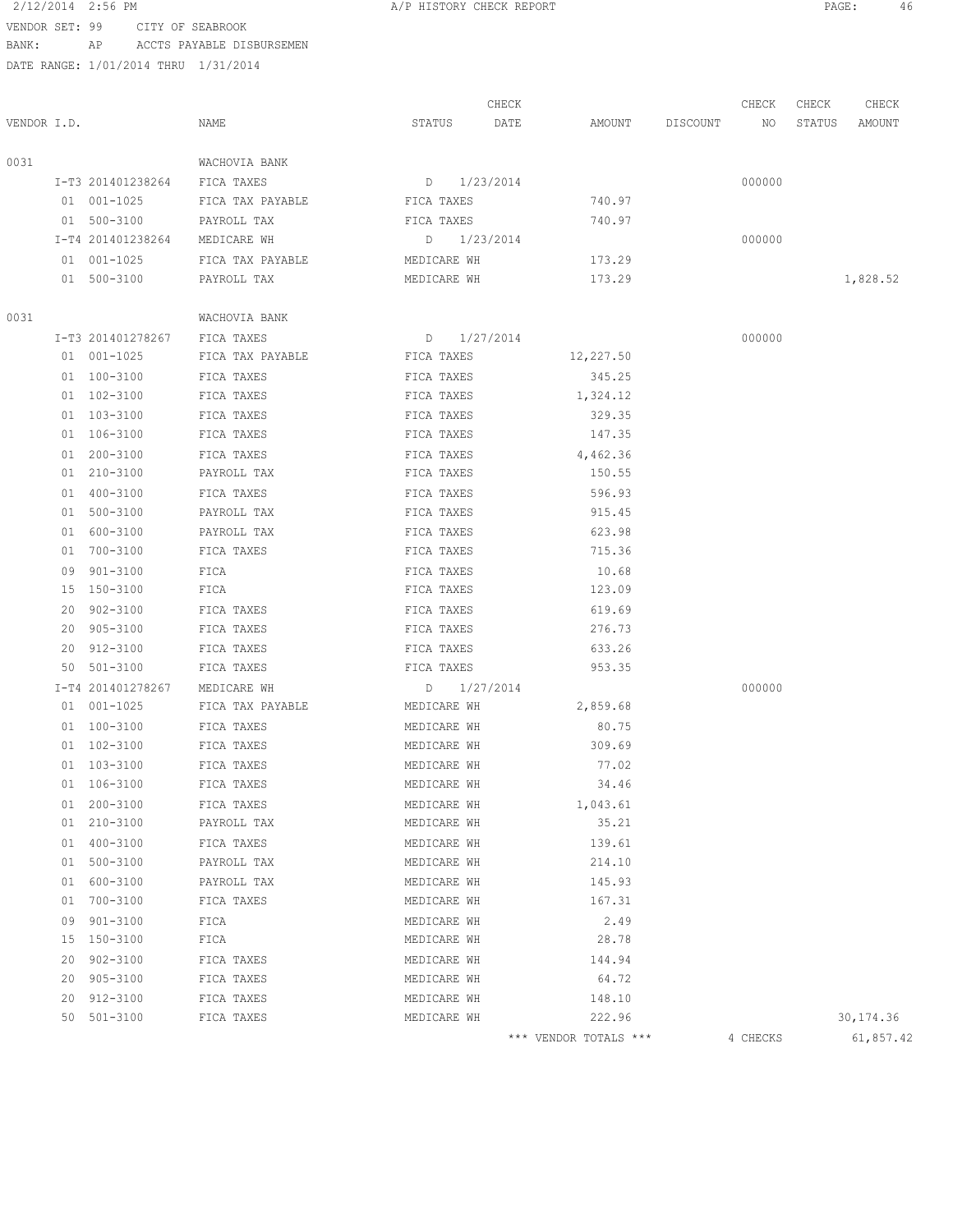2/12/2014 2:56 PM A/P HISTORY CHECK REPORT PAGE: 47 VENDOR SET: 99 CITY OF SEABROOK BANK: AP ACCTS PAYABLE DISBURSEMEN DATE RANGE: 1/01/2014 THRU 1/31/2014 CHECK CHECK CHECK CHECK VENDOR I.D. NAME STATUS DATE AMOUNT DISCOUNT NO STATUS AMOUNT 0032 WACHOVIA BANK I-T1 201401148231 WITHHOLDING TAXES D 1/14/2014 000000 01 001-1020 WITHHOLDING PAYABLE WITHHOLDING TAXES 22,348.37 22,348.37 0032 WACHOVIA BANK I-T1 201401238264 WITHHOLDING TAXES D 1/23/2014 000000 01 001-1020 WITHHOLDING PAYABLE WITHHOLDING TAXES 2,951.97 2,951.97 0032 WACHOVIA BANK I-T1 201401278267 WITHHOLDING TAXES D 1/27/2014 000000 01 001-1020 WITHHOLDING PAYABLE WITHHOLDING TAXES 22,655.53 22,655.53 \*\*\* VENDOR TOTALS \*\*\* 3 CHECKS 47,955.87 1847 ROBERT WARNER I-201312318182 FUEL R 1/02/2014 116838 01 200-4030 GAS & OIL/OUTSIDE SUPPLY FUEL 60.00 60.00 60.00 60.00 60.00 \*\*\* VENDOR TOTALS \*\*\* 1 CHECKS 60.00 0035 WASTE MANAGEMENT OF TEXAS INC I-169080717914 ROLLOFF R 1/08/2014 R 116893 20 922-5466 STORM CLEANUP EXPENSE ROLLOFF 538.62 538.62 0035 WASTE MANAGEMENT OF TEXAS INC I-201401078206 JAN14 ROLL OFF CHARGES R 1/08/2014 116894 20 922-5479 COMMERCIAL SANIT SERVICE JAN14 ROLL OFF CHARG 54,361.03 20 922-7210 FRANCHISE FEES JAN14 ROLL OFF CHARG 18,516.22CR<br>20 922-9535 SANITATION BILLING FEES JAN14 ROLL OFF CHARG 9,875.33CR 20 922-9535 SANITATION BILLING FEES JAN14 ROLL OFF CHARG 9,875.33CR 20 922-5469 RESIDENTIAL SANIT SERVICE JAN14 ROLL OFF CHARG 69,080.47 20 922-5467 RECYCLING CHARGES JAN14 ROLL OFF CHARG 6,094.02 101,143.97 \*\*\* VENDOR TOTALS \*\*\* 2 CHECKS 101,682.59 2105 WEX BANK I-35218716 FUEL R 1/08/2014 116895 01 200-4030 GAS & OIL/OUTSIDE SUPPLY FUEL 144.19 144.19 144.19 2105 WEX BANK I-35538191 FUEL R 1/30/2014 R 1/30 117063 01 200-4030 GAS & OIL/OUTSIDE SUPPLY FUEL 397.85 397.85 397.85 \*\*\* VENDOR TOTALS \*\*\* 2 CHECKS 542.04 2006 JOE WINTER INVESTIGATIONS I-29645 PRE-EMPLOYMENT CHECK R 1/08/2014 116896 01 107-3145 DRUG TESTING PRE-EMPLOYMENT CHECK 244.10 244.10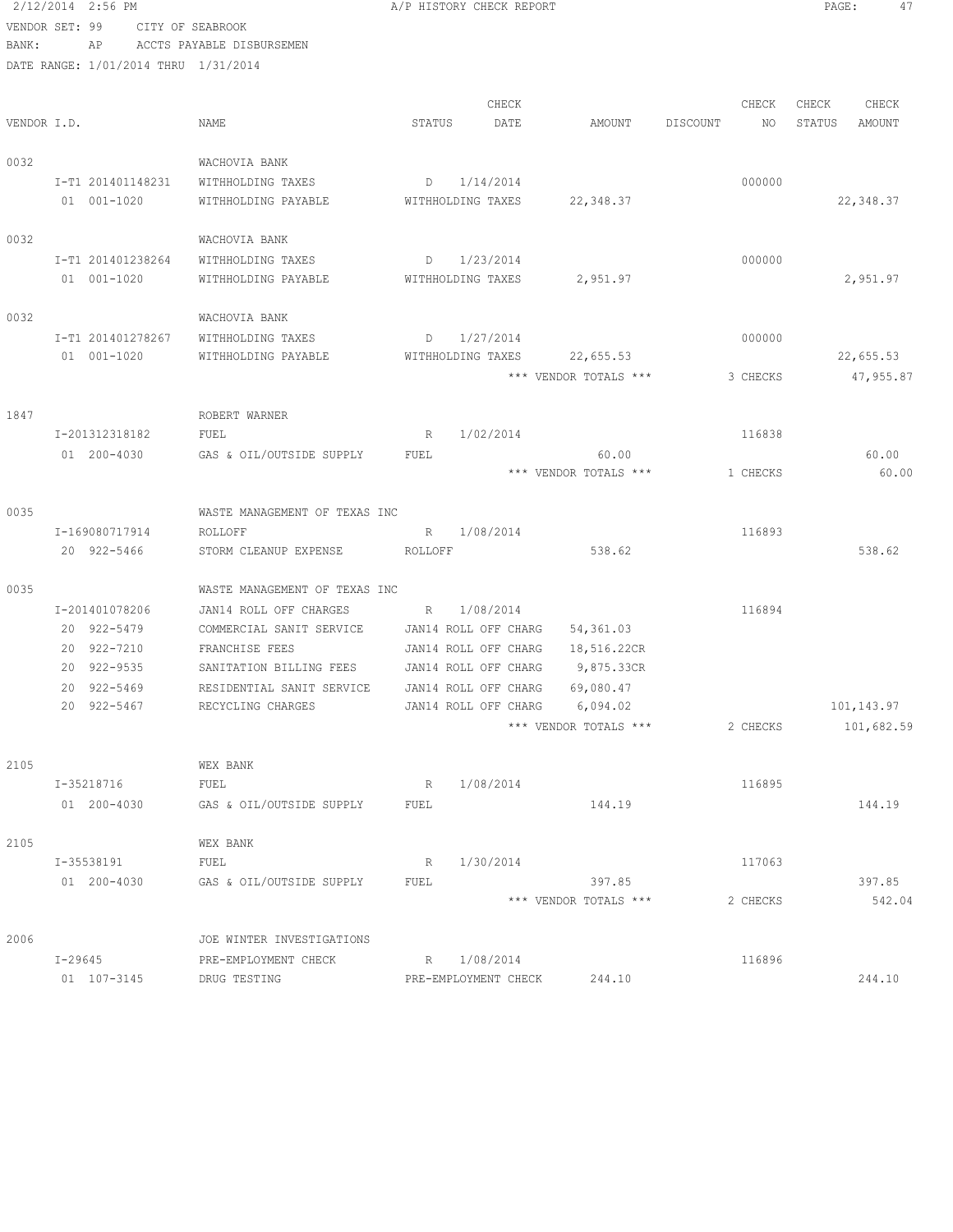| 2/12/2014 2:56 PM |                                      |                           |           | A/P HISTORY CHECK REPORT |                                                         |                  | PAGE:<br>48      |
|-------------------|--------------------------------------|---------------------------|-----------|--------------------------|---------------------------------------------------------|------------------|------------------|
| VENDOR SET: 99    |                                      | CITY OF SEABROOK          |           |                          |                                                         |                  |                  |
| BANK:             | ΑP                                   | ACCTS PAYABLE DISBURSEMEN |           |                          |                                                         |                  |                  |
|                   | DATE RANGE: 1/01/2014 THRU 1/31/2014 |                           |           |                          |                                                         |                  |                  |
|                   |                                      |                           |           | CHECK                    |                                                         | CHECK            | CHECK<br>CHECK   |
| VENDOR I.D.       |                                      | <b>NAME</b>               | STATUS    | DATE                     | AMOUNT                                                  | DISCOUNT<br>NO.  | STATUS<br>AMOUNT |
| 2006              |                                      | JOE WINTER INVESTIGATIONS |           |                          |                                                         |                  |                  |
| $I - 29666$       |                                      | INVESTIGATION SERVICES    | R         | 1/22/2014                |                                                         | 116993           |                  |
|                   | 01 107-3145                          | DRUG TESTING              |           | INVESTIGATION SERVIC     | 165.77                                                  |                  | 165.77           |
|                   |                                      |                           |           |                          | *** VENDOR TOTALS ***                                   | 2 CHECKS         | 409.87           |
| 0664              |                                      | SEAN WRIGHT               |           |                          |                                                         |                  |                  |
|                   | I-201401308300                       | CIVIL SERVICE WORKSHOP    | R         | 1/30/2014                |                                                         | 117066           |                  |
|                   | 50 501-5300                          | TRAINING & CONFERENCE     |           | CIVIL SERVICE WORKSH     | 607.96                                                  |                  | 607.96           |
|                   |                                      |                           |           |                          | *** VENDOR TOTALS ***                                   | 1 CHECKS         | 607.96           |
| 0920              |                                      | ZAP SUPPLY                |           |                          |                                                         |                  |                  |
|                   | $I-379828$                           | ALT RELAY                 | R         | 1/08/2014                |                                                         | 116897           |                  |
|                   | 20 912-5120                          | MAINT-SEWER SYSTEM MINOR  | ALT RELAY |                          | 333.00                                                  |                  | 333.00           |
|                   |                                      |                           |           |                          | $^{\star\star\star}$ VENDOR TOTALS $^{\star\star\star}$ | 1 CHECKS         | 333.00           |
|                   |                                      |                           |           |                          |                                                         |                  |                  |
|                   | $*$ * TOTALS * *                     | NO.                       |           |                          | INVOICE AMOUNT                                          | <b>DISCOUNTS</b> | CHECK AMOUNT     |
|                   | REGULAR CHECKS:                      | 280                       |           |                          | 905,660.11                                              | 0.00             | 905,660.11       |
|                   | HAND CHECKS:                         | $\circ$                   |           |                          | 0.00                                                    | 0.00             | 0.00             |
|                   | DRAFTS:                              | 15                        |           |                          | 113,243.39                                              | 0.00             | 113,243.39       |
|                   | EFT:                                 | 30                        |           |                          | 86,904.21                                               | 0.00             | 86,904.21        |
|                   | NON CHECKS:                          | $\circ$                   |           |                          | 0.00                                                    | 0.00             | 0.00             |
|                   | VOID CHECKS:                         | 1 VOID DEBITS             |           | 0.00                     |                                                         |                  |                  |
|                   |                                      | VOID CREDITS              |           | 560.00                   | 560.00                                                  | 0.00             |                  |

TOTAL ERRORS: 0

|    | G/L ACCOUNT           | NAME                     | AMOUNT    |
|----|-----------------------|--------------------------|-----------|
|    |                       |                          |           |
| 01 | 001-0507 DUE FROM EDC |                          | 668.64    |
| 01 | $001 - 1011$          | BAIL BONDS PAYABLE       | 3,907.50  |
| 01 | $001 - 1020$          | WITHHOLDING PAYABLE      | 47,955.87 |
| 01 | $001 - 1023$          | HSA PAYABLE              | 508.82    |
| 01 | $001 - 1025$          | FICA TAX PAYABLE         | 30,928.71 |
| 01 | $001 - 1028$          | RETIREMENT PAYABLE       | 44,358.08 |
| 01 | $001 - 1030$          | AFLAC INSURANCE DEDUCTS  | 2,617.56  |
| 01 | $001 - 1031$          | ICMA INSURANCE DEDUCTS   | 11,137.86 |
| 01 | $001 - 1032$          | OTHER PAYROLL DEDUCTIONS | 5,221.06  |
| 01 | $001 - 1202$          | DUE TO COLLECTION        | 3,521.34  |
| 01 | $001 - 1525$          | COMMUNITY HOUSE DEPOSITS | 50.00     |
| 01 | 100-3100              | FICA TAXES               | 838.44    |
| 01 | 100-3110              | RETIREMENT               | 2,717.76  |
| 01 | 100-3300              | MAYOR & COUNCIL FEES     | 320.00    |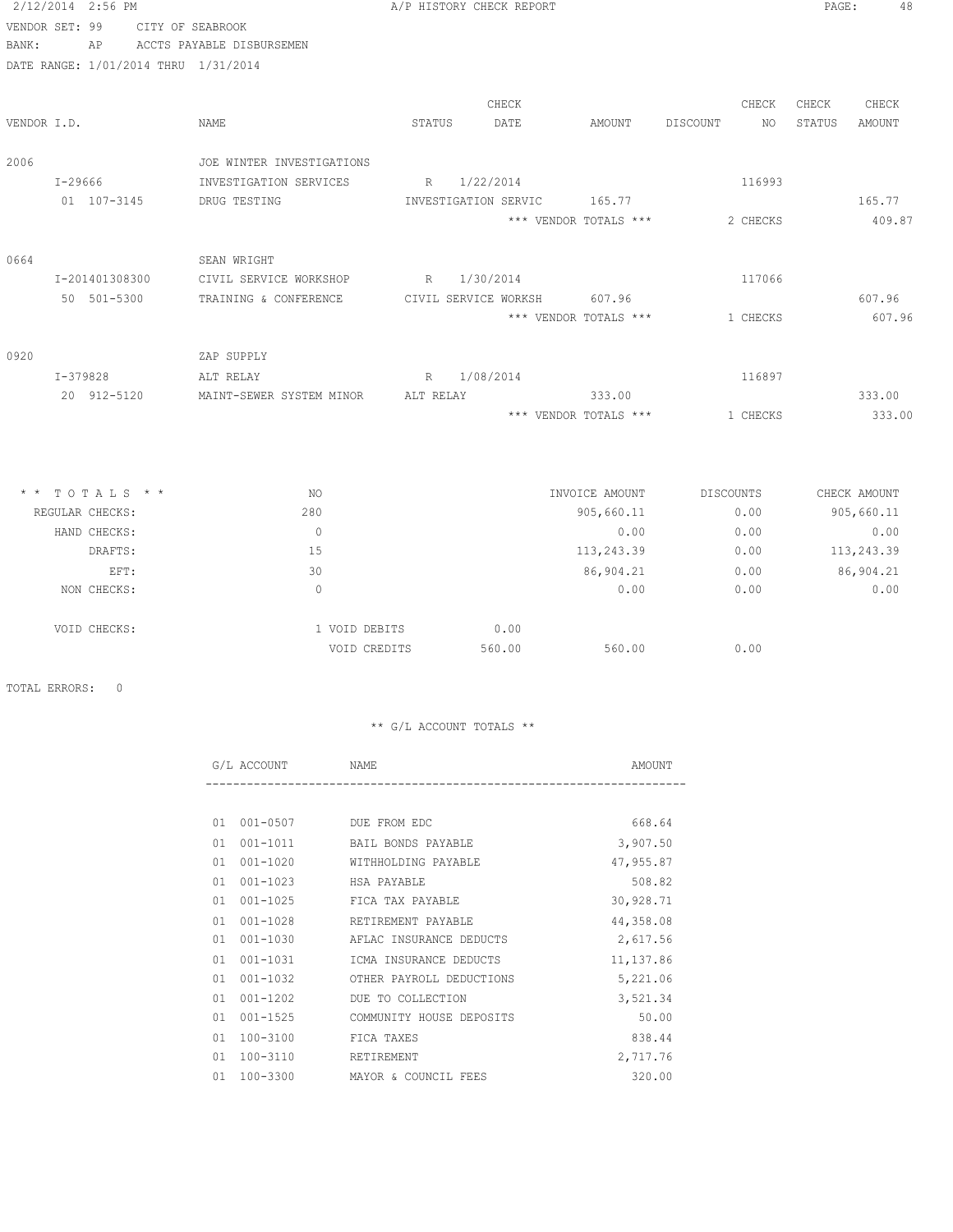DATE RANGE: 1/01/2014 THRU 1/31/2014

| G/L ACCOUNT    | NAME                           | AMOUNT      |
|----------------|--------------------------------|-------------|
|                |                                |             |
| 01 100-5020    | DUES & SUBSCRIPTIONS           | 57.00       |
| 01 100-5195    | ELECTION EXPENSE               | 50.00       |
| 01 100-5300    | TRAINING & CONFERENCE          | 120.00      |
| 01 100-5400    | TELEPHONE                      | 223.89      |
| 01 100-5465    | MISC EXPENDITURES              | 87.58       |
| 01 100-7100    | SALES TAX                      | 1,020.08    |
| 01 100-8605    | DISPATCH & ANIMAL CONTROL      | 1,666.66CR  |
| 01 100-8606    | LEASE OF FIRE STATION          | 78,940.34CR |
| 01 100-8640    | LICENSES & PERMITS             | 155.00      |
| 01 102-3100    | FICA TAXES                     | 3,139.37    |
| 01 102-3110    | RETIREMENT                     | 10,177.96   |
| 01 102-5020    | DUES & SUBSCRIPTIONS           | 190.35      |
| 01 102-5300    | TRAINING & CONFERENCE          | 549.15      |
| 01 102-5400    | TELEPHONE                      | 252.75      |
| 01 103-3100    | FICA TAXES                     | 786.87      |
| 01 103-3110    | RETIREMENT                     | 2,764.13    |
| 01 103-3350    | UNEMPLOYMENT BENEFITS          | 2.43        |
| 01 103-4150    | SMALL TOOLS & EQUIPMENT        | 2,174.79    |
| 01 103-5400    | TELEPHONE                      | 297.77      |
| 01 103-5465    | MISC EXPENDITURES              | 259.86      |
| 01 106-3100    | FICA TAXES                     | 363.62      |
| 01 106-3110    | RETIREMENT                     | 1,190.01    |
| 01 106-5300    | TRAINING & CONFERENCE          | 400.00      |
| 01 106-5400    | TELEPHONE                      | 726.72      |
| 01 106-5405    | PHONE NETWORK NOTIFICATION SYS | 11,283.99   |
| 01 107-3145    | DRUG TESTING                   | 596.37      |
| 01 107-3150    | GIFT CERTIFICATES              | 55.00       |
| 01 107-3900    | MERIT AWARDS                   | 200.00      |
| 01 107-4010    | OFFICE SUPPLIES                | 1,962.35    |
| 01 107-4011    | POSTAGE                        | 1,081.62    |
| 01 107-4050    | BULK PETROLEUM PURCHASES       | 11,106.80   |
| 107-4150<br>01 | SMALL EQUIPMENT                | 142.05      |
| 01 107-5010    | ADVERTISING                    | 2,019.28    |
| 01 107-5030    | RENTALS & SERVICE AGRMTS       | 12,725.09   |
| 01 107-5175    | JANITORIAL SERVICES            | 965.95      |
| 01 107-5180    | MAINT-BLDGS & GROUNDS          | 6,503.98    |
| 01 107-5215    | PROF FEES-ENGINEERING          | 5,037.03    |
| 01 107-5220    | PROF FEES-LEGAL                | 120.00      |
| 01 107-5227    | PROF FEES-CONSULTING           | 11, 136.77  |
| 01 107-5230    | CONTRACT-AMBULANCE SERV        | 35,691.16   |
| 01 107-5235    | CONTRACT-FIRE DEPT             | 138,445.16  |
| 01 107-5295    | SAFETY COMMITTEE               | 86.59       |
| 01 107-5330    | INSURANCE-MISC                 | 250.00      |
| 01 107-5400    | TELEPHONE                      | 728.80      |
| 01 107-5410    | UTILITIES                      | 6,982.73    |
| 01 107-5465    | MISC EXPENSE                   | 1,578.12    |
|                |                                |             |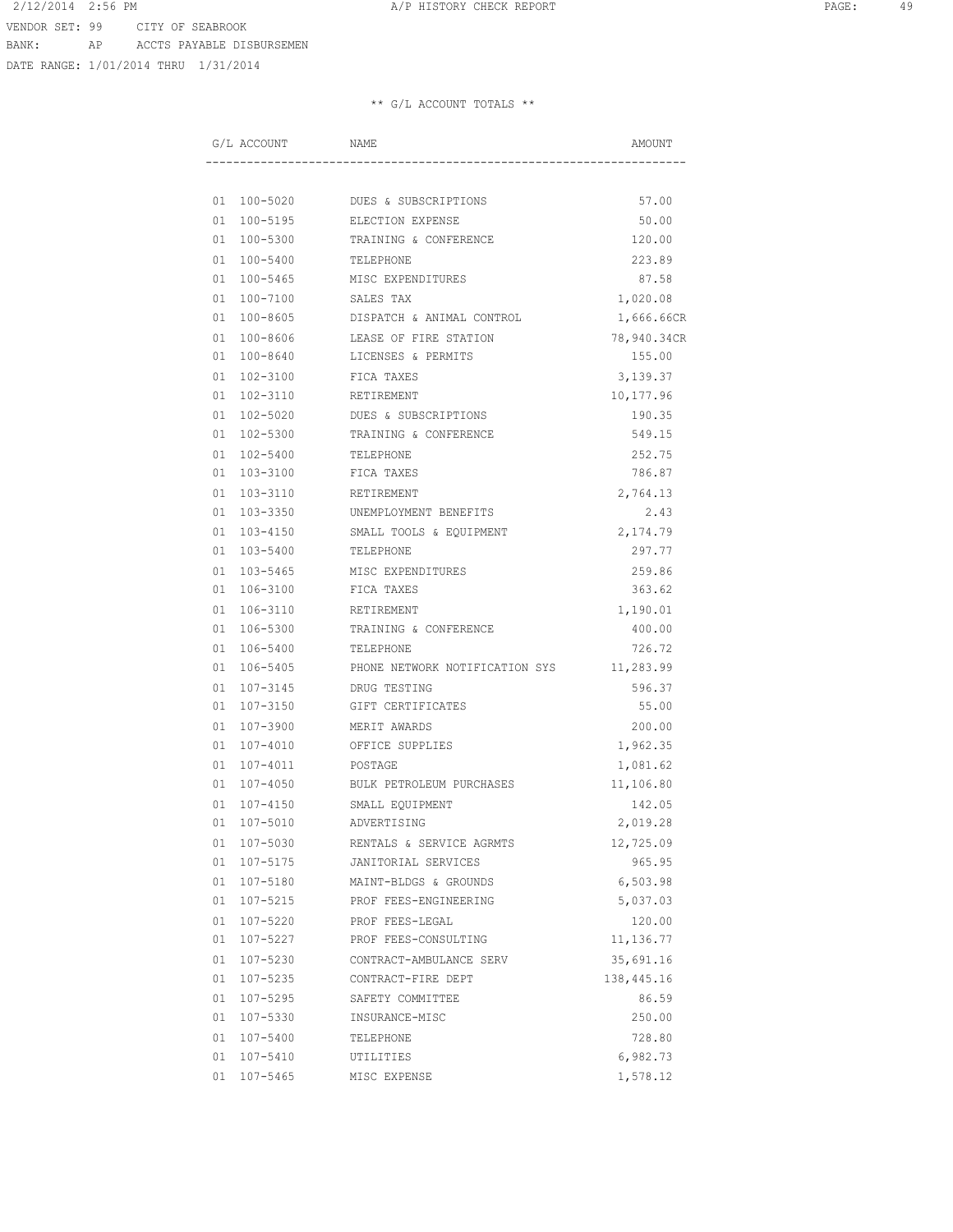DATE RANGE: 1/01/2014 THRU 1/31/2014

| G/L ACCOUNT |             | NAME                             | AMOUNT      |
|-------------|-------------|----------------------------------|-------------|
|             |             |                                  |             |
|             |             | 01 107-5466 FIRE STATION EXPENSE | 12,799.29CR |
| 01 200-3100 |             | FICA TAXES                       | 11,074.60   |
| 01 200-3110 |             | RETIREMENT                       | 40,523.25   |
| 01 200-4005 |             | SUPPLIES-POLICE OPERATION        | 622.83      |
| 01 200-4010 |             | OFFICE SUPPLIES                  | 1,250.99    |
| 01 200-4011 |             | POSTAGE                          | 217.94      |
| 01 200-4030 |             | GAS & OIL/OUTSIDE SUPPLY         | 602.04      |
| 01 200-4150 |             | SMALL TOOLS & EQUIP              | 263.53      |
| 01 200-5020 |             | DUES & SUBSCRIPTIONS             | 40.00       |
| 01 200-5030 |             | RENTALS & SERVICE AGRMTS         | 1,221.13    |
|             | 01 200-5110 | MAINT-AUTOS & EQUIPMENT          | 1,425.59    |
| 01 200-5170 |             | MAINT-RADIO EQUIPMENT            | 4,222.90    |
| 01 200-5175 |             | JANITORIAL SERVICES              | 875.00      |
| 01 200-5180 |             | MAINT-BLDGS & GROUNDS            | 53.00       |
| 01 200-5210 |             | CIVIL SERVICE EXP                | 241.00      |
| 01 200-5300 |             | TRAINING & CONFERENCE            | 2,952.71    |
| 01 200-5310 |             | UNIFORMS & LAUNDRY               | 184.99      |
| 01 200-5311 |             | HANDGUN TRAINING EXPENSE         | 3,352.00    |
| 01 200-5400 |             | TELEPHONE                        | 3,745.63    |
| 01 200-5410 |             | UTILITIES                        | 314.30      |
| 01 200-5465 |             | MISC EXPENSE                     | 534.00      |
| 01 210-3100 |             | PAYROLL TAX                      | 359.90      |
| 01 210-3110 |             | RETIREMENT                       | 1,183.39    |
| 01 210-3350 |             | UNEMPLOYMENT BENEFITS            | 4.33        |
| 01 210-4150 |             | SMALL TOOLS & EQUIPMENT          | 407.14      |
| 01 210-4160 |             | ANIMAL FOOD & SUPPLIES           | 149.16      |
| 01 210-5180 |             | MAINT-BLDGS & GROUNDS            | 265.90      |
| 01 210-5310 |             | UNIFORMS & LAUNDRY               | 168.00      |
| 01 210-5400 |             | TELEPHONE                        | 34.11       |
| 01 210-5410 |             | UTILITIES                        | 477.07      |
| 01 210-5465 |             | MISC EXPENDITURES                | 18.88       |
| 01 400-3100 |             | FICA TAXES                       | 1,460.57    |
| 01 400-3110 |             | RETIREMENT                       | 4,610.14    |
| 01 400-3350 |             | UNEMPLOYMENT BENEFITS            | 3.94        |
| 01 400-4090 |             | POOL SUPPLIES                    | 397.00      |
| 01 400-4095 |             | NURSERY SUPPLIES                 | 213.85      |
| 01 400-4150 |             | SMALL EQUIPMENT OR TOOLS         | 48.94       |
| 01 400-4400 |             | MISC SUPPLIES                    | 1,148.06    |
| 01 400-5030 |             | RENTALS & SERVICE AGRMTS         | 135.43      |
| 01 400-5110 |             | MAINT-AUTOS & EQUIPMENT          | 502.80      |
| 01 400-5160 |             | MAINT-POOL & GROUNDS             | 173.15      |
| 01 400-5165 |             | MAINT-RECREATION EQUIP           | 217.01      |
| 01 400-5180 |             | MAINT-BLDGS & GROUNDS            | 1,290.25    |
| 01 400-5275 |             | ELECTRICAL SERVICES              | 482.80      |
| 01 400-5300 |             | TRAINING & CONFERENCE            | 885.00      |
| 01 400-5310 |             | UNIFORMS & LAUNDRY               | 535.25      |
|             |             |                                  |             |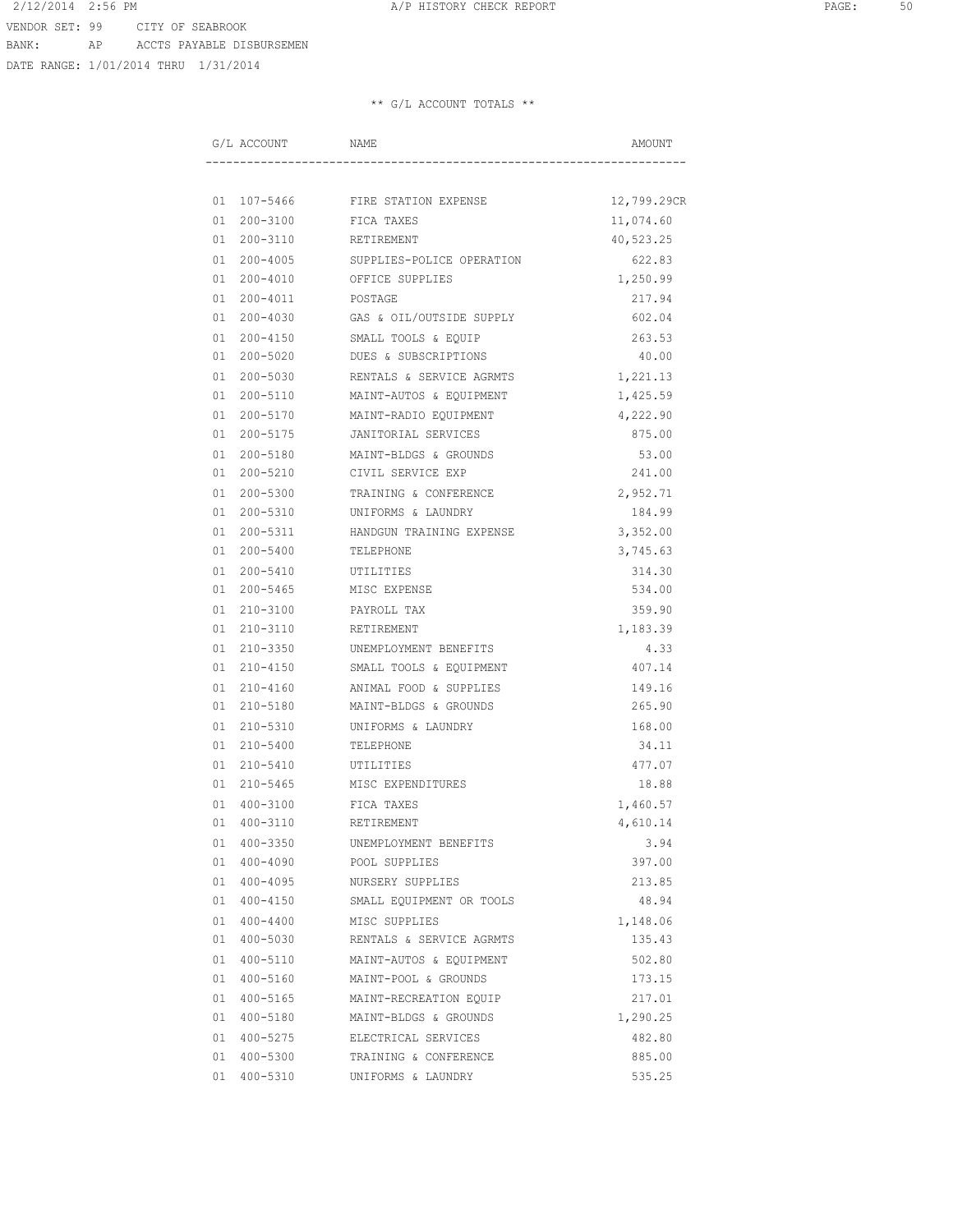DATE RANGE: 1/01/2014 THRU 1/31/2014

| G/L ACCOUNT |             | NAME                           | AMOUNT     |
|-------------|-------------|--------------------------------|------------|
|             |             |                                |            |
|             |             | 01  400-5400  TELEPHONE        | 539.18     |
|             |             | 01 400-5410 UTILITIES          | 5,384.09   |
|             |             | 01 400-5465 MISC EXPENSE       | 4.39       |
|             | 01 500-3100 | PAYROLL TAX                    | 3,320.86   |
|             | 01 500-3110 | RETIREMENT                     | 10,236.29  |
|             | 01 500-3350 | UNEMPLOYMENT BENEFITS          | 3.97       |
|             | 01 500-4150 | SMALL TOOLS & EQUIP            | 4,417.56   |
|             | 01 500-4400 | MISC SUPPLIES                  | 288.36     |
|             | 01 500-5030 | RENTALS & SERVICE AGRMTS       | 70.14      |
|             | 01 500-5110 | MAINT-AUTOS & EQUIP            | 1,532.06   |
|             | 01 500-5140 | MAINT STREETS                  | 469.22     |
|             | 01 500-5145 | MAINT-DRAINAGE                 | 17.70      |
|             | 01 500-5150 | MAINT-STREET SIGNS             | 93.69      |
| 01          |             | 500-5180 MAINT-BLDGS & GROUNDS | 95.07      |
|             |             | 01 500-5215 PROF FEES - ENGR   | 18,500.00  |
|             | 01 500-5246 | STORM WATER MANAGEMENT         | 300.00     |
|             | 01 500-5310 | UNIFORMS & LAUNDRY             | 553.44     |
|             | 01 500-5400 | TELEPHONE                      | 530.61     |
|             | 01 500-5410 | UTILITIES                      | 431.63     |
|             | 01 500-5411 | UTILITIES - STREET LIGHTS      | 29,727.37  |
|             | 01 600-3015 | CONTRACT LABOR                 | 1,400.00   |
| 01 600-3100 |             | PAYROLL TAX                    | 1,539.82   |
| 01 600-3110 |             | RETIREMENT                     | 5,236.93   |
| 01 600-5020 |             | DUES & SUBSCRIPTIONS           | 403.00     |
| 01 600-5030 |             | RENTALS & SERVICE AGRMTS       | 236.94     |
|             | 01 600-5110 | MAINT-AUTOS & EQUIP            | 465.06     |
|             | 01 600-5240 | CONTRACT SVCS-MOWING/DEMOLITIO | 122.00     |
| 01          | 600-5300    | TRAINING & CONFERENCE          | 589.75     |
|             | 01 600-5400 | TELEPHONE                      | 249.91     |
|             | 01 600-5465 | MISC EXPENDITURES              | 34.09      |
|             | 01 700-3015 | CONTRACT LABOR                 | 225.00     |
| 01          | 700-3100    | FICA TAXES                     | 1,635.77   |
| 01 700-3110 |             | RETIREMENT                     | 3,352.66   |
| 01 700-5030 |             | RENTALS & SERVICE AGRMTS       | 443.91     |
|             | 01 700-5300 | TRAINING & CONFERENCE          | 441.44     |
|             | 01 700-5400 | TELEPHONE                      | 75.98      |
|             | 01 700-5431 | WARRANT INFORMATION SERV       | 12.40      |
|             |             | *** FUND TOTAL ***             | 516,903.31 |
|             | 07 701-5470 | CHILD SAFETY EXPENSES          | 1,350.00   |
|             |             | *** FUND TOTAL ***             | 1,350.00   |
|             | 09 901-3100 | FICA                           | 13.17      |
|             | 09 901-3110 | RETIREMENT                     | 180.45     |
|             | 09 901-4150 | SMALL TOOLS & EQUIP            | 21,672.64  |
|             | 09 901-5030 | RENTAL & SERVICE AGRMTS        | 675.00     |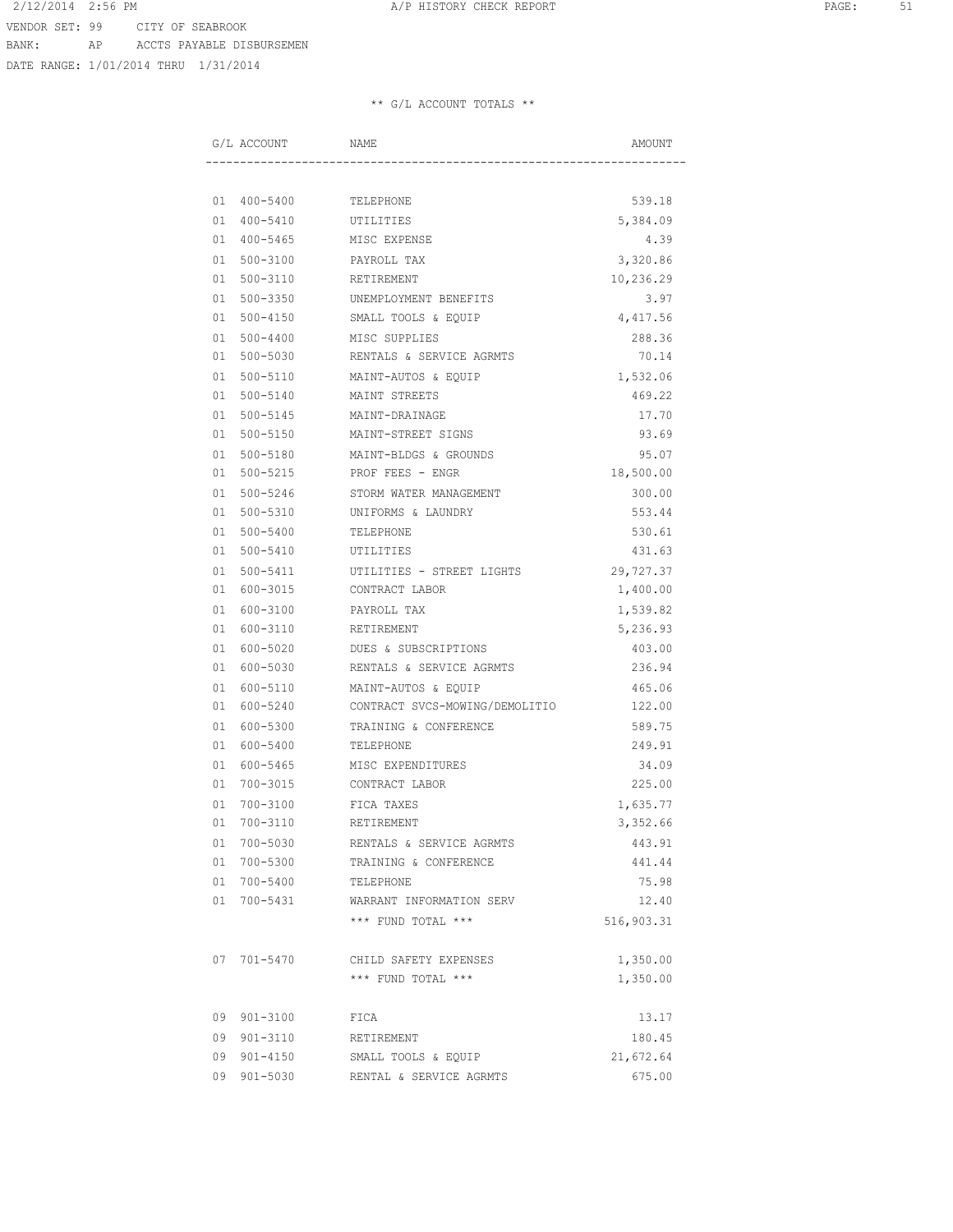VENDOR SET: 99 CITY OF SEABROOK

2/12/2014 2:56 PM **A/P HISTORY CHECK REPORT PAGE:** 52

BANK: AP ACCTS PAYABLE DISBURSEMEN

DATE RANGE: 1/01/2014 THRU 1/31/2014

|    | G/L ACCOUNT  | NAME                      | AMOUNT     |
|----|--------------|---------------------------|------------|
|    |              |                           |            |
|    | 09 901-5110  | MAINT-AUTOS & EQUIPMENT   | 1,112.68   |
|    |              | $***$ FUND TOTAL $***$    | 23,653.94  |
|    | 12 120-3110  | RETIREMENT                | 44.96      |
|    |              | *** FUND TOTAL ***        | 44.96      |
|    | 13 013-1005  | RETAINAGE                 | 5,149.37CR |
|    | 13 130-6052  | FLOOD & DRAINAGAE         | 83, 387.41 |
|    |              | *** FUND TOTAL ***        | 78,238.04  |
|    | 15 150-3100  | FICA                      | 299.01     |
|    | 15 150-3110  | RETIREMENT                | 681.96     |
|    | 15 150-5010  | ADVERTISING               | 20,378.53  |
|    | 15 150-5465  | MISCELLANEOUS             | 50.20      |
|    | 15 150-5466  | EVENTS                    | 5,000.00   |
|    |              | *** FUND TOTAL ***        | 26,409.70  |
|    | 19 929-5215  | PROF FEES-ENGINEERING     | 3,900.00   |
|    | 19 929-7521  | IMPACT FEES - WATER       | 640.56     |
|    | 19 929-7531  | IMPACT FEES - SEWER       | 3,115.05   |
|    |              | *** FUND TOTAL ***        | 7,655.61   |
|    | 20 020-0075  | Debt Service Reserve      | 72,241.67  |
|    | 20 902-3100  | FICA TAXES                | 1,609.55   |
|    | 20 902-3110  | RETIREMENT                | 5,627.55   |
| 20 | 902-4150     | SMALL EQUIPMENT OR TOOLS  | 49.55      |
| 20 | 902-4400     | MISC SUPPLIES             | 220.37     |
| 20 | 902-5030     | RENTALS & SERVICE AGRMTS  | 118.14     |
| 20 | 902-5110     | MAINT-AUTOS & EQUIPMENT   | 341.17     |
| 20 | $902 - 5130$ | MAINT-WATER SYSTEM MINOR  | 2,956.55   |
| 20 | $902 - 5216$ | PROF FEES - METER READING | 3,549.60   |
| 20 | 902-5280     | CHEMICAL SUPPLIES         | 1,420.00   |
|    | 20 902-5285  | LABORATORY FEES           | 588.89     |
|    | 20 902-5300  | TRAINING & CONFERENCE     | 231.00     |
|    | 20 902-5310  | UNIFORMS & LAUNDRY        | 553.44     |
|    | 20 902-5400  | TELEPHONE                 | 505.17     |
|    | 20 902-5410  | UTILITIES                 | 4,605.25   |
|    | 20 902-5451  | PASADENA WATER SUPPLY     | 31, 135.57 |
|    | 20 902-6010  | AUTOS & TRUCKS            | 34,051.75  |
|    | 20 905-3100  | FICA TAXES                | 682.90     |
|    | 20 905-3110  | RETIREMENT                | 2,281.57   |
|    | 20 905-4010  | OFFICE SUPPLIES           | 32.49      |
|    | 20 905-4011  | POSTAGE                   | 1,200.00   |
|    | 20 905-5030  | RENTALS & SERVICE AGRMTS  | 380.00     |
|    | 20 912-3100  | FICA TAXES                | 1,495.68   |
|    | 20 912-3110  | RETIREMENT                | 5,388.01   |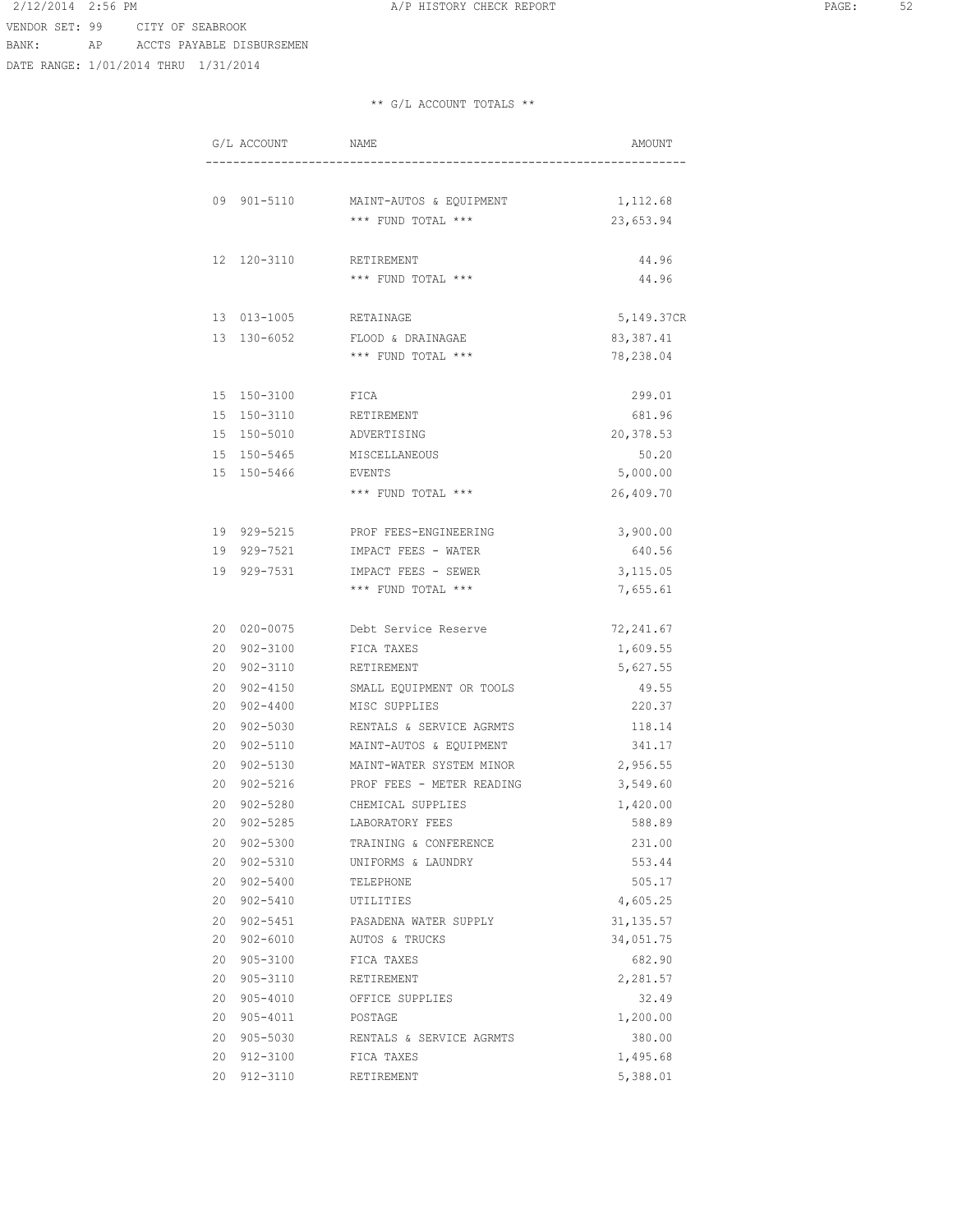DATE RANGE: 1/01/2014 THRU 1/31/2014

|  | G/L ACCOUNT | NAME                                            | AMOUNT      |
|--|-------------|-------------------------------------------------|-------------|
|  |             |                                                 |             |
|  |             | 20 912-4150 SMALL EQUIPMENT OR TOLLS            | 32.54       |
|  |             | 20 912-4400 MISC SUPPLIES                       | 214.19      |
|  |             | 20 912-5030 RENTALS & SERVICE AGRMTS            | 360.05      |
|  |             | 20 912-5110 MAINT-AUTOS & EQUIPMENT             | 297.70      |
|  |             | 20 912-5120 MAINT-SEWER SYSTEM MINOR            | 5,957.98    |
|  | 20 912-5215 | PROF FEES-ENGINEERING                           | 5,985.52    |
|  | 20 912-5280 | CHEMICAL SUPPLIES                               | 5,642.84    |
|  | 20 912-5285 | LABORATORY FEES                                 | 1,279.25    |
|  | 20 912-5290 | PERMIT FEES                                     | 150.00      |
|  | 20 912-5300 | TRAINING CONFERENCE                             | 120.00      |
|  | 20 912-5310 | UNIFORMS & LAUNDRY                              | 553.44      |
|  | 20 912-5400 | TELEPHONE                                       | 546.43      |
|  | 20 912-5410 | UTILITIES                                       | 23,559.09   |
|  |             | 20 912-5455 SLUDGE DISPOSAL                     | 8,643.95    |
|  |             | 20 912-5459 CLEAN TV/SEWER SYSTEM               | 2,502.50    |
|  |             | 20 912-6100 SEWER SYSTEM-REPAIR/MAINT 25,798.00 |             |
|  |             | 20 922-5466 STORM CLEANUP EXPENSE               | 538.62      |
|  | 20 922-5467 | RECYCLING CHARGES                               | 6,094.02    |
|  | 20 922-5469 | RESIDENTIAL SANIT SERVICE                       | 69,080.47   |
|  | 20 922-5479 | COMMERCIAL SANIT SERVICE                        | 54,361.03   |
|  | 20 922-7210 | FRANCHISE FEES                                  | 18,516.22CR |
|  | 20 922-9535 | SANITATION BILLING FEES                         | 9,875.33CR  |
|  |             | *** FUND TOTAL ***                              | 354,591.94  |
|  | 33 330-4150 | SMALL TOOLS & EQUIP                             | 48,400.00   |
|  |             | *** FUND TOTAL ***                              | 48,400.00   |
|  | 41 041-1525 | DEPOSITS - CAROTHER'S                           | 1,000.00    |
|  |             | 41 410-5010 ADVERTISING                         | 264.00      |
|  | 41 410-5020 | DUES & SUBSCRIPTIONS                            | 40.00       |
|  | 41 410-5030 | RENTALS & SERVICE AGREEMENTS                    | 96.38       |
|  | 41 410-5175 | JANITORIAL                                      | 1,100.00    |
|  | 41 410-5180 | MAINT-BLDG AND GROUNDS                          | 70.07       |
|  | 41 410-5400 | TELEPHONE                                       | 47.00       |
|  | 41 410-5410 | UTILITIES                                       | 1,350.03    |
|  | 41 410-5465 | MISC EXPENDITURES                               | 98.00       |
|  |             | *** FUND TOTAL ***                              | 4,065.48    |
|  | 42 420-5180 | BLDG & GRNDS- MAINT                             | 22,439.00   |
|  |             | *** FUND TOTAL ***                              | 22,439.00   |
|  | 50 501-3100 | FICA TAXES                                      | 2,308.58    |
|  | 50 501-3110 | RETIREMENT                                      | 7,996.39    |
|  | 50 501-5110 | MAINT - VEHICLES                                | 335.06      |
|  | 50 501-5300 | TRAINING & CONFERENCE                           | 607.96      |
|  | 50 501-5340 | DETENTION SUPPLIES                              | 866.40      |
|  |             |                                                 |             |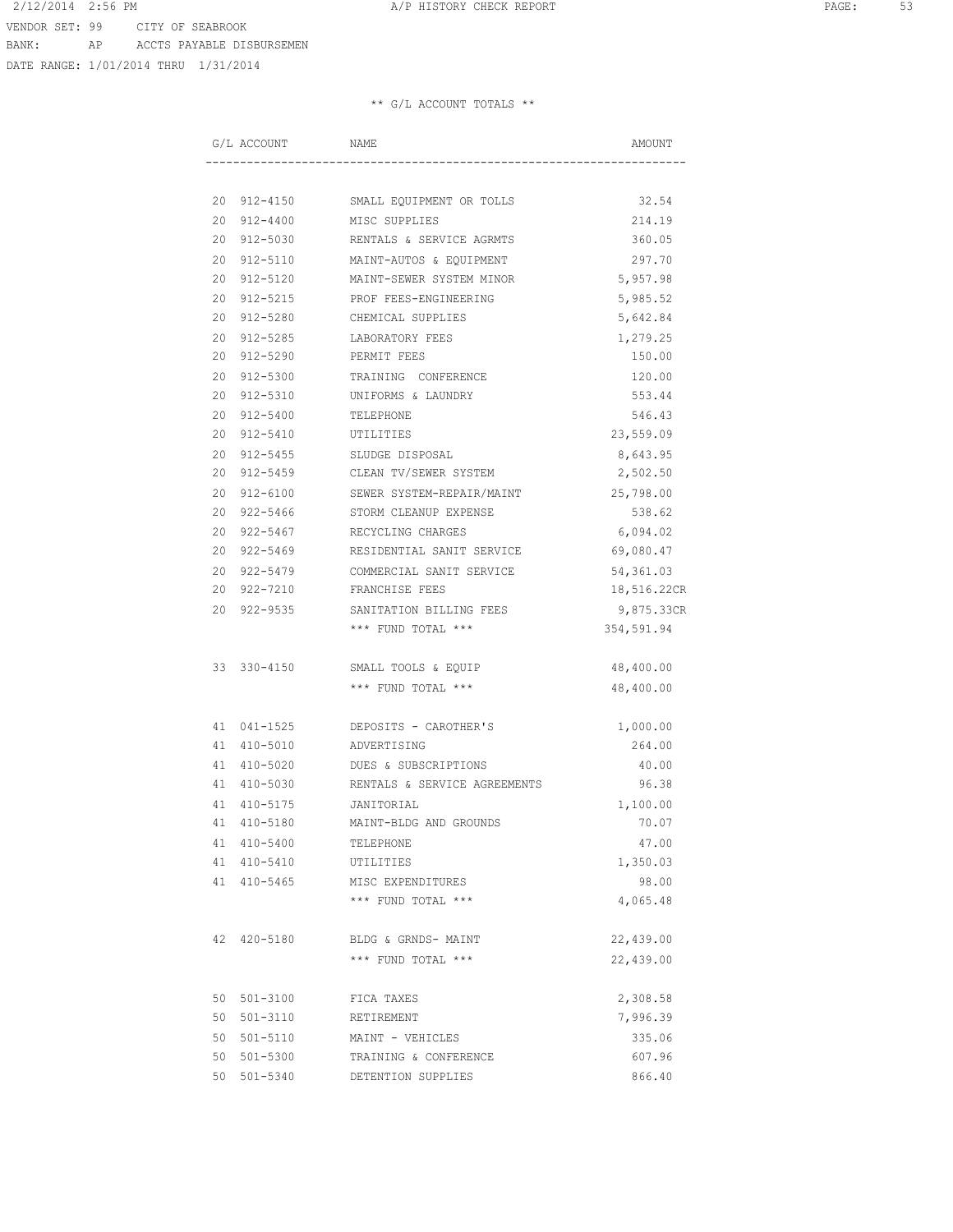DATE RANGE: 1/01/2014 THRU 1/31/2014

|                            | G/L ACCOUNT    | NAME               | AMOUNT         |           |              |
|----------------------------|----------------|--------------------|----------------|-----------|--------------|
|                            |                |                    |                |           |              |
|                            | 50 501-5400    | TELEPHONES         | 430.37         |           |              |
|                            | 50 501-5497    | C.I.D.             | 448.25         |           |              |
|                            | 50<br>501-5503 | MARINE PATROL      | 459.70         |           |              |
|                            |                | *** FUND TOTAL *** | 13,452.71      |           |              |
|                            | 83 830-6020    | EQUIPMENT          | 8,603.02       |           |              |
|                            |                | *** FUND TOTAL *** | 8,603.02       |           |              |
|                            | NO.            |                    | INVOICE AMOUNT | DISCOUNTS | CHECK AMOUNT |
| VENDOR SET: 99<br>BANK: AP | 326<br>TOTALS: |                    | 1,091,027.71   | 0.00      | 1,105,807.71 |
| BANK: AP<br>TOTALS:        | 326            |                    | 1,091,027.71   | 0.00      | 1,105,807.71 |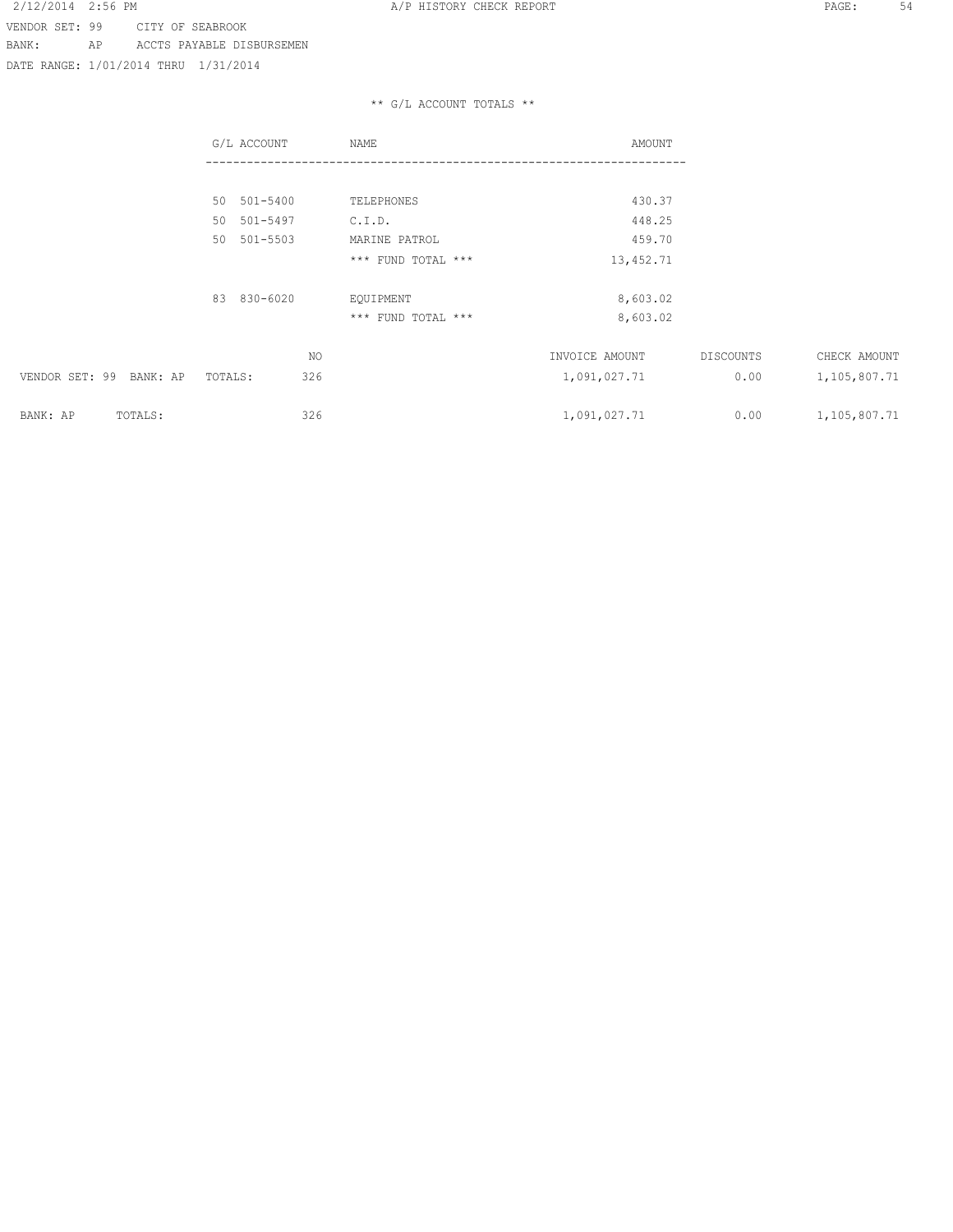VENDOR SET: 01 CITY OF SEABROOK

BANK: IP INSURANCE-EMPLOYEE TRUST

|             |             |             |                                         |               | CHECK     |                       |          | CHECK    | CHECK  | CHECK     |
|-------------|-------------|-------------|-----------------------------------------|---------------|-----------|-----------------------|----------|----------|--------|-----------|
| VENDOR I.D. |             |             | NAME                                    | STATUS        | DATE      | AMOUNT                | DISCOUNT | NO       | STATUS | AMOUNT    |
| 0000        |             |             | AETNA                                   |               |           |                       |          |          |        |           |
|             |             | I-G2869460  | JAN14 PREMIUM                           | R             | 1/02/2014 |                       |          | 100238   |        |           |
|             |             | 01 001-1029 | MEDICAL INSURANCE PAYABLE JAN14 PREMIUM |               |           | 12,597.08             |          |          |        |           |
|             |             | 01 001-1029 | MEDICAL INSURANCE PAYABLE JAN14 PREMIUM |               |           | 977.00CR              |          |          |        |           |
|             |             | 01 001-1029 | MEDICAL INSURANCE PAYABLE               | JAN14 PREMIUM |           | 530.00                |          |          |        |           |
|             |             | 01 100-3120 | HOSPITALIZATION                         | JAN14 PREMIUM |           | 1,060.00              |          |          |        |           |
|             |             | 01 102-3120 | HOSPITALIZATION                         | JAN14 PREMIUM |           | 4,639.00              |          |          |        |           |
|             |             | 01 106-3120 | HOSPITALIZATION                         | JAN14 PREMIUM |           | 530.00                |          |          |        |           |
|             |             | 01 103-3120 | HOSPITALIZATION                         | JAN14 PREMIUM |           | 1,115.50              |          |          |        |           |
|             |             | 01 200-3120 | HOSPITALIZATION                         | JAN14 PREMIUM |           | 20,508.20             |          |          |        |           |
|             |             | 01 001-0501 | DUE FROM CRIME DISTRICT                 | JAN14 PREMIUM |           | 3,482.90              |          |          |        |           |
|             |             | 01 210-3120 | HOSPITALIZATION                         | JAN14 PREMIUM |           | 374.00                |          |          |        |           |
|             |             | 01 400-3120 | HOSPITALIZATION                         | JAN14 PREMIUM |           | 4,318.50              |          |          |        |           |
|             | 01          | 500-3120    | HOSPITALIZATION                         | JAN14 PREMIUM |           | 4,307.99              |          |          |        |           |
|             | 01          | 600-3120    | HOSPITALIZATION                         | JAN14 PREMIUM |           | 3,336.00              |          |          |        |           |
|             |             | 01 700-3120 | HOSPITALIZATION                         | JAN14 PREMIUM |           | 2,574.50              |          |          |        |           |
|             |             | 01 001-0500 | DUE FROM ENTERPRISE FUND                | JAN14 PREMIUM |           | 7,965.33              |          |          |        |           |
|             |             | 01 001-1036 | DENTAL INSURANCE PAYABLE                | JAN14 PREMIUM |           | 2,073.38              |          |          |        |           |
|             |             | 01 001-1036 | DENTAL INSURANCE PAYABLE                | JAN14 PREMIUM |           | 34.34CR               |          |          |        |           |
|             |             | 01 001-1036 | DENTAL INSURANCE PAYABLE                | JAN14 PREMIUM |           | 34.33                 |          |          |        |           |
|             |             | 01 100-3120 | HOSPITALIZATION                         | JAN14 PREMIUM |           | 68.66                 |          |          |        |           |
|             |             | 01 102-3120 | HOSPITALIZATION                         | JAN14 PREMIUM |           | 231.68                |          |          |        |           |
|             |             | 01 106-3120 | HOSPITALIZATION                         | JAN14 PREMIUM |           | 34.34                 |          |          |        |           |
|             |             | 01 103-3120 | HOSPITALIZATION                         | JAN14 PREMIUM |           | 34.32                 |          |          |        |           |
|             |             | 01 200-3120 | HOSPITALIZATION                         | JAN14 PREMIUM |           | 1,184.38              |          |          |        |           |
|             | 01          | 001-0501    | DUE FROM CRIME DISTRICT                 | JAN14 PREMIUM |           | 188.84                |          |          |        |           |
|             |             | 01 210-3120 | HOSPITALIZATION                         | JAN14 PREMIUM |           | 34.34                 |          |          |        |           |
|             |             | 01 400-3120 | HOSPITALIZATION                         | JAN14 PREMIUM |           | 291.82                |          |          |        |           |
|             |             | 01 500-3120 | HOSPITALIZATION                         | JAN14 PREMIUM |           | 246.04                |          |          |        |           |
|             |             | 01 600-3120 | HOSPITALIZATION                         | JAN14 PREMIUM |           | 171.65                |          |          |        |           |
|             |             | 01 700-3120 | HOSPITALIZATION                         | JAN14 PREMIUM |           | 137.32                |          |          |        |           |
|             | 01          | 001-0500    | DUE FROM ENTERPRISE FUND                | JAN14 PREMIUM |           | 397.62                |          |          |        | 71,456.38 |
|             |             |             |                                         |               |           | *** VENDOR TOTALS *** |          | 1 CHECKS |        | 71,456.38 |
| 0001        |             |             | BLOCK VISION OF TEXAS INC               |               |           |                       |          |          |        |           |
|             | $I - 46393$ |             | JAN14 PREMIUM                           | E             | 1/15/2014 |                       |          | 999999   |        |           |
|             |             | 01 001-1037 | VISION INSURANCE PAYABLE                | JAN14 PREMIUM |           | 251.60                |          |          |        |           |
|             |             | 01 001-1037 | VISION INSURANCE PAYABLE                | JAN14 PREMIUM |           | 16.95CR               |          |          |        |           |
|             |             | 01 100-3120 | HOSPITALIZATION                         | JAN14 PREMIUM |           | 11.30                 |          |          |        |           |
|             |             | 01 102-3120 | HOSPITALIZATION                         | JAN14 PREMIUM |           | 32.49                 |          |          |        |           |
|             |             | 01 103-3120 | HOSPITALIZATION                         | JAN14 PREMIUM |           | 11.29                 |          |          |        |           |
|             |             | 01 106-3120 | HOSPITALIZATION                         | JAN14 PREMIUM |           | 5.65                  |          |          |        |           |
|             |             |             |                                         |               |           |                       |          |          |        |           |

|  | BLOCK VISION OF TEXAS INC                                                                                                                                                                             |  |                                                                                                                                                                                                                         |        |
|--|-------------------------------------------------------------------------------------------------------------------------------------------------------------------------------------------------------|--|-------------------------------------------------------------------------------------------------------------------------------------------------------------------------------------------------------------------------|--------|
|  | JAN14 PREMIUM                                                                                                                                                                                         |  |                                                                                                                                                                                                                         | 999999 |
|  | VISION INSURANCE PAYABLE                                                                                                                                                                              |  | 251.60                                                                                                                                                                                                                  |        |
|  | VISION INSURANCE PAYABLE                                                                                                                                                                              |  | 16.95CR                                                                                                                                                                                                                 |        |
|  | HOSPITALIZATION                                                                                                                                                                                       |  | 11.30                                                                                                                                                                                                                   |        |
|  | HOSPITALIZATION                                                                                                                                                                                       |  | 32.49                                                                                                                                                                                                                   |        |
|  | HOSPITALIZATION                                                                                                                                                                                       |  | 11.29                                                                                                                                                                                                                   |        |
|  | HOSPITALIZATION                                                                                                                                                                                       |  | 5.65                                                                                                                                                                                                                    |        |
|  | HOSPITALIZATION                                                                                                                                                                                       |  | 189.22                                                                                                                                                                                                                  |        |
|  | DUE FROM CRIME DISTRICT                                                                                                                                                                               |  | 31.07                                                                                                                                                                                                                   |        |
|  | HOSPITALIZATION                                                                                                                                                                                       |  | 5.65                                                                                                                                                                                                                    |        |
|  | HOSPITALIZATION                                                                                                                                                                                       |  | 48.00                                                                                                                                                                                                                   |        |
|  | HOSPITALIZATION                                                                                                                                                                                       |  | 40.45                                                                                                                                                                                                                   |        |
|  | HOSPITALIZATION                                                                                                                                                                                       |  | 28.23                                                                                                                                                                                                                   |        |
|  | I-46393<br>01 001-1037<br>01 001-1037<br>01 100-3120<br>01 102-3120<br>01 103-3120<br>$01 \quad 106 - 3120$<br>01 200-3120<br>01 001-0501<br>01 210-3120<br>01 400-3120<br>01 500-3120<br>01 600-3120 |  | E 1/15/2014<br>JAN14 PREMIUM<br>JAN14 PREMIUM<br>JAN14 PREMIUM<br>JAN14 PREMIUM<br>JAN14 PREMIUM<br>JAN14 PREMIUM<br>JAN14 PREMIUM<br>JAN14 PREMIUM<br>JAN14 PREMIUM<br>JAN14 PREMIUM<br>JAN14 PREMIUM<br>JAN14 PREMIUM |        |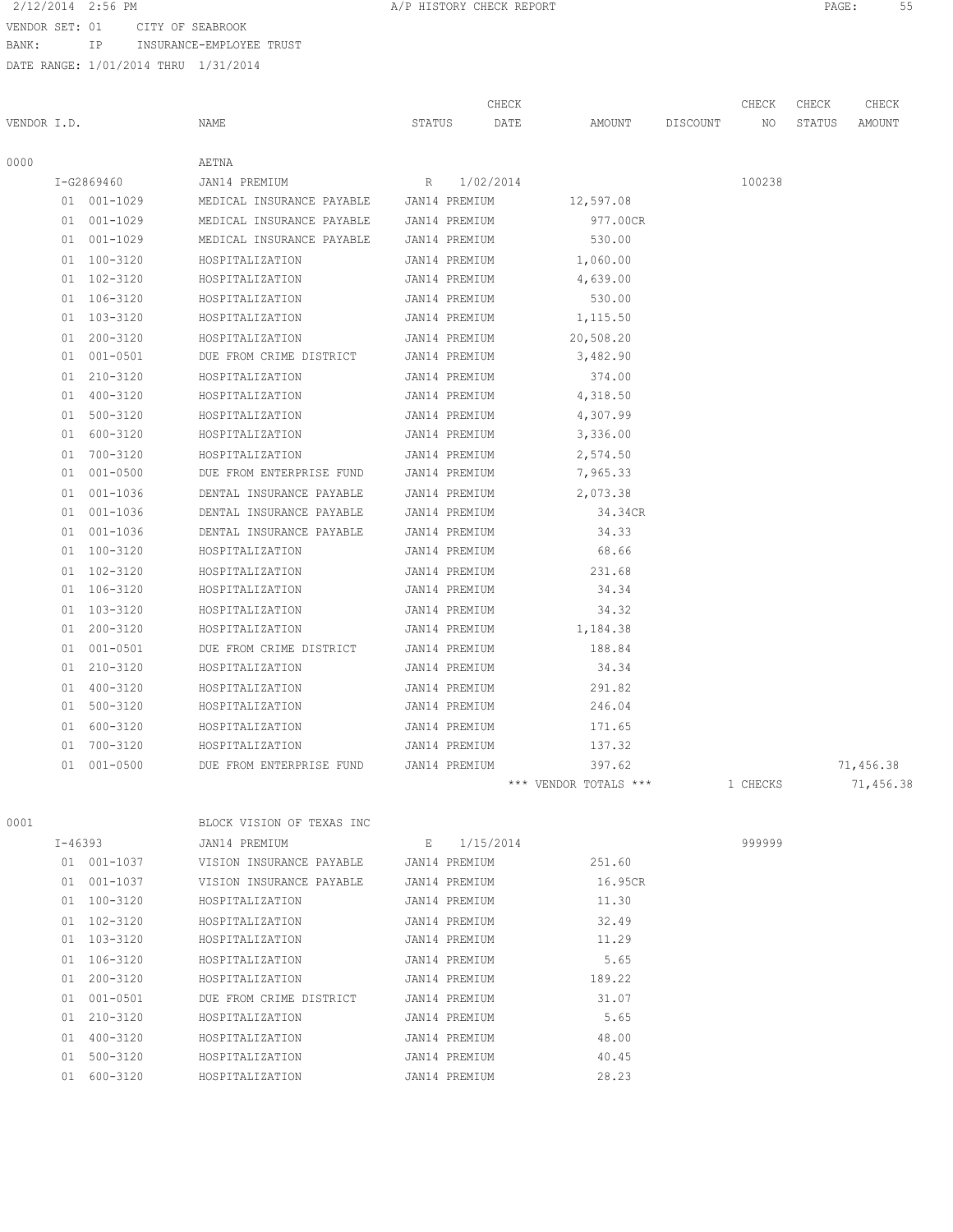|                | 2/12/2014 2:56 PM                    |                                    |        | A/P HISTORY CHECK REPORT       |      |                                |          |          | PAGE:  | 56               |
|----------------|--------------------------------------|------------------------------------|--------|--------------------------------|------|--------------------------------|----------|----------|--------|------------------|
| VENDOR SET: 01 |                                      | CITY OF SEABROOK                   |        |                                |      |                                |          |          |        |                  |
| BANK:          | ΙP                                   | INSURANCE-EMPLOYEE TRUST           |        |                                |      |                                |          |          |        |                  |
|                | DATE RANGE: 1/01/2014 THRU 1/31/2014 |                                    |        |                                |      |                                |          |          |        |                  |
|                |                                      |                                    |        |                                |      |                                |          |          |        |                  |
|                |                                      |                                    |        | CHECK                          |      |                                |          | CHECK    | CHECK  | CHECK            |
| VENDOR I.D.    |                                      | NAME                               | STATUS |                                | DATE | AMOUNT                         | DISCOUNT | NO       | STATUS | AMOUNT           |
| 0001           |                                      | BLOCK VISION OF TEXAS CONT         |        |                                |      |                                |          |          |        |                  |
|                | $I - 46393$                          | JAN14 PREMIUM                      | Е      | 1/15/2014                      |      |                                |          | 999999   |        |                  |
|                | 01 700-3120                          | HOSPITALIZATION                    |        | JAN14 PREMIUM                  |      | 22.58                          |          |          |        |                  |
|                | 01 001-0500                          | DUE FROM ENTERPRISE FUND           |        | JAN14 PREMIUM                  |      | 59.72                          |          |          |        | 720.30           |
|                |                                      |                                    |        |                                |      | *** VENDOR TOTALS ***          |          | 1 CHECKS |        | 720.30           |
|                |                                      |                                    |        |                                |      |                                |          |          |        |                  |
| 0012           |                                      | COMPASS                            |        |                                |      |                                |          |          |        |                  |
|                | I-30153                              | JAN14 PREMIUM                      | R      | 1/08/2014                      |      |                                |          | 100241   |        |                  |
|                | 01 100-3120                          | HOSPITALIZATION                    |        | JAN14 PREMIUM                  |      | 10.00                          |          |          |        |                  |
|                | 01 102-3120                          | HOSPITALIZATION                    |        | JAN14 PREMIUM                  |      | 43.75                          |          |          |        |                  |
|                | 01 103-3120                          | HOSPITALIZATION                    |        | JAN14 PREMIUM                  |      | 5.00                           |          |          |        |                  |
|                | 01 106-3120                          | HOSPITALIZATION                    |        | JAN14 PREMIUM                  |      | 5.00                           |          |          |        |                  |
|                | 01 200-3120                          | HOSPITALIZATION                    |        | JAN14 PREMIUM                  |      | 172.50                         |          |          |        |                  |
|                | 01 001-0501                          | DUE FROM CRIME DISTRICT            |        | JAN14 PREMIUM                  |      | 27.50                          |          |          |        |                  |
|                | 01 210-3120                          | HOSPITALIZATION                    |        | JAN14 PREMIUM                  |      | 5.00                           |          |          |        |                  |
|                | 01 400-3120                          | HOSPITALIZATION                    |        | JAN14 PREMIUM                  |      | 42.50                          |          |          |        |                  |
|                | 01 500-3120                          | HOSPITALIZATION                    |        | JAN14 PREMIUM                  |      | 30.84                          |          |          |        |                  |
|                | 01 600-3120<br>01 700-3120           | HOSPITALIZATION<br>HOSPITALIZATION |        | JAN14 PREMIUM<br>JAN14 PREMIUM |      | 25.00<br>20.00                 |          |          |        |                  |
|                |                                      |                                    |        |                                |      |                                |          |          |        |                  |
|                | 01 001-0500                          | DUE FROM ENTERPRISE FUND           |        | JAN14 PREMIUM                  |      | 52.91<br>*** VENDOR TOTALS *** |          | 1 CHECKS |        | 440.00<br>440.00 |
|                |                                      |                                    |        |                                |      |                                |          |          |        |                  |
| 0003           |                                      | LINA                               |        |                                |      |                                |          |          |        |                  |
|                | I-120113133356                       | DEC13 PREMIUM                      | R      | 1/22/2014                      |      |                                |          | 100243   |        |                  |
|                | 01 001-1038                          | CIGNA INSURANCE PAYABLE            |        | DEC13 PREMIUM                  |      | 1,298.42                       |          |          |        |                  |
|                | 01 100-3120                          | HOSPITALIZATION                    |        | DEC13 PREMIUM                  |      | 48.76                          |          |          |        |                  |
|                | 01 102-3120                          | HOSPITALIZATION                    |        | DEC13 PREMIUM                  |      | 167.00                         |          |          |        |                  |
|                | 01 106-3120                          | HOSPITALIZATION                    |        | DEC13 PREMIUM                  |      | 20.85                          |          |          |        |                  |
|                | 01 103-3120                          | HOSPITALIZATION                    |        | DEC13 PREMIUM                  |      | 32.86                          |          |          |        |                  |
|                | 01 200-3120                          | HOSPITALIZATION                    |        | DEC13 PREMIUM                  |      | 673.44                         |          |          |        |                  |
|                | 01 001-0501                          | DUE FROM CRIME DISTRICT            |        | DEC13 PREMIUM                  |      | 100.93                         |          |          |        |                  |
|                | 01 210-3120                          | HOSPITALIZATION                    |        | DEC13 PREMIUM                  |      | 15.55                          |          |          |        |                  |
|                | 01 400-3120                          | HOSPITALIZATION                    |        | DEC13 PREMIUM                  |      | 111.65                         |          |          |        |                  |
|                | 01 500-3120                          | HOSPITALIZATION                    |        | DEC13 PREMIUM                  |      | 157.94                         |          |          |        |                  |
|                | 01 600-3120                          | HOSPITALIZATION                    |        | DEC13 PREMIUM                  |      | 92.87                          |          |          |        |                  |
|                | 01 700-3120                          | HOSPITALIZATION                    |        | DEC13 PREMIUM                  |      | 60.42                          |          |          |        |                  |
|                | 01 001-0500                          | DUE FROM ENTERPRISE FUND           |        | DEC13 PREMIUM                  |      | 168.14                         |          |          |        | 2,948.83         |
|                |                                      |                                    |        |                                |      | *** VENDOR TOTALS ***          |          | 1 CHECKS |        | 2,948.83         |
| 0002           |                                      | UNUM LIFE INSURANCE CO OF AMER     |        |                                |      |                                |          |          |        |                  |
|                | I-201401218234                       | JAN14 PREMIUM                      | R      | 1/22/2014                      |      |                                |          | 100245   |        |                  |
|                | 01 001-1033                          | UNUM INSURANCE DEDUCTS             |        | JAN14 PREMIUM                  |      | 101.26                         |          |          |        |                  |
|                | 01 100-3120                          | HOSPITALIZATION                    |        | JAN14 PREMIUM                  |      | 73.92                          |          |          |        |                  |
|                | 01 102-3120                          | HOSPITALIZATION                    |        | JAN14 PREMIUM                  |      | 96.87                          |          |          |        |                  |
|                | 01 106-3120                          | HOSPITALIZATION                    |        | JAN14 PREMIUM                  |      | 3.50                           |          |          |        |                  |
|                | 01 001-0501                          | DUE FROM CRIME DISTRICT            |        | JAN14 PREMIUM                  |      | 37.05                          |          |          |        |                  |
|                | 01 103-3120                          | HOSPITALIZATION                    |        | JAN14 PREMIUM                  |      | 4.10                           |          |          |        |                  |
|                | 01 200-3120                          | HOSPITALIZATION                    |        | JAN14 PREMIUM                  |      | 134.45                         |          |          |        |                  |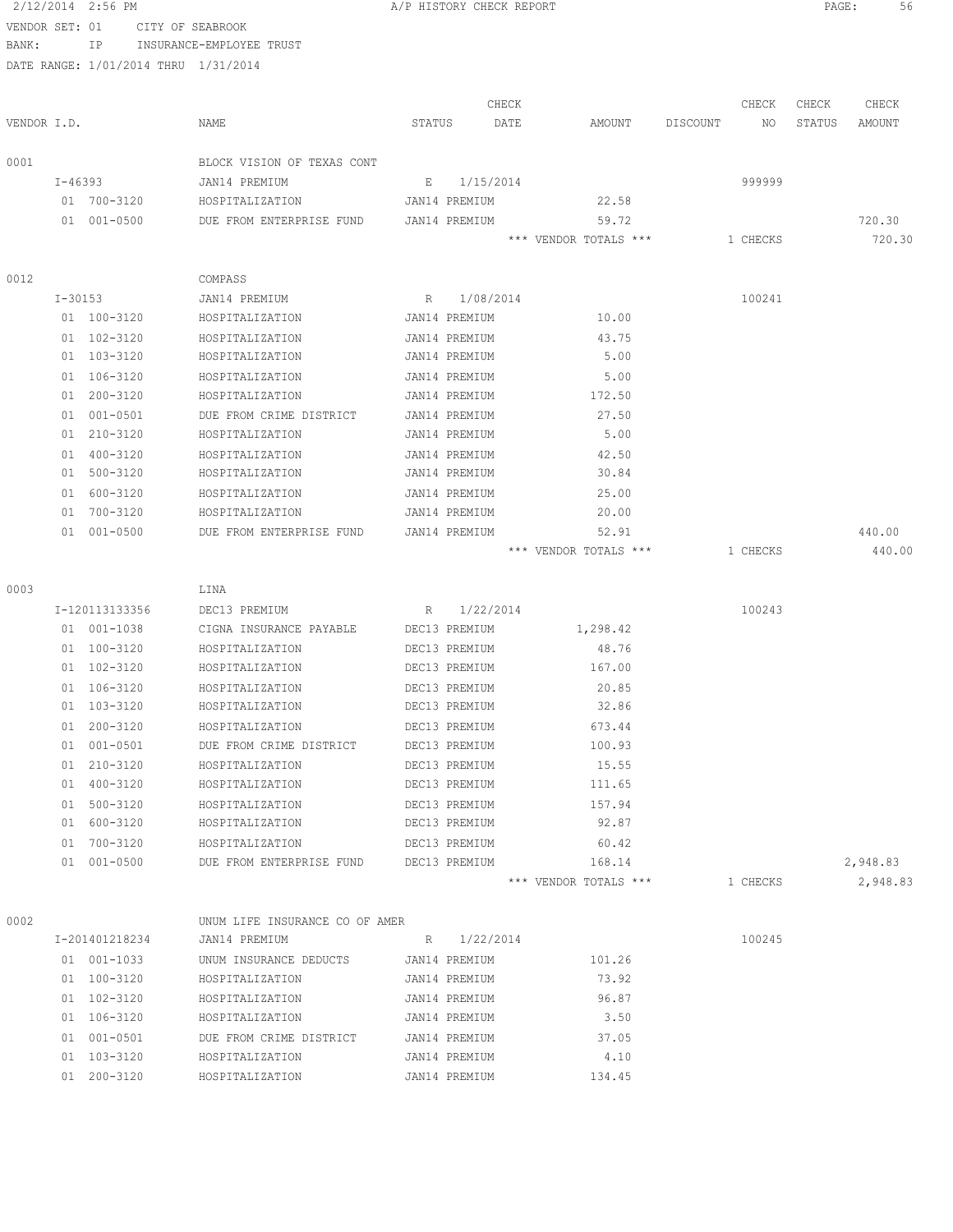#### 2/12/2014 2:56 PM **A/P HISTORY CHECK REPORT PAGE:** 57

VENDOR SET: 01 CITY OF SEABROOK

BANK: IP INSURANCE-EMPLOYEE TRUST

DATE RANGE: 1/01/2014 THRU 1/31/2014

|             |                                                                          |                                  |        |               | CHECK |                       |          | CHECK            | CHECK  | CHECK        |
|-------------|--------------------------------------------------------------------------|----------------------------------|--------|---------------|-------|-----------------------|----------|------------------|--------|--------------|
| VENDOR I.D. |                                                                          | NAME                             | STATUS |               | DATE  | AMOUNT                | DISCOUNT | NO               | STATUS | AMOUNT       |
| 0002        |                                                                          | UNUM LIFE INSURANCE COCONT       |        |               |       |                       |          |                  |        |              |
|             | I-201401218234                                                           | JAN14 PREMIUM                    |        | R 1/22/2014   |       |                       |          | 100245           |        |              |
|             | 01 210-3120                                                              | HOSPITALIZATION                  |        | JAN14 PREMIUM |       | 3.30                  |          |                  |        |              |
|             | 01 400-3120                                                              | HOSPITALIZATION                  |        | JAN14 PREMIUM |       | 34.15                 |          |                  |        |              |
|             | 01 500-3120                                                              | HOSPITALIZATION                  |        | JAN14 PREMIUM |       | 56.58                 |          |                  |        |              |
|             | 01 600-3120                                                              | HOSPITALIZATION                  |        | JAN14 PREMIUM |       | 27.70                 |          |                  |        |              |
|             | 01 700-3120                                                              | HOSPITALIZATION                  |        | JAN14 PREMIUM |       | 24.40                 |          |                  |        |              |
|             | 01 001-0500                                                              | DUE FROM ENTERPRISE FUND         |        | JAN14 PREMIUM |       | 79.68                 |          |                  |        | 676.96       |
|             |                                                                          |                                  |        |               |       | *** VENDOR TOTALS *** |          | 1 CHECKS         |        | 676.96       |
| 0013        |                                                                          | UNUM LIFE INSURANCE CO OF AMER   |        |               |       |                       |          |                  |        |              |
|             | I-201401218235                                                           | DEC13 PREMIUM<br>$R = 1/22/2014$ |        |               |       |                       |          | 100247           |        |              |
|             | 01 001-1033                                                              | UNUM INSURANCE DEDUCTS           |        | DEC13 PREMIUM |       | 549.34                |          |                  |        |              |
|             | 01 102-3120                                                              | HOSPITALIZATION                  |        | DEC13 PREMIUM |       | 38.22                 |          |                  |        |              |
|             | 01 106-3120                                                              | HOSPITALIZATION                  |        | DEC13 PREMIUM |       | 45.96                 |          |                  |        |              |
|             | 01 001-0501                                                              | DUE FROM CRIME DISTRICT          |        | DEC13 PREMIUM |       | 26.17                 |          |                  |        |              |
|             | 01 200-3120                                                              | HOSPITALIZATION                  |        | DEC13 PREMIUM |       | 267.01                |          |                  |        |              |
|             | 01 500-3120                                                              | HOSPITALIZATION                  |        | DEC13 PREMIUM |       | 36.26                 |          |                  |        |              |
|             | 01 600-3120                                                              | HOSPITALIZATION                  |        | DEC13 PREMIUM |       | 40.82                 |          |                  |        |              |
|             | 01 700-3120                                                              | HOSPITALIZATION                  |        | DEC13 PREMIUM |       | 19.90                 |          |                  |        |              |
|             | 01 001-0500                                                              | DUE FROM ENTERPRISE FUND         |        | DEC13 PREMIUM |       | 76.39                 |          |                  |        | 1,100.07     |
|             |                                                                          |                                  |        |               |       | *** VENDOR TOTALS *** |          | 1 CHECKS         |        | 1,100.07     |
|             | $\star$ $\star$ $\top$ $\cap$ $\top$ $\top$ $\top$ $\circ$ $\to$ $\star$ | $\lambda$ T $\cap$               |        |               |       | TNU/OTOP AMOUNT       |          | <b>DICCOUNTE</b> |        | CURCY AMOUNT |

| $*$ * TOTALS * * | NO. |               | INVOICE AMOUNT | DISCOUNTS | CHECK AMOUNT |
|------------------|-----|---------------|----------------|-----------|--------------|
| REGULAR CHECKS:  | 5   |               | 76,622.24      | 0.00      | 76,622.24    |
| HAND CHECKS:     | 0   |               | 0.00           | 0.00      | 0.00         |
| DRAFTS:          | 0   |               | 0.00           | 0.00      | 0.00         |
| EFT:             |     |               | 720.30         | 0.00      | 720.30       |
| NON CHECKS:      | 0   |               | 0.00           | 0.00      | 0.00         |
| VOID CHECKS:     |     | 0 VOID DEBITS | 0.00           |           |              |
|                  |     | VOID CREDITS  | 0.00<br>0.00   | 0.00      |              |
|                  |     |               |                |           |              |

TOTAL ERRORS: 0

|     | G/L ACCOUNT  | NAME                      | AMOUNT    |
|-----|--------------|---------------------------|-----------|
|     |              |                           |           |
| 01  | $001 - 0500$ | DUE FROM ENTERPRISE FUND  | 8,799.79  |
| 01  | $001 - 0501$ | DUE FROM CRIME DISTRICT   | 3,894.46  |
| O 1 | $001 - 1029$ | MEDICAL INSURANCE PAYABLE | 12,150.08 |
| 01  | $001 - 1033$ | UNUM INSURANCE DEDUCTS    | 650.60    |
| 01  | $001 - 1036$ | DENTAL INSURANCE PAYABLE  | 2,073.37  |
|     | $001 - 1037$ | VISION INSURANCE PAYABLE  | 234.65    |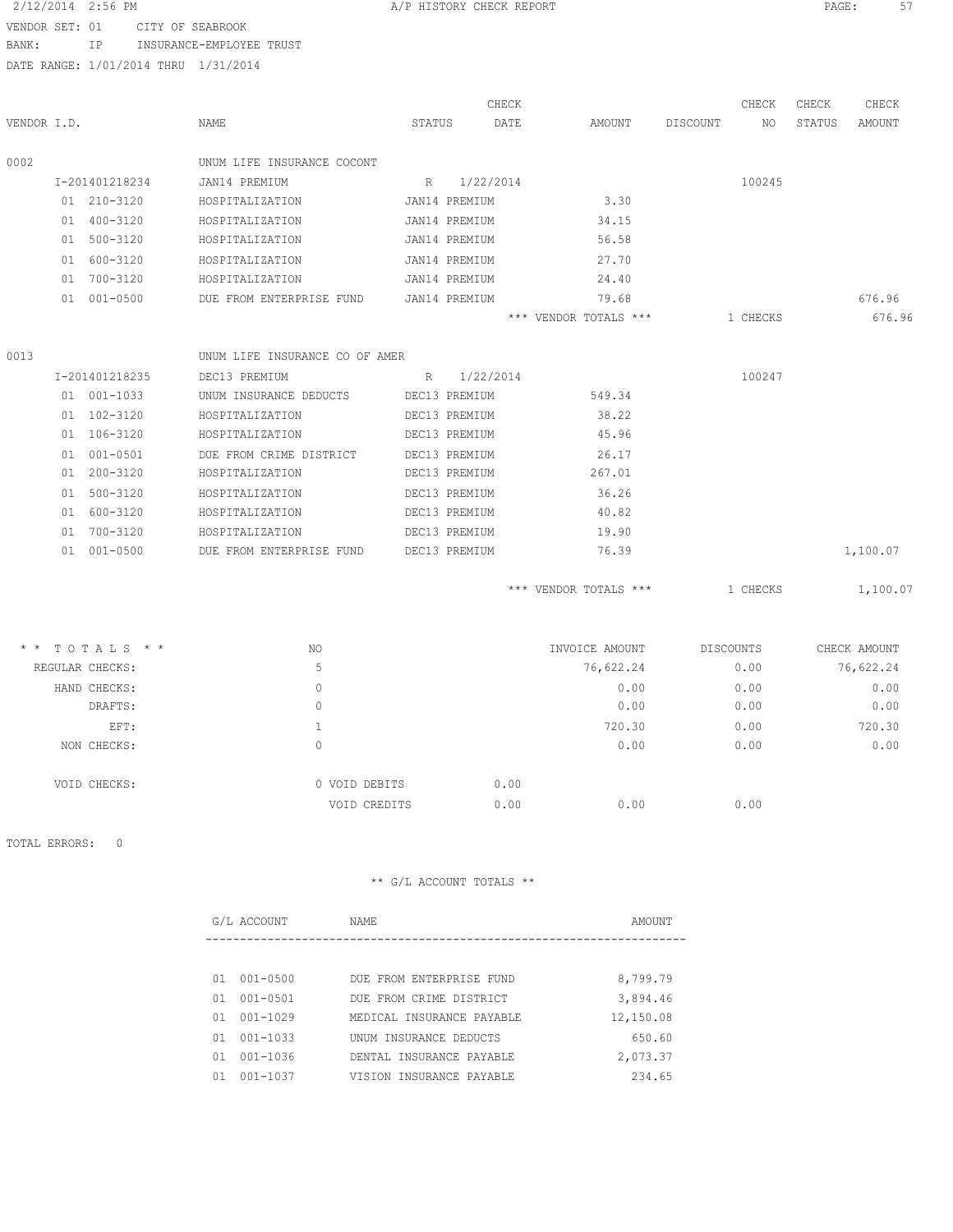VENDOR SET: 01 CITY OF SEABROOK BANK: IP INSURANCE-EMPLOYEE TRUST

DATE RANGE: 1/01/2014 THRU 1/31/2014

# \*\* G/L ACCOUNT TOTALS \*\*

| G/L ACCOUNT        | NAME                    | AMOUNT    |
|--------------------|-------------------------|-----------|
|                    |                         |           |
| $001 - 1038$<br>01 | CIGNA INSURANCE PAYABLE | 1,298.42  |
| 100-3120<br>01     | HOSPITALIZATION         | 1,272.64  |
| 102-3120<br>01     | HOSPITALIZATION         | 5,249.01  |
| 103-3120<br>01     | HOSPITALIZATION         | 1,203.07  |
| 106-3120<br>01     | HOSPITALIZATION         | 645.30    |
| $200 - 3120$<br>01 | HOSPITALIZATION         | 23,129.20 |
| 210-3120<br>01     | HOSPITALIZATION         | 437.84    |
| 01<br>400-3120     | HOSPITALIZATION         | 4,846.62  |
| $500 - 3120$<br>01 | HOSPITALIZATION         | 4,876.10  |
| 600-3120<br>01     | HOSPITALIZATION         | 3,722.27  |
| 700-3120<br>01     | HOSPITALIZATION         | 2,859.12  |
|                    | $***$<br>FUND TOTAL *** | 77,342.54 |

\*\*\* FUND TOTAL \*\*\* 0.00

|                            | NO.     | INVOICE AMOUNT | DISCOUNTS | CHECK AMOUNT |
|----------------------------|---------|----------------|-----------|--------------|
| VENDOR SET: 01<br>BANK: IP | TOTALS: | 77,342.54      | 0.00      | 77,342.54    |
| TOTALS:<br>BANK: IP        | 6       | 77,342.54      | 0.00      | 77,342.54    |
| REPORT TOTALS:             | 348     | 1,199,886.93   | 0.00      | 1,214,666.93 |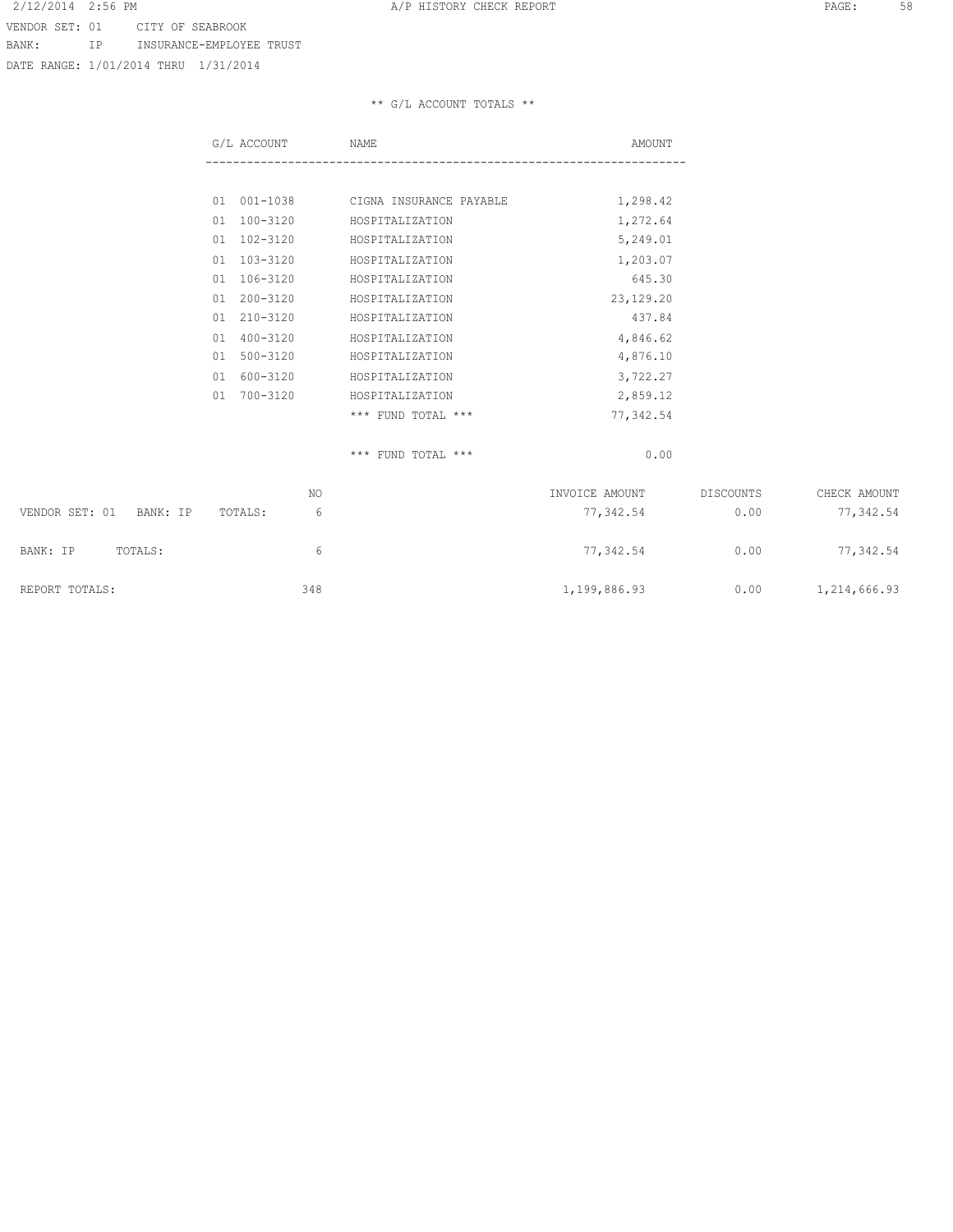| <b>G/L ACCOUNT</b>                                                                                | DATE SYS DT                                                                            | REFERENCE =======DESCRIPTION======== V AMOUNT                                                                                                | <b>CR</b>  | DR                                             |
|---------------------------------------------------------------------------------------------------|----------------------------------------------------------------------------------------|----------------------------------------------------------------------------------------------------------------------------------------------|------------|------------------------------------------------|
| TRANSACTION NO: B20160<br>01 001-0001<br>01 001-0016                                              | PACKET<br>1/02/14 1/07<br>1/02/14 1/07                                                 | O: 02666 J O: 012406<br>E.F.T. 20203 EBT CASH TRANSFER<br>E.F.T. 20203 EBT CASH TRANSFER                                                     | 72,000.00  | 72,000.00                                      |
| TRANSACTION NO: B20163<br>01 001-0001                                                             | PACKET<br>1/03/14 1/07                                                                 | O: 02666<br>$J$ O: 012409<br>ETS MONTHLY POS FEES                                                                                            |            | 173.30                                         |
| 01 001-0001<br>01 600-5025<br>01 700-5025                                                         | 1/03/14 1/07<br>1/03/14 1/07<br>1/03/14 1/07                                           | ETS MONTHLY POS FEES<br>ETS MONTHLY POS FEES<br>ETS MONTHLY POS FEES                                                                         | 555.55     | 155.13<br>227.12                               |
| TRANSACTION NO: B20164 PACKET<br>01 001-0001<br>01 001-0001<br>01 700-5025                        | 1/03/14 1/07<br>1/03/14 1/07<br>1/03/14 1/07                                           | $J$ O: 012410<br>O: 02666<br>ETS MONTHLY ECOM FEES<br>ETS MONTHLY ECOM FEES<br>ETS MONTHLY ECOM FEES                                         | 2,085.88   | 1,962.00<br>123.88                             |
| TRANSACTION NO: B20168 PACKET<br>20 020-0040<br>20 902-6250<br>20 912-6250<br>20 922-6250         | 1/01/14 1/07<br>1/01/14 1/07<br>1/01/14 1/07<br>1/01/14 1/07                           | O: 02666<br>$J$ O: 012414<br>MONTHLY O&M TRANSFER<br>MONTHLY O&M TRANSFER<br>MONTHLY O&M TRANSFER<br>MONTHLY O&M TRANSFER                    | 112,603.67 | 52,934.50<br>57,345.75<br>2,323.42             |
| TRANSACTION NO: B20170<br>20 020-0075<br>20 902-6325<br>20 902-6350<br>20 912-6325<br>20 912-6350 | PACKET<br>1/01/14 1/07<br>1/01/14 1/07<br>1/01/14 1/07<br>1/01/14 1/07<br>1/01/14 1/07 | O: 02666<br>$J$ O: 012416<br>DS MONTHLY TRANSFER<br>DS MONTHLY TRANSFER<br>DS MONTHLY TRANSFER<br>DS MONTHLY TRANSFER<br>DS MONTHLY TRANSFER | 35,113.50  | 10,625.00<br>6,931.75<br>10,625.00<br>6,931.75 |
| TRANSACTION NO: B20171<br>70 070-0040<br>70 707-6250                                              | PACKET<br>1/01/14 1/07<br>1/01/14 1/07                                                 | O: 02666<br>$J$ O: 012417<br>MONTHLY EDC ADMIN TRANSFER<br>MONTHLY EDC ADMIN TRANSFER                                                        | 10,416.67  | 10,416.67                                      |
| TRANSACTION NO: B20173<br>20 020-0040<br>20 922-6251                                              | PACKET<br>1/01/14 1/07<br>1/01/14 1/07                                                 | O: 02666<br>$J$ O: 012419<br>MONTHLY STREET MAINT TRANS<br>MONTHLY STREET MAINT TRANS                                                        | 18,375.00  | 18,375.00                                      |
| TRANSACTION NO: B20175<br>01 001-0001<br>01 001-0016                                              | PACKET<br>1/07/14 1/07<br>1/07/14 1/07                                                 | O: 02666<br>$J$ O: 012421<br>E.F.T. 20204 EBT CASH TRANSFER<br>E.F.T. 20204 EBT CASH TRANSFER                                                | 440        | 440.00                                         |
| TRANSACTION NO: B20197 PACKET<br>20 020-0001<br>20 020-1001                                       | 1/13/14 1/13<br>1/13/14 1/13                                                           | $O: 02672$ J O: 012437<br><b>SALES TAX PAYMENT</b><br>SALES TAX PAYMENT                                                                      | 7,436.76   | 7,436.76                                       |
| TRANSACTION NO: B20219 PACKET<br>01 001-0001<br>01 107-5025                                       | 1/13/14 1/14<br>1/13/14 1/14                                                           | O: 02675<br>$J$ O: 012455<br><b>CLIENT ANALYSIS</b><br><b>CLIENT ANALYSIS</b>                                                                | 824.15     | 824.15                                         |
| TRANSACTION NO: B20220 PACKET<br>01 001-0001<br>01 001-0030                                       | 1/08/14 1/14<br>1/08/14 1/14                                                           | $O: 02675$ J O: 012456<br>E.F.T. 20205 PAYROLL CASH TRANSFER<br>E.F.T. 20205 PAYROLL CASH TRANSFER                                           | 328.76     | 328.76                                         |
| TRANSACTION NO: B20221<br>70 070-0001<br>70 707-5465                                              | <b>PACKET</b><br>1/13/14 1/14<br>1/13/14 1/14                                          | O: 02675 J O: 012457<br>Srv Chg 0113 CLIENT ANALYSIS<br><b>CLIENT ANALYSIS</b>                                                               | 21.77      | 21.77                                          |
| TRANSACTION NO: B20222 PACKET<br>20 020-0040<br>20 902-3120<br>20 905-3120<br>20 912-3120         | 1/07/14 1/14<br>1/07/14 1/14<br>1/07/14 1/14<br>1/07/14 1/14                           | O: 02675<br>$J$ O: 012458<br><b>COMPASS PREMIUM</b><br><b>COMPASS PREMIUM</b><br><b>COMPASS PREMIUM</b><br><b>COMPASS PREMIUM</b>            | 52.91      | 28.98<br>10.00<br>13.93                        |